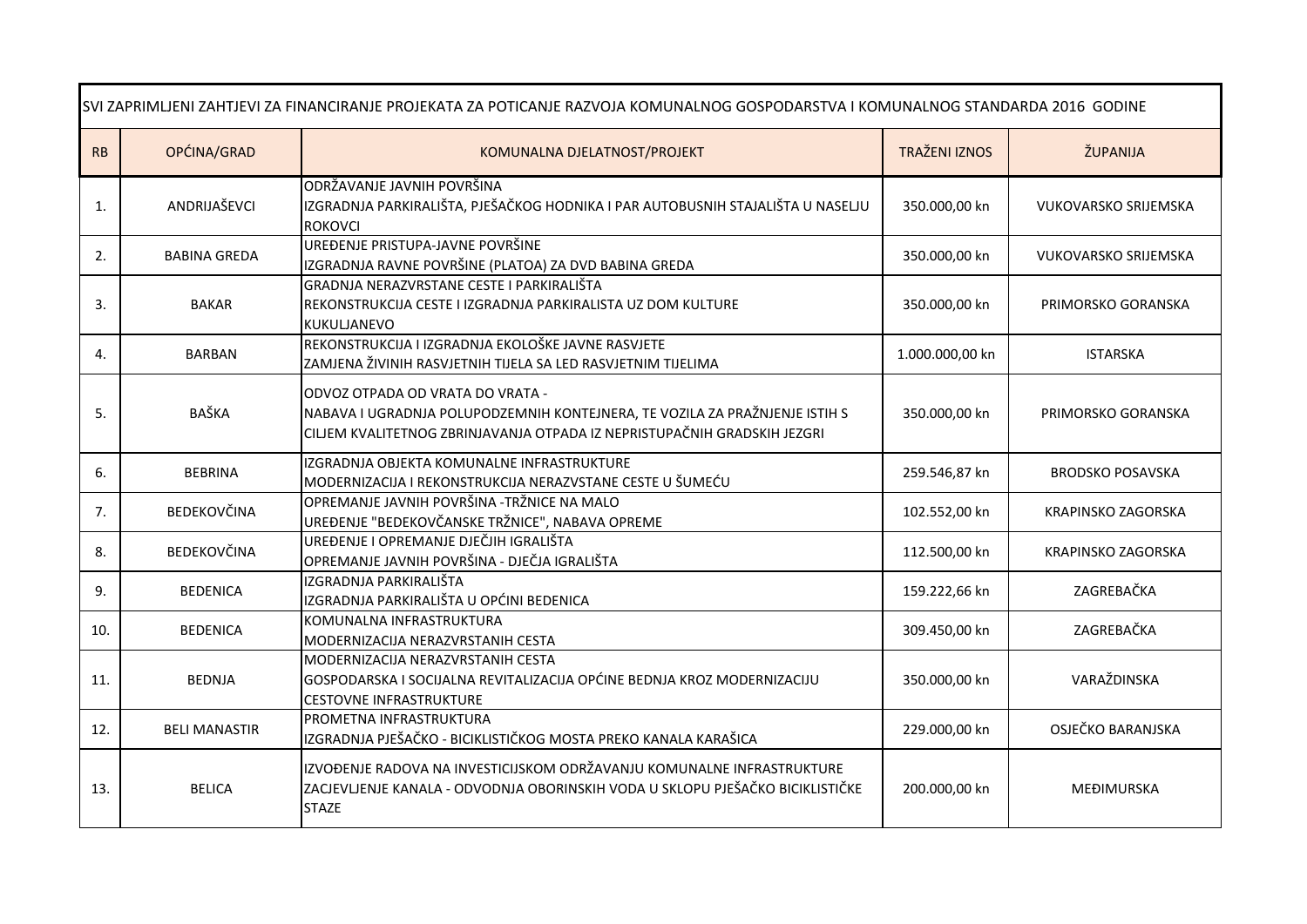| SVI ZAPRIMLJENI ZAHTJEVI ZA FINANCIRANJE PROJEKATA ZA POTICANJE RAZVOJA KOMUNALNOG GOSPODARSTVA I KOMUNALNOG STANDARDA 2016 GODINE |                  |                                                                                                                                                           |                      |                               |
|------------------------------------------------------------------------------------------------------------------------------------|------------------|-----------------------------------------------------------------------------------------------------------------------------------------------------------|----------------------|-------------------------------|
| RB                                                                                                                                 | OPĆINA/GRAD      | KOMUNALNA DJELATNOST/PROJEKT                                                                                                                              | <b>TRAŽENI IZNOS</b> | ŽUPANIJA                      |
| 14.                                                                                                                                | <b>BELIŠĆE</b>   | UREĐENJE JAVNIH POVRŠINA<br>PROJEKTIRANJE UREĐENJA GLAVNOG GRADSKOG TRGA U BELIŠĆU                                                                        | 123.125,00 kn        | OSJEČKO BARANJSKA             |
| 15.                                                                                                                                | <b>BELIŠĆE</b>   | UREĐENJE JAVNIH POVRŠINA<br>IZGRADNJA NOVIH PARKIRALIŠNIH MJESTA, UL. E. KVATERNIKA                                                                       | 160.839,38 kn        | OSJEČKO BARANJSKA             |
| 16.                                                                                                                                | <b>BENKOVAC</b>  | <b>JAVNA RASVJETA</b><br>PROJEKT ENERGETSKI UČINKOVITE I EKOLOŠKE JAVNE RASVJETE U 33 NASELJA NA PODRUČJU<br><b>GRADA BENKOVCA - I. FAZA</b>              | 256.500,00 kn        | ZADARSKA                      |
| 17.                                                                                                                                | <b>BEREK</b>     | IZGRADNJA OBJEKATA I UREĐENJE KOMUNALNE INFRASTRUKTURE<br>ASFALTIRANJE NERAZVRSTANE CESTE KRIVAJA - PREMA GROBLJU                                         | 225.000,00 kn        | BJELOVARSKO BILOGORSKA        |
| 18.                                                                                                                                | <b>BIBINJE</b>   | <b>JAVNA RASVJETA</b><br>MODERNIZACIJA POSTOJEĆE JAVNE RASVJETE SA ENERGETSKI UČINKOVITOM I EKOLOŠKOM<br><b>JAVNOM RASVJETOM</b>                          | 180.000,00 kn        | ZADARSKA                      |
| 19.                                                                                                                                | <b>BIBINJE</b>   | NABAVA KOMUNALNE OPREME<br>NABAVA I POSTAVLJANJE KANTI UZ ŠETNICU TALINE I NA MJESNOM GROBLJU                                                             | 75.000,00 kn         | ZADARSKA                      |
| 20.                                                                                                                                | <b>BILJE</b>     | IZGRADNJA NERAZVRSTANIH CESTA<br>IZGRADNJA CESTE U LIVADSKOJ ULICI U LUGU                                                                                 | 300.000,00 kn        | OSJEČKO BARANJSKA             |
| 21.                                                                                                                                | <b>BISKUPIJA</b> | ODRŽAVANJE NERAZVRSTANIH CESTA<br>POJAČANO ODRŽAVANJE SEOSKIH NERAZVRSTANIH CESTA KAO UPORABLJIVIH GRAĐEVINA                                              | 273.333,56 kn        | ŠIBENSKO KNINSKA              |
| 22.                                                                                                                                | <b>BISTRA</b>    | ODRŽAVANJE I UREĐENJE JAVNIH POVRŠINA I ODVODNJA I PROČIŠĆAVANJE OTPADNIH<br><b>VODA</b><br>PJEŠAČKI PLOČNIK I OBORINSKA KANALIZACIJA U BISTRANSKOJ ULICI | 300.000,00 kn        | ZAGREBAČKA                    |
| 23.                                                                                                                                | <b>BIZOVAC</b>   | <b>GOSPODARENJE OTPADOM</b><br>NABAVA PLAVIH PVC SPREMNIKA ZA PAPIR                                                                                       | 285.000,00 kn        | OSJEČKO BARANJSKA             |
| 24.                                                                                                                                | <b>BIZOVAC</b>   | PARKIRALIŠTE<br>IZGRADNJA PARKIRALIŠTA NA GROBLJU BIZOVAC                                                                                                 | 183.212,35 kn        | OSJEČKO BARANJSKA             |
| 25.                                                                                                                                | <b>BJELOVAR</b>  | ODRŽAVANJE JAVNIH POVRŠINA<br>REKONSTRUKCIJA ULICE BRAĆE DIVIŠ U BJELOVARU                                                                                | 350.000,00 kn        | <b>BJELOVARSKO BILOGORSKA</b> |
| 26.                                                                                                                                | <b>BLATO</b>     | ODVODNJA I PROČIŠĆAVANJE OTPADNIH VODA<br>IZGRADNJA OBORINSKE KANALIZACIJE IZ CENTRA BLATA                                                                | 350.000,00 kn        | DUBROVAČKO NERETVANSKA        |
| 27.                                                                                                                                | <b>BOL</b>       | IZVOĐENJE RADOVA NA SUSTAVU JAVNE RASVJETE STARE JEZGRE U BOLU<br>ENERGETSKA UČINKOVITOST NA SUSTAVU JAVNE RASVJETE STARE JEZGRE U BOLU                   | 269.647,50 kn        | SPLITSKO DALMATINSKA          |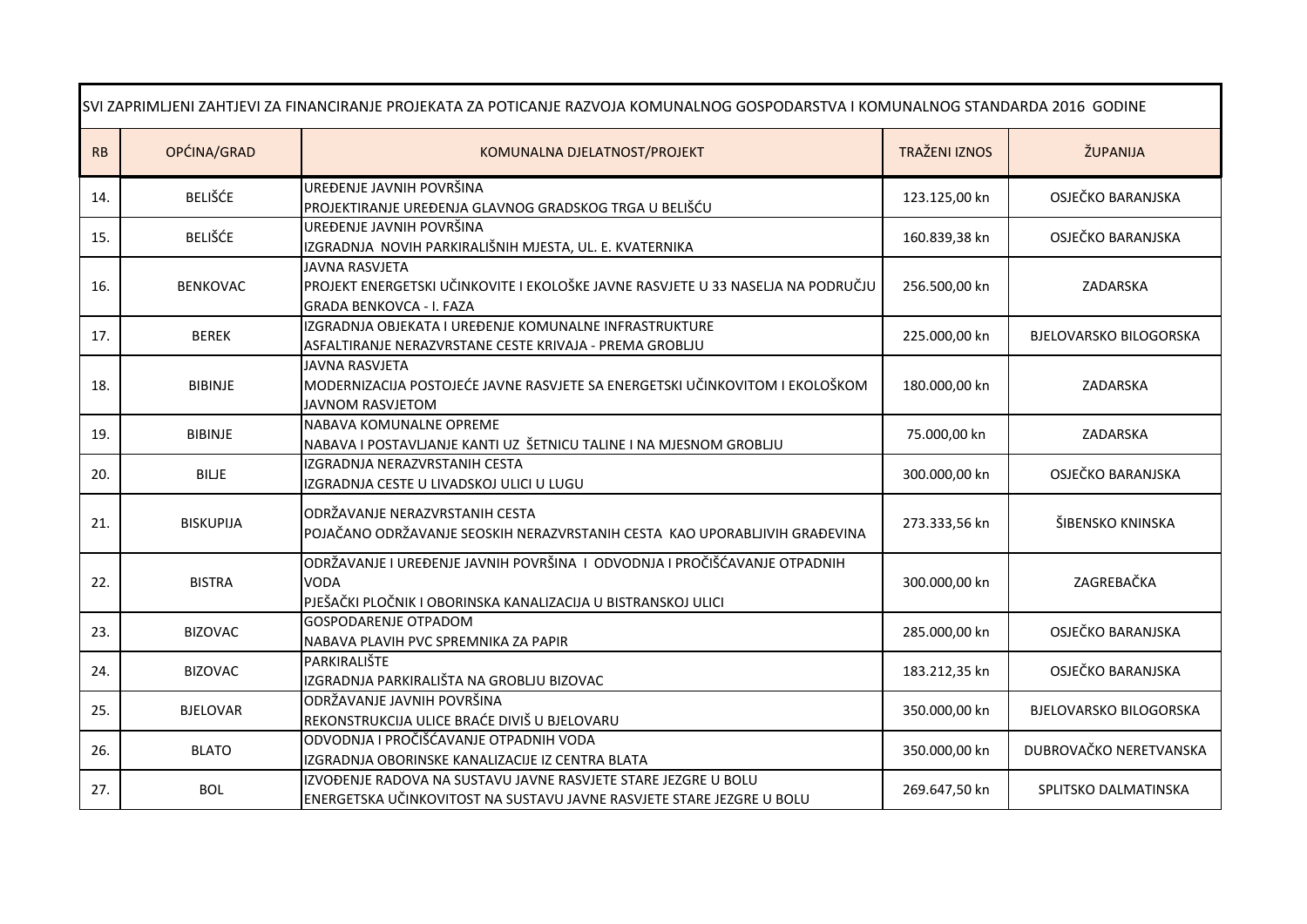| SVI ZAPRIMLJENI ZAHTJEVI ZA FINANCIRANJE PROJEKATA ZA POTICANJE RAZVOJA KOMUNALNOG GOSPODARSTVA I KOMUNALNOG STANDARDA 2016 GODINE |                      |                                                                                                                                                                                                                                                      |                      |                             |
|------------------------------------------------------------------------------------------------------------------------------------|----------------------|------------------------------------------------------------------------------------------------------------------------------------------------------------------------------------------------------------------------------------------------------|----------------------|-----------------------------|
| RB                                                                                                                                 | OPĆINA/GRAD          | KOMUNALNA DJELATNOST/PROJEKT                                                                                                                                                                                                                         | <b>TRAŽENI IZNOS</b> | ŽUPANIJA                    |
| 28.                                                                                                                                | <b>BOROVO</b>        | ODRŽAVANJE JAVNIH POVRŠINA<br>JAČANJE KAPACITETA OPĆINE BOROVO ZA PRUŽANJE KOMUNALNIH USLUGA                                                                                                                                                         | 202.500,00 kn        | <b>VUKOVARSKO SRIJEMSKA</b> |
| 29.                                                                                                                                | <b>BOSILIEVO</b>     | MODERNIZACIJA NERAZVRSTANIH CESTA NA PODRUČJU OPĆINE BOSILJEVO<br>ASFALTIRANJE NERAZVRSTANIH CESTA - MO PRIKUPLJE: SPAHIĆI, BOSANCI<br>MO BOSILJEVO: STRGARI, ORIŠJE, BITORAJCI MO GRABRK: UMOL, MO VODENA DRAGA:<br>ODVOJAK VRANIĆ                  | 350.000,00 kn        | KARLOVAČKA                  |
| 30.                                                                                                                                | <b>BOŠNJACI</b>      | KOMUNALNA INFRASTRUKTURA<br>PARKIRALIŠTE KOD OSNOVNE ŠKOLE U BOŠNJACIMA                                                                                                                                                                              | 140.000,00 kn        | <b>VUKOVARSKO SRIJEMSKA</b> |
| 31.                                                                                                                                | <b>BRDOVEC</b>       | UREĐENJE JAVNIH POVRŠINA I KOMUNALNO OPREMANJE<br>KOMUNALNO OPREMANJE I UREĐENJE OPĆINE BRDOVEC                                                                                                                                                      | 185.308,31 kn        | ZAGREBAČKA                  |
| 32.                                                                                                                                | <b>BRESTOVAC</b>     | JAVNO PROMETNE POVRŠINE - NOGOSTUP IZGRADNJA<br>IZGRADNJA NOGOSTUPA U ULICI BARUNA TRENKA U BRESTOVCU                                                                                                                                                | 121.875,00 kn        | POŽEŠKO SLAVONSKA           |
| 33.                                                                                                                                | <b>BRESTOVAC</b>     | ODRŽAVANJE JAVNIH POVRŠINA I GROBLJA<br>SREDSTVA SE TRAŽE ZA NABAVKU KOMUNALNE OPREME:VIŠENAMJENSKOG KOMUNALNOG<br>STROJA-KOSILICE TE NABAVKU 6 (ŠEST) KONTEJNERA ZA ODLAGANJE PAPIRA, PET BOCA I<br>STAKLENIH BOCA (FORMIRANJE DVAJU ZELENIH OTOKA) | 153.328,00 kn        | POŽEŠKO SLAVONSKA           |
| 34.                                                                                                                                | <b>BREZNICA</b>      | OSIGURAVANJE SKRBI O DJECI VRTIĆKE I JASLIČKE DOBI<br><b>DJEČJI VRTIĆ</b>                                                                                                                                                                            | 350.000,00 kn        | VARAŽDINSKA                 |
| 35.                                                                                                                                | <b>BREZNIČKI HUM</b> | RADOVI NA INVESTICIJSKOM ODRŽAVANJU NERAZVRSTANIH CESTA<br>SANACIJA I MODERNIZACIJA NERAZVRSTANE CESTE NC 1-007 LOJENI-MLINAREKI-ŠAVORIĆI -<br>I. FAZA                                                                                               | 350.000,00 kn        | VARAŽDINSKA                 |
| 36.                                                                                                                                | <b>BRINJE</b>        | NABAVA OPREME ZA JAVNU POVRŠINU<br>UREĐENJE VIDIKOVCA U BRINJU                                                                                                                                                                                       | 55.000,00 kn         | LIČKO SENJSKA               |
| 37.                                                                                                                                | <b>BRINJE</b>        | ODRŽAVANJE NERAZVRSTANIH CESTA<br>ASFALTIRANJE NERAZVRSTANE CESTE ZA ZASEOK MURATE U BRINJU I CESTE SPOJ<br>DRAŽENOVIĆI - HOLJEVCI U BRINJU                                                                                                          | 70.000,00 kn         | LIČKO SENJSKA               |
| 38.                                                                                                                                | <b>BRINJE</b>        | TRŽNICA NA MALO<br>IZRADA PROJEKTNE DOKUMENTACIJE ZA ISHOĐENJE GRAĐEVINSKE DOZVOLE U CILJU<br>IZGRADNJE TRŽNICE U BRINJU                                                                                                                             | 40.000,00 kn         | LIČKO SENJSKA               |
| 39.                                                                                                                                | <b>BROD MORAVICE</b> | NABAVA OPREME ZA JAVNE POVRŠINE KOMUNALNE<br><b>NABAVKA KOSILICE</b>                                                                                                                                                                                 | 180.000,00 kn        | PRIMORSKO GORANSKA          |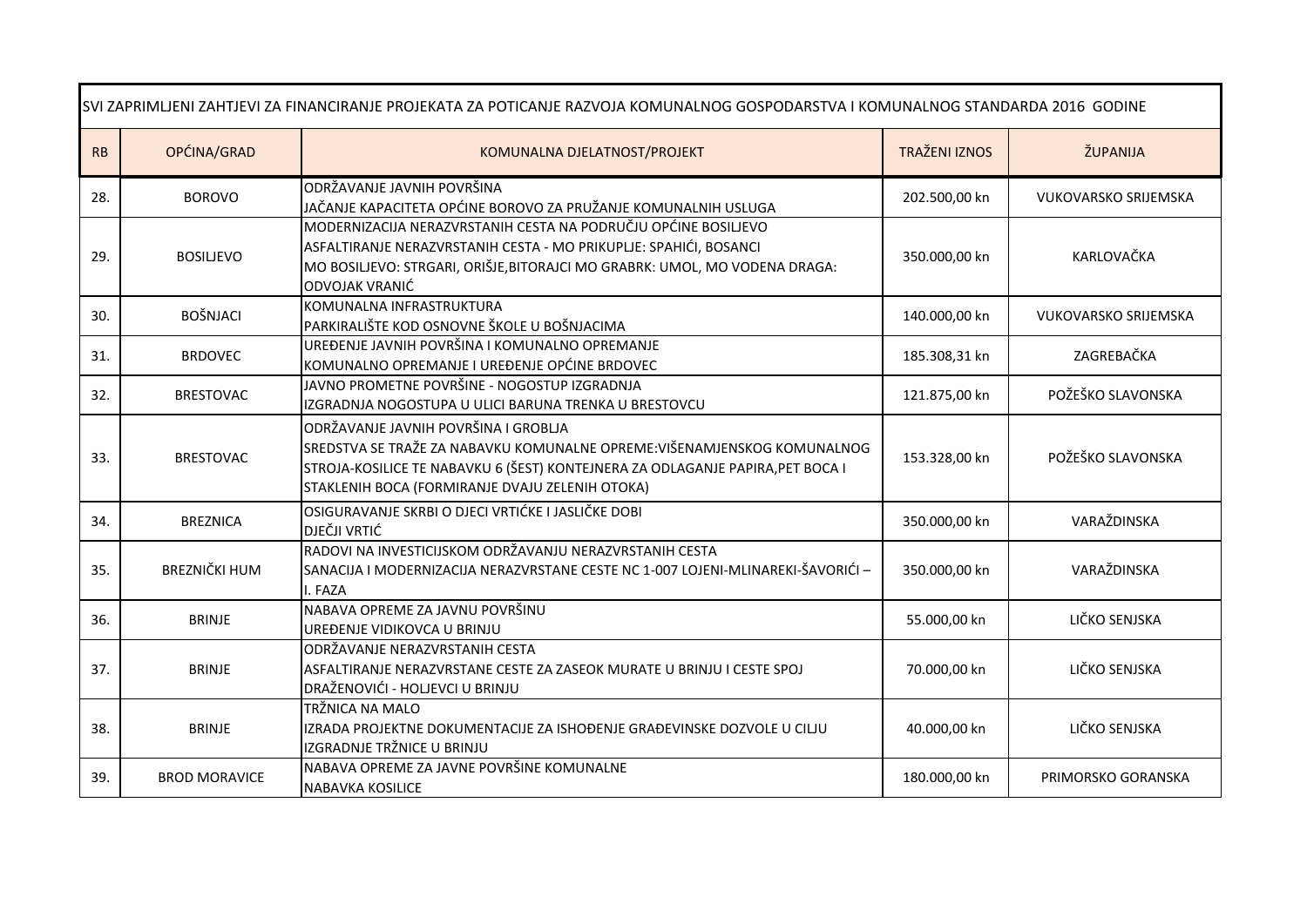| SVI ZAPRIMLJENI ZAHTJEVI ZA FINANCIRANJE PROJEKATA ZA POTICANJE RAZVOJA KOMUNALNOG GOSPODARSTVA I KOMUNALNOG STANDARDA 2016 GODINE |                        |                                                                                                                                                                                                                                              |                      |                             |
|------------------------------------------------------------------------------------------------------------------------------------|------------------------|----------------------------------------------------------------------------------------------------------------------------------------------------------------------------------------------------------------------------------------------|----------------------|-----------------------------|
| RB                                                                                                                                 | OPĆINA/GRAD            | KOMUNALNA DJELATNOST/PROJEKT                                                                                                                                                                                                                 | <b>TRAŽENI IZNOS</b> | ŽUPANIJA                    |
| 40.                                                                                                                                | <b>BRODSKI STUPNIK</b> | UREĐENJE KOMUNALNE INFRASTRUKTURE<br>UČINKOVITA UPORABA DRUŠTVENOG DOMA I OKOLIŠA ZA LOKALNU ZAJEDNICU - DOM<br><b>STARI SLATINIK</b>                                                                                                        | 315.000,00 kn        | <b>BRODSKO POSAVSKA</b>     |
| 41.                                                                                                                                | <b>BRTONIGLA</b>       | IZRADA PROJEKTNE I DRUGE TEHNIČKE DOKUMENTACIJE ZA IZVOĐENJE OBJEKATA I UREĐAJA<br>KOMUNALNE INFRASTRUKTURE<br>IZRADA PROJEKTNE DOKUMENTACIJE ZA PLANIRANU PROMETNICU UNUTAR RADNE ZONE<br>ŠTRPE (I 1) SA PRATEĆOM INFRASTRUKTUROM (I. FAZA) | 115.625,00 kn        | <b>ISTARSKA</b>             |
| 42.                                                                                                                                | <b>BRTONIGLA</b>       | IZVOĐENJE RADOVA I UGRADNJA UREĐAJA KOMUNALNE INFRASTRUKTURE<br>NASTAVAK IZGRADNJE PROMETNE MREŽE STAMBENIH ULICA I PARKIRALIŠTA S PRATEĆOM<br>INFRASTRUKTUROM U NASELJU KARIGADOR                                                           | 350.000,00 kn        | <b>ISTARSKA</b>             |
| 43.                                                                                                                                | <b>BUDINŠČINA</b>      | UREĐENJE I OPREMANJE JAVNIH PROSTORA U NASELJU<br>UREĐENJE DJEČJEG IGRALIŠTA I OKOLIŠA U CENTRU BUDINŠČINE                                                                                                                                   | 129.800,00 kn        | <b>KRAPINSKO ZAGORSKA</b>   |
| 44.                                                                                                                                | <b>BUDINŠČINA</b>      | UREĐENJE NERAZVRSTANIH CESTA NA PODRUČJU OPĆINE BUDINŠČINA<br>ASFALTIRANJE NERAZVRSTANE CESTE Z-8 NEMCI - FUMIĆI                                                                                                                             | 100.000,00 kn        | <b>KRAPINSKO ZAGORSKA</b>   |
| 45.                                                                                                                                | <b>BUJE - BUIE</b>     | OPREMANJE DJEČJIH IGRALIŠTA, NABAVA KOMUNALNE OPREME<br>KOŠEVI ZA ČISTI GRAD, NABAVA I MONTAŽA OPREME                                                                                                                                        | 91.000,00 kn         | <b>ISTARSKA</b>             |
| 46.                                                                                                                                | <b>BUKOVLJE</b>        | BICIKLISTIČKE I PJEŠAČKE STAZE<br>PROJEKT BICIKLISTIČKIH I PJEŠAČKIH STAZA                                                                                                                                                                   | 243.000,00 kn        | <b>BRODSKO POSAVSKA</b>     |
| 47.                                                                                                                                | <b>BUKOVLJE</b>        | <b>JAVNA RASVJETA</b><br>IZRADA PROJEKTNE DOKUMENTACIJE ZA IZGRADNJU JAVNE RASVJETE U OPĆINI BUKOVLJE<br>DUŽINE CCA 2,5KM                                                                                                                    | 46.250,00 kn         | <b>BRODSKO POSAVSKA</b>     |
| 48.                                                                                                                                | <b>BUKOVLJE</b>        | <b>JAVNA RASVJETA</b><br>JAVNA RASVJETA U NASELJU                                                                                                                                                                                            | 23.125,00 kn         | <b>BRODSKO POSAVSKA</b>     |
| 49.                                                                                                                                | <b>CERNA</b>           | KOMUNALNA INFRASTRUKTURA<br>SANIRANJE OŠTEĆENIH DIJELOVA NOGOSTUPA U ULICI J.J.STROSSMAYERA                                                                                                                                                  | 485.531,07 kn        | <b>VUKOVARSKO SRIJEMSKA</b> |
| 50.                                                                                                                                | <b>CERNA</b>           | KOMUNALNA INFRASTRUKTURA<br>TEHNIČKO ODRŽAVANJE PRISTUPNE CESTE I PARKIRALIŠTA                                                                                                                                                               | 187.915,17 kn        | <b>VUKOVARSKO SRIJEMSKA</b> |
| 51.                                                                                                                                | <b>CERNIK</b>          | UREĐENJE JAVNIH POVRŠINA<br>IZGRADNJA PJEŠAČKE STAZE U POŽEŠKOJ ULICI KROZ NASELJE CERNIK                                                                                                                                                    | 350.000,00 kn        | <b>BRODSKO POSAVSKA</b>     |
| 52.                                                                                                                                | <b>CEROVLJE</b>        | IZVOĐENJE RADOVA NA UREĐENJU NERAZVRSTANIH CESTA<br>SANACIJA ODRONA GAJANI                                                                                                                                                                   | 215.000,00 kn        | <b>ISTARSKA</b>             |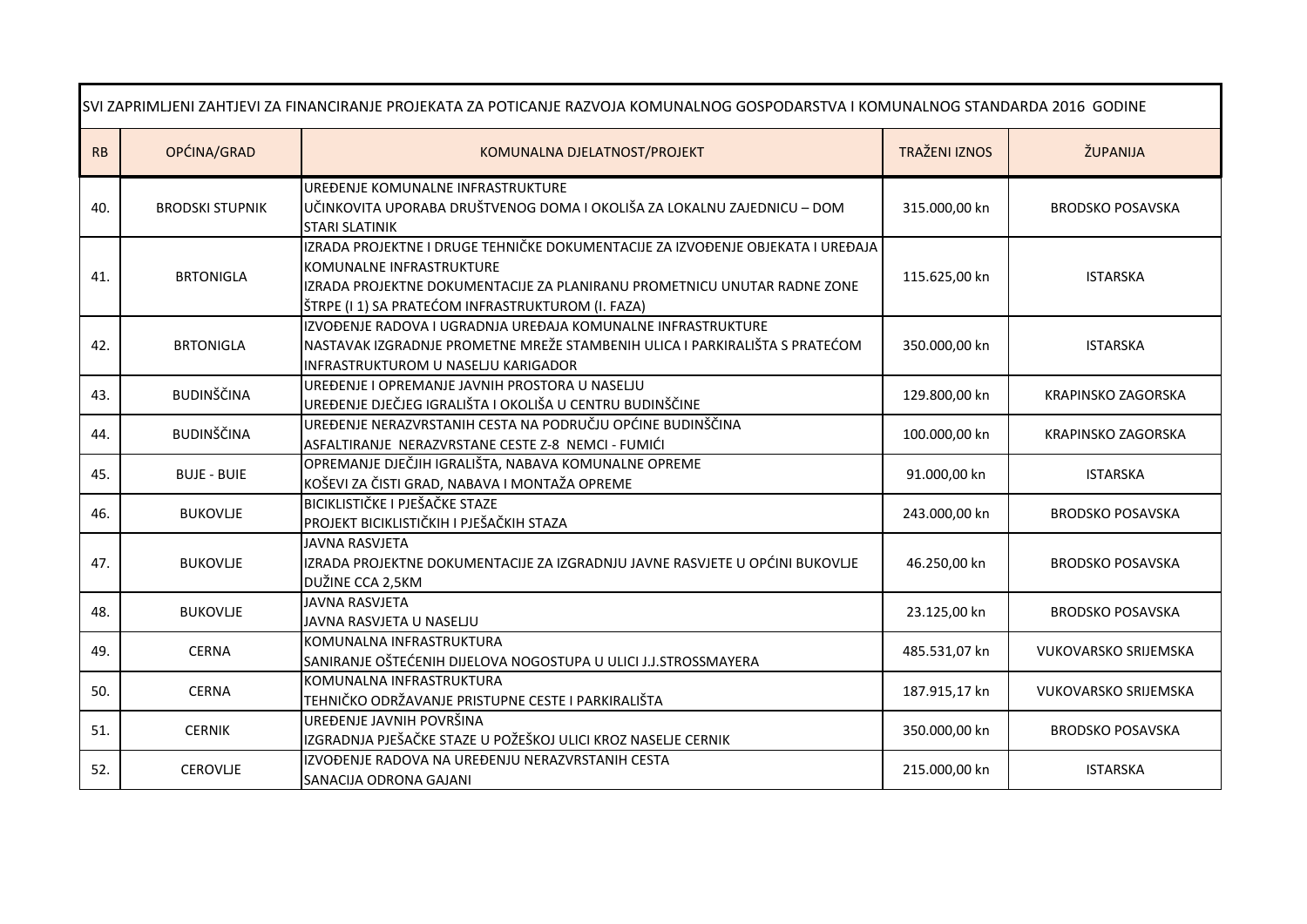| SVI ZAPRIMLJENI ZAHTJEVI ZA FINANCIRANJE PROJEKATA ZA POTICANJE RAZVOJA KOMUNALNOG GOSPODARSTVA I KOMUNALNOG STANDARDA 2016 GODINE |                    |                                                                                                                                                                                                            |                      |                       |
|------------------------------------------------------------------------------------------------------------------------------------|--------------------|------------------------------------------------------------------------------------------------------------------------------------------------------------------------------------------------------------|----------------------|-----------------------|
| RB                                                                                                                                 | OPĆINA/GRAD        | KOMUNALNA DJELATNOST/PROJEKT                                                                                                                                                                               | <b>TRAŽENI IZNOS</b> | ŽUPANIJA              |
| 53.                                                                                                                                | <b>CESTICA</b>     | <b>GRADNJA OBJEKTA KOMUNALNE INFRASTRUKTURE</b><br>IZGRADNJA NERAZVRSTANE CESTE<br>REKONSTRUKCIJA NERAZVRSTANE CESTE; LJUBIĆ BREG - MIKLINOVA KAPELA                                                       | 350.000,00 kn        | VARAŽDINSKA           |
| 54.                                                                                                                                | CETINGRAD          | KOMUNALNA INFRASTRUKTURA<br>IZRADA PROJEKTNE DOKUMENTACIJE ZA IZGRADNJU MRTVAČNICE, UREĐENJE GROBLJA,<br>REKONSTRUKCIJA PRILAZNOG PUTA I PARKIRALIŠTA I IZGRADNJA SPREMIŠTA ZA<br>VATROGASNA VOZILA        | 300.000,00 kn        | KARLOVAČKA            |
| 55.                                                                                                                                | <b>CISTA PROVO</b> | LOKALNE I NERAZVRSTANE CESTE<br>IZRADA ELABORATA U SVRHU EVIDENTIRANJA LOKALNIH I NERAZVRSTANIH CESTA                                                                                                      | 142.800,00 kn        | SPLITSKO DALMATINSKA  |
| 56.                                                                                                                                | <b>CIVLIANE</b>    | SANACIJA NERAZVRSTANIH CESTA<br>SANACIJA NERAZVRSTANIH CESTA NA PODRUČJU OPĆINE CIVLJANE (LEKO, BATICE, VUKOVIĆI,<br>BARIŠIĆI, GARGENTE, PREOČANI-VRANJEŠI, IVETIĆI, NOVOSELCI, MILKOVIĆI, ĐURĐEVIĆI)      | 187.500,00 kn        | ŠIBENSKO KNINSKA      |
| 57.                                                                                                                                | <b>CRES</b>        | UREĐENJE JAVNIH POVRŠINA<br>UGRADNJA POLUPODZEMNIH SPREMNIKA ZA OTPAD                                                                                                                                      | 250.000,00 kn        | PRIMORSKO GORANSKA    |
| 58.                                                                                                                                | <b>CRIKVENICA</b>  | IZGRADNJA I UREĐENJE JAVNIH POVRŠINA - TRGOVA<br>UREĐENJE TRGA PALIH BORACA U SELCU                                                                                                                        | 350.000,00 kn        | PRIMORSKO GORANSKA    |
| 59.                                                                                                                                | <b>CRNAC</b>       | IZRADA PROJEKTNE DOKUMENTACIJE<br>IZGRADNJA NERAZVRSTANE CESTE SUHA MLAKA - GRANICA OPĆINE                                                                                                                 | 88.750,00 kn         | VIROVITIČKO PODRAVSKA |
| 60.                                                                                                                                | <b>CRNAC</b>       | <b>IZRADA PROJEKTNE DOKUMENTACIJE</b><br>IZGRADNJA NOGOSTUPA U NASELJU CRNAC                                                                                                                               | 60.000,00 kn         | VIROVITIČKO PODRAVSKA |
| 61.                                                                                                                                | <b>CRNAC</b>       | NABAVA KOMUNALNE OPREME - UREĐENJE JAVNIH POVRŠINA<br>NABAVA MALČERA ZA KOŠENJE TRAVE I KOMUNALNOG TRAKTORA                                                                                                | 150.000,00 kn        | VIROVITIČKO PODRAVSKA |
| 62.                                                                                                                                | ČAČINCI            | ODRŽAVANJE JAVNIH POVRŠINA<br>RADOVI NA UREĐENJU STAZE U GLAVNOJ ULICI U ČAČINCIMA                                                                                                                         | 350.000,00 kn        | VIROVITIČKO PODRAVSKA |
| 63.                                                                                                                                | ČAĐAVICA           | ODRŽAVANJE JAVNIH POVRŠINA<br>SANACIJA JAVNIH POVRŠINA U NASELJU ČAĐAVICA                                                                                                                                  | 81.328,13 kn         | VIROVITIČKO PODRAVSKA |
| 64.                                                                                                                                | ČAĐAVICA           | ODRŽAVANJE JAVNIH POVRŠINA, ČISTOĆE I NERAZVRSTANIH CESTA<br>NABAVA KOMUNALNE OPREME - TRAKTOR SA PRIKLJUČCIMA ZA ODRŽAVANJE JAVNIH<br>POVRŠINA, ČISTOĆE I NERAZVRSTANIH CESTA U NASELJIMA OPĆINE ČAĐAVICA | 151.917,19 kn        | VIROVITIČKO PODRAVSKA |
| 65.                                                                                                                                | ČAGLIN             | IZGRADNJA OBJEKATA I UREĐAJA KOMUNALNE INFRASTRUKTURE<br>REKONSTRUKCIJA I MODERNIZACIJA NERAZVRSTANIH CESTA I POLJSKIH PUTEVA NA<br>PODRUČJU OPĆINE ČAGLIN                                                 | 350.000,00 kn        | POŽEŠKO SLAVONSKA     |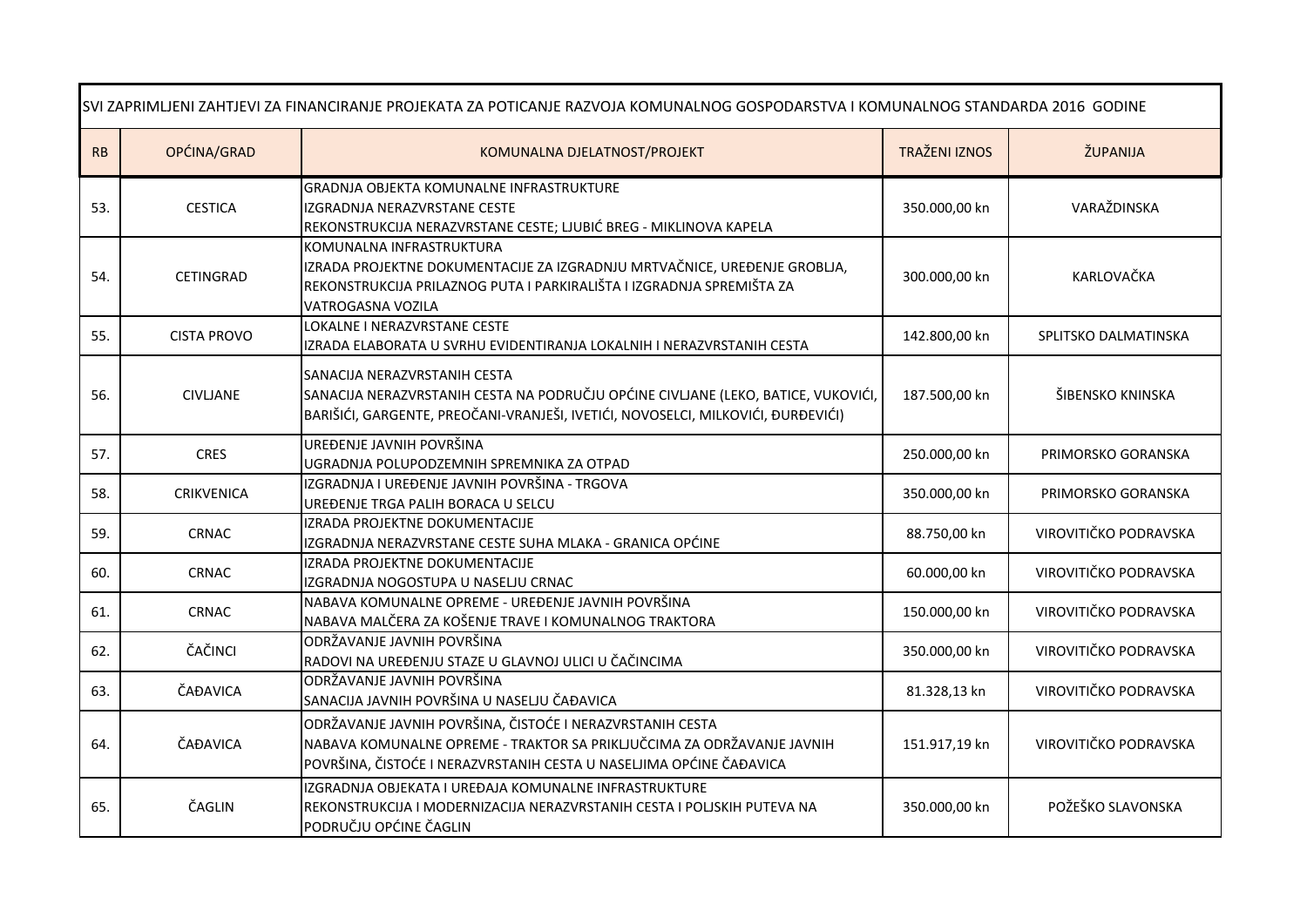| SVI ZAPRIMLJENI ZAHTJEVI ZA FINANCIRANJE PROJEKATA ZA POTICANJE RAZVOJA KOMUNALNOG GOSPODARSTVA I KOMUNALNOG STANDARDA 2016 GODINE |                  |                                                                                                                                                                                    |                      |                               |
|------------------------------------------------------------------------------------------------------------------------------------|------------------|------------------------------------------------------------------------------------------------------------------------------------------------------------------------------------|----------------------|-------------------------------|
| RB                                                                                                                                 | OPĆINA/GRAD      | KOMUNALNA DJELATNOST/PROJEKT                                                                                                                                                       | <b>TRAŽENI IZNOS</b> | ŽUPANIJA                      |
| 66.                                                                                                                                | ČAKOVEC          | <b>JAVNA RASVJETA</b><br>IZGRADNJA JAVNE RASVJETE U ULICI I. SOKAČA U ČAKOVCU                                                                                                      | 79.875,00 kn         | MEĐIMURSKA                    |
| 67.                                                                                                                                | ČAZMA            | NABAVKA KOMUNALNE OPREME ZA ODRŽAVANJE JAVNIH POVRŠINA<br>NABAVKA KOMUNALNOG TRAKTORA ZETOR PROXIMA 100 PWH STAGE SA PRIKOLICOM                                                    | 350.000,00 kn        | <b>BJELOVARSKO BILOGORSKA</b> |
| 68.                                                                                                                                | ČEMINAC          | ODRŽAVANJE JAVNIH POVRŠINA<br>NABAVA OPREME ZA ODRŽAVANJE JAVNIH POVRŠINA ZA VLASTITI POGON OPĆINE ČEMINAC                                                                         | 350.000,00 kn        | OSJEČKO BARANJSKA             |
| 69.                                                                                                                                | ČEPIN            | IZGRADNJA PARKOVA OKO OSNOVNIH ŠKOLA<br>IZGRADNJA PARKOVA OKO ŠKOLE                                                                                                                | 350.000,00 kn        | OSJEČKO BARANJSKA             |
| 70.                                                                                                                                | ČEPIN            | IZGRADNJA NERAZVRSTANIH CESTA<br>ŽELJEZNIČKA I ULICA ZRINSKE CESTE                                                                                                                 | 350.000,00 kn        | OSJEČKO BARANJSKA             |
| 71.                                                                                                                                | <b>DARDA</b>     | ODRŽAVANJE JAVNIH ZELENIH POVRŠINA I ZIMSKA SLUŽBA<br>NABAVA TRAKTORA SA KOMANDAMA I PRIKLJUČENIM UTIČNICAMA ZA STRIŽNU RUKU,<br>RASIPAČ I SNJEŽNI PLUG                            | 284.721,66 kn        | OSJEČKO BARANJSKA             |
| 72.                                                                                                                                | <b>DARUVAR</b>   | NABAVA OPREME<br>NABAVA SJECKALICE ZA USITNJAVANJE GRANJA I DRVEĆA                                                                                                                 | 174.562,50 kn        | <b>BJELOVARSKO BILOGORSKA</b> |
| 73.                                                                                                                                | <b>DARUVAR</b>   | NABAVKA I UGRADNJA POLUPODZEMNIH KONTEJNERA ZA ODLAGANJE KOMUNALNMOG<br>OTPADA, PET AMBALAŽE, PAPIRA I STAKLA<br>ZELENI GRAD - SUSTAV POLUPODZEMNIH KONTJENERA ZA ODLAGANJE OTPADA | 111.646,49 kn        | <b>BJELOVARSKO BILOGORSKA</b> |
| 74.                                                                                                                                | <b>DAVOR</b>     | KOMUNALNA INFRASTRUKTURA<br>REKONSTRUKCIJA ULICE STRMA U DAVORU                                                                                                                    | 232.879,15 kn        | <b>BRODSKO POSAVSKA</b>       |
| 75.                                                                                                                                | <b>DAVOR</b>     | KOMUNALNI OTPAD: ZBRINJAVANJE, DEPONIRANJE<br>IZRADA PROJEKTNO-TEHNOLOŠKE DOKUMENTACIJE ZA IZGRADNJU NOVE ODLAGALIŠNE<br>PLOHE NA ODLAGALIŠTU "BAĆANSKA"                           | 350.000,00 kn        | <b>BRODSKO POSAVSKA</b>       |
| 76.                                                                                                                                | DEKANOVEC        | ODRŽAVANJE I HORTIKULTURNO UREĐENJE JAVNIH POVRŠINA<br>HORTIKULTURNO UREĐENJE JAVNE POVRŠINE "SV. IVAN NEPOMUK"                                                                    | 40.500,00 kn         | MEĐIMURSKA                    |
| 77.                                                                                                                                | <b>DEKANOVEC</b> | ODVODNJA I PROČIŠĆAVANJE OTPADNIH VODA S NOGOSTUPOM<br>REKONSTRUKCIJA DIJELA ULICE - PRVOMAJSKA (NOGOSTUP I OBORINSKA ODVODNJA)                                                    | 251.250,00 kn        | <b>MEĐIMURSKA</b>             |
| 78.                                                                                                                                | DEKANOVEC        | ODVODNJA I PROČIŠĆAVANJE OTPADNIH VODA SA NOGOSTUPOM<br>REKONSTRUKCIJA DIJELA ULICE - ODVOJAK FLORIJANA ANDRAŠECA (NOGOSTUP I<br>OBORINSKA ODVODNJA)                               | 232.500,00 kn        | MEĐIMURSKA                    |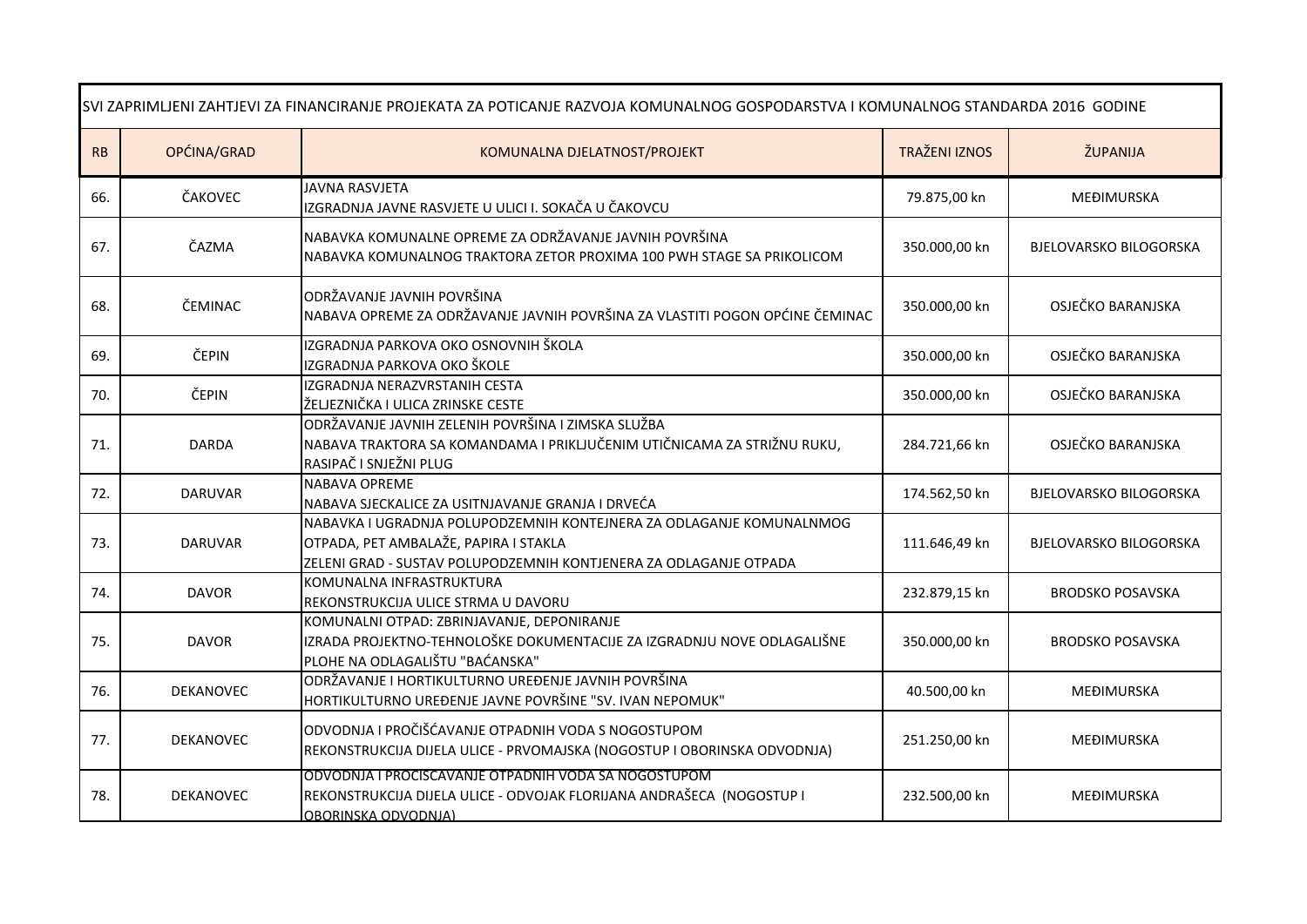| SVI ZAPRIMLJENI ZAHTJEVI ZA FINANCIRANJE PROJEKATA ZA POTICANJE RAZVOJA KOMUNALNOG GOSPODARSTVA I KOMUNALNOG STANDARDA 2016 GODINE |                      |                                                                                                                                                                                           |                      |                               |
|------------------------------------------------------------------------------------------------------------------------------------|----------------------|-------------------------------------------------------------------------------------------------------------------------------------------------------------------------------------------|----------------------|-------------------------------|
| RB                                                                                                                                 | OPĆINA/GRAD          | KOMUNALNA DJELATNOST/PROJEKT                                                                                                                                                              | <b>TRAŽENI IZNOS</b> | ŽUPANIJA                      |
| 79.                                                                                                                                | DEKANOVEC            | ODVODNJA I PROČIŠĆAVANJE OTPADNIH VODA<br>IZVOĐENJE RADOVA NA RJEŠENJU OBORINSKE KANALIZACIJE U MURSKOJ ULICI                                                                             | 90.000,00 kn         | MEĐIMURSKA                    |
| 80.                                                                                                                                | <b>DELNICE</b>       | NERAZVRSTANE CESTE<br>REKONSTRUKCIJA NERAZVRSTANE CESTE - RADOVI                                                                                                                          | 265.000,00 kn        | PRIMORSKO GORANSKA            |
| 81.                                                                                                                                | <b>DESINIĆ</b>       | IZGADNJA OBJEKATA I UREĐAJA KOMUNALNE INFRASTRUKTURE<br>MODERNIZANIJA I REKONSTRUKCIJA NERAZVRSTANIH CESTA NA PODRUČJU OPĆINE DESINIĆ<br>DIONICA VRH ZBILJSKI - VINKOVIĆI - ŠUMAK         | 207.484,87 kn        | <b>KRAPINSKO ZAGORSKA</b>     |
| 82.                                                                                                                                | DEŽANOVAC            | IZGRADNJA OBJEKATA I UREĐAJA KOMUNALNE INFRASTRUKTURA ZA GROBLJA I<br><b>KREMATORIJE</b><br>IZGRADNJA MRTVAČNICE NA MJESNOM GROBLJU                                                       | 350.000,00 kn        | <b>BJELOVARSKO BILOGORSKA</b> |
| 83.                                                                                                                                | <b>DICMO</b>         | IZGRADNJA OBJEKATA ZA ISPRAĆAJ POKOJNIKA<br>IZGRADNJA MRTVAČNICE                                                                                                                          | 350.000,00 kn        | SPLITSKO DALMATINSKA          |
| 84.                                                                                                                                | <b>DOBRINJ</b>       | ODVOZ OTPADA OD VRATA DO VRATA<br>NABAVA I UGRADNJA POLUPODZEMNIH KONTEJNERA, TE VOZILA ZA PRAŽNJENJE ISTIH S<br>CILJEM KVALITETNOG ZBRINJAVANJA OTPADA IZ NEPRISTUPAČNIH GRADSKIH JEZGRI | 350.000,00 kn        | PRIMORSKO GORANSKA            |
| 85.                                                                                                                                | DOMAŠINEC            | KOMUNALNA INFRASTRUKTURA PROMETNICA<br>IZGRADNJA NERAZVRSTANE CESTE U DOMAŠINCU                                                                                                           | 250.000,00 kn        | <b>MEĐIMURSKA</b>             |
| 86.                                                                                                                                | DONJA DUBRAVA        | IZVOĐENJE RADOVA NA INVESTICIJSKOM ODRŽAVANJU KOMUNALNE INFRASTRUKTURE TE<br>UREĐENJE JAVNE POVRŠINE<br>IZGRADNJA PJEŠAČKE STAZE U ULICI NOVEMBARSKIH ŽRTAVA                              | 186.937,50 kn        | MEĐIMURSKA                    |
| 87.                                                                                                                                | DONJA DUBRAVA        | IZVOĐENJE RADOVA NA INVESTICIJSKOM ODRŽAVANJU KOMUNALNE INFRASTRUKTURE<br>IZVOĐENJE RADOVA I IZGRADNJA JAVNE RASVJETE ZA SIGURNIJI PROMET                                                 | 135.000,00 kn        | MEĐIMURSKA                    |
| 88.                                                                                                                                | DONJA MOTIČINA       | IZVOĐENJE RADOVA I UREĐENJE JAVNOG PROSTORA U NASELJU DONJA MOTIČINA<br><b>ADAPTACIJA PODA</b>                                                                                            | 51.201,00 kn         | OSJEČKO BARANJSKA             |
| 89.                                                                                                                                | DONJA MOTIČINA       | NABAVKA OPREME ZA UREĐENJE JAVNE POVRŠINE U NASELJU DONJA MOTIČINA<br>UREĐENJE PARKA ISPRED ZGRADE OPĆINE                                                                                 | 38.484,38 kn         | OSJEČKO BARANJSKA             |
| 90.                                                                                                                                | DONJA MOTIČINA       | POPRAVAK PJEŠAČKE STAZE U NASELJU SEONA<br>PJEŠAČKA STAZA SEONA                                                                                                                           | 177.564,94 kn        | OSJEČKO BARANJSKA             |
| 91.                                                                                                                                | <b>DONJA STUBICA</b> | <b>NERAZVRSTANE CESTE</b><br>UREĐENJE I ODRŽAVANJE NERAZVRSTANIH CESTA NA PODRUČJU GRADA DONJA STUBICA                                                                                    | 239.413,12 kn        | <b>KRAPINSKO ZAGORSKA</b>     |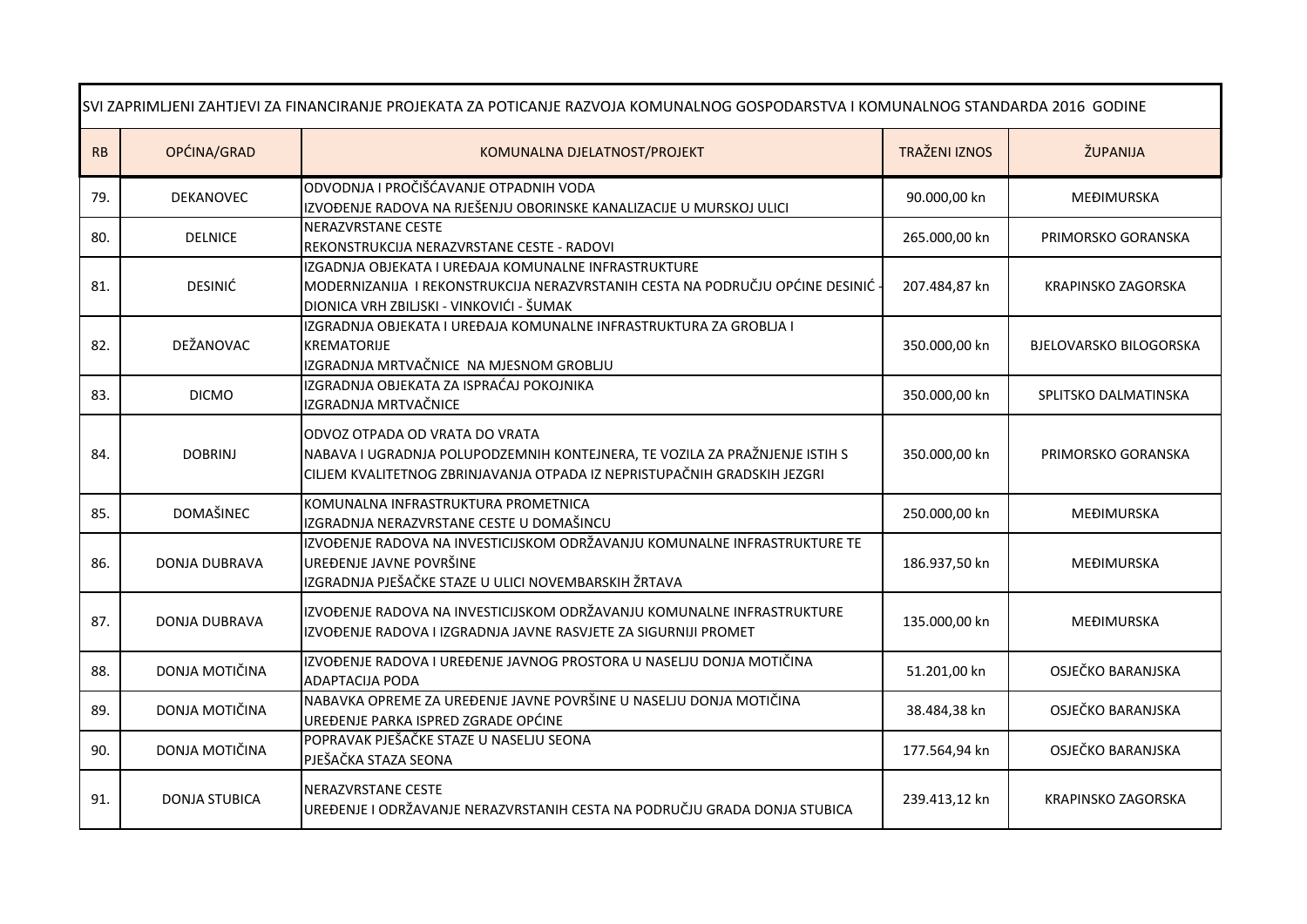| SVI ZAPRIMLJENI ZAHTJEVI ZA FINANCIRANJE PROJEKATA ZA POTICANJE RAZVOJA KOMUNALNOG GOSPODARSTVA I KOMUNALNOG STANDARDA 2016 GODINE |                         |                                                                                                                                                                                                                                                                   |                      |                         |
|------------------------------------------------------------------------------------------------------------------------------------|-------------------------|-------------------------------------------------------------------------------------------------------------------------------------------------------------------------------------------------------------------------------------------------------------------|----------------------|-------------------------|
| RB                                                                                                                                 | OPĆINA/GRAD             | KOMUNALNA DJELATNOST/PROJEKT                                                                                                                                                                                                                                      | <b>TRAŽENI IZNOS</b> | ŽUPANIJA                |
| 92.                                                                                                                                | DONJA VOĆA              | NERAZVRSTANE CESTE U DONJOJ VOĆI<br>ASFALTIRANJE NERAZVRSTANE CESTE ŠINCEKOV BRIJEG TE ASFALTIRANJE CESTE U MARKAČEV<br>BRIJEG U OPĆINI DONJA VOĆA                                                                                                                | 350.000,00 kn        | VARAŽDINSKA             |
| 93.                                                                                                                                | <b>DONJI ANDRIJEVCI</b> | RADOVI I UGRADNJA UREĐAJA KOMUNALNE INFRASTRUKTURE<br>NABAVKA VANJSKIH SPRAVA I OPREME PARKOVNE POVRŠINE UZ POTOK U NASELJU DONJI<br>ANDRIJEVCI                                                                                                                   | 201.429,99 kn        | <b>BRODSKO POSAVSKA</b> |
| 94.                                                                                                                                | <b>DONJI KRALJEVEC</b>  | IZRADA PROJEKTNE DOKUMENTACIJA ZA IZVOĐENJE RADOVA NA UREĐENJU KOMUNALNE<br>INFRASTRUKTURE<br>PROJEKTNA DOKUMENTACIJA ZA REKONSTRUKCIJU NERAZVRSTANIH CESTA NA PODRUČJU<br>OPĆINE DONJI KRALJEVEC ZA NASELJE PALINOVEC                                            | 29.953,00 kn         | MEĐIMURSKA              |
| 95.                                                                                                                                | <b>DONJI KRALJEVEC</b>  | IZRADA PROJEKTNE DOKUMENTACIJE I DRUGE TEHNIČKE DOKUMENTACIJE ZA IZVOĐENJE<br>OBJEKATA I UREĐAJA KOMUNALNE INFRASTRUKTURE<br>PROJEKTNA DOKUMENTACIJA ZA IZGRADNJU KANALIZACIJSKE MREŽE U KOLODVORSKOJ<br>ULICI U DONJEM KRALJEVCU                                 | 8.100,00 kn          | MEĐIMURSKA              |
| 96.                                                                                                                                | <b>DONJI KRALJEVEC</b>  | IZRADA PROJEKTNE DOKUMENTACIJE ZA IZVOĐENJE RADOVA NA UREĐENJU KOMUNALNE<br>INFRASTRUKTURE<br>PROJEKTNA DOKUMANTACIJA ZA REKONSTRUKCIJU NERAZVRSTANIH CESTA NAKON<br>IZGRAĐENE KANALIZACIJE NA PODRUČJU OPĆINE DONJI KRALJEVEC NASELJA HODOŠAN I<br>DONJI HRAŠĆAN | 89.884,69 kn         | MEĐIMURSKA              |
| 97.                                                                                                                                | <b>DONJI KRALJEVEC</b>  | IZRADA PROJEKTNE DOKUMENTACIJE ZA IZVOĐENJE RADOVA NA UREĐENJU KOMUNALNE<br>INFRASTRUKTURE<br>PROJEKTNA DOKUMENTACIJA ZA REKONSTRUKCIJU NERAZVRSTANIH CESTA NA PODRUČJU<br>OPĆINE DONJI KRALJEVEC ZA NASELJE DONJI PUSTAKOVEC I SVETI JURAJ U TRNJU               | 19.812,50 kn         | MEĐIMURSKA              |
| 98.                                                                                                                                | <b>DONJI KRALJEVEC</b>  | NABAVA KOMUNALNE OPREME<br>NABAVA KOMUNLANOG TRAKTORA TUBER 50-LDW 2204 (PREDNJA HIDRAULIKA, RALICA ZA<br>SNIJEG, MOGUĆNOST PRIKLJUČENJA MALČERA)                                                                                                                 | 126.103,13 kn        | MEĐIMURSKA              |
| 99.                                                                                                                                | DONJI VIDOVEC           | IZGRADNJA KOMUNALNE INFRASTRUKTURE<br>IZRADA PROJEKTNE DOKUMENTACIJE ZA OBORINSKU KANALIZACIJU                                                                                                                                                                    | 60.000,00 kn         | MEĐIMURSKA              |
| 100.                                                                                                                               | DRAGALIĆ                | ODRŽAVANJE NERAZVRSTANIH CESTA<br>IZGRADNJA LOKALNE NERAZVRSTANE CESTE U NASELJU MAŠIĆU                                                                                                                                                                           | 350.000,00 kn        | <b>BRODSKO POSAVSKA</b> |
| 101.                                                                                                                               | DRAŽ                    | IZVOĐENJE RADOVA ZA NERAZVRSTANE CESTE<br>REKONSTRUKCIJA ULICE DR. FRANJE TUĐMANA U DUBOŠEVICI                                                                                                                                                                    | 350.000,00 kn        | OSJEČKO BARANJSKA       |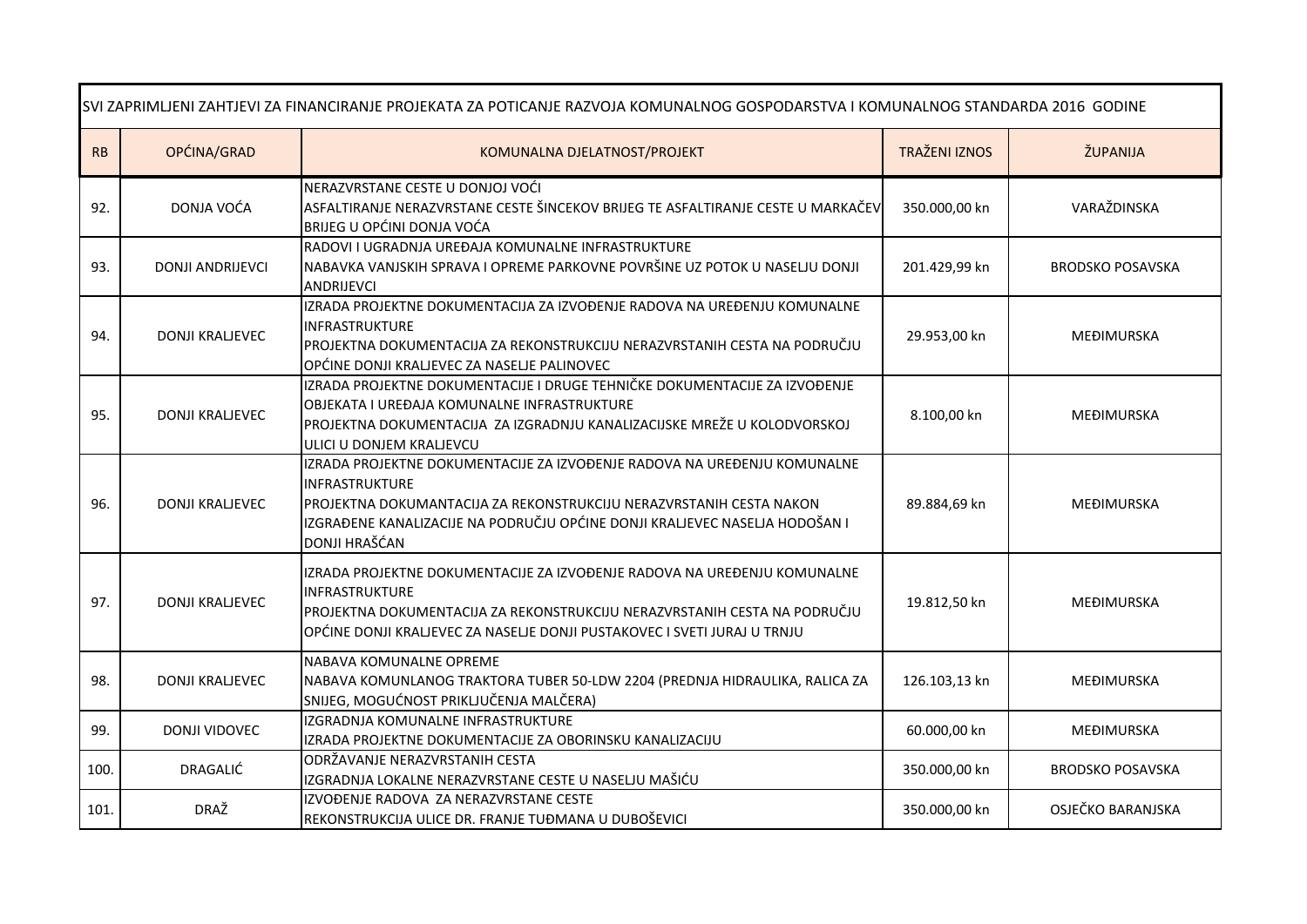| SVI ZAPRIMLJENI ZAHTJEVI ZA FINANCIRANJE PROJEKATA ZA POTICANJE RAZVOJA KOMUNALNOG GOSPODARSTVA I KOMUNALNOG STANDARDA 2016 GODINE |                     |                                                                                                                                                          |                      |                             |  |
|------------------------------------------------------------------------------------------------------------------------------------|---------------------|----------------------------------------------------------------------------------------------------------------------------------------------------------|----------------------|-----------------------------|--|
| RB                                                                                                                                 | OPĆINA/GRAD         | KOMUNALNA DJELATNOST/PROJEKT                                                                                                                             | <b>TRAŽENI IZNOS</b> | ŽUPANIJA                    |  |
| 102.                                                                                                                               | DRENOVAC            | ODRŽAVANJE GROBLJA I NERAZVRSTANIH CESTA<br>IZGRADNJA NERAZVRSTANE LOKALNE CESTE I SANACIJA CENTRALNE PJEŠAČKE STAZE NA<br>GROBLIU U NASELJU DRENOVCI    | 350.000,00 kn        | <b>VUKOVARSKO SRIJEMSKA</b> |  |
| 103.                                                                                                                               | <b>DRENJE</b>       | POBOLJŠANJE KOMUNALNOG STANDARDA<br>UREĐENJE PRISTUPNE CESTE I PARKIRALIŠTA MJESNOG GROBLJA SLATINIKA DRENJSKOG                                          | 350.000,00 kn        | OSJEČKO BARANJSKA           |  |
| 104.                                                                                                                               | <b>DRNIŠ</b>        | UREĐENJE NERAZVRSTANE CESTE<br>POJAČANO ODRŽAVANJE (MODERNIZACIJA) SEOSKE NERAZVRSTANE U NASELJU SEDRAMIĆ<br>(KAPELICA-BRNADE)                           | 273.130,26 kn        | ŠIBENSKO KNINSKA            |  |
| 105.                                                                                                                               | <b>DRNIŠ</b>        | IZGRADNJA TRŽNICE NA MALO<br>TRŽNICA -IZGRADNJA OBJEKTA I NATKRIVANJE PRODAJNIH STOLOVA                                                                  | 25.000,00 kn         | ŠIBENSKO KNINSKA            |  |
| 106.                                                                                                                               | <b>DRNIŠ</b>        | KOMUNALNA OPREMA<br>SPECIJALNO VOZILO ZA PRAŽNJENJE SEPTIČKIH JAMA                                                                                       | 350.000,00 kn        | ŠIBENSKO KNINSKA            |  |
| 107.                                                                                                                               | <b>DRNIŠ</b>        | UREĐENJE NERAZVRSTANE CESTE<br>POJAČANO ODRŽAVANJE SEOSKE NERAZVRSTANE CESTE LIŠNJAK - GROBLJE SV. ILIJE                                                 | 247.358,67 kn        | ŠIBENSKO KNINSKA            |  |
| 108.                                                                                                                               | <b>DUBRAVICA</b>    | IZGRADNJA KOMUNALNE INFRASTRUKTURE<br>PROŠIRENJE MJESNOG GROBLJA U ROZGI                                                                                 | 350.000,00 kn        | ZAGREBAČKA                  |  |
| 109.                                                                                                                               | <b>DUBRAVICA</b>    | UREĐENJE I IZGRADNJA KOMUNALNE INFRASTRUKTURE<br>IZGRADNJA DJEČJEG IGRALIŠTA U DUBRAVICA                                                                 | 324.261,10 kn        | ZAGREBAČKA                  |  |
| 110                                                                                                                                | DUBROVAČKO PRIMORJE | IZGRADNJA OBJEKATA I UREĐAJA KOMUNALNE INFRASTRUKTURE U POSLOVNOJ ZONI<br>IZGRADNJA DIJELA PROMETNE INFRASTRUKTURE U POSLOVNOJ ZONI BANIĆI               | 350.000,00 kn        | DUBROVAČKO NERETVANSKA      |  |
| 111.                                                                                                                               | <b>DUGA RESA</b>    | INVESTICIJSKO ODRŽAVANJE KOMUNALNE INFRASTRUKTURE (POJAČANO ODRŽAVANJE) –<br>UREĐENJE NOSGOSTUPA<br>SANACIJA NOGOSTUPA U JELAČIĆEVOJ I JOZEFINSKOJ ULICI | 128.000,00 kn        | KARLOVAČKA                  |  |
| 112.                                                                                                                               | <b>DUGA RESA</b>    | IZRADA PROJEKTNE DOKUMENTACIJE ZA UREĐENJE NOGOSTUPA<br>UREĐENJE NOGOSTUPA U RIJEČKOJ I FRANKOPANSKOJ ULICI                                              | 60.312,50 kn         | KARLOVAČKA                  |  |
| 113.                                                                                                                               | <b>DUGA RESA</b>    | UREĐENJE KOMUNALNE INFRASTRUKTURE - NERAZVRSTANIH CESTA<br>UREĐENJE PRISTUPNE CESTE S PARKIRALIŠTEM U ULICI BANA JOSIPA JELAČIĆA                         | 350.000,00 kn        | KARLOVAČKA                  |  |
| 114.                                                                                                                               | <b>DUGIRAT</b>      | IZGRADNJA NOGOSTUPA UZ DRŽAVNU CESTU D8 NA PODRUČJU OPĆINE DUGI RAT<br>UREĐENJE NOGOSTUPA U DUĆAMA                                                       | 146.170,31 kn        | SPLITSKO DALMATINSKA        |  |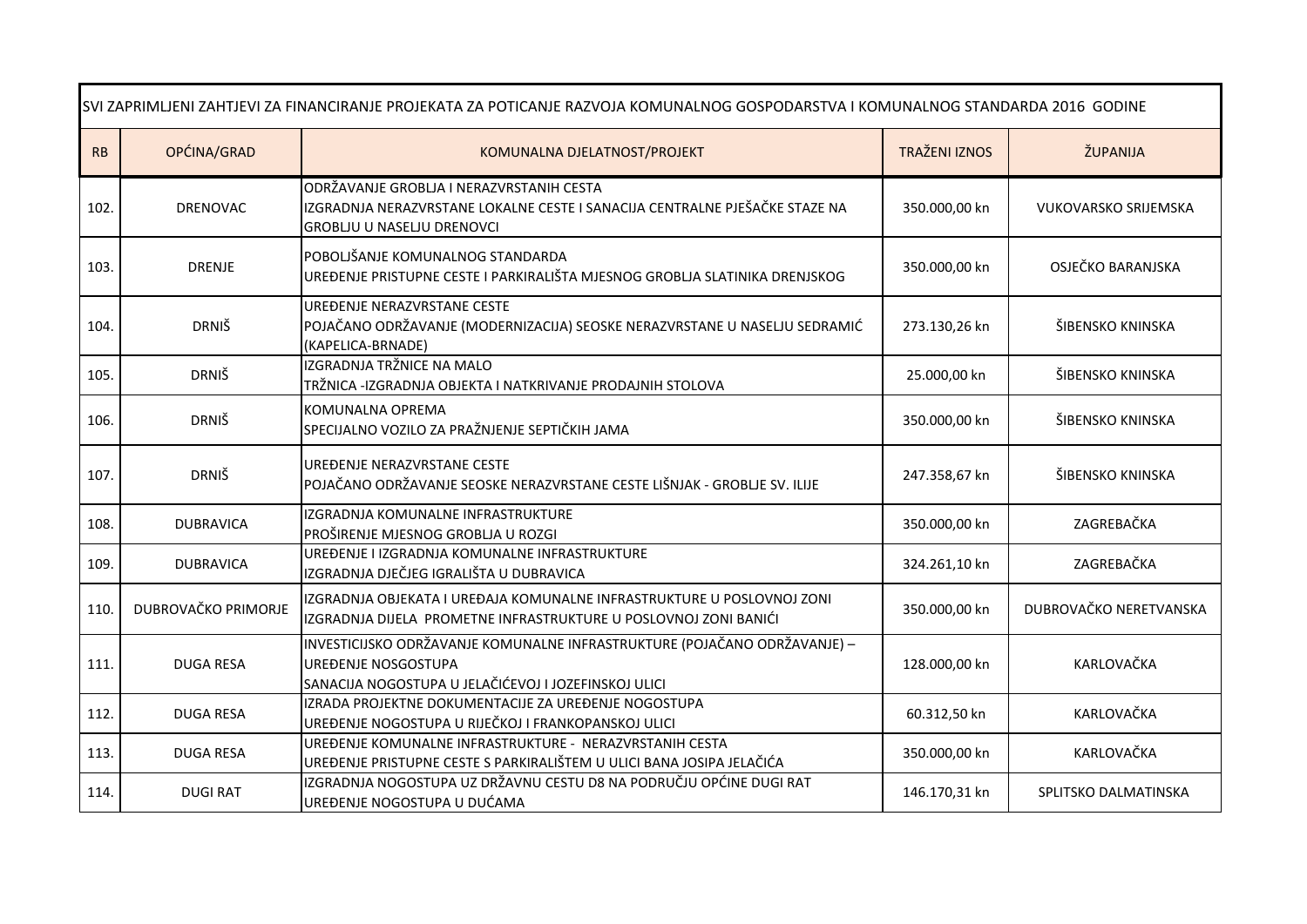| SVI ZAPRIMLJENI ZAHTJEVI ZA FINANCIRANJE PROJEKATA ZA POTICANJE RAZVOJA KOMUNALNOG GOSPODARSTVA I KOMUNALNOG STANDARDA 2016 GODINE |                       |                                                                                                                                                                                                                                   |                      |                               |  |
|------------------------------------------------------------------------------------------------------------------------------------|-----------------------|-----------------------------------------------------------------------------------------------------------------------------------------------------------------------------------------------------------------------------------|----------------------|-------------------------------|--|
| RB                                                                                                                                 | OPĆINA/GRAD           | KOMUNALNA DJELATNOST/PROJEKT                                                                                                                                                                                                      | <b>TRAŽENI IZNOS</b> | ŽUPANIJA                      |  |
| 115.                                                                                                                               | <b>DUGI RAT</b>       | IZGRADNJA, ODRŽAVANJE I REKONSTRUKCIJA NERAZVRSTANIH CESTA I ELEMENATA<br>NERAZVRSTANIH CESTA NA PODRUČJU OPĆINE DUGI RAT<br>RADOVI NA UREĐENJU NOGOSTUPA U ULICI VLADIMIRA NAZORA U DUGOM RATU                                   | 52.303,00 kn         | SPLITSKO DALMATINSKA          |  |
| 116.                                                                                                                               | <b>DUGIRAT</b>        | KOMUNALNA INFRASTRUKTURA RASVJETA<br>PROJEKT ZA REKONSTRUKCIJU JAVNE RASVJETE U OPĆINI DUGI RAT PRIMJENOM MJERA<br>ENERGETSKE UČINKOVITOSTI I ZAŠTITI OD SVJETLOSNOG ONEĆIŠĆENJA-FAZA III CESTA D8 (<br><b>JASENICE DUGI RAT)</b> | 200.000,00 kn        | SPLITSKO DALMATINSKA          |  |
| 117.                                                                                                                               | DUGO SELO             | <b>GOSPODARENJE OTPADOM</b><br>UNAPRIJEĐENJE SUSTAVA RAZDVAJANJA KOMUNALNOG OTPADA NA PODRUČJU GRADA<br><b>DUGO SELO</b>                                                                                                          | 225.400,00 kn        | ZAGREBAČKA                    |  |
| 118.                                                                                                                               | DUGO SELO             | IZGRADNJA NERAZVRSTANE CESTE<br>ZAOBILAZNICA KROZ PODUZETNIČKU ZONU PUHOVEC - I FAZA U MAKADAMU                                                                                                                                   | 350.000,00 kn        | ZAGREBAČKA                    |  |
| 119.                                                                                                                               | DUGO SELO             | REKONSTRUKCIJA NERAZVRSTANE CESTE<br>IZGRADNJA NOGOSTUPA UZ KOPČEVEČKU ULICU (I ETAPA)                                                                                                                                            | 345.500,00 kn        | ZAGREBAČKA                    |  |
| 120.                                                                                                                               | <b>DVOR</b>           | ODRŽAVANJE JAVNIH POVRŠINA I NERAZVRSTANIH CESTA<br>OBNOVA KOLNIČKOG ZASTORA U ULICI EUGENA KVATERNIKA U NASELJU MATIJEVIĆI                                                                                                       | 312.000,00 kn        | SISAČKO MOSLAVAČKA            |  |
| 121.                                                                                                                               | <b>ĐAKOVO</b>         | IZGRADNJA OBJEKATA I UREĐAJA KOMUNALNE INFRASTRUKTURE<br>REKONSTRUKCIJA TRGA J.J.STROSSMAYERA U ĐAKOVU                                                                                                                            | 350.000,00 kn        | OSJEČKO BARANJSKA             |  |
| 122.                                                                                                                               | <b>ĐAKOVO</b>         | IZGRADNJA OBJEKATA I UREĐAJA KOMUNALNE INFRASTRUKTURE<br>SANACIJA POVRŠINA GLEDALIŠTA U STROSSMAYEROVOM PARKU U ĐAKOVU                                                                                                            | 350.000,00 kn        | OSJEČKO BARANJSKA             |  |
| 123.                                                                                                                               | <b>ĐAKOVO</b>         | IZRADA PROJEKTNE I DRUGE TEHNIČKE DOKUMENTACIJE ZA IZVOĐENJE OBJEKATA I UREĐAJA<br>KOMUNALNE INFRASTRUKTURE<br>PROJEKTNA DOKUMENTACIJA ZA IZGRADNJU BICIKLISTIČKO - PJEŠAČKIH STAZA NA PODRUČJU<br><b>GRADA ĐAKOVA</b>            | 88.200,00 kn         | OSJEČKO BARANJSKA             |  |
| 124.                                                                                                                               | <b>ĐAKOVO</b>         | IZVOĐENJE RADOVA NA UREĐENJE JAVNE RASVJETENA PODRUČJU GRADA ĐAKOVA<br>MODERNIZACIJA POSTOJEĆE JAVNE RASVJETE SA ENERGETSKI UČINKOVITOM I EKOLOŠKOM<br><b>JAVNOM RASVJETOM</b>                                                    | 350.000,00 kn        | OSJEČKO BARANJSKA             |  |
| 125.                                                                                                                               | <b>ĐAKOVO</b>         | NABAVA KOMUNALNE OPREME ZA JAVNE POVRŠINE NASELJA<br>NABAVA KOMUNALNE OPREME ZA JAVNE POVRŠINE GRADA ĐAKOVA                                                                                                                       | 238.026,57 kn        | OSJEČKO BARANJSKA             |  |
| 126.                                                                                                                               | <b><i>DULOVAC</i></b> | MODERNIZACIJA NERAZTVRSTANIH CESTA<br>REKONSTRUKCIJA LOKALNE CESTE ZA NASELJE PUKLICA                                                                                                                                             | 350.000,00 kn        | <b>BJELOVARSKO BILOGORSKA</b> |  |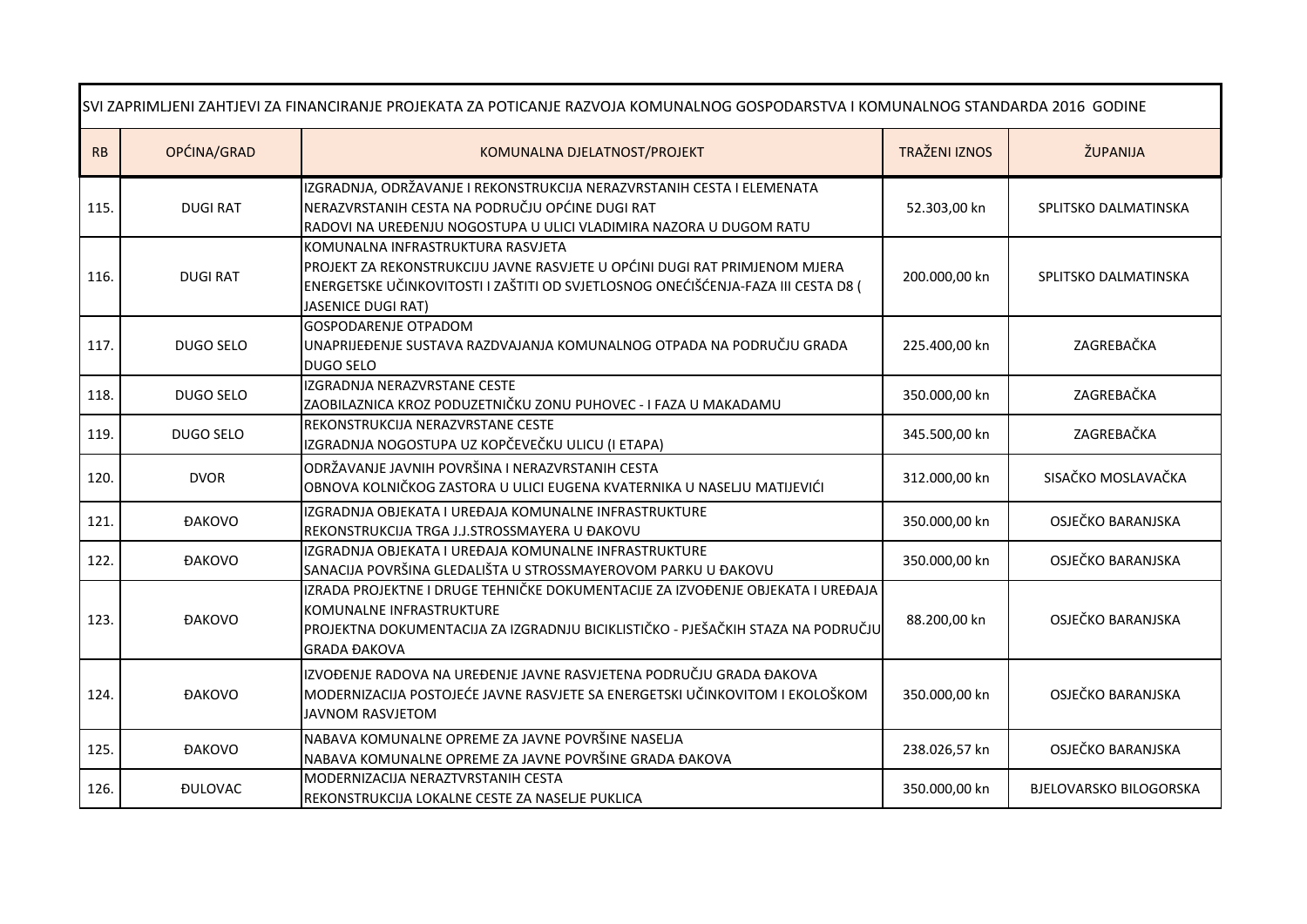| SVI ZAPRIMLJENI ZAHTJEVI ZA FINANCIRANJE PROJEKATA ZA POTICANJE RAZVOJA KOMUNALNOG GOSPODARSTVA I KOMUNALNOG STANDARDA 2016 GODINE |                          |                                                                                                                                                           |                      |                           |  |
|------------------------------------------------------------------------------------------------------------------------------------|--------------------------|-----------------------------------------------------------------------------------------------------------------------------------------------------------|----------------------|---------------------------|--|
| RB                                                                                                                                 | OPĆINA/GRAD              | KOMUNALNA DJELATNOST/PROJEKT                                                                                                                              | <b>TRAŽENI IZNOS</b> | ŽUPANIJA                  |  |
| 127.                                                                                                                               | <b><i>ĐURĐENOVAC</i></b> | <b>NERAZVRSTANE CESTE</b><br>REKONSTRUKCIJA NERAZVRSTANE CESTE U NASELJU ŠAPTINOVCI - RIJEČNA ULICA LIJEVA                                                | 350.000,00 kn        | OSJEČKO BARANJSKA         |  |
| 128.                                                                                                                               | <b><i>DURMANEC</i></b>   | UREĐENJE JAVNIH POVRŠINA I GROBLJA<br>UREĐENJE MJESNOG GROBLJA U ĐURMANCU                                                                                 | 337.500,00 kn        | <b>KRAPINSKO ZAGORSKA</b> |  |
| 129.                                                                                                                               | <b>DURMANEC</b>          | UREĐENJE JAVNIH POVRŠINA I PROMETNICA NA PODRUČJU OPĆINE ĐURMANEC<br>NABAVA OPREME ZA UREĐENJE AUTOBUSNIH UGIBALIŠTA                                      | 148.500,00 kn        | KRAPINSKO ZAGORSKA        |  |
| 130.                                                                                                                               | <b><i>DURMANEC</i></b>   | UREĐENJE JAVNIH POVRŠINA NA PODRUČJU OPĆINE ĐURMANEC<br>NABAVA OPREME ZA UREĐENJE DJEČJIH IGRALIŠTA                                                       | 123.897,19 kn        | KRAPINSKO ZAGORSKA        |  |
| 131.                                                                                                                               | <b>DURMANEC</b>          | UREĐENJE NERAZVRSTANIH CESTA NA PODRUČJU OPĆINE ĐURMANEC<br>PRESVLAČENJE ASFALTOM NERAZVRSTANE CESTE NC3 (HLEVNICA - CESARCI - HUSTIĆI)                   | 341.250,00 kn        | <b>KRAPINSKO ZAGORSKA</b> |  |
| 132.                                                                                                                               | <b>ERDUT</b>             | IZRADA PROJEKTNE I DRUGE TEHNIČKE DOKUMENTACIJE ZA IZVOĐENJE RADOVA NA<br>NERAZVRSTANIM CESTAMA<br>IZGRADNJA NERAZVRSTANIH CESTA NA PODRUČJU OPĆINE ERDUT | 123.750,00 kn        | OSJEČKO BARANJSKA         |  |
| 133.                                                                                                                               | <b>ERDUT</b>             | IZVOĐENJE RADOVA NA INVESTICIJSKOM ODRŽAVANJU KOMUNALNE INFRASTRUKTURE<br>UREĐENJE PJEŠAČKIH STAZA NA PODRUČJU OPĆINE ERDUT                               | 155.250,00 kn        | OSJEČKO BARANJSKA         |  |
| 134.                                                                                                                               | <b>ERVENIK</b>           | KOMUNALNA PROMETNA INFRASTRUKTURA<br>MODERNIZACIJA NERAZVSTANE CESTE: ERVENIK-ŽEGAR                                                                       | 350.000,00 kn        | ŠIBENSKO KNINSKA          |  |
| 135.                                                                                                                               | FAŽANA                   | NABAVA KOMUNALNE OPREME<br>POSTAVLJANJE SPREMNIKA ZA SELEKTIVNO PRIKUPLJANJE OTPADA                                                                       | 125.625,00 kn        | <b>ISTARSKA</b>           |  |
| 136.                                                                                                                               | FAŽANA                   | POSTAVLJANJE URBANE OPREME - SPRAVA ZA REKREACIJU I VJEŽBANJE NA OTVORENIM<br><b>PROSTORIMA</b>                                                           | 97.781,25 kn         | <b>ISTARSKA</b>           |  |
| 137.                                                                                                                               | FERIČANCI                | KOMUNALNO ODRŽAVANJE JAVNIH POVRŠINA<br>IZGRADNJA PJEŠAČKIH STAZA U NASELJU VUČIJAK FERIČANAČKI                                                           | 350.000,00 kn        | OSJEČKO BARANJSKA         |  |
| 138.                                                                                                                               | <b>FUŽINE</b>            | KOMUNALNO ODRŽAVANJE J. POVRŠINA, NABAVA OPREME<br>NABAVA KOSILICE ZA ODŽAVANJE SPORTSKOG REKREACIJSKOG CENTRA NA PODRUČJU<br>OPĆINE FUŽINE               | 80.250,00 kn         | PRIMORSKO GORANSKA        |  |
| 139.                                                                                                                               | <b>FUŽINE</b>            | ODRŽAVANJE JAVNIH POVRŠINA- GROBLJE<br>OGRADNI ZID MJESNOG GROBLJA FUŽINE                                                                                 | 257.981,25 kn        | PRIMORSKO GORANSKA        |  |
| 140.                                                                                                                               | <b>GALOVAC</b>           | SANACIJA I OPREMANJE OBJEKTA KOMUNALNE INFRASTRUKTURE<br>SANACIJA I OPREMANJE DRUŠTVENOG DOMA U OPĆINI GALOVAC                                            | 262.500,00 kn        | ZADARSKA                  |  |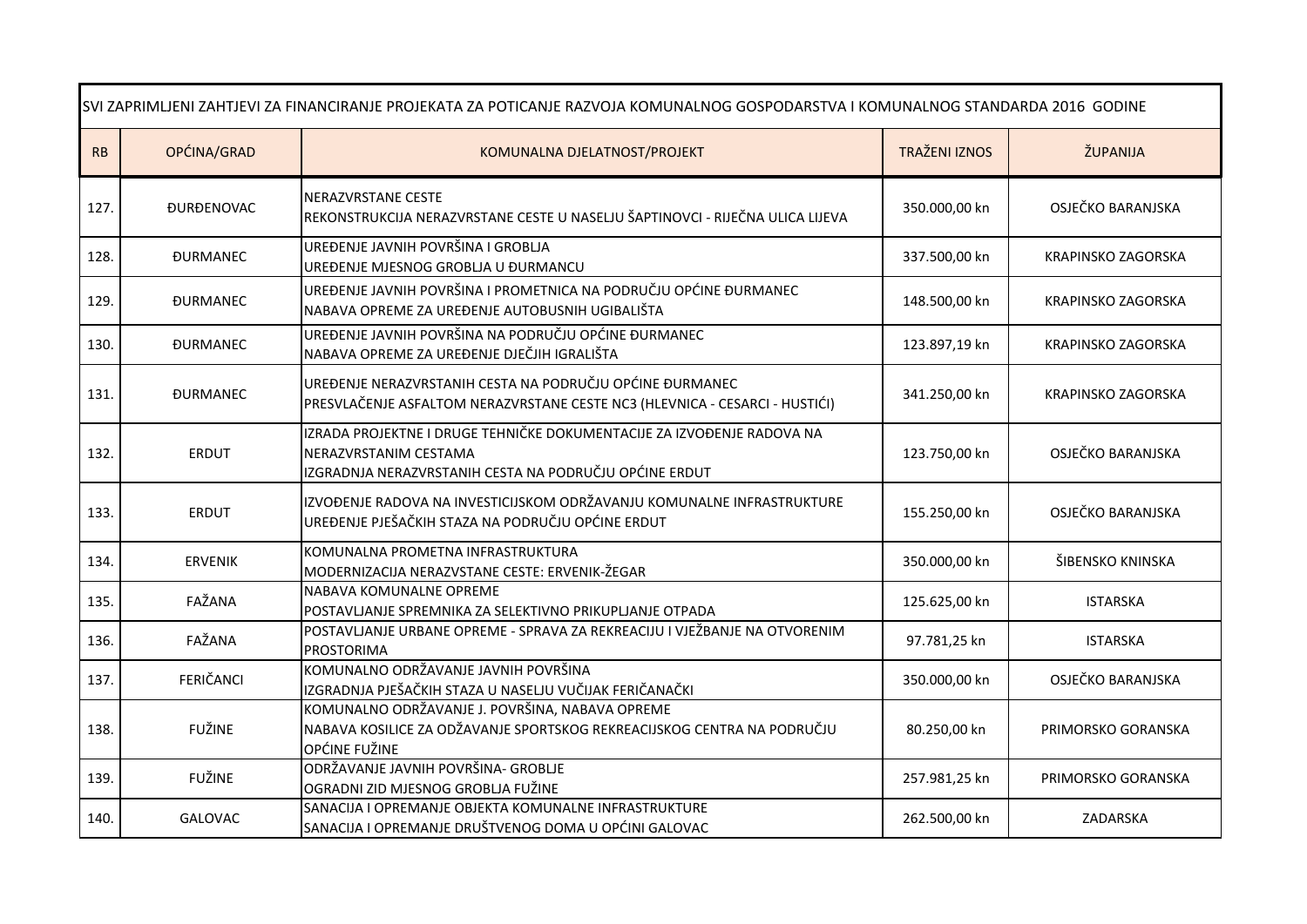| SVI ZAPRIMLJENI ZAHTJEVI ZA FINANCIRANJE PROJEKATA ZA POTICANJE RAZVOJA KOMUNALNOG GOSPODARSTVA I KOMUNALNOG STANDARDA 2016 GODINE |                          |                                                                                                                                                                                                                |                      |                               |
|------------------------------------------------------------------------------------------------------------------------------------|--------------------------|----------------------------------------------------------------------------------------------------------------------------------------------------------------------------------------------------------------|----------------------|-------------------------------|
| RB                                                                                                                                 | OPĆINA/GRAD              | KOMUNALNA DJELATNOST/PROJEKT                                                                                                                                                                                   | <b>TRAŽENI IZNOS</b> | ŽUPANIJA                      |
| 141.                                                                                                                               | GARČIN                   | <b>JAVNA RASVJETA</b><br>JAVNA RASVJETA ZADUBRAVLJE                                                                                                                                                            | 231.000,00 kn        | <b>BRODSKO POSAVSKA</b>       |
| 142.                                                                                                                               | GAREŠNICA                | SANACIJA NERAZVRSTANIH CESTA<br>DIO ULICE BANA JELAČIĆA U GARAŠNICI - OD SPOJA S ULICOM M. HUMLJANA PREMA<br><b>VETERINARSKOJ AMBULANTI</b>                                                                    | 350.000,00 kn        | <b>BJELOVARSKO BILOGORSKA</b> |
| 143.                                                                                                                               | <b>GLINA</b>             | <b>GRADSKA TRŽNICA</b><br>IZGRADNJA GRADSKE TRŽNICE U GLINI                                                                                                                                                    | 86.250,00 kn         | SISAČKO MOSLAVAČKA            |
| 144.                                                                                                                               | <b>GLINA</b>             | NERAZVRSTANE CESTE I JAVNE PROMETNE POVRŠINE<br>TEKUĆE ODRŽAVANJE NERAZVRSTANIH CESTA GU18 KLANAC, GU26 LANIŠĆE I DIJELA GU33<br>MLINARSKA ULICA I PARKIRALIŠTA ISPRED STAROG KATOLIČKOG GROBLJA U GRADU GLINI | 263.750,00 kn        | SISAČKO MOSLAVAČKA            |
| 145.                                                                                                                               | GORIČAN                  | <b>JAVNA RASVJETA</b><br>MODERNIZACIJA UPORABIVE GRAĐEVINE                                                                                                                                                     | 350.000,00 kn        | MEĐIMURSKA                    |
| 146.                                                                                                                               | <b>GORJANI</b>           | UREĐENJE JAVNIH POVRŠINA U NASELJU<br>REKONSTRUKCIJA JAVNIH POVRŠINA CENTRA NASELJA GORJANI - II. FAZA                                                                                                         | 350.000,00 kn        | OSJEČKO BARANJSKA             |
| 147.                                                                                                                               | <b>GORNJA RIJEKA</b>     | IZGRADNJA OBJEKATA I UREĐAJA KOMUNALNE INFRASTRUKTURE<br>ASFALTIRANJE PARKIRALIŠTA NA MJESNIM GROBLJIMA U GORNJOJ RIJECI I DROPKOVCU                                                                           | 310.000,00 kn        | KOPRIVNIČKO KRIŽEVAČKA        |
| 148.                                                                                                                               | <b>GORNJA STUBICA</b>    | ODRŽAVANJE MJESNIH GROBLJA<br>UREĐENJE GROBLJANSKIH STAZA I IZRADA OGRADE                                                                                                                                      | 224.632,50 kn        | KRAPINSKO ZAGORSKA            |
| 149.                                                                                                                               | <b>GORNJA VRBA</b>       | ODRŽAVANJE JAVNIH POVRŠINA - SANACIJA PJEŠAČKIH STAZA<br>REKONSTRUKCIJA STAZA U DONJOJ I GORNJOJ VRBI                                                                                                          | 350.000,00 kn        | <b>BRODSKO POSAVSKA</b>       |
| 150.                                                                                                                               | <b>GORNJI BOGIĆEVCI</b>  | UREĐENJE NERAZVRSTANIH CESTA<br>REKONSTRUKCIJA KOLNIČKOG TRAKA I PARKIRALIŠTA ULICE KARLOVAC U NASELJU GORNJI<br><b>BOGIĆEVCI</b>                                                                              | 240.000,00 kn        | <b>BRODSKO POSAVSKA</b>       |
| 151.                                                                                                                               | <b>GORNJI KNEGINEC</b>   | IZGRADNJA NERAZVRSTANIH CESTA<br>ASFALTIRANJE POSTOJEĆIH MAKADAMSKIH, NERAZVRSTANIH CESTA NA PODRUČJU OPĆINE<br>GORNJI KNEGINEC - NASELJE VARAŽDINBREG                                                         | 350.000,00 kn        | VARAŽDINSKA                   |
| 152.                                                                                                                               | <b>GORNJI MIHALJEVEC</b> | SANACIJA POTPORNOG ZIDA UZ PJEŠAČKU STAZU - KOMUNALNA INFRASTRUKTURA<br>SANACIJA POTPORNOG ZIDA UZ PJEŠAČKU STAZU U NASELJU GORNJI MIHALJEVEC                                                                  | 67.050,00 kn         | MEĐIMURSKA                    |
| 153.                                                                                                                               | <b>GORNJI MIHALJEVEC</b> | NERAZVRSTANE CESTE<br>REKONSTRUKCIJA NERAZVRSTANIH CESTA NA PODRUČJU OPĆINE GORNJI MIHALJEVEC                                                                                                                  | 284.535,19 kn        | MEĐIMURSKA                    |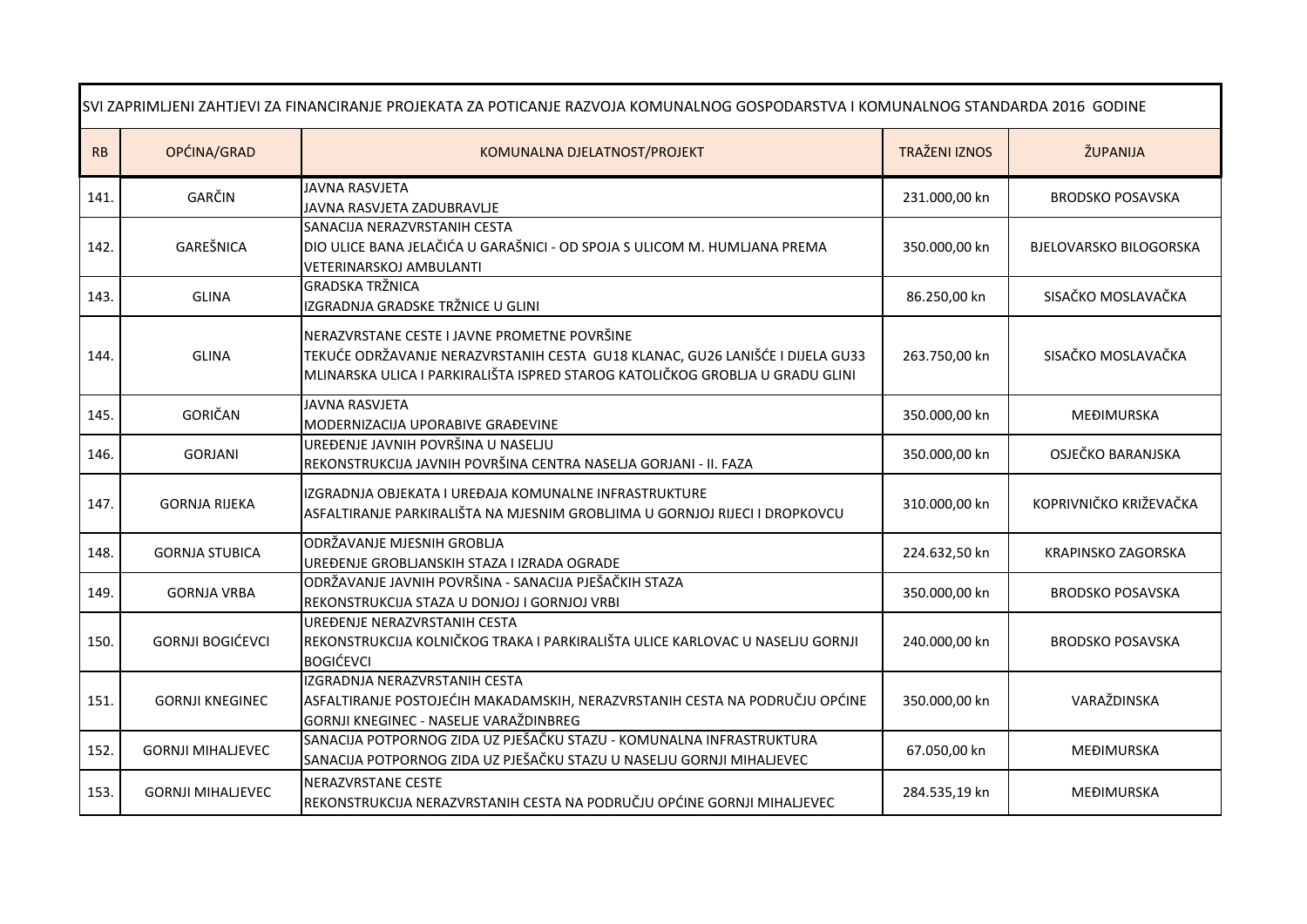| SVI ZAPRIMLJENI ZAHTJEVI ZA FINANCIRANJE PROJEKATA ZA POTICANJE RAZVOJA KOMUNALNOG GOSPODARSTVA I KOMUNALNOG STANDARDA 2016 GODINE |                 |                                                                                                                                                                                                                                                                           |                      |                               |
|------------------------------------------------------------------------------------------------------------------------------------|-----------------|---------------------------------------------------------------------------------------------------------------------------------------------------------------------------------------------------------------------------------------------------------------------------|----------------------|-------------------------------|
| ${\sf RB}$                                                                                                                         | OPĆINA/GRAD     | KOMUNALNA DJELATNOST/PROJEKT                                                                                                                                                                                                                                              | <b>TRAŽENI IZNOS</b> | ŽUPANIJA                      |
| 154.                                                                                                                               | <b>GOSPIĆ</b>   | IZVOĐENJE RADOVA NA IZGRADNJI KOMUNALNE INFRASTRUKTURE- IZGRADNJA<br><b>PROMETNICE</b><br>IZGRADNJA GRADSKE ULICE - ODVOJAK PAZARIŠKE ULICE, FAZA II.                                                                                                                     | 350.000,00 kn        | LIČKO SENJSKA                 |
| 155.                                                                                                                               | GRAČIŠĆE        | UREĐENJE NERAZVRSTANIH CESTA<br>REKONSTRUKCIJA NERAZVRSTANIH CESTA SV. JURAJ - VLAHOVIĆI, BAZGALJI - LUCKIĆI I<br>BALARINI - ČULETI                                                                                                                                       | 268.242,00 kn        | <b>ISTARSKA</b>               |
| 156.                                                                                                                               | <b>GRADAC</b>   | UREĐENJE I KOMUNALNO OPREMANJE JAVNE ŠETNICE SA PRIPADAJUĆIM SADRŽAJIMA<br>OBALNA ŠETNICA NASELJA GRADAC                                                                                                                                                                  | 300.000,00 kn        | SPLITSKO DALMATINSKA          |
| 157.                                                                                                                               | GRADEC          | ODRŽAVANJE NERAZVRSTANIH CESTA<br>IZVANREDNO ODRŽAVANJE NERAZVRSTANIH CESTA U OPĆINI GRADEC                                                                                                                                                                               | 346.211,25 kn        | ZAGREBAČKA                    |
| 158.                                                                                                                               | GROŽNJAN        | IZGRADNJA OBJEKATA I UREĐENJA KOMUNALNE INFRASTRUKTURE, NABAVA OPREME<br>PROJEKT UREĐENJA PARKIRALIŠTA I KAMP ODMORIŠTA SA UREDOM I SANITARIJAMA                                                                                                                          | 350.000,00 kn        | <b>ISTARSKA</b>               |
| 159.                                                                                                                               | <b>GUNDINCI</b> | NABAVA KOMUNALNE OPREME ZA JAVNE POVRŠINE NASELJA<br>NABAVA TRAKTORA SA PRIKLJUČNIM STROJEVIMA ZA UREĐIVANJE I ODRŽAVANJE JAVNIH<br>ZELENIH POVRŠINA                                                                                                                      | 150.000,00 kn        | <b>BRODSKO POSAVSKA</b>       |
| 160.                                                                                                                               | <b>GUNJA</b>    | UREĐENJE JAVNIH POVRŠINA U CENTARALNOM DIJELU NASELJA OPĆINE GUNJA<br>IZGRADNJA PARKIRALIŠTA ZA OSOBNE AUTOMOBILE, PROSTORA ZA MANIPULACIJU VOZILA,<br>PJEŠAČKE STAZE, RJEŠENJE OBORINSKE ODVODNJE I UREĐENJE ZELENIH POVRŠINA U GUNJI<br>NA TRGU ŽRTAVA DOMOVINSKOG RATA | 308.250,00 kn        | <b>VUKOVARSKO SRIJEMSKA</b>   |
| 161.                                                                                                                               | GVOZD           | IZGRADNJA NERAZVRSTANIH CESTA<br>SANACIJA I PRESVLAČENJE ASFALTNIM SLOJEM POSTOJEĆIH LOKALNIH PUTOVA NA<br>PODRUČJU OPĆINE GVOZD - DIONICE PRNJAVOR, PETROVAC I MILIČEVIĆI                                                                                                | 210.746,25 kn        | SISAČKO MOSLAVAČKA            |
| 162.                                                                                                                               | HERCEGOVAC      | ODRŽAVANJE JAVNIH POVRŠINA<br>IZGRADNJA DIJELA NOGOSTUPA U NASELJU VELIKA TRNAVA                                                                                                                                                                                          | 350.000,00 kn        | <b>BJELOVARSKO BILOGORSKA</b> |
| 163.                                                                                                                               | <b>HLEBINE</b>  | IZVOĐENJE RADOVA NA INVESTICIJSKOM ODRŽAVANJU KOMUNALNE INFRASTRUKTURE TE<br>UREĐENJA JAVNIH POVRŠINA<br>IZGRADNJA PJEŠAČKIH STAZA NA TRGU IVANA GENERALIĆA I ULICI LJUDEVITA GAJA U<br><b>NASELJU HLEBINE</b>                                                            | 390.713,91 kn        | KOPRIVNIČKO KRIŽEVAČKA        |
| 164.                                                                                                                               | <b>HRAŠĆINA</b> | AKTIVNOSTI IZVOĐENJA RADOVA NA KOMUNALNOJ INFRASTRUKTURI<br>SANACIJA KLIZIŠTA NA LOKALNOJ CESTI HRAŠĆINA                                                                                                                                                                  | 153.800,05 kn        | KRAPINSKO ZAGORSKA            |
| 165.                                                                                                                               | <b>HRVACE</b>   | <b>UREĐENJE CESTA</b><br>SANACIJA I UREĐENJE NERAZVRSTANIH CESTA NA PODRUČJU OPĆINE HRVACE                                                                                                                                                                                | 350.000,00 kn        | SPLITSKO DALMATINSKA          |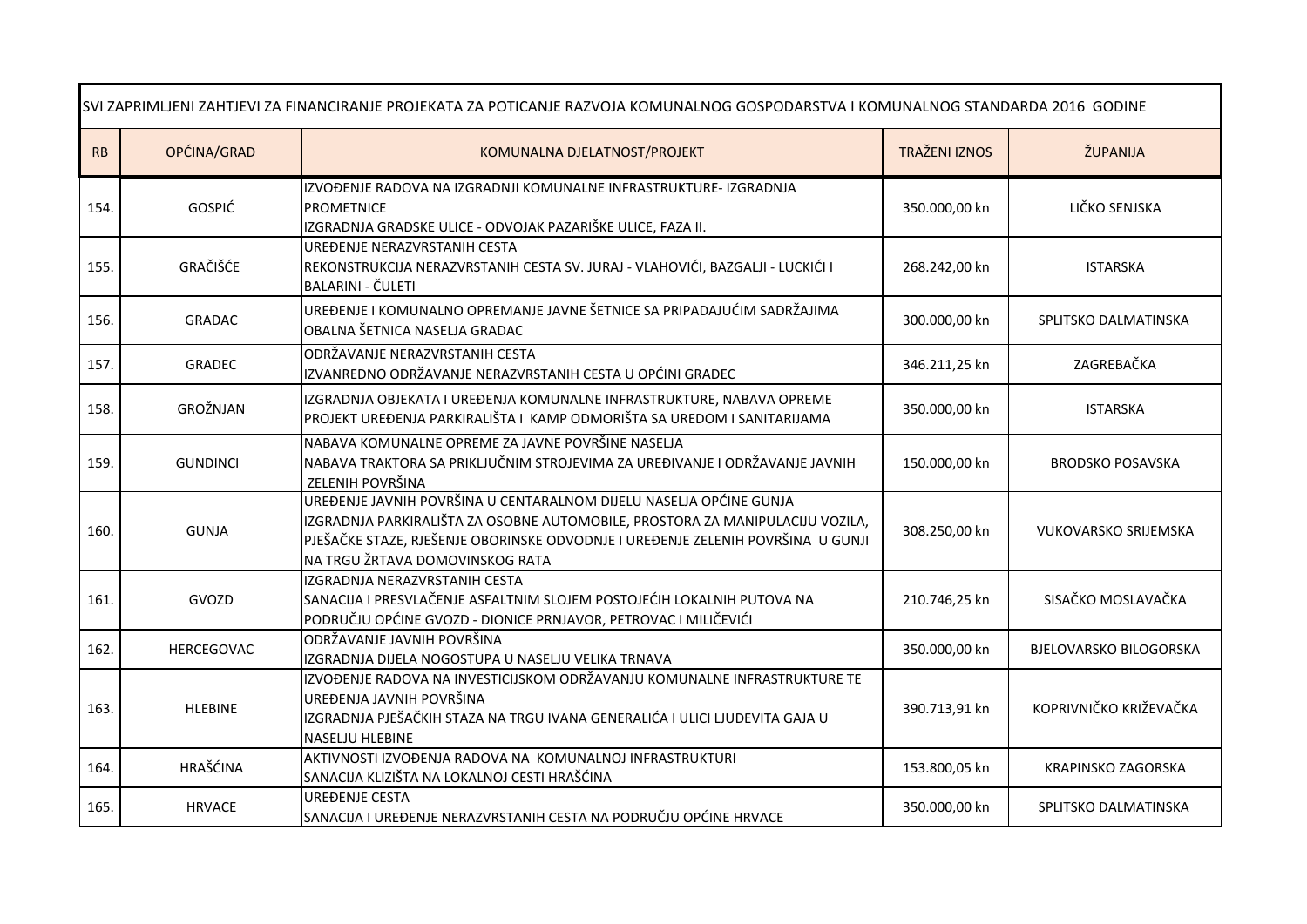|      | SVI ZAPRIMLJENI ZAHTJEVI ZA FINANCIRANJE PROJEKATA ZA POTICANJE RAZVOJA KOMUNALNOG GOSPODARSTVA I KOMUNALNOG STANDARDA 2016 GODINE |                                                                                                                                                                                      |                      |                             |  |
|------|------------------------------------------------------------------------------------------------------------------------------------|--------------------------------------------------------------------------------------------------------------------------------------------------------------------------------------|----------------------|-----------------------------|--|
| RB   | OPĆINA/GRAD                                                                                                                        | KOMUNALNA DJELATNOST/PROJEKT                                                                                                                                                         | <b>TRAŽENI IZNOS</b> | ŽUPANIJA                    |  |
| 166. | HRVATSKA KOSTAJNICA                                                                                                                | VODOVOD I KANALIZACIJA<br>SANACIJA POSTOJEĆE VODOVODNE MREŽE U ULICI UNSKOJ                                                                                                          | 200.000,00 kn        | SISAČKO MOSLAVAČKA          |  |
| 167  | HRVATSKA KOSTAJNICA                                                                                                                | VODOVOD I KANALIZACIJA<br>UGRADNJA KANALIZACIONE CIJEVI U ULICI MARKA VUČIĆA U HRVATSKOJ KOSTAJNICI                                                                                  | 120.000,00 kn        | SISAČKO MOSLAVAČKA          |  |
| 168. | HUM NA SUTLI                                                                                                                       | IZGRADNJA OBJEKATA I UREĐAJA KOMUNALNE INFRASTRUKTURE<br>IZGRADNJA EKOLOŠKE I ENERGETSKI UČINKOVITE JAVNE RASVJETE UZ POSLOVNU ZONU<br>TVRTKE VETROPACK STRAŽA DO NASELJA LESKOV GRM | 258.558,00 kn        | KRAPINSKO ZAGORSKA          |  |
| 169. | <b>HVAR</b>                                                                                                                        | IZVOĐENJE RADOVA I UGRADNJA UREĐAJA KOMUNALNE INFRASTRUKTURE - JAVNA<br><b>RASVJETA</b><br>GLAVNI PROJEKT REKONSTRUKCIJE JAVNE RASVJETE GRADA HVARA                                  | 200.000,00 kn        | SPLITSKO DALMATINSKA        |  |
| 170. | <b>ILOK</b>                                                                                                                        | ODRŽAVANJE ZELENILA I ODRŽAVANJE NERAZVRSTANIH CESTA<br>RAZVOJ KOMUNALNOG GOSPODARSTVA I KOMUNALNOG STANDARDA NA PODRUČJU<br><b>GRADA ILOKA</b>                                      | 161.156,06 kn        | <b>VUKOVARSKO SRIJEMSKA</b> |  |
| 171. | <b>IMOTSKI</b>                                                                                                                     | UREĐENJE NERAZVRSTANIH CESTA<br>UREĐENJE - ASFALTIRANJE CESTA, ULICA I PUTOVA U GRADU IMOTSKOM                                                                                       | 350.000,00 kn        | SPLITSKO DALMATINSKA        |  |
| 172. | <b>IVANEC</b>                                                                                                                      | <b>JAVNA RASVJETA</b><br>JAVNA RASVJETA U ZONI C3 U IVANCU - ULICA BL. A. STEPINCA                                                                                                   | 270.000,00 kn        | VARAŽDINSKA                 |  |
| 173. | <b>IVANIĆ - GRAD</b>                                                                                                               | IZGRADNJA PJEŠAČKE STAZE S IZVOĐENJEM OBORINSKE ODVODNJE I ZAMJENOM PLINSKIH<br><b>INSTALACIJA</b><br>IZGRADNJA PJEŠAČKE STAZE U NASELJU ŠUMEĆANI                                    | 350.000,00 kn        | ZAGREBAČKA                  |  |
| 174. | <b>IVANKOVO</b>                                                                                                                    | OBJEKTI I UREĐAJI KOMUNALNE INFRASTRUKTURE<br>IZGRADNJA NADSTREŠNICE MRTVAČNICI NA GROBLJU NASELJA IVANKOVO                                                                          | 233.000,00 kn        | <b>VUKOVARSKO SRIJEMSKA</b> |  |
| 175. | <b>IVANKOVO</b>                                                                                                                    | OBJEKTI I UREĐAJI KOMUNALNE INFRASTRUKTURE<br>SANACIJA DRUŠTVENOG DOMA U PRKOVCIMA                                                                                                   | 115.000,00 kn        | <b>VUKOVARSKO SRIJEMSKA</b> |  |
| 176. | <b>JAGODNJAK</b>                                                                                                                   | KOMUNALNA OPREMA - STROJ<br>NABAVA STROJA - TRAKTORA                                                                                                                                 | 237.880,00 kn        | OSJEČKO BARANJSKA           |  |
| 177. | JAGODNJAK                                                                                                                          | REKONSTRUKCIJA KOMUNALNE, CESTOVNE INFRASTRUKTURE U OPĆINI<br>REKONSTRUKCIJA NERAZVRSTANE CESTE BOLMAN - MAJŠKE MEĐE                                                                 | 90.000,00 kn         | OSJEČKO BARANJSKA           |  |
| 178. | <b>JAKOVLJE</b>                                                                                                                    | IZRADA PROJEKTNE I DRUGE DOKUMENTACIJE<br>IZRADA PROJEKTNE DOKUMENTACIJE I ISHOĐENJE GRAĐEVINSKE DOZVOLE ZA<br>NERAZVRSTANE OPĆINSKE PROMETNICE                                      | 96.000,00 kn         | ZAGREBAČKA                  |  |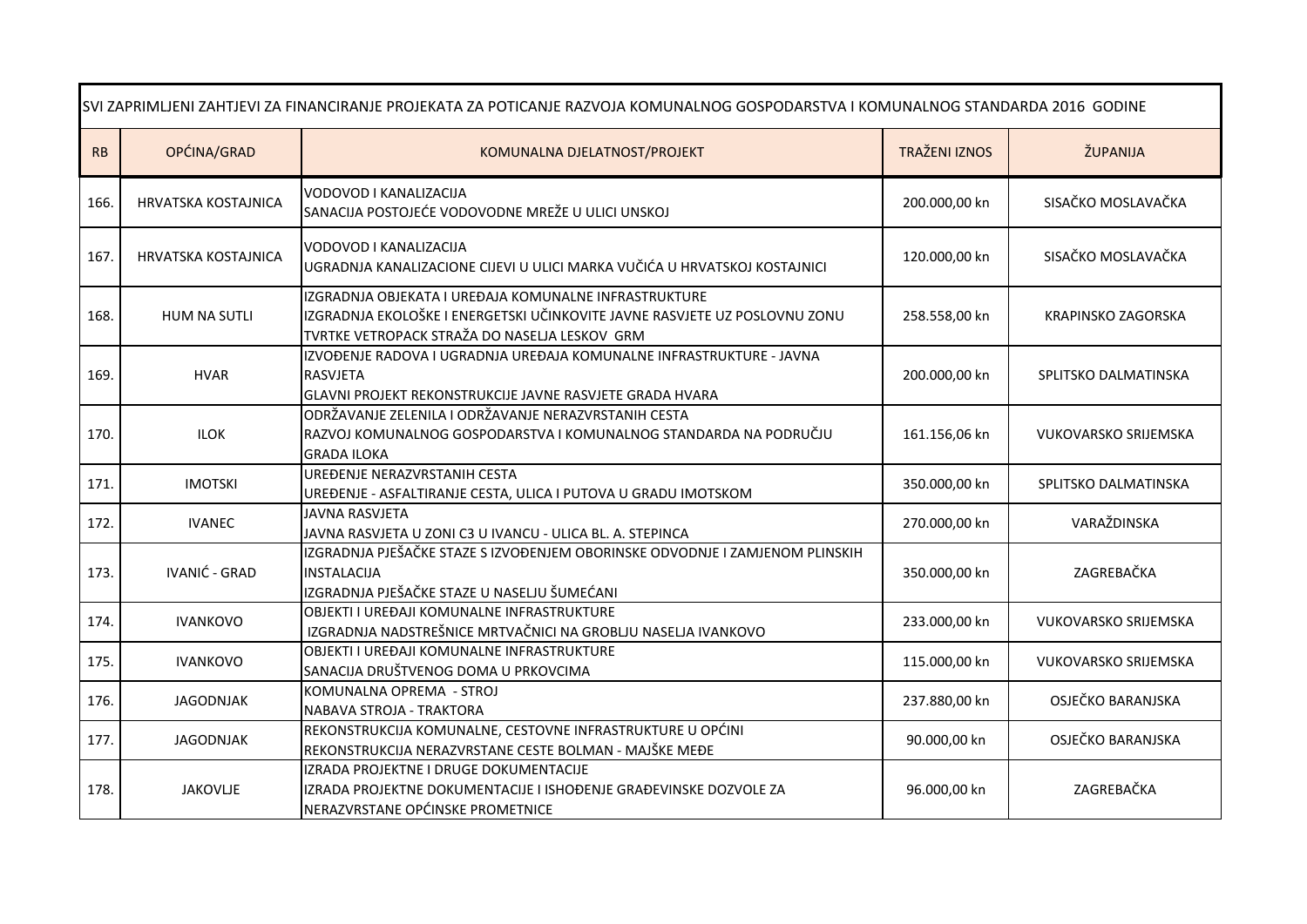| SVI ZAPRIMLJENI ZAHTJEVI ZA FINANCIRANJE PROJEKATA ZA POTICANJE RAZVOJA KOMUNALNOG GOSPODARSTVA I KOMUNALNOG STANDARDA 2016 GODINE |                     |                                                                                                                                                                                                                                   |                      |                        |
|------------------------------------------------------------------------------------------------------------------------------------|---------------------|-----------------------------------------------------------------------------------------------------------------------------------------------------------------------------------------------------------------------------------|----------------------|------------------------|
| <b>RB</b>                                                                                                                          | OPĆINA/GRAD         | KOMUNALNA DJELATNOST/PROJEKT                                                                                                                                                                                                      | <b>TRAŽENI IZNOS</b> | ŽUPANIJA               |
| 179.                                                                                                                               | JAKŠIĆ              | JAVNA RASVJETA NASELJA EMINOVCI<br>REKONSTRUKCIJA JAVNE RASVJETE EMINOVCI                                                                                                                                                         | 350.000,00 kn        | POŽEŠKO SLAVONSKA      |
| 180.                                                                                                                               | JALŽABET            | NERAZVRSTANE CESTE<br>MODERNIZACIJA NERAZVRSTANIH CESTA                                                                                                                                                                           | 332.396,25 kn        | VARAŽDINSKA            |
| 181.                                                                                                                               | JANJINA             | <b>JAVNA RASVJETA</b><br>SOLARNA JAVNA RASVJETA                                                                                                                                                                                   | 56.250,00 kn         | DUBROVAČKO NERETVANSKA |
| 182.                                                                                                                               | JANJINA             | UREĐENJE JAVNIH POVRŠINA<br>UREĐENJE PARKA U CENTRU NASELJA JANJINA                                                                                                                                                               | 90.000,00 kn         | DUBROVAČKO NERETVANSKA |
| 183.                                                                                                                               | <b>JARMINA</b>      | SANACIJA KROVIŠTA<br>SANACIJA VIŠENAMENSKOG OBJEKTA ZA POTREBE OPĆINE JARMINA                                                                                                                                                     | 93.150,00 kn         | VUKOVARSKO SRIJEMSKA   |
| 184.                                                                                                                               | <b>JASENICE</b>     | IZGRADNJA GROBLJA I MRTVAČNICE<br>IZGRADNJA GROBLJA I MRTVAČNICE OPĆINE JASENICE                                                                                                                                                  | 300.000,00 kn        | ZADARSKA               |
| 185.                                                                                                                               | <b>JASENOVAC</b>    | POBOLJŠANJE KVALITETETE I POVEĆANJE KVANTITETA KOMUNALNIH USLUGA<br>VODOOPSKRBE, ODVODNJE OTPADNIH VODA, ODLAGANJE KOMUNALNOG OTPADA,<br>ODRŽAVANJE NERAZVRSTANIH CESTA, ODRŽAVANJE ČISTOĆE<br>NABAVKA KOMBINIRANOG RADNOG STROJA | 350.000,00 kn        | SISAČKO MOSLAVAČKA     |
| 186.                                                                                                                               | <b>JASTREBARSKO</b> | IZGRADNJA JAVNIH POVRŠINA<br>IZGRADNJA DJEČJIH IGRALIŠTA U GRADU JASTREBARSKOM - DJEČJE IGRALIŠTE VANCAŠEVA-<br>HOLJEVČEVA I DJEČJE IGRALIŠTE STANKOVO                                                                            | 178.655,00 kn        | ZAGREBAČKA             |
| 187.                                                                                                                               | <b>JASTREBARSKO</b> | NABAVA KOMUNALNE OPREME<br>POSTAVA POLUPODZEMNIH ZELENIH OTOKA NA JAVNIM POVRŠINAMA, ZA ODVOJENO<br>ODLAGANJE POJEDINIH VRSTA OTPADA<br>LOKACIJE: ULICA TREŠNJEVKA, ZDIHOVAČKA ULICA I ULICA BANA JOSIPA JELAČIĆA                 | 200.000,00 kn        | ZAGREBAČKA             |
| 188.                                                                                                                               | <b>JELSA</b>        | ZAŠTITA OKOLIŠA<br>NABAVA PRIKLJUČKA ZA POMETANJA JAVNIH POVRŠINA NA VOZILU MUVO                                                                                                                                                  | 280.705,72 kn        | SPLITSKO DALMATINSKA   |
| 189.                                                                                                                               | <b>JESENJE</b>      | <b>VODOOPSKRBA</b><br>IZGRADNJA SPOMENIKA JESENJE II.FAZA-SPAJANJE NA VODOOPSKRBNI SUSTAV                                                                                                                                         | 225.000,00 kn        | KRAPINSKO ZAGORSKA     |
| 190.                                                                                                                               | <b>JOSIPDOL</b>     | IZGRADNJA KOMUNALNE INFRASTRUKTURE<br>IZGRADNJA OBORINSKE ODVODNJE U CENTRU NASELJA JODIPDOL - I FAZA                                                                                                                             | 350.000,00 kn        | KARLOVAČKA             |
| 191.                                                                                                                               | KALI                | ODRŽAVANJE NERAZVRSTANIH CESTA<br>ŠETALIŠTE OTRIĆ, ULICA ŠIJANJE, PUT INTRADE                                                                                                                                                     | 300.000,00 kn        | ZADARSKA               |
| 192.                                                                                                                               | <b>KALNIK</b>       | <b>VODOOPSKRBA</b><br>OPSKRBNI CJEVOVOD NASELJA KAMEŠNICA I PRECRPNA STANICA "CARI"                                                                                                                                               | 349.875,00 kn        | KOPRIVNIČKO KRIŽEVAČKA |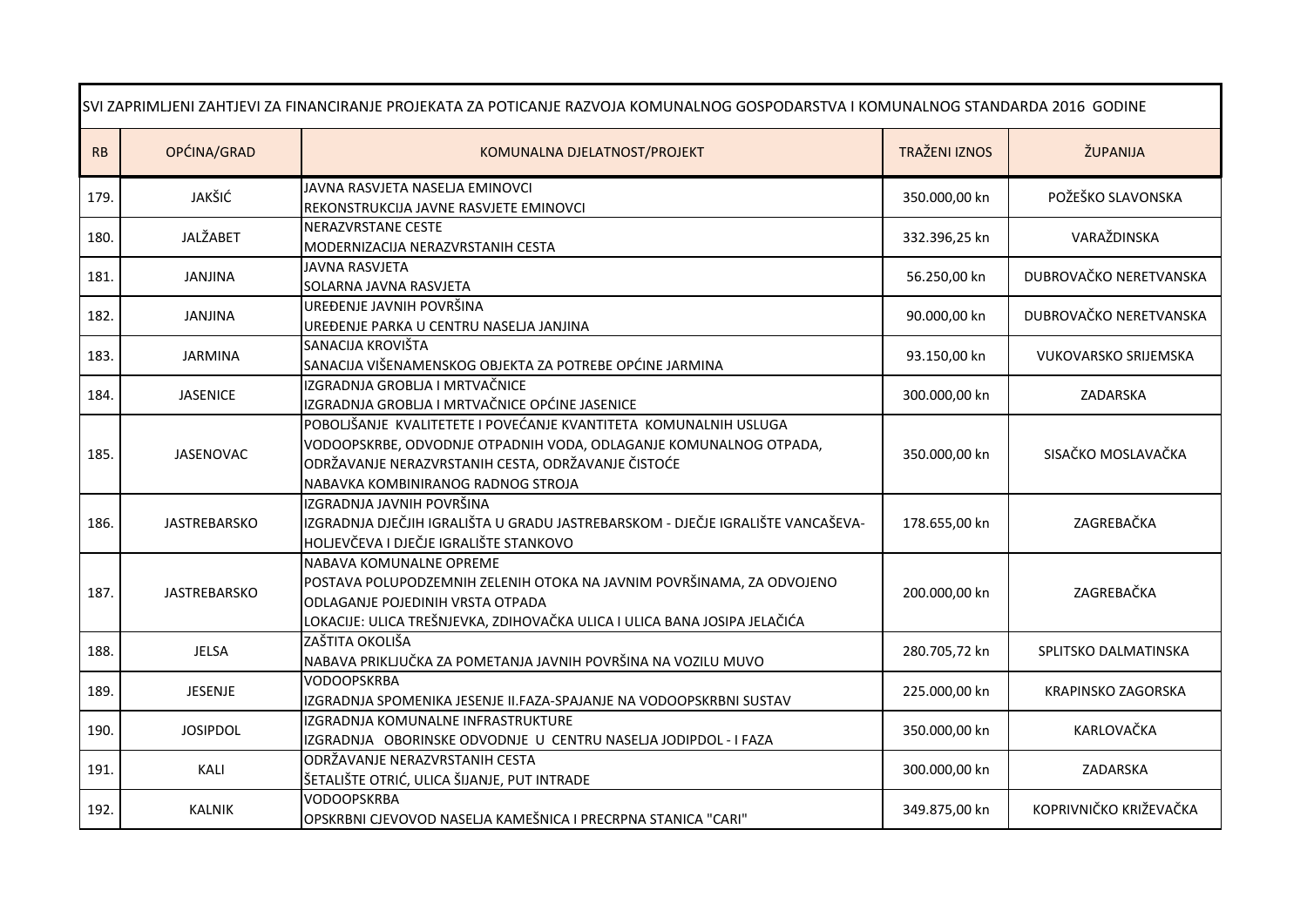| SVI ZAPRIMLJENI ZAHTJEVI ZA FINANCIRANJE PROJEKATA ZA POTICANJE RAZVOJA KOMUNALNOG GOSPODARSTVA I KOMUNALNOG STANDARDA 2016 GODINE |                 |                                                                                                                                                                                               |                      |                               |  |
|------------------------------------------------------------------------------------------------------------------------------------|-----------------|-----------------------------------------------------------------------------------------------------------------------------------------------------------------------------------------------|----------------------|-------------------------------|--|
| RB                                                                                                                                 | OPĆINA/GRAD     | KOMUNALNA DJELATNOST/PROJEKT                                                                                                                                                                  | <b>TRAŽENI IZNOS</b> | ŽUPANIJA                      |  |
| 193.                                                                                                                               | <b>KAMANJE</b>  | ODRŽAVANJE JAVNIH POVRŠINA<br>MODERNIZACIJA JAVNE RASVJETE III. FAZA                                                                                                                          | 350.000,00 kn        | KARLOVAČKA                    |  |
| 194.                                                                                                                               | <b>KAMANJE</b>  | ODRŽAVANJE JAVNIH POVRŠINA<br>UREĐENJE DJEČJEG IGRALIŠTA "VRLOVKA"                                                                                                                            | 150.000,00 kn        | KARLOVAČKA                    |  |
| 195.                                                                                                                               | <b>KANFANAR</b> | <b>JAVNA RASVJETA</b><br>MODERNIZACIJA JAVNE RASVJETE NA PODRUČJU OPĆINE KANFANAR                                                                                                             | 320.000,00 kn        | <b>ISTARSKA</b>               |  |
| 196.                                                                                                                               | <b>KAPELA</b>   | IZGRADNJA NERAZVRSTANE CESTE<br>DIONICA GORNJI MOSTI -IZGRADNJA CESTE                                                                                                                         | 300.000,00 kn        | <b>BJELOVARSKO BILOGORSKA</b> |  |
| 197.                                                                                                                               | <b>KAPELA</b>   | IZGRADNJA NERAZVRSTANIH CESTA<br>SANACIJA NERAZVRSTANE CESTE U ŠIPTARI                                                                                                                        | 252.540,00 kn        | <b>BJELOVARSKO BILOGORSKA</b> |  |
| 198.                                                                                                                               | <b>KAPTOL</b>   | NASTAVAK IZGRADNJE KANALIZACIJSKE MREŽE U NASELJU ALILOVCI<br>IZGRADNJA SUSTAVA ODVODNJE I UREĐAJA ZA PROČIŠĆAVANJE OTPADNIH VODA NASELJA<br><b>ALILOVCI</b>                                  | 350.000,00 kn        | POŽEŠKO SLAVONSKA             |  |
| 199.                                                                                                                               | KARLOVAC        | UREĐENJE NERAZVRSTANE CESTE<br>MJEŠOVITA KANALIZACIJA I VODOOPSKRBNI CJEVOVOD U ULICI OBALA VLADIMIRA<br>MAŽURANIĆA I BOLNIČKOJ ULICI I UREĐENJE ULICE OBALA VLADIMIRA MAŽURANIĆA             | 350.000,00 kn        | KARLOVAČKA                    |  |
| 200.                                                                                                                               | <b>KAROJBA</b>  | <b>IZGRADNJA OBJEKTA</b><br>REKONSTRUKCIJA DRUŠTVENOG DOMA U MOTOVUNSKIM NOVAKINA - II. FAZA                                                                                                  | 224.304,71 kn        | <b>ISTARSKA</b>               |  |
| 201.                                                                                                                               | <b>KAROJBA</b>  | UREĐENJE/OPREMANJE DJEČJEG IGRALIŠTA U NASELJU ŠKROPETI - POSTAVLJANJE DJEČJIH<br>IGRALA I ZAŠTITNE MREŽE                                                                                     | 53.523,08 kn         | <b>ISTARSKA</b>               |  |
| 202.                                                                                                                               | <b>KASTAV</b>   | IZRADA PROJEKTNE DOKUMENTACIJE ZA IZVOĐENJE RADOVA NA UREĐENJU JAVNIH<br>POVRŠINA U POVIJESNOJ GRADSKOJ JEZGRI<br>REVITALIZACIJA POVIJESNE GRADSKE JEZGRE - UREĐENJE SREDIŠNJEG GRADSKOG TRGA | 25.000,00 kn         | PRIMORSKO GORANSKA            |  |
| 203.                                                                                                                               | <b>KASTAV</b>   | IZVOĐENJE RADOVA NA UREĐENJU JAVNIH PROSTORA U NASELJIMA<br>UREĐENJE DJEČJEG IGRALIŠTA U NASELJU JURČIĆI                                                                                      | 90.000,00 kn         | PRIMORSKO GORANSKA            |  |
| 204.                                                                                                                               | KAŠTELA         | GRADNJA OBJEKATA I UREĐAJA KOMUNALNE INFRASTRUKTURE, JAVNE POVRŠINE,<br>NERAZVRSTANE CESTE<br>REKONSTRUKCIJA ULICE PUT SVETOG LOVRE U KAŠTEL LUKŠIĆU                                          | 350.000,00 kn        | SPLITSKO DALMATINSKA          |  |
| 205.                                                                                                                               | KIJEVO          | UREĐENJE OKOLIŠA GROBLJA<br>IZGRADNJA ZIDA NA NOVOM GROBLJU SV. MIHOVILA U KIJEVU                                                                                                             | 343.781,25 kn        | ŠIBENSKO KNINSKA              |  |
| 206.                                                                                                                               | <b>KISTANJE</b> | ODLAGANJE KOMUNALNOG OPADA<br>NABAVA MOBILNOG RECIKLAŽNOG DVORIŠTA I KAMIONA ZA PRIJEVOZ ISTOG                                                                                                | 350.000,00 kn        | ŠIBENSKO KNINSKA              |  |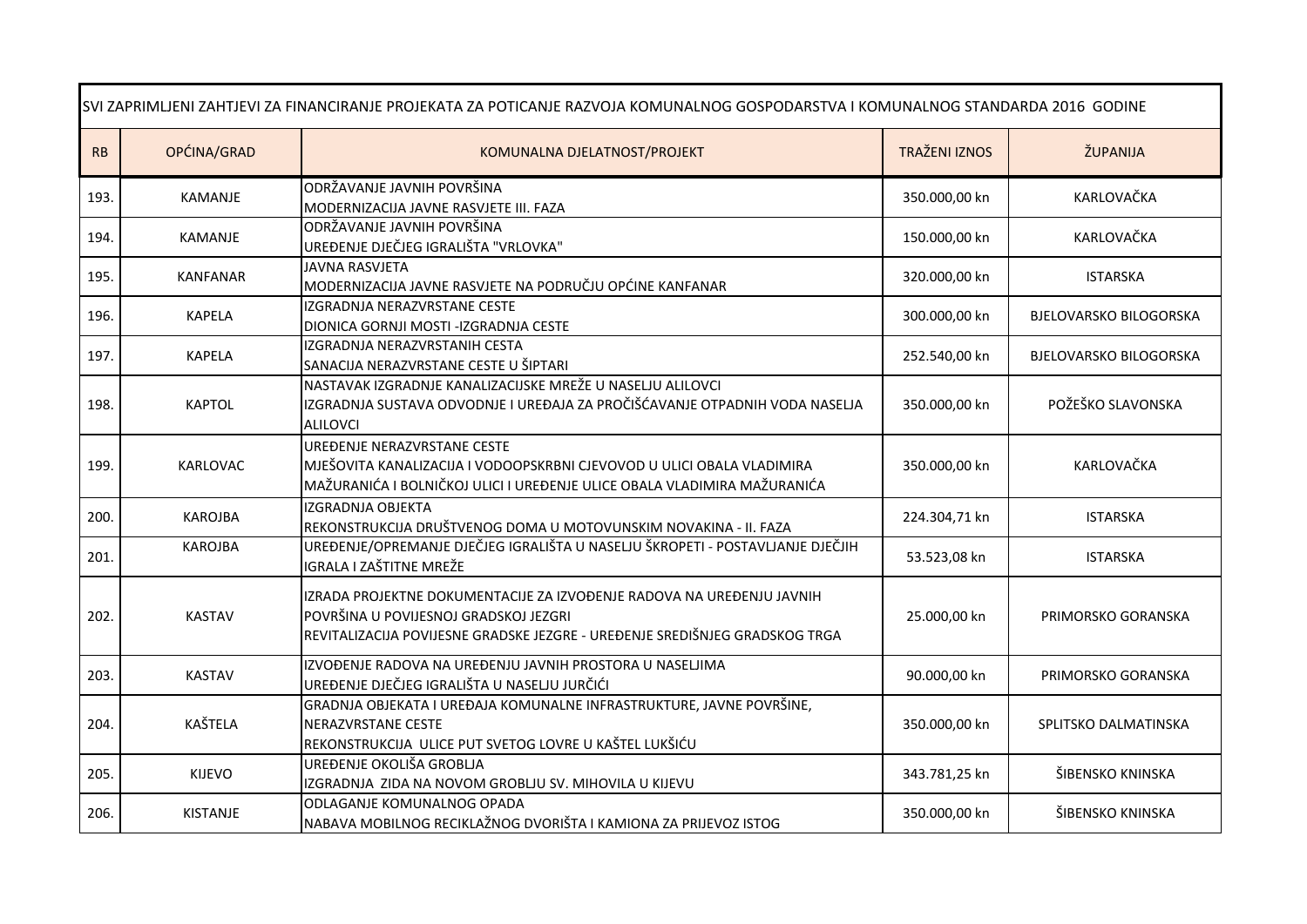| SVI ZAPRIMLJENI ZAHTJEVI ZA FINANCIRANJE PROJEKATA ZA POTICANJE RAZVOJA KOMUNALNOG GOSPODARSTVA I KOMUNALNOG STANDARDA 2016 GODINE |                   |                                                                                                                                                                                                                                                                                                                                    |                      |                           |
|------------------------------------------------------------------------------------------------------------------------------------|-------------------|------------------------------------------------------------------------------------------------------------------------------------------------------------------------------------------------------------------------------------------------------------------------------------------------------------------------------------|----------------------|---------------------------|
| RB                                                                                                                                 | OPĆINA/GRAD       | KOMUNALNA DJELATNOST/PROJEKT                                                                                                                                                                                                                                                                                                       | <b>TRAŽENI IZNOS</b> | ŽUPANIJA                  |
| 207.                                                                                                                               | <b>KLAKAR</b>     | IZVOĐENJE RADOVA NA INVESTICIJSKOM ODRŽAVANJU KOMUNALNE INFRASTRUKTURE<br>NABAVA, DOPREMANJE I UGRADNJA KERAMIČKIH I KLINKER PLOČICA I SANITARIJA U<br>DRUŠTVENOM DOMU GORNJA BEBRINA                                                                                                                                              | 150.000,00 kn        | <b>BRODSKO POSAVSKA</b>   |
| 208.                                                                                                                               | <b>KLANJEC</b>    | IZVOĐENJE RADOVA NA INVESTICIJSKOM ODRŽAVANJU KOMUNALNE INFRASTRUKTURE I<br>UREĐENJU NERAZVRSTANE CESTE<br>MODERNIZACIJA (ASFALTIRANJE) NERAZVRSTANE CESTE                                                                                                                                                                         | 284.501,25 kn        | <b>KRAPINSKO ZAGORSKA</b> |
| 209.                                                                                                                               | <b>KLENOVNIK</b>  | FINANCIRANJE ODRŽAVANJA KOMUNALNE INFRASTRUKTURE<br>SANACIJA I PROŠIRENJE NERAZVRSTANE CESTE                                                                                                                                                                                                                                       | 220.500,00 kn        | VARAŽDINSKA               |
| 210.                                                                                                                               | KLENOVNIK         | TEKUĆE I INVESTICIJSKO ODRŽAVANJE KOMUNALNE INFRASTRUKTURE<br>NABAVKA PLASTIČNIH KONTEJNERA ZA RAZVRSTAVANJE OTPADA                                                                                                                                                                                                                | 47.025,00 kn         | VARAŽDINSKA               |
| 211.                                                                                                                               | KLINČA SELO       | REVITALIZACIJA NERAZVRSTANIH CESTA NA PODRUČJU KLINČA SELA<br>PRODUŽETAK AMRUŠEVE ULICE U KLINČA SELU; MIKOVIĆEVA ULICA U DONJOJ ZDENČINI;<br>SAKOMANOV ODVOJAK U KLINČA SELU; CESTA KOD RAZUMA U TRŽIĆU; KRANJČEVIĆEVA<br>ULICA U KLINČA SELU; CESTA KOD IGRALIŠTA NK DINAMO OKIĆ; PARKIRALIŠNI PLATO<br><b>GROBLIA U KUPINCU</b> | 350.000,00 kn        | ZAGREBAČKA                |
| 212.                                                                                                                               | <b>KLIS</b>       | UREĐENJE NERAZVRSTANIH CESTA<br>UREĐENJE NERAZVRSTANIH CESTA U OPĆINI KLIS                                                                                                                                                                                                                                                         | 350.000,00 kn        | SPLITSKO DALMATINSKA      |
| 213.                                                                                                                               | KLOŠTAR IVANIĆ    | INVESTICIJSKO ODRŽAVANJE NERAZVRSTANIH CESTA<br>SANACIJA CESTA NA PODRUČJU KLOŠTAR IVANIĆ                                                                                                                                                                                                                                          | 350.000,00 kn        | ZAGREBAČKA                |
| 214.                                                                                                                               | KLOŠTAR PODRAVSKI | IZVOĐENJE RADOVA NA KOMUNALNOJ INFRASTRUKTURI<br>ENERGETSKI UČINKOVIT VRTIĆ U KLOŠTRU PODRAVSKOM                                                                                                                                                                                                                                   | 129.000,00 kn        | KOPRIVNIČKO KRIŽEVAČKA    |
| 215.                                                                                                                               | KLOŠTAR PODRAVSKI | NABAVKA KOMUNALNE OPREME<br>NABAVKE KRANSKE I PREDNJE ROTACIJSKE KOSILICE                                                                                                                                                                                                                                                          | 220.613,70 kn        | KOPRIVNIČKO KRIŽEVAČKA    |
| 216.                                                                                                                               | KNEŽEVI VINOGRADI | ODRŽAVANJE NERAZVRSTANIH CESTA I OBORINSKE ODVODNJE<br>RJEŠENJE OBORINSKE ODVODNJE U ULICI PETEFI ŠANDORA U SUZI                                                                                                                                                                                                                   | 123.750,00 kn        | OSJEČKO BARANJSKA         |
| 217.                                                                                                                               | KNIN              | UREĐENJE NERAZVRSTANIH CESTA NA PODRUČJU GRADA KNINA<br>UREĐENJE ULICE ANTE ANIĆA, ODVOJKA TOMISLAVOVE I GOTOVČEVE ULICE U KNINU                                                                                                                                                                                                   | 305.000,00 kn        | ŠIBENSKO KNINSKA          |
| 218.                                                                                                                               | <b>KOLAN</b>      | ODRŽAVANJE JAVNIH I PROMETNIH POVRŠINA<br>NABAVKA KOMUNALNOG STROJA ZA PRIKUPLJANJE OTPADA SA JAVNIH POVRŠINA I<br>PROMETNICA (MOTORNA ČISTILICA SA USISAVANJEM)                                                                                                                                                                   | 350.000,00 kn        | ZADARSKA                  |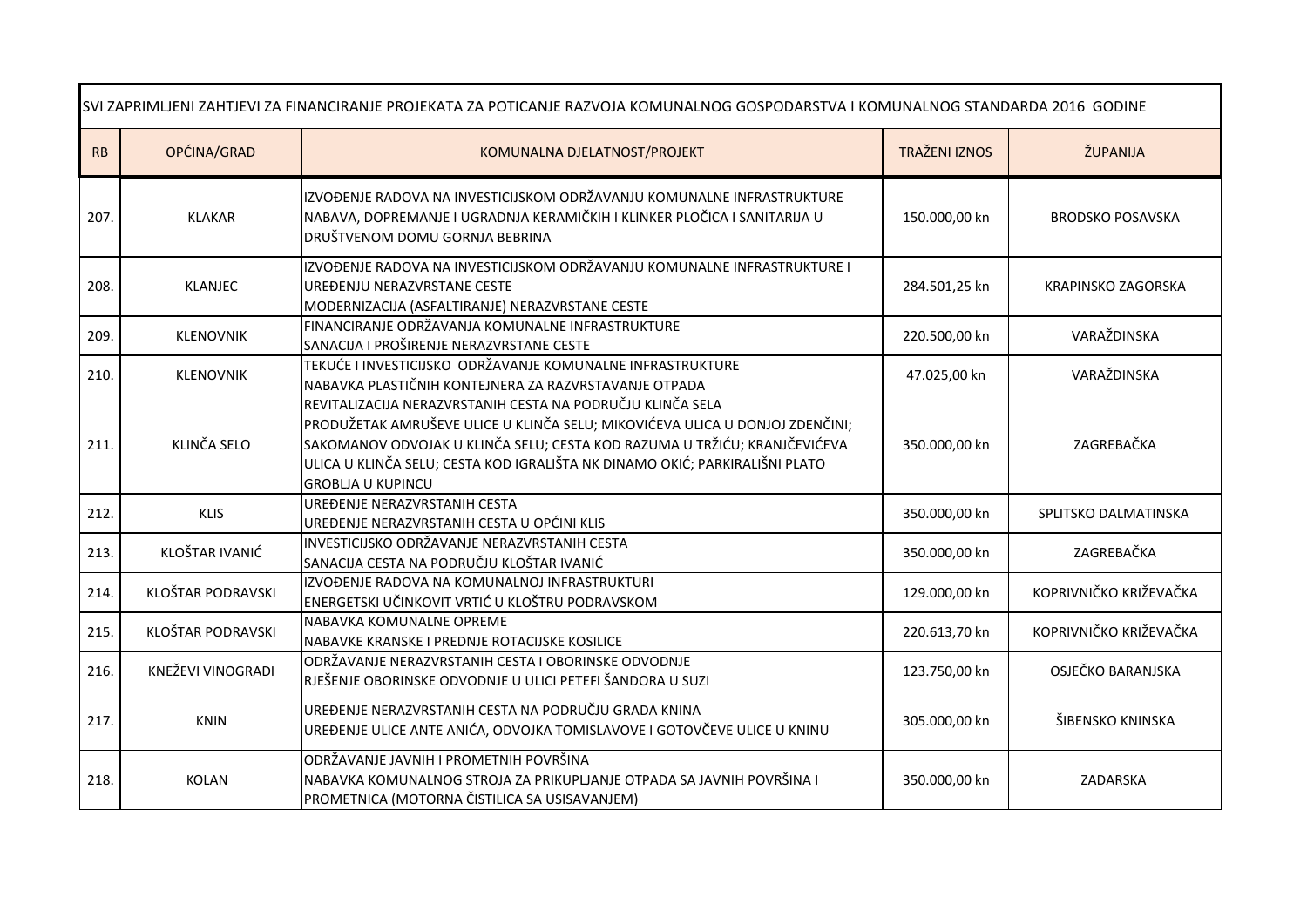| SVI ZAPRIMLJENI ZAHTJEVI ZA FINANCIRANJE PROJEKATA ZA POTICANJE RAZVOJA KOMUNALNOG GOSPODARSTVA I KOMUNALNOG STANDARDA 2016 GODINE |                    |                                                                                                                                                                                                                                                                            |                      |                               |
|------------------------------------------------------------------------------------------------------------------------------------|--------------------|----------------------------------------------------------------------------------------------------------------------------------------------------------------------------------------------------------------------------------------------------------------------------|----------------------|-------------------------------|
| RB                                                                                                                                 | OPĆINA/GRAD        | KOMUNALNA DJELATNOST/PROJEKT                                                                                                                                                                                                                                               | <b>TRAŽENI IZNOS</b> | ŽUPANIJA                      |
| 219.                                                                                                                               | KOMIŽA             | IZVOĐENJE RADOVA NA INVESTICIJSKOM ODRŽAVANJU KOMUNALNE INFRASTRUKTURE<br>REKONSTRUKCIJA PLOČNIKA ULICE ALOJZIJE STEPINCA                                                                                                                                                  | 294.937,50 kn        | SPLITSKO DALMATINSKA          |
| 220.                                                                                                                               | KONAVLE            | <b>GOSPODARENJE OTPADOM</b><br>NABAVKA KOMUNALNE OPREME ZA RECIKLAŽNO DVORIŠTE                                                                                                                                                                                             | 270.000,00 kn        | DUBROVAČKO NERETVANSKA        |
| 221.                                                                                                                               | <b>KONČANICA</b>   | IZVOĐENJE RADOVA NA INVESTICIJSKOM ODRŽAVANJU KOMUNALNE INFRASTRUKTURE TE<br>UREĐENJE JAVNIH POVRŠINA<br>MODERNIZACIJA PJEŠAČKE STAZE NOGOSTUPA U KONČANICI-ULICA                                                                                                          | 350.000,00 kn        | <b>BJELOVARSKO BILOGORSKA</b> |
| 222.                                                                                                                               | KONJŠĆINA          | MODERNIZACIJA I ASFALTIRANJE NERAZVRESTANE CESTE<br>UREĐENJE I MODERNIZACIJA NERAZVRSTANIH NEASFALTIRANIH CESTA KOJA POVEZUJU<br><b>NASELJE</b>                                                                                                                            | 350.000,00 kn        | KRAPINSKO ZAGORSKA            |
| 223                                                                                                                                | KONJŠĆINA          | ODRŽAVANJE JAVNIH POVRŠINA<br>KONJŠČINA, BUDINŠČINA, HRAŠČINA, ZLATAR BISTRICA, MAČE, MIHOVLJAN, LOBOR, NOVI<br><b>GOLUBOVEC I GRADA ZLATARA</b>                                                                                                                           | 279.674,06 kn        | KRAPINSKO ZAGORSKA            |
| 224                                                                                                                                | <b>KOPRIVNICA</b>  | ODRŽAVANJE NERAZVRSTANIH CESTA, JAVNA RASVJETA I PRIJEVOZ PUTNIKA U JAVNOM<br>PRIJEVOZU<br>PROJEKT REKONSTRUKCIJE RASKRIŽJA ULICA A.STARČEVIĆA I KOLODVORSKE ULICE TE<br>REKONSTRUKCIJA CESTE U DIJELU KOLODVORSKE ULICE U KOPRIVNICI SA REKONSTRUKCIJOM<br>JAVNE RASVJETE | 350.000,00 kn        | KOPRIVNIČKO KRIŽEVAČKA        |
| 225.                                                                                                                               | <b>KOPRIVNICA</b>  | SAKUPLJANJE I ODVOZ OTPADA<br>NABAVKA RO-LO NAVLAKAČA S HIDRAULIČNOM DIZALICOM I IZMJENJIVIM KONTEJNEROM                                                                                                                                                                   | 350.000,00 kn        | KOPRIVNIČKO KRIŽEVAČKA        |
| 226.                                                                                                                               | <b>KOPRIVNICA</b>  | SAKUPLJANJE I ODVOZ OTPADA<br>NABAVKA SPECIJALNOG VOZILA ZA SAKUPLJANJE KOMUNALNOG I KORISNOG OTPADA                                                                                                                                                                       | 350.000,00 kn        | KOPRIVNIČKO KRIŽEVAČKA        |
| 227.                                                                                                                               | <b>KOPRIVNICA</b>  | UPRAVLJANJE GRADSKIM GROBLJEM<br>PROŠIRENJE GRADSKOG GROBLJA " SV. DUHU" U KOPRIVNICI - ISTOK                                                                                                                                                                              | 350.000,00 kn        | KOPRIVNIČKO KRIŽEVAČKA        |
| 228.                                                                                                                               | KOPRIVNIČKI IVANEC | ODVODNJA OTPADNIH VODA<br>IZGRADNJA I REKONSTRUKCIJA SUSTAVA VODOPSKRBE I ODVODNJE AGLOMERACIJA<br><b>KOPRIVNICA</b>                                                                                                                                                       | 350.000,00 kn        | KOPRIVNIČKO KRIŽEVAČKA        |
| 229.                                                                                                                               | KORČULA            | ODRŽAVANJE JAVNIH POVRŠINA<br>POBOLJŠANJE KOMUNALNOG STANDARDA GRADA KORČULE                                                                                                                                                                                               | 259.209,00 kn        | DUBROVAČKO NERETVANSKA        |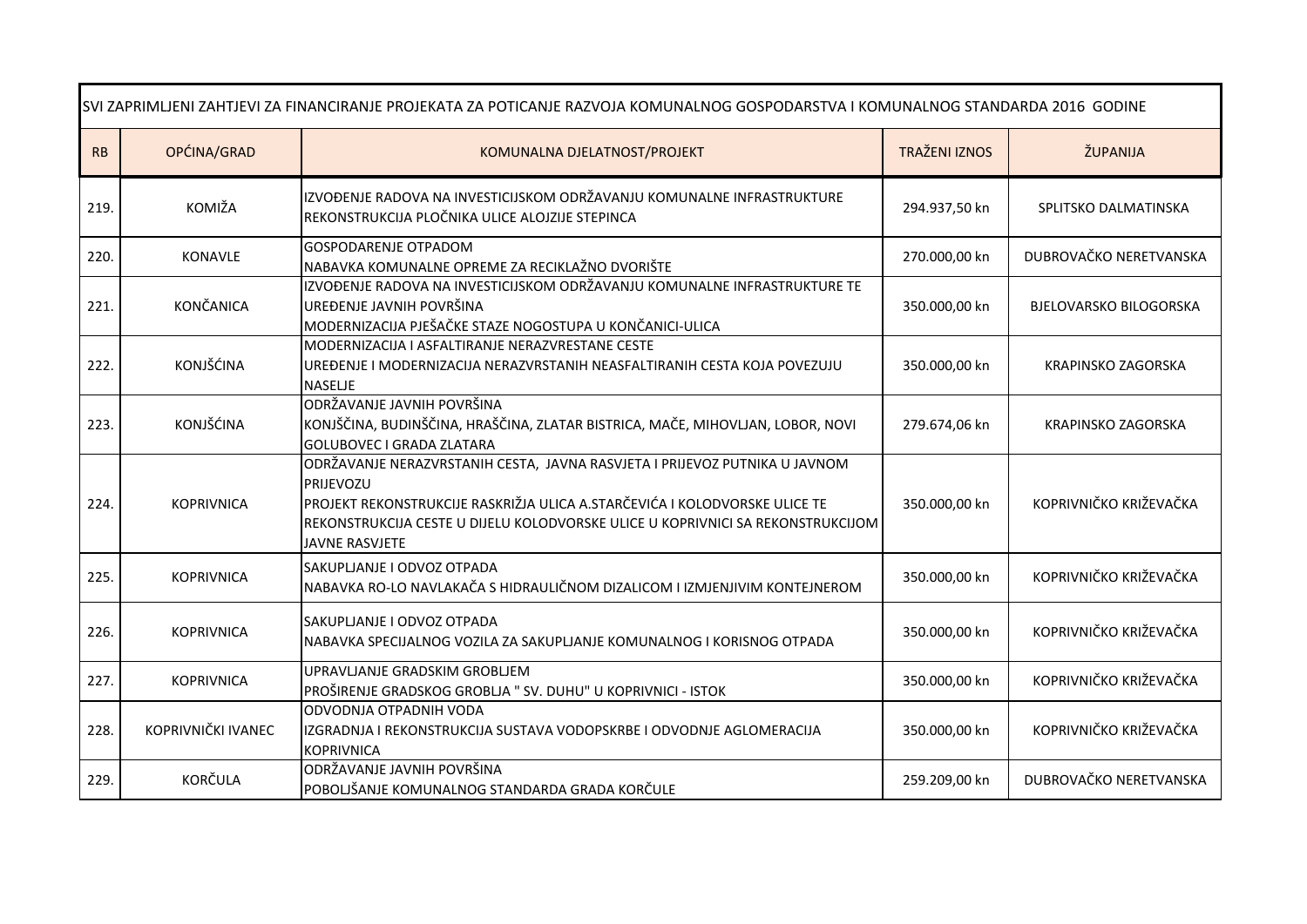| SVI ZAPRIMLJENI ZAHTJEVI ZA FINANCIRANJE PROJEKATA ZA POTICANJE RAZVOJA KOMUNALNOG GOSPODARSTVA I KOMUNALNOG STANDARDA 2016 GODINE |                           |                                                                                                                                                                                                                                |                      |                           |
|------------------------------------------------------------------------------------------------------------------------------------|---------------------------|--------------------------------------------------------------------------------------------------------------------------------------------------------------------------------------------------------------------------------|----------------------|---------------------------|
| RB                                                                                                                                 | OPĆINA/GRAD               | KOMUNALNA DJELATNOST/PROJEKT                                                                                                                                                                                                   | <b>TRAŽENI IZNOS</b> | ŽUPANIJA                  |
| 230.                                                                                                                               | <b>KOSTRENA</b>           | IZGRADNJA CESTOVNE MREŽE I OBORINSKE ODVODNJE<br>GRADNJA - REKONSTRUKCIJA GRAĐEVINE KOMUNALNE INFRASTRUKTURE: CESTA MAŽERI U<br>OPĆINI KOSTRENA SA ODVODNJOM                                                                   | 350.000,00 kn        | PRIMORSKO GORANSKA        |
| 231.                                                                                                                               | <b>KOTORIBA</b>           | UREĐENJE JAVNOG PROSTORA U NASELJU<br>UREĐENJE PARKIRALIŠTA KOD GROBLJA U KOTORIBI                                                                                                                                             | 150.000,00 kn        | MEĐIMURSKA                |
| 232.                                                                                                                               | <b>KRALJEVEC NA SUTLI</b> | NABAVKA OGRADE ZA OGRAĐIVANJE - ŠKOLSKO DVORIŠTE<br>OGRAĐIVANJE ŠKOLSKIH DVORIŠTA - OŠ PAVLA ŠTOOSA KRALJEVEC NA SUTLI - PREMA ŽC                                                                                              | 30.000,00 kn         | KRAPINSKO ZAGORSKA        |
| 233.                                                                                                                               | <b>KRALJEVEC NA SUTLI</b> | IZGRADNJA JAVNE RASVJETE<br>IZGRADNJA JAVNE RASVJETE U NASELJU KAPELSKI VRH                                                                                                                                                    | 90.000,00 kn         | KRAPINSKO ZAGORSKA        |
| 234.                                                                                                                               | <b>KRALJEVEC NA SUTLI</b> | IZRADA PROJEKTNE DOKUMENTACIJE I DRUGE DOKUMENTACIJE ZA IZVOĐENEJ OBJEKATA -<br>KAPELICA U RADAKOVU<br>KAPELICA - SPOMEN OBILJEŽJE NESTALOM SAMOSTANU I CRKVI FRANJEVACA KOJI SU BJEŽALI<br>PRED TURCIMA IZ BOSNE - U RADAKOVU | 10.000,00 kn         | KRAPINSKO ZAGORSKA        |
| 235.                                                                                                                               | <b>KRALJEVEC NA SUTLI</b> | NABAVKA OPREME ZA UREĐENJE JAVNIH POVRŠINA UNUTAR NASELJA NA PODRUČJU OPĆINE<br>KRALJEVEC NA SUTLI, NASELJA DRAŠE<br>KOMPLEKS "OTOK LJUBAVI" JEDNOSTAVNA GRAĐEVINA - DJEČJE IGRALIŠTE                                          | 105.000,00 kn        | KRAPINSKO ZAGORSKA        |
| 236.                                                                                                                               | <b>KRALJEVEC NA SUTLI</b> | NABAVKA PARKOVNE OPREME<br>VIŠENAMJENSKI PROSTOR -PARK; - SPORTSKI TERENI; - PROSTOR PRIGODNE PRODAJE; -<br><b>ODLAGALIŠTE OTPADA</b>                                                                                          | 22.500,00 kn         | KRAPINSKO ZAGORSKA        |
| 237.                                                                                                                               | <b>KRALJEVEC NA SUTLI</b> | PARKOVNA POVRŠINA - PARKIRALIŠTE<br>PARKOVNA POVRŠINA - SPOMENOBILJEŽJE; - PARKIRALIŠTE                                                                                                                                        | 150.000,00 kn        | KRAPINSKO ZAGORSKA        |
| 238.                                                                                                                               | <b>KRALJEVEC NA SUTLI</b> | PRISTUPNI PUT - REKONSTRUKCIJA<br>IZGRADNJA PRISTUPNOG PUTA PREMA VIŠENAMJENSKOJ GRAĐEVINI (ZGRADI AMBULANTE)                                                                                                                  | 212.070,60 kn        | KRAPINSKO ZAGORSKA        |
| 239.                                                                                                                               | <b>KRALJEVEC NA SUTLI</b> | PROŠIRENJE VODOVODNE MREŽE<br>PROŠIRENJE VODOVODNE MREŽE NA PODRUČJU OPĆINE KRALJEVEC NA SUTLI, LOKACIJE<br>(KAČKOVEC-GREGORIĆ) I (STRMEC SUTLANSKI-BLAJIĆ).                                                                   | 19.641,41 kn         | KRAPINSKO ZAGORSKA        |
| 240.                                                                                                                               | <b>KRAPINA</b>            | IZGRADNJA OBJEKTA KOMUNALNE INFRASTRUKTURE IZGRADNJA PJEŠAČKOG MOSTA<br>IZGRADNJA PJEŠAČKOG MOSTA PREKO RIJEKE KRAPINICE U ULICI DRAGUTINA GORJANOVIĆA<br><b>KRAMBERGERA</b>                                                   | 350.000,00 kn        | <b>KRAPINSKO ZAGORSKA</b> |
| 241.                                                                                                                               | <b>KRAPINSKE TOPLICE</b>  | NABAVA KOMUNALNE OPREME - KOMUNALNI STANDARD<br>ZELENE TOPLICE I - NOVA URBANA OPREMA                                                                                                                                          | 50.000,00 kn         | <b>KRAPINSKO ZAGORSKA</b> |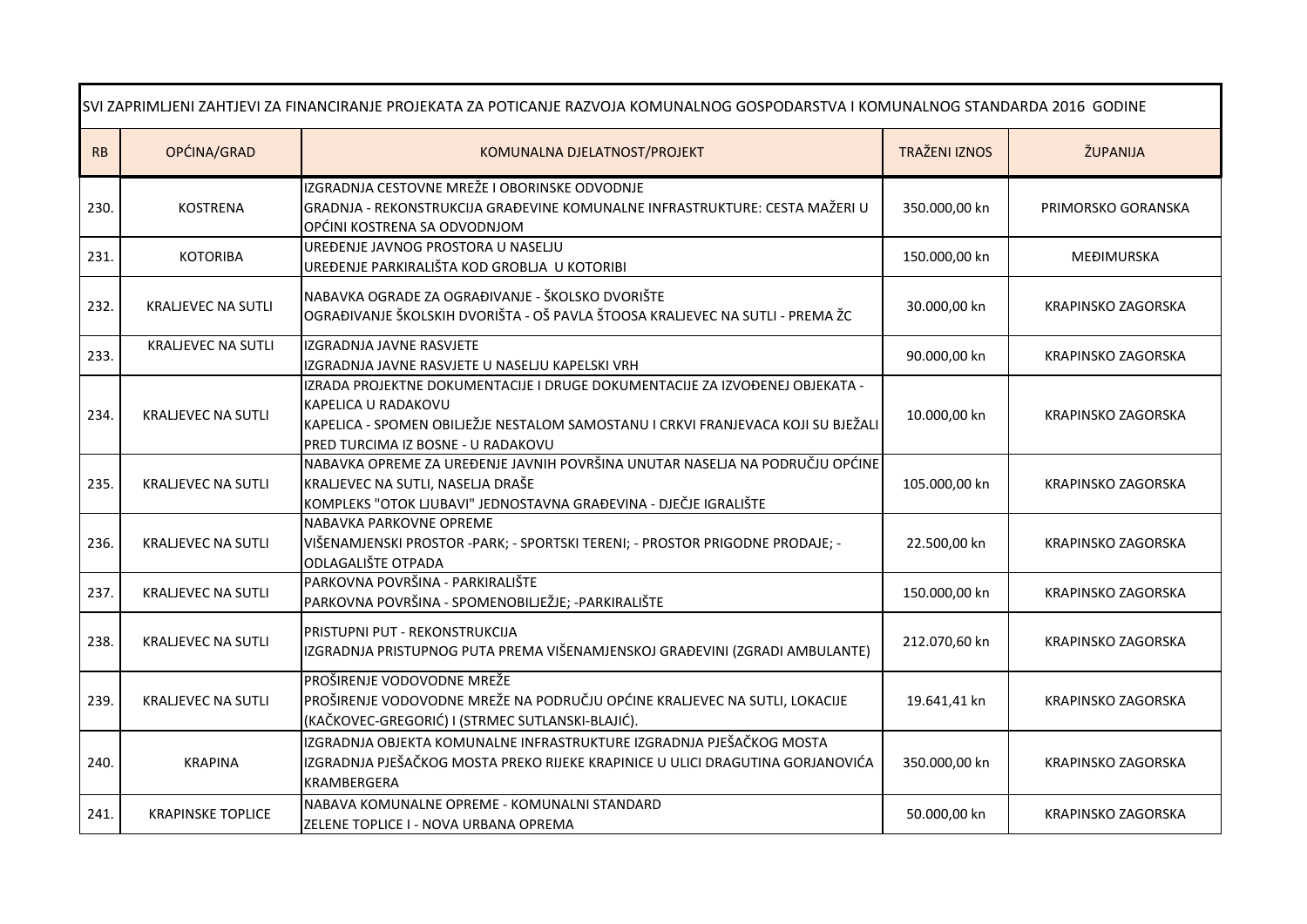| SVI ZAPRIMLJENI ZAHTJEVI ZA FINANCIRANJE PROJEKATA ZA POTICANJE RAZVOJA KOMUNALNOG GOSPODARSTVA I KOMUNALNOG STANDARDA 2016 GODINE |                          |                                                                                                                                                                                        |                      |                           |
|------------------------------------------------------------------------------------------------------------------------------------|--------------------------|----------------------------------------------------------------------------------------------------------------------------------------------------------------------------------------|----------------------|---------------------------|
| RB                                                                                                                                 | OPĆINA/GRAD              | KOMUNALNA DJELATNOST/PROJEKT                                                                                                                                                           | <b>TRAŽENI IZNOS</b> | ŽUPANIJA                  |
| 242.                                                                                                                               | <b>KRAPINSKE TOPLICE</b> | <b>NABAVA KOMUNALNE OPREME</b><br>ZELENE TOPLICE II - NABAVKA POLUPODZEMNIH KONTENJERA                                                                                                 | 100.000,00 kn        | KRAPINSKO ZAGORSKA        |
| 243.                                                                                                                               | <b>KRAPINSKE TOPLICE</b> | NABAVA KOMUNALNE OPREME<br>ZELENE TOPLICE III - NOVA URBANA OPREMA                                                                                                                     | 50.000,00 kn         | KRAPINSKO ZAGORSKA        |
| 244.                                                                                                                               | <b>KRAPINSKE TOPLICE</b> | UREĐENJE JAVNE POVRŠINE - KOMUNALNA DJELATNOST<br>ZELENE TOPLICE IV - UREĐENJE ALEJE KESTENA                                                                                           | 150.000,00 kn        | <b>KRAPINSKO ZAGORSKA</b> |
| 245.                                                                                                                               | KRIŽ                     | ODRŽAVANJE NERAZVRSTANIH CESTA<br>SANACIJA PROMETNE INFRASTRUKTURE NA PODRUČJU OPĆINE KRIŽ                                                                                             | 350.000,00 kn        | ZAGREBAČKA                |
| 246.                                                                                                                               | KRIŽ                     | <b>NERAZVRSTANE CESTE</b><br>IZRADA GLAVNOG PROJEKTA REKONSTRUKCIJE NERAZVRSTANE CESTE<br>- STAKLENA ULICA, BUNJANI, OPĆINA KRIŽ                                                       | 183.750,00 kn        | ZAGREBAČKA                |
| 247.                                                                                                                               | KRIŽ                     | ODRŽAVANJE ČISTOĆE U NASELJU I ODRŽAVANJE JAVNIH POVRŠINA<br>NABAVA VOZILA ZA OBAVLJANJE KOMUNALNIH DJELATNOSTI                                                                        | 135.866,63 kn        | ZAGREBAČKA                |
| 248.                                                                                                                               | <b>KRK</b>               | <b>GOSPODARENJE OTPADOM</b><br>NABAVE I UGRADNJE POLUPODZEMNIH KONTEJNERA, TE VOZILA ZA PRAŽNJENJE ISTIH S<br>CILJEM KVALITETNOG ZBRINJAVANJA OTPADA IZ NEPRISTUPAČNIH GRADSKIH JEZGRI | 350.000,00 kn        | PRIMORSKO GORANSKA        |
| 249.                                                                                                                               | <b>KRNJAK</b>            | ODRŽAVANJE NERAZVRSTANIH CESTA<br>OPREMANJE VLASTITOG KOMUNALNOG POGONA                                                                                                                | 349.500,00 kn        | KARLOVAČKA                |
| 250.                                                                                                                               | <b>KRŠAN</b>             | IZGRADNJA OBJEKTA I UREĐAJA KOMUNALNE INFRASTRUKTURE - JAVNA POVRŠINA<br>IZGRADNJA ŠETNICE U PLOMIN LUCI                                                                               | 350.000,00 kn        | <b>ISTARSKA</b>           |
| 251.                                                                                                                               | <b>KULA NORINSKA</b>     | IZRADA PROJEKTNE DOKUMENTACIJE ZA VODOOPSKRBU BOROVCA I NOVA SELA - OPĆINA<br>KULA NORINSKA<br>VODOOPSKRBA BOROVCA I NOVA SELA                                                         | 350.000,00 kn        | DUBROVAČKO NERETVANSKA    |
| 252.                                                                                                                               | <b>KUMROVEC</b>          | NABAVA KOMUNALNE OPREME<br>NABAVA ROFESIONALNE KOMUNALNE OPREME ZA ODRŽAVANJE ZELENIH POVRŠINA U<br>SVRHU POVEĆANJA STANDARDA PRUŽANJA JAVNIH KOMUNALNIH USLUGA                        | 40.200,00 kn         | KRAPINSKO ZAGORSKA        |
| 253.                                                                                                                               | <b>KUTINA</b>            | <b>JAVNA RASVJETA</b><br>REKONSTRUKCIJA DIJELA JAVNE RASVJETE NA PODRUČJU GRADA KUTINE- DIO ULICE<br>HRVATSKIH BRANITELJA I ULICE ANTUNA GUSTAVA MATOŠA                                | 198.000,00 kn        | SISAČKO MOSLAVAČKA        |
| 254.                                                                                                                               | <b>KUTJEVO</b>           | IZGRADNJA PROMETNICE I PJEŠAČKE STAZE<br>IZGRADNJA PROMETNICE S OBORINSKOM ODVODNJOM U NASELJU BEKTEŽ I PJEŠAČKE STAZE                                                                 | 94.562,50 kn         | POŽEŠKO SLAVONSKA         |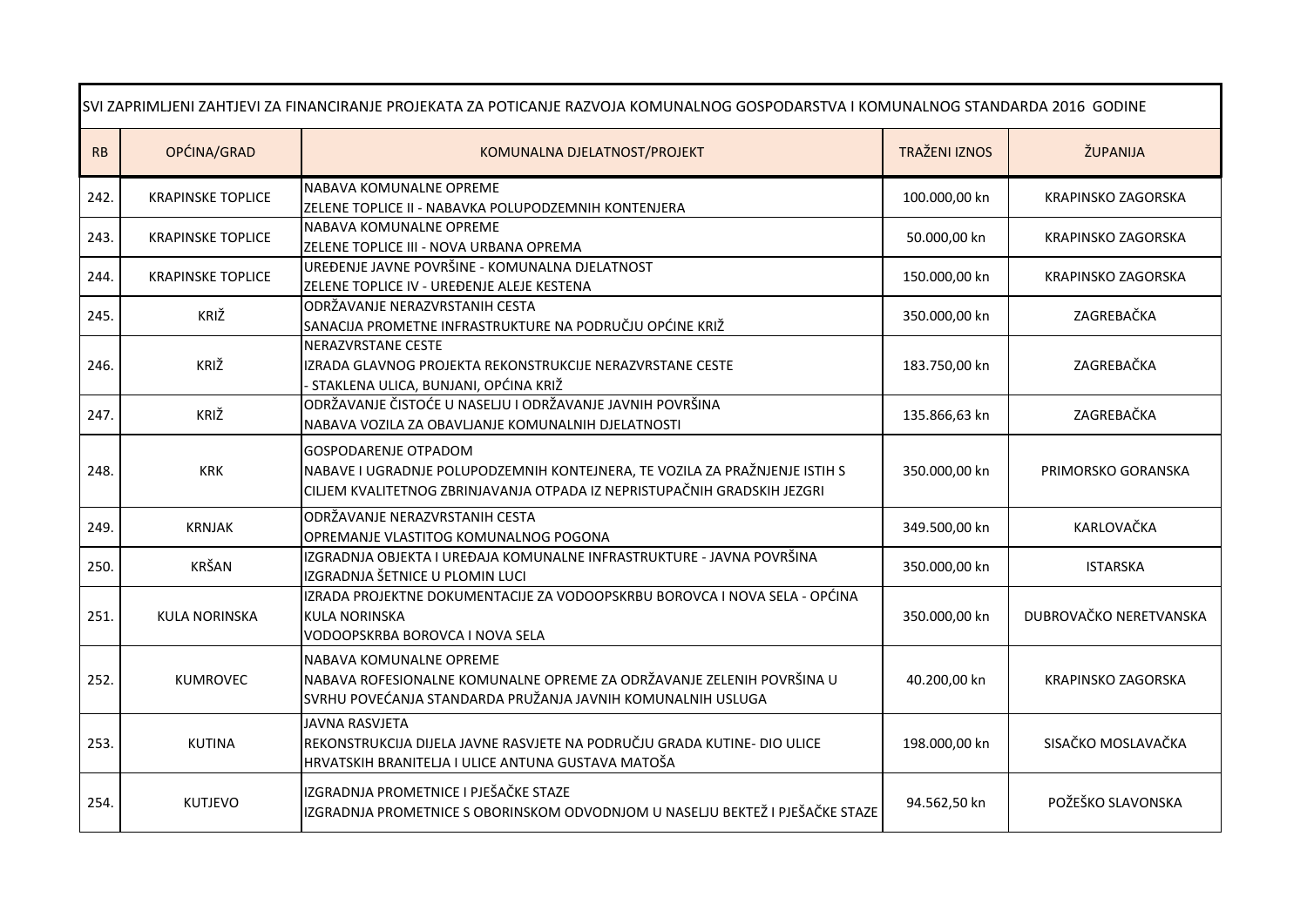| SVI ZAPRIMLJENI ZAHTJEVI ZA FINANCIRANJE PROJEKATA ZA POTICANJE RAZVOJA KOMUNALNOG GOSPODARSTVA I KOMUNALNOG STANDARDA 2016 GODINE |                 |                                                                                                                                                                                                             |                      |                        |
|------------------------------------------------------------------------------------------------------------------------------------|-----------------|-------------------------------------------------------------------------------------------------------------------------------------------------------------------------------------------------------------|----------------------|------------------------|
| RB                                                                                                                                 | OPĆINA/GRAD     | KOMUNALNA DJELATNOST/PROJEKT                                                                                                                                                                                | <b>TRAŽENI IZNOS</b> | ŽUPANIJA               |
| 255.                                                                                                                               | <b>KUTJEVO</b>  | IZGRADNJA CESTE - PROMETNICE<br>REKONSTRUKCIJA CESTE U NASELJU VETOVO, ULICA MATIJE GUPCA I MIKIĆA BRDO                                                                                                     | 43.325,00 kn         | POŽEŠKO SLAVONSKA      |
| 256.                                                                                                                               | <b>KUTJEVO</b>  | IZGRADNJA KOMUNALNE INFRASTRUKTURE<br>UREĐENJE GROBLJA U KUTJEVU                                                                                                                                            | 46.025,00 kn         | POŽEŠKO SLAVONSKA      |
| 257.                                                                                                                               | <b>KUTJEVO</b>  | KOMUNALNA INFRASTRUKTURA<br>MEĐUGENERACIJSKI PARK KUTJEVO                                                                                                                                                   | 3.380.243,77 kn      | POŽEŠKO SLAVONSKA      |
| 258.                                                                                                                               | <b>KUTJEVO</b>  | KOMUNALNA INFRASTRUKTURA<br>NABAVA PVC KOŠEVA                                                                                                                                                               | 35.250,00 kn         | POŽEŠKO SLAVONSKA      |
| 259.                                                                                                                               | <b>KUTJEVO</b>  | PROMETNICA - IZGRADNJA CESTE<br>REKONSTRUKCIJA CESTE VETOVO, VINOGRADSKA ULICA                                                                                                                              | 55.156,25 kn         | POŽEŠKO SLAVONSKA      |
| 260.                                                                                                                               | LANIŠĆE         | IZGRADNJA OBJEKATA KOMUNALNE INFRASTRUKTURE<br>ISANACIJA ZIDA NA GROBLJU U TRSTENIKU I SANACIJA KAPELICE NA GROBLJU U JELOVICAMA                                                                            | 325.000,00 kn        | <b>ISTARSKA</b>        |
| 261.                                                                                                                               | LASINJA         | MODERNIZACIJA PROMETNE INFRASTRUKTURE<br>IZGRADNJA I UREĐENJE NERAZVRSTANE CESTE-ODVOJAK VIDAKI                                                                                                             | 350.000,00 kn        | KARLOVAČKA             |
| 262.                                                                                                                               | LASTOVO         | NABAVKA OPREME ZA UREĐENJE JAVNIH POVRŠINA UNUTAR NASELJA NA PODRUČJU OPĆINE<br>LASTOVO<br>NABAVKA NADSTREŠNICA ZA AUTOBUSNA STAJALIŠTA I OPĆINSKE TABLE ZA JAVNO<br>OGLAŠAVANJE PO NASELJIMA OTOKA LASTOVA | 76.800,00 kn         | DUBROVAČKO NERETVANSKA |
| 263.                                                                                                                               | LEĆEVICA        | UREĐENJE GROBLJA<br>IZVOĐENJE RADOVA ZIDANJA SUHOZIDA U GROBLJU U KLADNJICIMA                                                                                                                               | 350.000,00 kn        | SPLITSKO DALMATINSKA   |
| 264.                                                                                                                               | <b>LEKENIK</b>  | IZVOĐENJE RADOVA NA ODRŽAVANJU KOMUNALNE INFRASTRUKTURE - NERAZVRSTANE<br>CESTE U NASELJU GORNJI VUKOJEVAC<br>ODRŽAVANJE I OBNOVA NERAZVRSTANIH CESTA NA PODRUČJU OPĆINE LEKENIK                            | 350.000,00 kn        | SISAČKO MOSLAVAČKA     |
| 265.                                                                                                                               | LEPOGLAVA       | SANACIJA NERAZVRSTANE CESTE/SANACIJA CESTOVNOG KLIZIŠTA NA NERAZVRSTANOJ CESTI<br>(NC 1-033) U ULICI ADAMA I KATARINE PATAČIĆ U LEPOGLAVI                                                                   | 82.875,00 kn         | VARAŽDINSKA            |
| 266.                                                                                                                               | LEVANJSKA VAROŠ | <b>ODRŽAVANJE GROBLJA</b><br>IZGRADNJA MRTVAČNICE NA MJESNOM GROBLJU U NASELJU MAJAR                                                                                                                        | 154.955,00 kn        | OSJEČKO BARANJSKA      |
| 267.                                                                                                                               | <b>LIPIK</b>    | ODRŽAVANJE JAVNIH POVRŠINA, ODRŽAVANJE NERAZVRSTANIH CESTA<br>NABAVA VIŠENAMJENSKOG TRAKTORA ZA OBAVLJANJE KOMUNALNIH POSLOVA                                                                               | 338.165,25 kn        | POŽEŠKO SLAVONSKA      |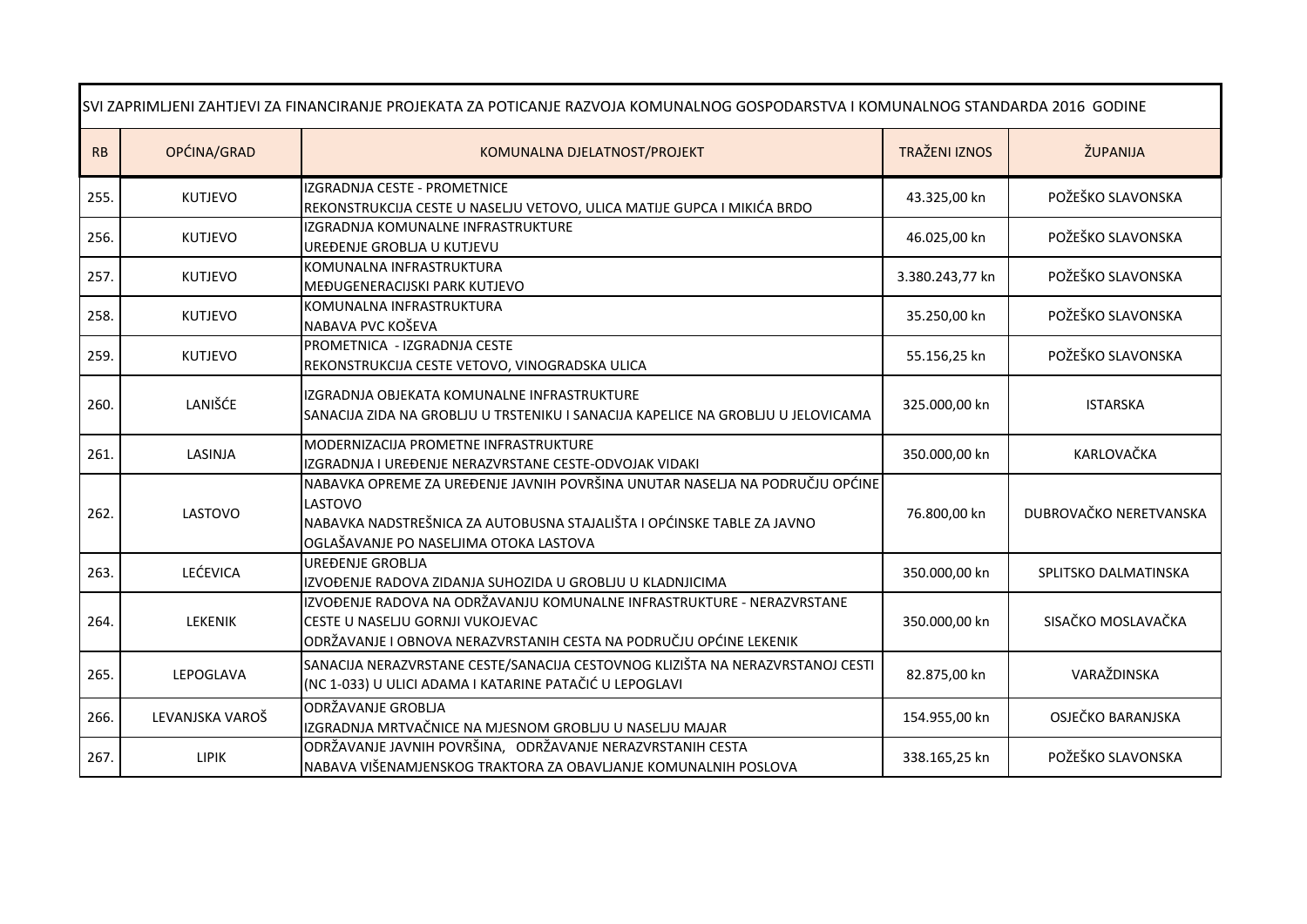| SVI ZAPRIMLJENI ZAHTJEVI ZA FINANCIRANJE PROJEKATA ZA POTICANJE RAZVOJA KOMUNALNOG GOSPODARSTVA I KOMUNALNOG STANDARDA 2016 GODINE |                   |                                                                                                                                                                                                                        |                      |                             |
|------------------------------------------------------------------------------------------------------------------------------------|-------------------|------------------------------------------------------------------------------------------------------------------------------------------------------------------------------------------------------------------------|----------------------|-----------------------------|
| RB                                                                                                                                 | OPĆINA/GRAD       | KOMUNALNA DJELATNOST/PROJEKT                                                                                                                                                                                           | <b>TRAŽENI IZNOS</b> | ŽUPANIJA                    |
| 268.                                                                                                                               | LIPOVLJANI        | TRAŽENA FINANCIJSKA POTPORA ODNOSI SE NA IZGRADNJU OBJEKATA I UREĐAJA<br>KOMUNALNE INFRASTRUKTURE<br>IZGRADNJA KOMUNALNE INFRASTRUKTURE S POPRATNIM SADRŽAJIMA - MRTVAČNICA I<br>GROBLJE NA PODRUČJU NASELJA PILJENICE | 350.000,00 kn        | SISAČKO MOSLAVAČKA          |
| 269.                                                                                                                               | LIŠANE OSTROVIČKE | IZGRADNJA GRAĐEVINSKIH OBJEKATA<br>SANACIJA NERAZVRSTANIH PROMETNICA NA PODRUČJU OPĆINE LIŠANE OSTROVIČKE                                                                                                              | 345.000,00 kn        | ZADARSKA                    |
| 270.                                                                                                                               | LIŠANE OSTROVIČKE | IZGRADNJA GRAĐEVINSKIH OBJEKTA<br>IZGRADNJA VODOVODNE MREŽE ZA ZGRADU DRUŠTVENIH DJELATNOSTI SA SPORTSKIM<br><b>TERENOM</b>                                                                                            | 187.500,00 kn        | ZADARSKA                    |
| 271.                                                                                                                               | LIŽNJAN           | KOMUNALNA INFRASTRUKTURA<br>AUTOBUSNO STAJALIŠTE NA DIONICI D401 - ZRAČNA LUKA PULA                                                                                                                                    | 16.000,00 kn         | <b>ISTARSKA</b>             |
| 272.                                                                                                                               | LIŽNJAN           | KOMUNALNA INFRASTRUKTURA<br>GRAĐENJE NOGOSTUPA NA DIJELU LC 50176 U JADREŠKIMA                                                                                                                                         | 61.250,00 kn         | <b>ISTARSKA</b>             |
| 273.                                                                                                                               | LIŽNJAN           | KOMUNALNA INFRASTRUKTURA<br>IZGRADNJA PROMETNICA GORNJI SMILJEVAC U NASELJU LIŽNJAN                                                                                                                                    | 195.875,00 kn        | <b>ISTARSKA</b>             |
| 274.                                                                                                                               | LIŽNJAN           | KOMUNALNA INFRASTRUKTURA<br>REKONSTRUKCIJA DIJELA LC 50177 KROZ LIŽNJAN I DIONICA GALIOLA - UVALA KUJE                                                                                                                 | 62.500,00 kn         | <b>ISTARSKA</b>             |
| 275.                                                                                                                               | <b>LOBOR</b>      | IZGRADNJA OBJEKATA I UREĐENJA KOMUNALNE INFRASTRUKTURE<br>ASFALTIRANJE I REKONSTRUKCIJA NERAZVRSTANIH CESTA                                                                                                            | 230.490,83 kn        | KRAPINSKO ZAGORSKA          |
| 276.                                                                                                                               | <b>LOKVE</b>      | <b>JAVNA RASVJETA</b><br>MODERNIZACIJA SUSTAVA JAVNE RASVJETE                                                                                                                                                          | 171.206,25 kn        | PRIMORSKO GORANSKA          |
| 277.                                                                                                                               | LOKVIČIĆI         | IZGRADNJA I UREĐENJE NERAZVRSTANIH CESTA<br>IZGRADNJA I UREĐENJE NERAZVRSTANIH CESTA NA PODRUČJU OPĆINE LOKVIČIĆI                                                                                                      | 300.000,00 kn        | SPLITSKO DALMATINSKA        |
| 278.                                                                                                                               | <b>LOPAR</b>      | UREĐENJE NERAZVRSTANIH CESTA<br>IZGRADNJA I POJAČANO ODRŽAVANJE NERAZVRSTANIH CESTA NA PODRUČJU OPĆINE LOPAR                                                                                                           | 350.000,00 kn        | PRIMORSKO GORANSKA          |
| 279.                                                                                                                               | LOVAS             | ODRŽAVANJE JAVNIH POVRŠINA<br>KUPNJA OPREME ZA POBOLJŠANJE KOMUNALNOG STANDARDA I ODRŽAVANJE JAVNIH<br>POVRŠINA                                                                                                        | 183.223,17 kn        | <b>VUKOVARSKO SRIJEMSKA</b> |
| 280.                                                                                                                               | LOVRAN            | UREĐENJE NERAZVRSTANE CESTE<br>REKONSTRUKCIJA CESTE ULICE ĐURE SALAJA U LOVRANU                                                                                                                                        | 121.000,00 kn        | PRIMORSKO GORANSKA          |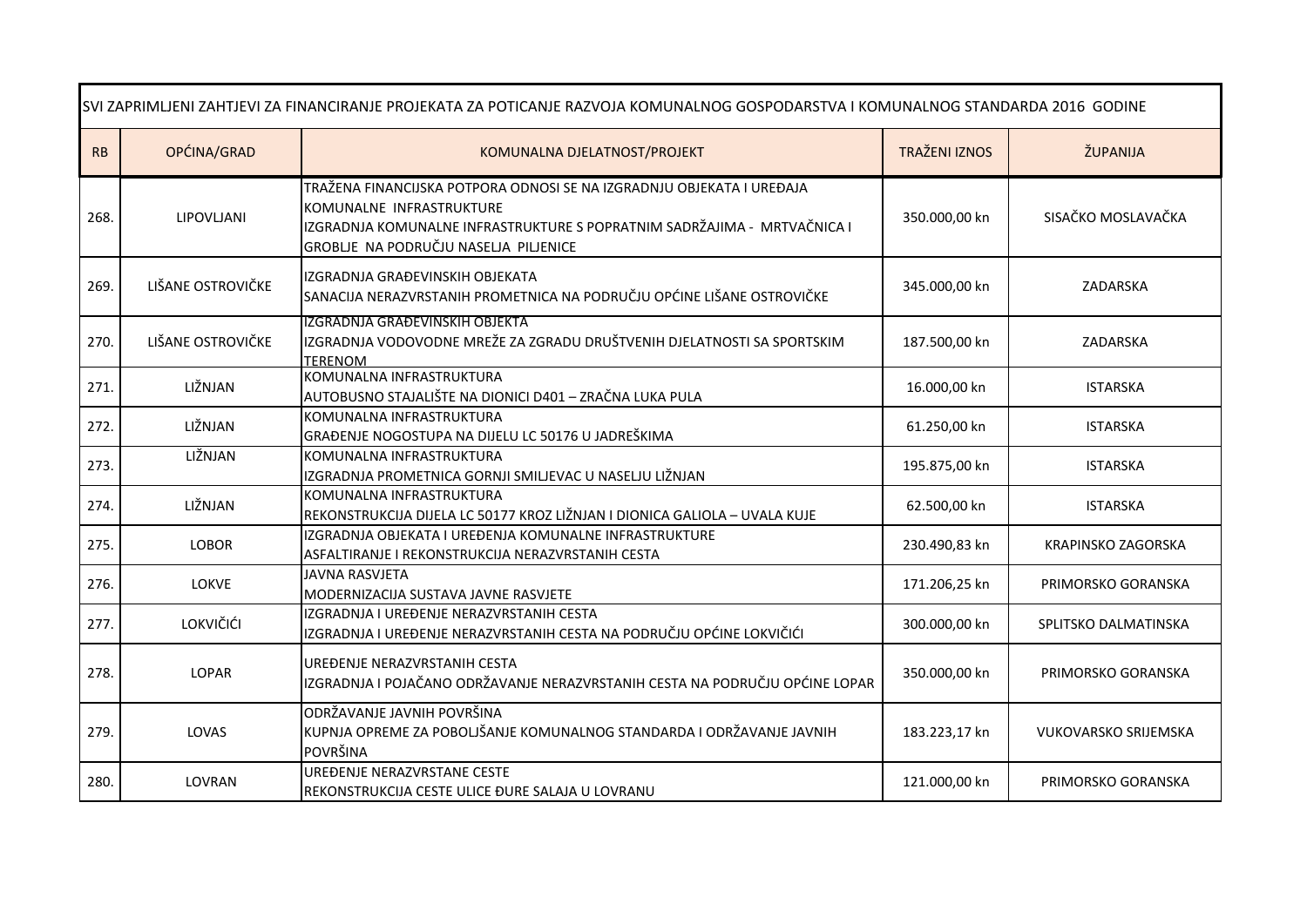| SVI ZAPRIMLJENI ZAHTJEVI ZA FINANCIRANJE PROJEKATA ZA POTICANJE RAZVOJA KOMUNALNOG GOSPODARSTVA I KOMUNALNOG STANDARDA 2016 GODINE |                    |                                                                                                                                                                                                         |                      |                        |
|------------------------------------------------------------------------------------------------------------------------------------|--------------------|---------------------------------------------------------------------------------------------------------------------------------------------------------------------------------------------------------|----------------------|------------------------|
| RB                                                                                                                                 | OPĆINA/GRAD        | KOMUNALNA DJELATNOST/PROJEKT                                                                                                                                                                            | <b>TRAŽENI IZNOS</b> | ŽUPANIJA               |
| 281.                                                                                                                               | LOVREĆ             | <b>NERAZVRSTANE CESTE</b><br><b>SANACIJA NERAZVRSTANIH CESTA</b>                                                                                                                                        | 200.000,00 kn        | SPLITSKO DALMATINSKA   |
| 282.                                                                                                                               | <b>LUDBREG</b>     | IZGRADNJA NOVE JAVNE RASVJETE<br>IZGRADNJA NOVE JAVNE LED RASVJETE U ULICI RUDOLFA FIZIRA I ULICI BOŽE HLASTECA DO<br>RASKRIŽJA S DRŽAVNOM CESTOM D2 U LUDBREGU                                         | 348.937,50 kn        | VARAŽDINSKA            |
| 283.                                                                                                                               | <b>LUKA</b>        | INVESTICIJSKO ODRŽAVANJE KOMUNALNE INFRASTRUKTURE - ODRŽAVANJE NERAZVRSTANE<br><b>CESTE</b><br>INVESTICIJSKO ODRŽAVANJE POLUKRUŽNE ULICE U OPĆINI LUKA                                                  | 350.000,00 kn        | ZAGREBAČKA             |
| 284.                                                                                                                               | LUKAČ              | IZGRADNJA OBJEKTA KOMUNALNE INFRASTRUKTURE<br>IZGRADNJA MRTVAČNICE U VELIKOM POLJU                                                                                                                      | 337.500,00 kn        | VIROVITIČKO PODRAVSKA  |
| 285.                                                                                                                               | LUMBARDA           | IZRADA PROJEKTNE I DRUGE DOKUMENTACIJE<br>IZRADA IDEJNOG I GLAVNOG PROJEKTA ZA IZGRADNJU PROČISTAČA OTPADNIH VODA II<br>STUPNJA SA PRATEĆIM SADRŽAJIMA ZA NASELJE LUMBARDA                              | 53.750,00 kn         | DUBROVAČKO NERETVANSKA |
| 286.                                                                                                                               | LUMBARDA           | ODVODNJA OTPADNIH VODA<br>REKONSTRUKCIJA CRPNE STANICE "LINA" U SUSTAVU ODVODNJE OPĆINE LUMBARDA                                                                                                        | 58.338,10 kn         | DUBROVAČKO NERETVANSKA |
| 287.                                                                                                                               | LUPOGLAV           | UNAPRIJEĐENJE STANOVANJA I KOMUNALNOG GOSPODARSTVA<br>NABAVA KANTI ZA SMEĆE                                                                                                                             | 69.120,00 kn         | <b>ISTARSKA</b>        |
| 288.                                                                                                                               | <b>LJUBEŠĆICA</b>  | ODRŽAVANJE NERAZVRSTANIH CESTA I ODVODNJA OTPADNIH VODA<br>REVITALIZACIJA OPĆINE LJUBEŠĆICA KROZ MODERNIZACIJU KOMUNALNE INFRASTRUKTURE<br>(UREĐENJE NERAZVRSTANE CESTE I IZGRADNJA OBORINSKE ODVODNJE) | 350.000,00 kn        | VARAŽDINSKA            |
| 289.                                                                                                                               | MAČE               | JAVNE POVRŠINE - GROBLJE<br>UREĐENJE PRILAZA I OKOLIŠA MRTVAČNICE NA GROBLJU U MAČU                                                                                                                     | 150.000,00 kn        | KRAPINSKO ZAGORSKA     |
| 290.                                                                                                                               | <b>MAGADENOVAC</b> | ODRŽAVANJE JAVNIH POVRŠINA<br>IZGRADNJA PARKIRALIŠTA U OPĆINI                                                                                                                                           | 297.500,00 kn        | OSJEČKO BARANJSKA      |
| 291.                                                                                                                               | <b>MAJUR</b>       | UREĐENJE NERAZVRSTANIH CESTA<br>MODERNIZACIJA NERAZVRSTANIH CESTA NA PODRUČJU OPĆINE MAJUR                                                                                                              | 350.000,00 kn        | SISAČKO-MOSLAVAČKA     |
| 292.                                                                                                                               | <b>MAKARSKA</b>    | IZGRADNJA GRADSKE PROMETNICE U NASELJU VELIKO BRDO<br>IZGRADNJA SREDIŠNJE CESTE PREMA UPU VELIKO BRDO                                                                                                   | 200.000,00 kn        | SPLITSKO DALMATINSKA   |
| 293.                                                                                                                               | MAKARSKA           | NABAVA KOMUNALNE OPREME<br>NABAVA MOBILNOG RECIKLAŽNOG DVORIŠTA                                                                                                                                         | 120.000,00 kn        | SPLITSKO DALMATINSKA   |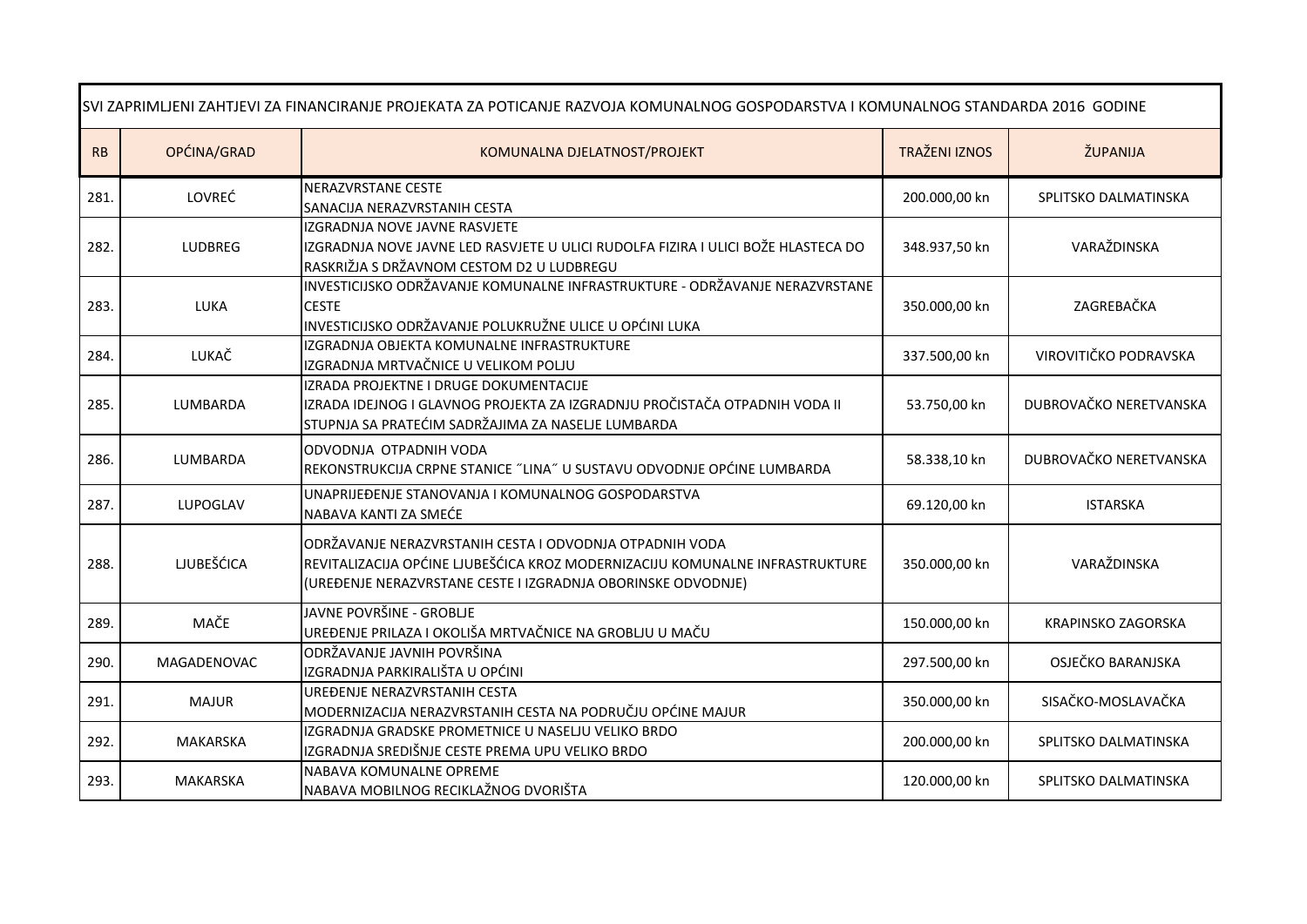| SVI ZAPRIMLJENI ZAHTJEVI ZA FINANCIRANJE PROJEKATA ZA POTICANJE RAZVOJA KOMUNALNOG GOSPODARSTVA I KOMUNALNOG STANDARDA 2016 GODINE |                        |                                                                                                                                                                                                         |                      |                           |
|------------------------------------------------------------------------------------------------------------------------------------|------------------------|---------------------------------------------------------------------------------------------------------------------------------------------------------------------------------------------------------|----------------------|---------------------------|
| RB                                                                                                                                 | OPĆINA/GRAD            | KOMUNALNA DJELATNOST/PROJEKT                                                                                                                                                                            | <b>TRAŽENI IZNOS</b> | ŽUPANIJA                  |
| 294.                                                                                                                               | <b>MALA SUBOTICA</b>   | IZGRADNJA KOMUNALNE INFRASTRUKTURE<br>PROMETNO-HORTIKULTURALNO UREĐENJE PROSTORA IZMEĐU DVD-A I ŽUPNE CRKVE MALA<br><b>SUBOTICA</b>                                                                     | 360.270,00 kn        | MEĐIMURSKA                |
| 295.                                                                                                                               | <b>MALI BUKOVEC</b>    | <b>INFRASTRUKTURA GROBLIA</b><br>REKONSTRUKCIJA MRTVAČNICE I JAVNE RASVJETE NA GROBLJU MALI BUKOVEC S<br>POVEĆANJEM ENERGETSKE EFIKASNOSTI                                                              | 285.515,00 kn        | VARAŽDINSKA               |
| 296.                                                                                                                               | MALI LOŠINJ            | <b>JAVNA RASVJETA</b><br>DOBAVA RASVJETNIH TIJELA I PRIBORA ZA POTREBE IZVOĐENJA RADOVA NA UREĐENJU<br>PARTERA U UVALI SPIAŽA NA OTOKU SUSKU I REKONSTRUKCIJE POSTOJEĆE JAVNE RASVJETE                  | 145.800,00 kn        | PRIMORSKO GORANSKA        |
| 297.                                                                                                                               | MALI LOŠINJ            | <b>JAVNA RASVJETA</b><br>IZGRADNJA I REKONSTRUKCIJA JAVNE RASVJETE NA OTOCIMA VELE I MALE SRAKANE                                                                                                       | 108.705,00 kn        | PRIMORSKO GORANSKA        |
| 298.                                                                                                                               | MALI LOŠINJ            | VODOOPSKRBA I ODVODNJA SANITARNIH OTPADNIH VODA ZA OTOK UNIJE<br>'IZRADA IDEJNOG PROJEKTA - SUSTAV VODOOPSKRBE I ODVODNJE SANITARNIH OTPADNIH<br><b>VODA OTOKA UNIJE"</b>                               | 352.500,00 kn        | PRIMORSKO GORANSKA        |
| 299.                                                                                                                               | MALINSKA-DUBAŠNICA     | ODVOZ OTPADA OD VRATA DO VRATA<br>NABAVA I UGRADNJA POLUPODZEMNIH KONTEJNERA, TE VOZILA ZA PRAŽNJENJE ISTIH S<br>CILJEM KVALITETNOG ZBRINJAVANJA OTPADA IZ NEPRISTUPAČNIH GRADSKIH JEZGRI               | 350.000,00 kn        | PRIMORSKO GORANSKA        |
| 300.                                                                                                                               | MARČANA                | ZBRINJAVANJE KOMUNALNOG I OSTALOG OTPADA<br>GOSPODARENJE OTPADOM - OPREMANJE RECIKLAŽNOG DVORIŠTA                                                                                                       | 260.000,00 kn        | <b>ISTARSKA</b>           |
| 301.                                                                                                                               | <b>MARIJA BISTRICA</b> | IZRADA PROJEKTNE I DRUGE DOKUMENTACIJE ZA IZVOĐENJE OBJEKATA KOMUNALNE<br><b>INFRASTRUKTURE</b><br>IZRADA TEHNIČKE DOKUMENTACIJE ZA IZGRADNJU NOVOG GROBLJA I MRTVAČNICE U MARIJI<br><b>BISTRICI</b>    | 119.375,00 kn        | <b>KRAPINSKO ZAGORSKA</b> |
| 302.                                                                                                                               | <b>MARIJA BISTRICA</b> | IZVOĐENJE RADOVA NA INVESTICIJSKOM ODRŽAVANJU KOMUNALNE INFRASTRUKTURE-<br><b>NERAZVRSTANE CESTE</b><br>IZVANREDNO ODRŽAVANJE-SANACIJA NERAZVRSTANE CESTE NC-1-151-ŠUŠTIĆI-PODGORJE<br><b>BISTRIČKO</b> | 112.082,81 kn        | <b>KRAPINSKO ZAGORSKA</b> |
| 303.                                                                                                                               | <b>MARIJA BISTRICA</b> | ODVODNJA OBORINSKIH VODA<br>IZRADA PROJEKTNE DOKUMENTACIJE ZA IZGRADNJU OBORINSKE ODVODNJE UZ<br>NERAZVRSTANE CESTE U NASELJIMA DONJE LADANJE I ČALINEC                                                 | 135.000,00 kn        | <b>KRAPINSKO ZAGORSKA</b> |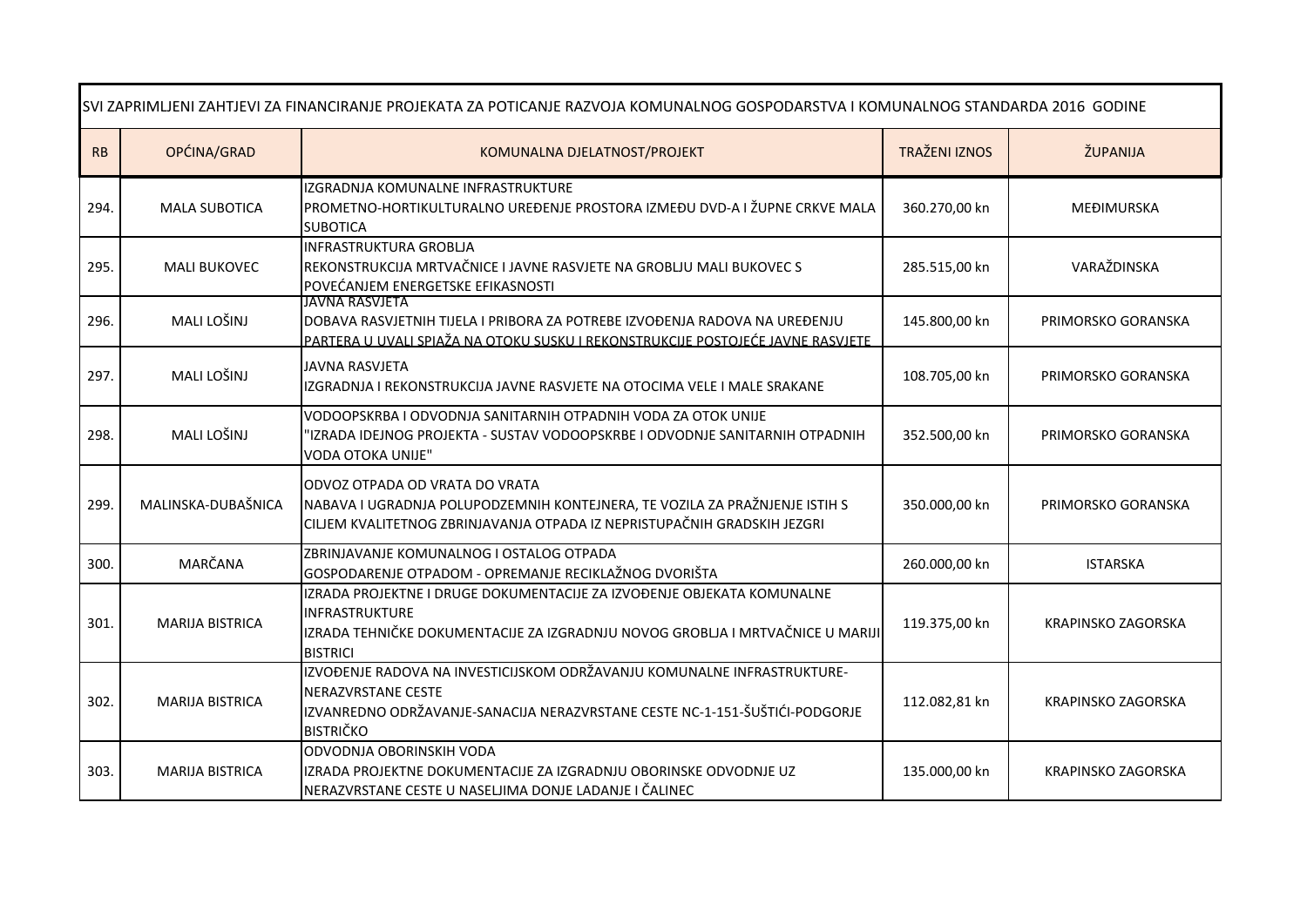| SVI ZAPRIMLJENI ZAHTJEVI ZA FINANCIRANJE PROJEKATA ZA POTICANJE RAZVOJA KOMUNALNOG GOSPODARSTVA I KOMUNALNOG STANDARDA 2016 GODINE |                   |                                                                                                                                                                                                                                                                        |                      |                             |
|------------------------------------------------------------------------------------------------------------------------------------|-------------------|------------------------------------------------------------------------------------------------------------------------------------------------------------------------------------------------------------------------------------------------------------------------|----------------------|-----------------------------|
| RB                                                                                                                                 | OPĆINA/GRAD       | KOMUNALNA DJELATNOST/PROJEKT                                                                                                                                                                                                                                           | <b>TRAŽENI IZNOS</b> | ŽUPANIJA                    |
| 304.                                                                                                                               | <b>MARIJANCI</b>  | IZGRADNJA JAVNE RASVJETE<br>IZGRADNJA JAVNE RASVJETE U NASELJIMA BOČKINCI I ČRNKOVCI                                                                                                                                                                                   | 164.313,75 kn        | OSJEČKO BARANJSKA           |
| 305.                                                                                                                               | <b>MARINA</b>     | INFRASTRUKTURNO OPREMANJE RADNE ZONE<br>IZRADA PROJEKTNE DOKUMENTACIJE RADNE ZONE VINOVAC                                                                                                                                                                              | 145.437,50 kn        | SPLITSKO DALMATINSKA        |
| 306.                                                                                                                               | MARKUŠICA         | ODLAGANJE KOMUNALNOG OTPADA<br>RECIKLAŽNO DVORIŠTE, IZRADA PROJEKTNE DOKUMENTACIJE                                                                                                                                                                                     | 50.000,00 kn         | <b>VUKOVARSKO SRIJEMSKA</b> |
| 307.                                                                                                                               | <b>MARTIJANEC</b> | IZGRADNJA INFRASTRUKTURE, CESTE, ŽELJEZNICA I OSTALI PROMETNI OBJEKTI<br>RADOVI NA ASFALTIRANJU DIJELA CVJETNE ULICE U MARTIJANCU                                                                                                                                      | 54.486,88 kn         | VARAŽDINSKA                 |
| 308.                                                                                                                               | <b>MARTIJANEC</b> | IZGRADNJA KOMUNALNE INFRASTRUKTURE, CESTE, ŽELJEZNICA I OSTALI PROMETNI OBJEKTI,<br><b>CESTE</b><br>RADOVI NA ASFALTIRANJU ŠKOLSKE ULICE U MARTIJANCU                                                                                                                  | 64.268,03 kn         | VARAŽDINSKA                 |
| 309.                                                                                                                               | MARUŠEVEC         | IZGRADNJA OBJEKATA KOMUNALNE INFRASTRUKTURE - RADOVI NA MODERNIZACIJI<br>NERAZVRSTANIH CESTA NA PODRUČJU OPĆINE MARUŠEVEC                                                                                                                                              | 293.750,00 kn        | VARAŽDINSKA                 |
| 310.                                                                                                                               | MARUŠEVEC         | ODVODNJA OBORINSKIH VODA<br>IZRADA PROJEKTNE DOKUMENTACIJE ZA IZGRADNJU OBORINSKE ODVODNJE UZ<br>NERAZVRSTANE CESTE U NASELJIMA DONJE LADANJE I ČALINEC                                                                                                                | 56.250,00 kn         | VARAŽDINSKA                 |
| 311.                                                                                                                               | <b>MATULJI</b>    | IZGRADNJA OBJEKATA I UREĐAJA KOMUNALNE INFRASTRUKTURE, IZGRADNJA<br>NERAZVRSTANE CESTE<br>IZGRADNJA GORNJEG STROJA NERAZVRSTANE CESTE C-O, D-O I DIONICE NERAZVRSTANE<br>CESTE F-E-D-F SA PRIPADAJUĆOM HORIZONTALNOM I VERTIKALNOM SIGNALIZACIJOM U<br>RADNOJ ZONI R-2 | 350.000,00 kn        | PRIMORSKO GORANSKA          |
| 312.                                                                                                                               | <b>MEDULIN</b>    | NABAVKA KOMUNALNOG VOZILA<br>NABAVA VIŠENAMJENSKOG KOMUNALNOG VOZILA ZA ČIŠĆENJE JAVNIH POVRŠINA                                                                                                                                                                       | 350.000,00 kn        | <b>ISTARSKA</b>             |
| 313.                                                                                                                               | <b>MEDULIN</b>    | ODVODNJA I PROČIŠĆAVANJE OTPADNIH VODA - ODVODNJA ATMOSFERSKIH VODA<br>OBORINSKA KANALIZACIJA DIJELA NASELJA BANJOLE, KANAL 0-1                                                                                                                                        | 209.641,78 kn        | <b>ISTARSKA</b>             |
| 314.                                                                                                                               | <b>METKOVIĆ</b>   | ODRŽAVANJE JAVNIH POVRŠINA<br>KRAJOBRAZNO UREĐENJE I POSTAVLJANJE AUTOMATSKOG SUSTAVA ZA NAVODNJAVANJE U<br>ULICI IVANA GUNDULIĆA U METKOVIĆU                                                                                                                          | 113.184,37 kn        | DUBROVAČKO NERETVANSKA      |
| 315.                                                                                                                               | <b>METKOVIĆ</b>   | UREĐENJE NERAZVRSTANIH CESTA, TE ODVODNJA I PROČIŠĆAVANJE OTPADNIH VODA<br>UREĐENJE PROMETNICE I ODVODNJE U UL. ANDRIJE HEBRANGA U METKOVIĆU                                                                                                                           | 234.796,88 kn        | DUBROVAČKO NERETVANSKA      |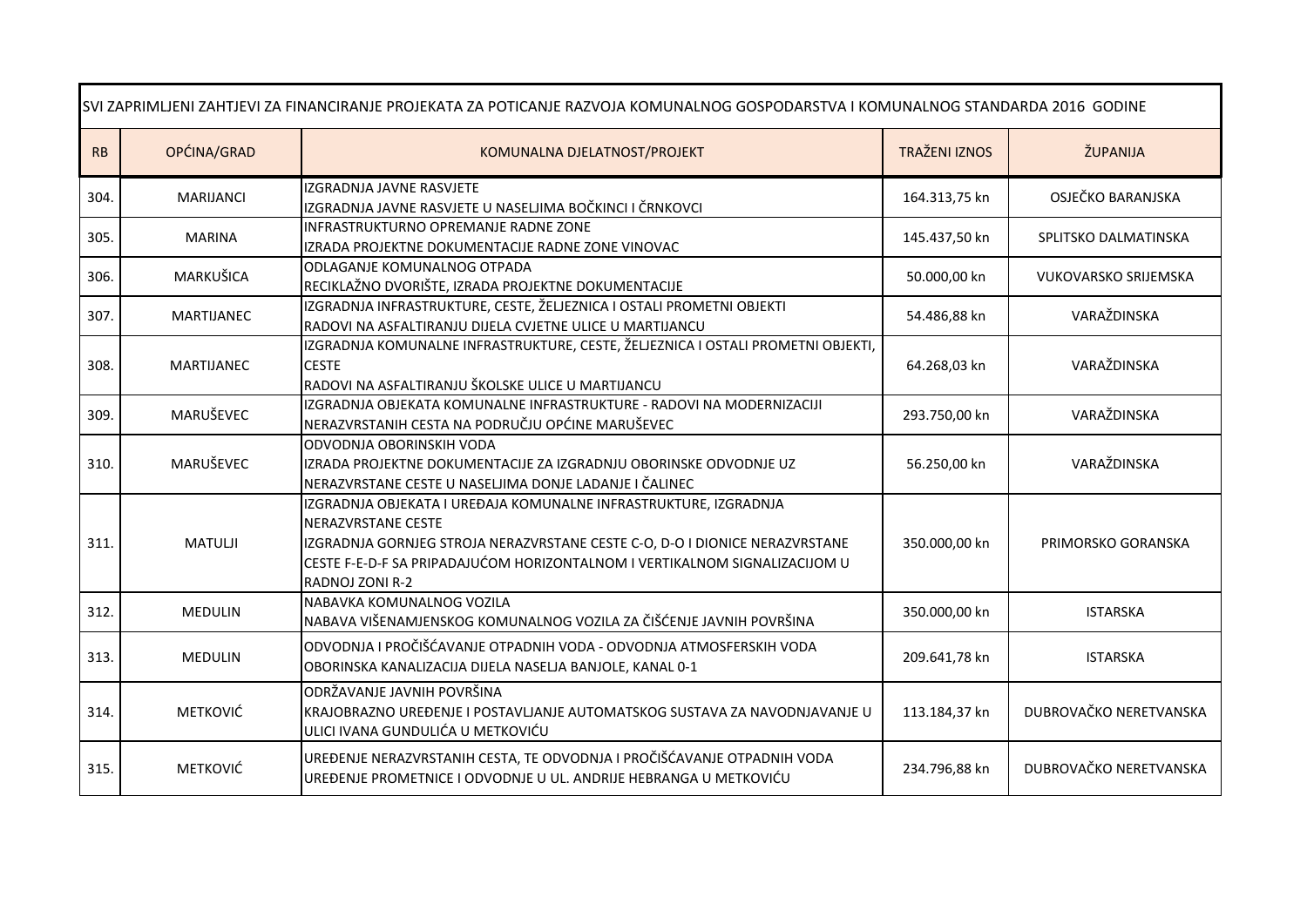| SVI ZAPRIMLJENI ZAHTJEVI ZA FINANCIRANJE PROJEKATA ZA POTICANJE RAZVOJA KOMUNALNOG GOSPODARSTVA I KOMUNALNOG STANDARDA 2016 GODINE |                  |                                                                                                                                                                                               |                      |                           |
|------------------------------------------------------------------------------------------------------------------------------------|------------------|-----------------------------------------------------------------------------------------------------------------------------------------------------------------------------------------------|----------------------|---------------------------|
| RB                                                                                                                                 | OPĆINA/GRAD      | KOMUNALNA DJELATNOST/PROJEKT                                                                                                                                                                  | <b>TRAŽENI IZNOS</b> | ŽUPANIJA                  |
| 316.                                                                                                                               | <b>MIHOVLJAN</b> | ODRŽAVANJE NERAZVRSTANIH CESTA; UREĐENJE NERAZVRSTANIH CESTA U MIHOVLJANU<br>SANACIJA NERAZVRSTANE CESTE ORAIĆI                                                                               | 269.531,25 kn        | KRAPINSKO ZAGORSKA        |
| 317.                                                                                                                               | MIHOVLJAN        | UREĐENJE JAVNOG PROSTORA U NASELJU MIHOVLJAN<br>REKONSTRUKCIJA OGRADE NA MJESNOM GROBLJU MIHOVLJAN                                                                                            | 342.907,50 kn        | <b>KRAPINSKO ZAGORSKA</b> |
| 318.                                                                                                                               | <b>MIKLEUŠ</b>   | ODRŽAVANJE JAVNIH POVRŠINA NA PODRUČJU OPĆINE MIKLEUŠ<br>NABAVA KOMUNALNE OPREME ZA ODRŽAVANJE JAVNIH POVRŠINA U NASELJIMA OPĆINE<br>MIKLEUŠ                                                  | 151.917,19 kn        | VIROVITIČKO PODRAVSKA     |
| 319.                                                                                                                               | MIKLEUŠ          | SAKUPLJANJE I ZBRINJAVANJE OTPADA<br>NABAVA KOMUNALNE OPREME ZA SAKUPLJANJE I ZBRINJAVANJE OTPADA U U NASELJIMA<br>OPĆINE MIKLEUŠ                                                             | 251.301,56 kn        | VIROVITIČKO PODRAVSKA     |
| 320.                                                                                                                               | <b>MILNA</b>     | ODRŽAVANJE ČISTOĆE - SKUPLJANJE I ODVOZ KOMUNALNOG OTPADA<br>ZAMJENA POSTOJEĆIH MOLOKO KONTEJNERA UGRADNJOM PODZEMNIH KONTEJNERA I<br>KANTAMA ZA OTPAD                                        | 129.120,00 kn        | SPLITSKO DALMATINSKA      |
| 321                                                                                                                                | <b>MILNA</b>     | ODRŽAVANJE JAVNIH POVRŠINA<br>UKLANJANJE BIVŠIH VOJNIH BARAKA NA PODRUČJU PLANIRANE POSLOVNE ZONE BREGANA U<br><b>MILNI</b>                                                                   | 350.000,00 kn        | SPLITSKO DALMATINSKA      |
| 322.                                                                                                                               | <b>MLJET</b>     | <b>JAVNA RASVJETA</b><br>REKONSTRUKCIJA JAVNE RASVJETE U OPĆINI MLJET PRIMJENOM MJERA ENERGETSKE<br>UČINKOVITOSTI                                                                             | 125.000,00 kn        | DUBROVAČKO NERETVANSKA    |
| 323.                                                                                                                               | MOŠĆENIČKA DRAGA | NABAVA KOMUNALNE OPREME<br>POLUPODZEMNIH KONTEJNERA ZA ODVOJENO PRIKUPLJANJE KOMUNALNOG OTPADA<br>(KORISNOG I NEKORISNOG) ZA POSTAVU NA JAVNE POVRŠINE NA PODRUČJU OPĆINE<br>MOŠĆENIČKA DRAGA | 54.093,75 kn         | PRIMORSKO GORANSKA        |
| 324.                                                                                                                               | <b>MOTOVUN</b>   | ODRŽAVANJE I IZGRADNJA KOMUNALNE INFRASTRUKTURE<br>IZRADA DOKUMENTACIJE ZA REKONSTRUKCIJU DIJELA NERAZVRSTANE CESTE SA POTPORNIM<br>ZIDOM KANAL - MOTOVUN                                     | 110.000,00 kn        | <b>ISTARSKA</b>           |
| 325.                                                                                                                               | <b>MOTOVUN</b>   | ODRŽAVANJE I IZGRADNJA KOMUNALNE INFRASTRUKTURE<br>MOTOVUNSKE ZIDINE-DOVRŠENJE OBNOVE SANACIJE UNUTARNJEG DIJELA SEGM. "A" - VRT<br><b>REVIJE</b>                                             | 97.500,00 kn         | <b>ISTARSKA</b>           |
| 326.                                                                                                                               | MUĆ              | IZGRADNJA VODOVODNE MREŽE NA PODRUČJU OPĆINE<br>IZGRADNJA SEKUNDARNE VODOVODNE MREŽE U DONJEM MUĆU                                                                                            | 350.000,00 kn        | SPLITSKO DALMATINSKA      |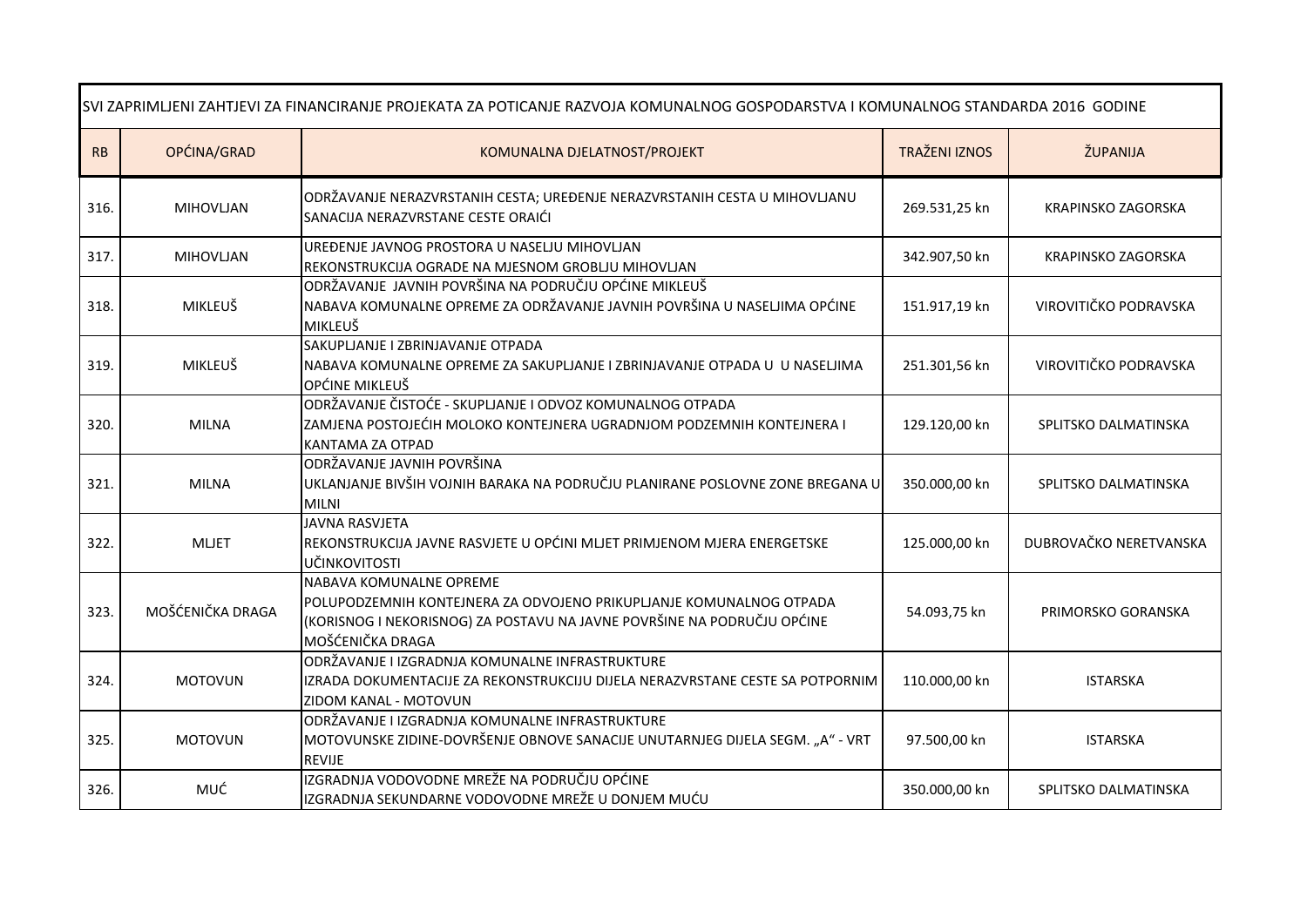| SVI ZAPRIMLJENI ZAHTJEVI ZA FINANCIRANJE PROJEKATA ZA POTICANJE RAZVOJA KOMUNALNOG GOSPODARSTVA I KOMUNALNOG STANDARDA 2016 GODINE |                       |                                                                                                                                                                                                                                                      |                      |                               |
|------------------------------------------------------------------------------------------------------------------------------------|-----------------------|------------------------------------------------------------------------------------------------------------------------------------------------------------------------------------------------------------------------------------------------------|----------------------|-------------------------------|
| RB                                                                                                                                 | OPĆINA/GRAD           | KOMUNALNA DJELATNOST/PROJEKT                                                                                                                                                                                                                         | <b>TRAŽENI IZNOS</b> | ŽUPANIJA                      |
| 327.                                                                                                                               | MURSKO SREDIŠĆE       | NERAZVRSTANE CESTE I PJEŠAČKI PRIJELAZI<br>IZGRADNJA PJEŠAČKE STAZE U GRADU MURSKO SREDIŠĆE                                                                                                                                                          | 335.098,31 kn        | MEĐIMURSKA                    |
| 328.                                                                                                                               | NAŠICE                | REKONSTRUKCIJA NERAZVRSTANE CESTE<br>REKONSTRUKCIJA DIJELA ULICE KRALJA ZVONIMIRA                                                                                                                                                                    | 350.000,00 kn        | OSJEČKO BARANJSKA             |
| 329.                                                                                                                               | NEDELIŠĆE             | IZGRADNJA JAVNE RASVJETE<br>IZGRADNJA JAVNE RASVJETE U ULICIJOSIPA VRHOVSKOG (UK8, UK9 i UK11) U NEDELIŠĆU                                                                                                                                           | 300.000,00 kn        | MEĐIMURSKA                    |
| 330.                                                                                                                               | NEDELIŠĆE             | ODRŽAVANJE GROBLJA<br>KRAJOBRAZNI PROJEKT GROBLJA NEDELIŠĆE-I. FAZA                                                                                                                                                                                  | 350.000,00 kn        | MEĐIMURSKA                    |
| 331.                                                                                                                               | NERETIĆ               | JAVNA RASVJETA<br>MODERNIZACIJA JAVNE RASVJETE NA PODRUČJU OPĆINE NERETIĆ                                                                                                                                                                            | 350.000,00 kn        | KARLOVAČKA                    |
| 332.                                                                                                                               | NEREŽIŠĆA             | JAVNA POVRŠINA<br>UREĐENJE TRGA STAGNICA U DONJEM HUMCU                                                                                                                                                                                              | 350.000,00 kn        | SPLITSKO DALMATINSKA          |
| 333.                                                                                                                               | <b>NOVA BUKOVICA</b>  | NABAVA KOMUNALNE OPREME<br>NABAVA MOBILNOG RECIKLAŽNOG DVORIŠTA                                                                                                                                                                                      | 235.068,75 kn        | VIROVITIČKO PODRAVSKA         |
| 334.                                                                                                                               | NOVA GRADIŠKA         | NERAZVRSTANE CESTE<br>NASTAVAK REKONSTRUKCIJE ŽELJEZNIČKE ULICE - IZGRADNJA DIJELA NOGOSTUPA                                                                                                                                                         | 300.000,00 kn        | <b>BRODSKO POSAVSKA</b>       |
| 335.                                                                                                                               | <b>NOVA KAPELA</b>    | ODRŽAVANJE NERAZVRSTANIH CESTA<br>ODRŽAVANJE I NAVOZ NERAZVRSTANIH CESTA I POLJSKIH PUTEVA                                                                                                                                                           | 120.000,00 kn        | <b>BRODSKO POSAVSKA</b>       |
| 336.                                                                                                                               | NOVA KAPELA           | ODRŽAVANJE JAVNE POVRŠINE<br>IZGRADNJA PJEŠAČKE STAZE U NOVOJ KAPELI                                                                                                                                                                                 | 280.000,00 kn        | <b>BRODSKO POSAVSKA</b>       |
| 337.                                                                                                                               | NOVA RAČA             | UREĐENJE JAVNE RASVJETE<br>MODERNIZACIJA JAVNE RASVJETE NA PODRUČJU OPĆINE NOVA RAČA                                                                                                                                                                 | 280.850,00 kn        | <b>BJELOVARSKO BILOGORSKA</b> |
| 338.                                                                                                                               | <b>NOVALIA</b>        | IZRADA PROJEKTNE I DRUGE TEHNIČKE DOKUMENTACIJE ZA IZVOĐENJE OBJEKATA I UREĐAJA<br>KOMUNALNE INFRASTRUKTURE<br>GLAVNI I IZVEDBENI PROJEKT S TROŠKOVNIKOM ZA BICIKLISTIČKU STAZU I ŠETNICU NA<br>GLAVNOJ TRASI KANALIZACIJSKOG VODA NOVALJA - METAJNA | 100.000,00 kn        | LIČKO SENJSKA                 |
| 339.                                                                                                                               | <b>NOVALJA</b>        | IZVOĐENJE RADOVA NA IZGRADNJI MJESNOG DRUŠTVENOG DOMA U NASELJU STARA<br><b>NOVALJA</b><br>IZGRADNJA ZGRADE MJESNOG DRUŠTVENOG DOMA STARA NOVALJA                                                                                                    | 250.000,00 kn        | LIČKO SENJSKA                 |
| 340.                                                                                                                               | <b>NOVI GOLUBOVEC</b> | UREĐENJE JAVNIH POVRŠINA<br>SANACIJA POTPORNOG ZIDA - RUŠENJE I UKLANJANJE RUŠEVNOG ZIDA I IZGRADNJA NOVOG<br><b>UZ SPORTSKI CENTAR</b>                                                                                                              | 331.096,25 kn        | KRAPINSKO ZAGORSKA            |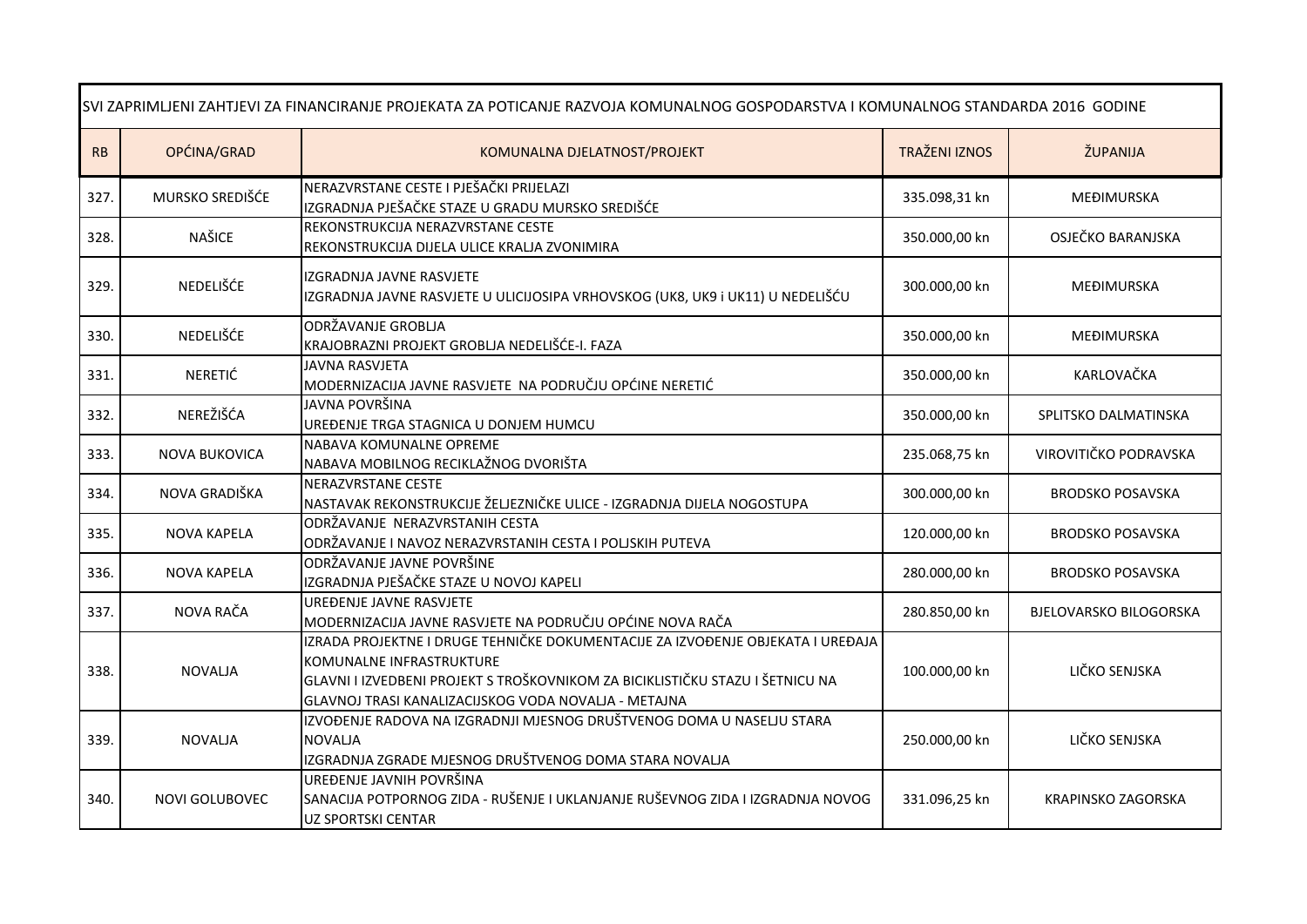| SVI ZAPRIMLJENI ZAHTJEVI ZA FINANCIRANJE PROJEKATA ZA POTICANJE RAZVOJA KOMUNALNOG GOSPODARSTVA I KOMUNALNOG STANDARDA 2016 GODINE |                      |                                                                                                                                                                                                                                                                             |                      |                    |
|------------------------------------------------------------------------------------------------------------------------------------|----------------------|-----------------------------------------------------------------------------------------------------------------------------------------------------------------------------------------------------------------------------------------------------------------------------|----------------------|--------------------|
| RB                                                                                                                                 | OPĆINA/GRAD          | KOMUNALNA DJELATNOST/PROJEKT                                                                                                                                                                                                                                                | <b>TRAŽENI IZNOS</b> | ŽUPANIJA           |
| 341.                                                                                                                               | <b>NOVI MAROF</b>    | GRADNJA I ODRŽAVANJE NERAZVRSTANIH CESTA<br>IZRADA PROJEKTNE DOKUMENTACIJE I MODERNIZACIJA - ASFALTIRANJE NERAZVRSTANIH<br>CESTA NA PODRUČJU GRADA NOVOG MAROFA U 2016. GODINI                                                                                              | 350.000,00 kn        | VARAŽDINSKA        |
| 342.                                                                                                                               | NOVI VINODOLSKI      | ODRŽAVANJE NERAZVRSTANIH CESTA<br>UREĐENJE RASKRIŽJA ŽUPANIJSKE CESTE Ž5064 I SABIRNE CESTE POSLOVNE ZONE ZAPAD U<br>NOVOM VINODOLSKOM                                                                                                                                      | 350.000,00 kn        | PRODSKO POSAVSKA   |
| 343.                                                                                                                               | NOVIGARD - CITTANOVA | REKONSTRUKCIJA I UREĐENJE JAVNOG PARKA<br>REKONSTRUKCIJA I UREĐENJE JAVNOG PARKA - "PARK MLADIH"                                                                                                                                                                            | 350.000,00 kn        | <b>ISTARSKA</b>    |
| 344.                                                                                                                               | <b>NOVIGRAD</b>      | JAVNA RASVJETA<br>IZGRADNJA JAVNE RASVJETE U NASELJU PALJUV                                                                                                                                                                                                                 | 350.000,00 kn        | ZADARSKA           |
| 345.                                                                                                                               | <b>NOVIGRAD</b>      | UREĐENJE JAVNIH POVRŠINA<br>UREĐENJE/POPLOČENJE JAVNIH POVRŠINA U STAROJ POVIJESNOJ JEZGRI NOVIGRADA                                                                                                                                                                        | 350.000,00 kn        | ZADARSKA           |
| 346.                                                                                                                               | NOVIGRAD - CITTANOVA | REKONSTRUKCIJA I UREĐENJE JAVNOG PARKIRALIŠTA<br>REKONSTRUKCIJA I UREĐENJE JAVNOG PARKIRALIŠTA IZGRADNJOM MONTAŽNE<br>PARKIRALIŠNE GARAŽE UZ ULICU SV ANTON ("BIJELI PARKING")                                                                                              | 167.125,00 kn        | <b>ISTARSKA</b>    |
| 347.                                                                                                                               | NOVIGRAD - CITTANOVA | REKONSTRUKCIJA NERAZVRSTANE PROMETNICE I IMOVINSKO PRAVNA PRIPREMA<br>REKONSTRUKCIJA PROMETNICE STRADA CONTESSA UKLJUČUJUĆI I JAVNU RASVJETU,<br>IZGRADNJU OBORINSKE ODVODNJE I ELEKTRONIČKE KABELSKE KANALIZACIJE                                                          | 132.262,50 kn        | <b>ISTARSKA</b>    |
| 348.                                                                                                                               | NOVIGRAD - CITTANOVA | REKONSTRUKCIJA NERAZVRSTANE PROMETNICE I IMOVINSKO PRAVNA PRIPREMA<br>REKONSTRUKCIJA PROMETNICE ULICA MURVI UKLJUČUJUĆI I JAVNU RASVJETU, IZGRADNJU<br>OBORINSKE ODVODNJE I ELEKTRONIČKE KABELSKE KANALIZACIJE                                                              | 79.687,50 kn         | <b>ISTARSKA</b>    |
| 349.                                                                                                                               | <b>NOVSKA</b>        | IZVOĐENJE RADOVA I UGRADNJA UREĐAJA KOMUNALNE INFRASTRUKTURE, IZVOĐENJE<br>RADOVA NA INVESTICIJSKOM ODRŽAVANJU KOMUNALNE INFRASTRUKTURE TE UREĐENJE<br>JAVNIH POVRŠINA I DRUGIH JAVNIH PROSTORA U NASELJIMA.<br>PJEŠAČKI MOST PREKO POTOKA KAPLJENAR U CENTRU NASELJA RAJIĆ | 250.000,00 kn        | SISAČKO MOSLAVAČKA |
| 350.                                                                                                                               | <b>NOVSKA</b>        | IZRADA PROJEKTNE DOKUMENTACIJE ZA IZVOĐENJE OBJEKATA I UREĐAJA KOMUNALNE<br><b>INFRASTRUKTURE</b><br>IZRADA GLAVNOG I IZVEDBENOG PROJEKTA MRTVAČNICE U BRESTAČI                                                                                                             | 100.000,00 kn        | SISAČKO MOSLAVAČKA |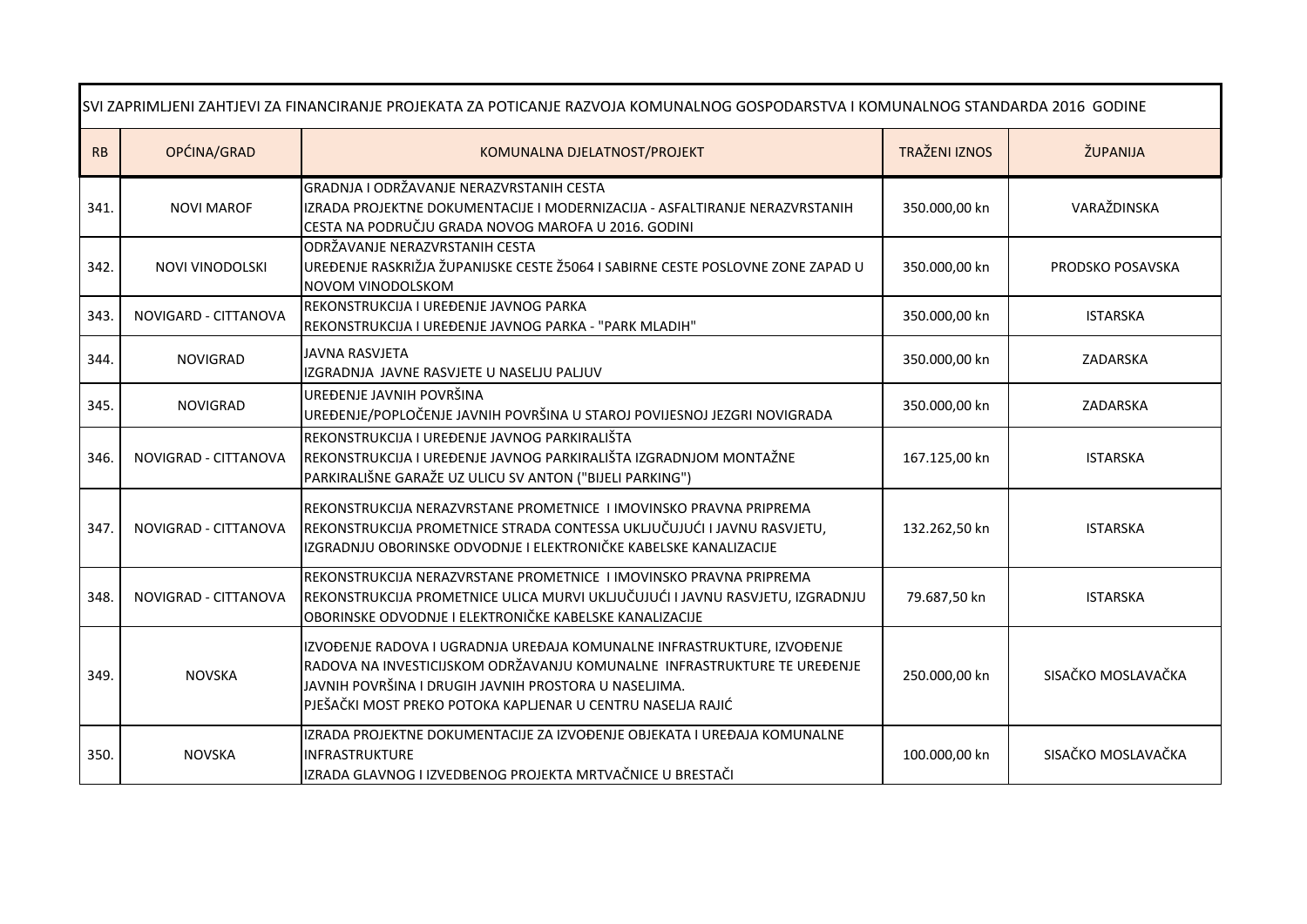| SVI ZAPRIMLJENI ZAHTJEVI ZA FINANCIRANJE PROJEKATA ZA POTICANJE RAZVOJA KOMUNALNOG GOSPODARSTVA I KOMUNALNOG STANDARDA 2016 GODINE |                |                                                                                                                                                                                                                                                            |                      |                             |
|------------------------------------------------------------------------------------------------------------------------------------|----------------|------------------------------------------------------------------------------------------------------------------------------------------------------------------------------------------------------------------------------------------------------------|----------------------|-----------------------------|
| RB                                                                                                                                 | OPĆINA/GRAD    | KOMUNALNA DJELATNOST/PROJEKT                                                                                                                                                                                                                               | <b>TRAŽENI IZNOS</b> | ŽUPANIJA                    |
| 351.                                                                                                                               | <b>NUŠTAR</b>  | IZVOĐENJE RADOVA NA INVESTICIJSKOM ODRŽAVANJU KOMUNALNE INFRASTRUKTURE TE<br>UREĐENJE JAVNIH POVRŠINA<br>IZVOĐENJE RADOVA NA UREĐENJU PJEŠAČKIH STAZA NA PODRUČJU OPĆINE NUŠTAR TE<br>POSTAVLJANJE PAMETNE SOLARNE KLUPE I UVOĐENJE WEB PLATFORME CITY HUB | 213.750,00 kn        | <b>VUKOVARSKO SRIJEMSKA</b> |
| 352.                                                                                                                               | <b>NJEMCI</b>  | ODRŽAVANJE ZELENIH POVRŠINA<br><b>GREEN MODEL</b>                                                                                                                                                                                                          | 335.000,00 kn        | <b>VUKOVARSKO SRIJEMSKA</b> |
| 353.                                                                                                                               | <b>OBROVAC</b> | OBJEKT KOMUNALNE INFRASTRUKTURE - GROBLJE<br>IZGRADNJA GROBLJA U GORNJEM KARINU                                                                                                                                                                            | 350.000,00 kn        | ZADARSKA                    |
| 354.                                                                                                                               | <b>OGULIN</b>  | INVESTICIJSKO ODRŽAVANJE -ODRŽAVANJE JAVNIH POVRŠINA<br>UREĐENJE VANJSKOG IGRALIŠTA U MJESNOM ODBORU PROCE - I FAZA.                                                                                                                                       | 350.000,00 kn        | KARLOVAČKA                  |
| 355.                                                                                                                               | <b>OGULIN</b>  | REKONSTRUKCIJA NERAZVSRTANE CESTE<br>IZVOĐENJE RADOVA NA REKONSTRUKCIJI DIJELA ULICE PLANSKE OZNAKE S-2 BOŠT - I ETAPA                                                                                                                                     | 350.000,00 kn        | KARLOVAČKA                  |
| 356.                                                                                                                               | <b>OKRUG</b>   | KOMUNALNA INFRASTRUKTURA<br>IZGRADNJA OBJEKTA I UREĐAJA KOMUNALNE INFRASTRUKTURE (SEKUNDARNA<br>KANALIZACIJSKA MREŽA) ZA PODRUČJE MILIĆEVO TUDORI U OKRUGU GORNJEM NA OTOKU<br>ČIOVU                                                                       | 350.000,00 kn        | SPLITSKO DALMATINSKA        |
| 357.                                                                                                                               | <b>OKRUG</b>   | ODLAGANJE KOMUNALNOG OTPADA<br>NABAVA KOMUNALNOG VOZILA                                                                                                                                                                                                    | 177.000,00 kn        | SPLITSKO DALMATINSKA        |
| 358.                                                                                                                               | <b>OKRUG</b>   | ODLAGANJE KOMUNALNOG OTPADA<br>IZGRADNJA RECIKLAŽNOG DVORIŠTA                                                                                                                                                                                              | 100.000,00 kn        | SPLITSKO DALMATINSKA        |
| 359.                                                                                                                               | OKUČANI        | ODRĐŽAVANJE NERAZVRSTANIH CESTA<br>REKONSTRUKCIJA ULICE BLJESAK                                                                                                                                                                                            | 350.000,00 kn        | <b>BRODSKO POSAVSKA</b>     |
| 360.                                                                                                                               | OMIŠ           | IZGRADNJA NERAZVRSTANE CESTE<br>IZGRADNJA PROMETNICA ISTOČNOG DIJELA PREMA UPU-U RIBNJAK U OMIŠU                                                                                                                                                           | 350.000,00 kn        | SPLITSKO DALMATINSKA        |
| 361.                                                                                                                               | <b>OMIŠ</b>    | IZGRADNJA NERAZVRSTANE CESTE<br>IZGRADNJA PROMETNICA ZAPADNOG DIJELA PREMA PUP-U RIBNJAK U OMIŠU                                                                                                                                                           | 350.000,00 kn        | SPLITSKO DALMATINSKA        |
| 362.                                                                                                                               | OMIŠALJ        | KOMUNALNA INFRASTRUKTURA TE UREĐENJE JAVNIH PROMETNIH POVRŠINA<br>UREĐENJE NOGOSTUPA I OBORINSKE ODVODNJE U ULICI GROMAČINE U NJIVICAMA                                                                                                                    | 215.625,00 kn        | PRIMORSKO GORANSKA          |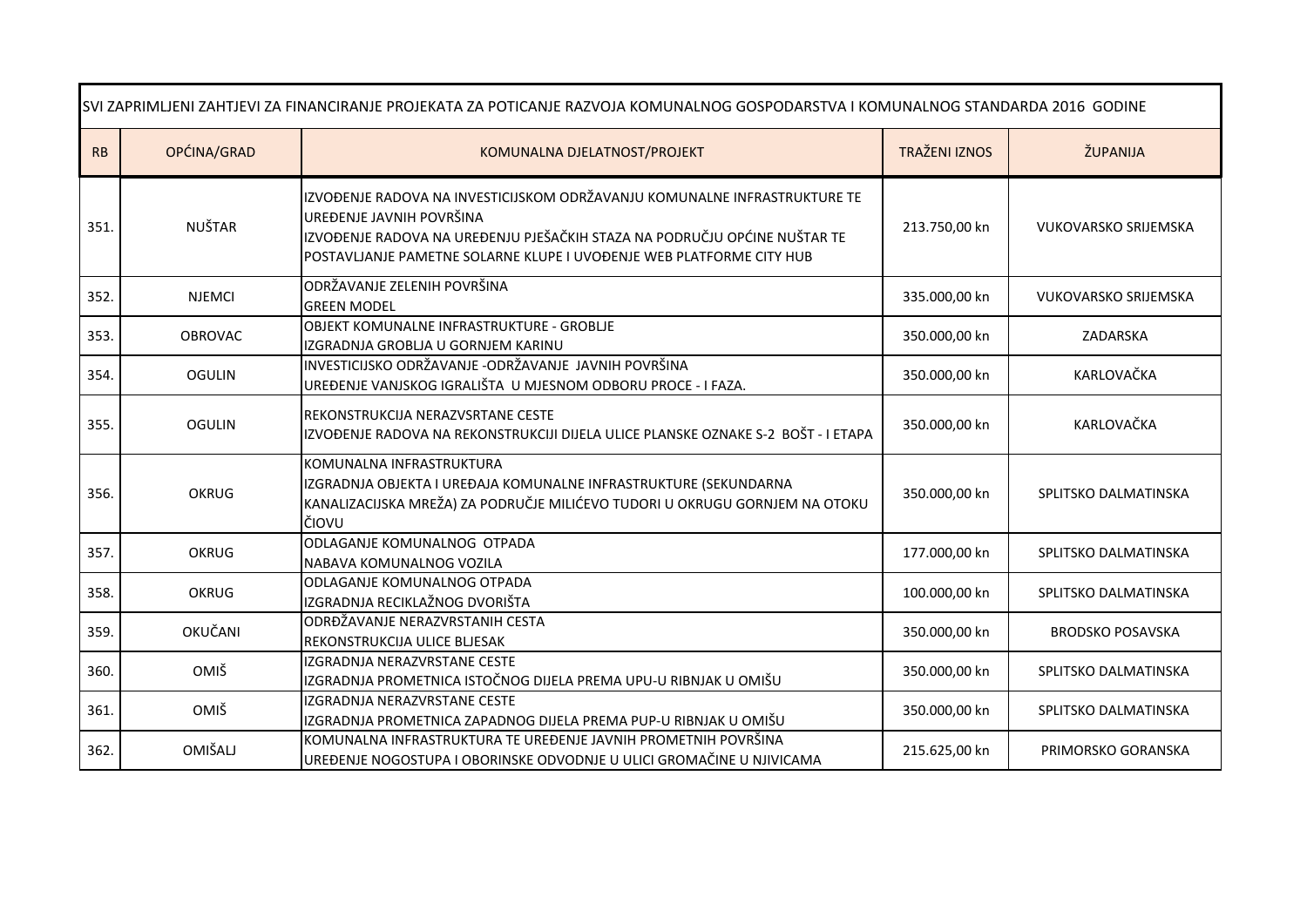| SVI ZAPRIMLJENI ZAHTJEVI ZA FINANCIRANJE PROJEKATA ZA POTICANJE RAZVOJA KOMUNALNOG GOSPODARSTVA I KOMUNALNOG STANDARDA 2016 GODINE |                  |                                                                                                                                                                                                                                                                                                                                                |                      |                           |
|------------------------------------------------------------------------------------------------------------------------------------|------------------|------------------------------------------------------------------------------------------------------------------------------------------------------------------------------------------------------------------------------------------------------------------------------------------------------------------------------------------------|----------------------|---------------------------|
| RB                                                                                                                                 | OPĆINA/GRAD      | KOMUNALNA DJELATNOST/PROJEKT                                                                                                                                                                                                                                                                                                                   | <b>TRAŽENI IZNOS</b> | ŽUPANIJA                  |
| 363.                                                                                                                               | <b>OMIŠALJ</b>   | ODVOZ OTPADA OD VRATA DO VRATA -<br>NABAVA I UGRADNJA POLUPODZEMNIH KONTEJNERA, TE VOZILA ZA PRAŽNJENJE ISTIH S<br>CILJEM KVALITETNOG ZBRINJAVANJA OTPADA IZ NEPRISTUPAČNIH GRADSKIH JEZGRI                                                                                                                                                    | 350.000,00 kn        | PRIMORSKO GORANSKA        |
| 364.                                                                                                                               | OMIŠALJ          | UREĐENJE JAVNIH POVRŠINA<br>UREĐENJE VANJSKOG FITNESSA U ULICI STRAN U OMIŠLJU                                                                                                                                                                                                                                                                 | 56.250,00 kn         | PRIMORSKO GORANSKA        |
| 365.                                                                                                                               | <b>OPRISAVCI</b> | IZGRADNJA CESTE<br>LOKALNA CESTA U NASELJU OPRISAVCI                                                                                                                                                                                                                                                                                           | 115.000,00 kn        | <b>BRODSKO POSAVSKA</b>   |
| 366.                                                                                                                               | <b>OPUZEN</b>    | IZGRADNJA OBJEKTA I UREĐAJA KOMUNALNE INFRASTRUKTURE<br>IZGRADNJA SEKUNDARNE KANALIZACIJSKE MREŽE GRADA OPUZENA UZ KOLEKTORE 22 I 23                                                                                                                                                                                                           | 350.000,00 kn        | DUBROVAČKO NERETVANSKA    |
| 367.                                                                                                                               | <b>OPUZEN</b>    | IZVOĐENJE RADOVA NA INVESTICIJSKOM ODRŽAVANJU KOMUNALNE INFRASTRUKTURE TE<br>UREĐENJE JAVNIH POVRŠINA<br>SANACIJA KOMUNALNE INFRASTRUKTURE NA POLJANICI NERETVANSKIH GUSARA<br>(OBORINSKA ODVODNJA, NOGOSTUP, JAVNA RASVJETA, PARKING PROSTOR, ZELENI POJAS)                                                                                   | 334.000,00 kn        | DUBROVAČKO NERETVANSKA    |
| 368.                                                                                                                               | <b>ORAHOVICA</b> | ODRŽAVANJE GROBLJA<br>ASFALTIRANJE STAZA NA GROBLJU U ORAHOVICI                                                                                                                                                                                                                                                                                | 85.000,00 kn         | VIROVITIČKO PODRAVSKA     |
| 369.                                                                                                                               | <b>ORAHOVICA</b> | ODRŽAVANJE NERAZVRSTANIH CESTA<br>SANACIJA NERAZVRSTANE CESTE, ULICA RIJEČANI U ORAHOVICI                                                                                                                                                                                                                                                      | 73.000,00 kn         | VIROVITIČKO PODRAVSKA     |
| 370.                                                                                                                               | OREBIĆ           | NABAVA KOMUNALNE OPREME (KANTE, KOMPOSTERI, KONTENJERI)<br>NABAVA KOMUNALNE OPREME U OPĆINI OREBIĆ                                                                                                                                                                                                                                             | 225.000,00 kn        | DUBROVAČKO NERETVANSKA    |
| 371.                                                                                                                               | <b>OREHOVICA</b> | NABAVA OPREME ZA ODRŽAVANJE JAVNIH POVRŠINA, PROMETNICA I PJEŠAČKO-<br><b>BICIKLISTIČKIH STAZA</b><br>NABAVA KOMUNALNOG STROJA - TRAKTORA AGT 850 TK                                                                                                                                                                                           | 229.795,03 kn        | MEĐIMURSKA                |
| 372.                                                                                                                               | <b>ORIOVAC</b>   | INVESTICIJSKO ODRŽAVANJE KOMUNALNE INFRASTRUKTURE NERAZVRSTANE CESTE<br>REKONSTRUKCIJA ULICE JOSIPA KOZARCA ORIOVAC                                                                                                                                                                                                                            | 300.000,00 kn        | <b>BRODSKO POSAVSKA</b>   |
| 373.                                                                                                                               | OROSLAVJE        | IZRADA PROJEKTNE DOKUMENTACIJE ZA IZGRADNJU PRISTUPNIH CESTA U CESTOVNE<br>INFRASTRUKTURE U RADNIM ZONAMA NA PODRUČJU GRADA OROSLAVJA<br>IZRADA GEODETSKIH RADOVA, IDEJNIH PROJEKATA ZA ISHOĐENJE LOKACIJSKE DOZVOLE,<br>GLAVNIH I IZVEDBENOH PROJEKATA ZA REKONSTRUKCIJU RASKRIŽJA I NERAZVRSTANIH<br>CESTA U RADNOJ ZONI MOKRICE I OROSLAVJE | 160.625,00 kn        | <b>KRAPINSKO ZAGORSKA</b> |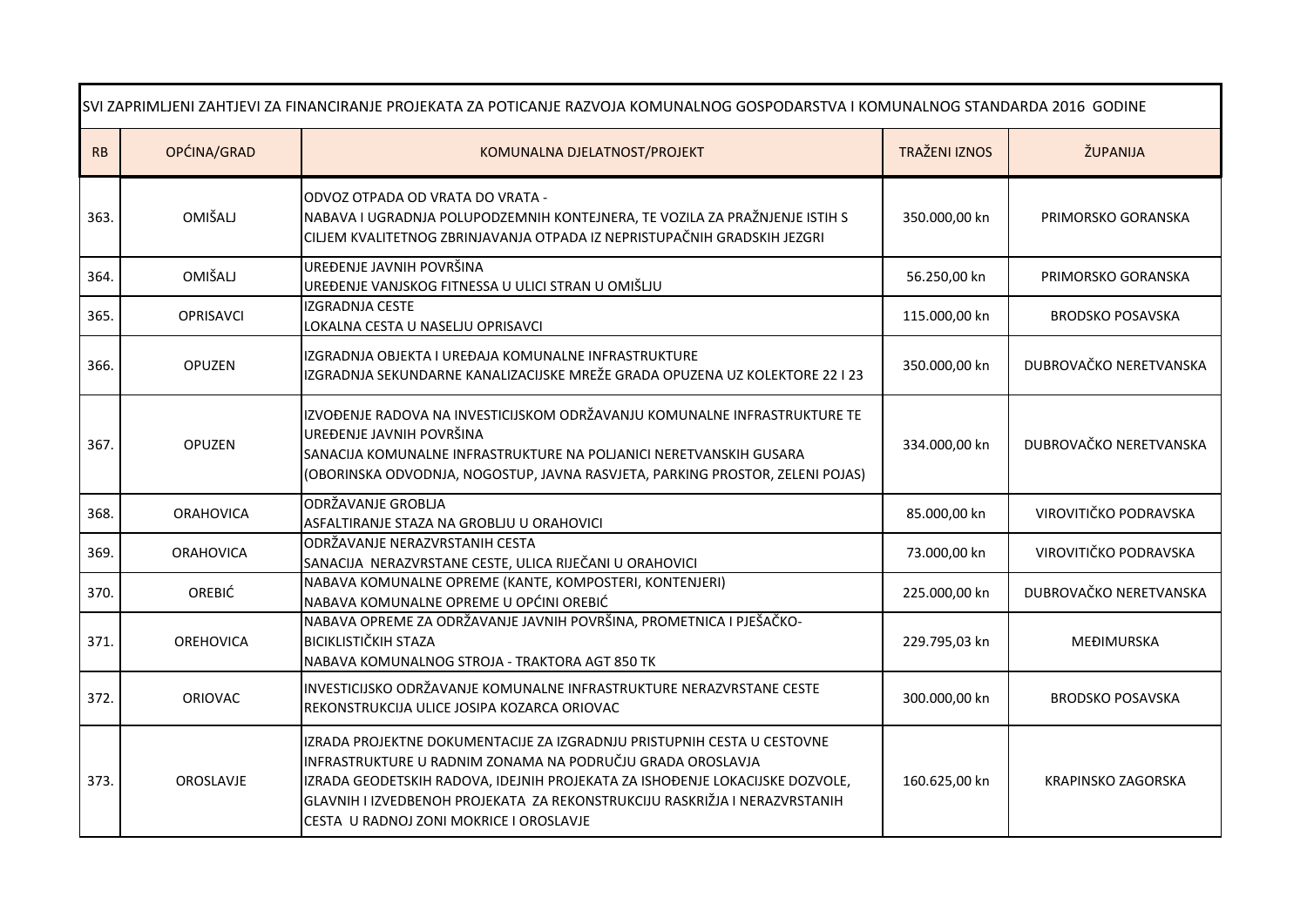| SVI ZAPRIMLJENI ZAHTJEVI ZA FINANCIRANJE PROJEKATA ZA POTICANJE RAZVOJA KOMUNALNOG GOSPODARSTVA I KOMUNALNOG STANDARDA 2016 GODINE |               |                                                                                                                                                                                                                                     |                      |                             |
|------------------------------------------------------------------------------------------------------------------------------------|---------------|-------------------------------------------------------------------------------------------------------------------------------------------------------------------------------------------------------------------------------------|----------------------|-----------------------------|
| RB                                                                                                                                 | OPĆINA/GRAD   | KOMUNALNA DJELATNOST/PROJEKT                                                                                                                                                                                                        | <b>TRAŽENI IZNOS</b> | ŽUPANIJA                    |
| 374.                                                                                                                               | <b>OSIJEK</b> | IZVOĐENJE RADOVA NA INVESTICIJSKOM ODRŽAVANJU KOMUNALNE INFRASTRUKTURE,<br>POPRAVAK NERAZVRSTANE CESTE<br>POPRAVAK STADIONSKE ULICE U SARVAŠU                                                                                       | 207.000,00 kn        | OSJEČKO BARANJSKA           |
| 375.                                                                                                                               | <b>OTOČAC</b> | <b>ODVODNJA</b><br>SNIMANJE POSTOJEĆE KANALIZACIJE ZA VLASTITE POTREBE (ZAŠTITA OKOLIŠA)                                                                                                                                            | 63.273,38 kn         | LIČKO SENJSKA               |
| 376.                                                                                                                               | <b>OTOČAC</b> | <b>VODOOPOSKRBA</b><br>PROGRAM SMANJENJA GUBITAKA PO KONCEPCIJSKOM RJEŠENJU VODOOPSKRBNOG<br><b>SUSTAVA</b>                                                                                                                         | 426.666,23 kn        | LIČKO SENJSKA               |
| 377.                                                                                                                               | <b>OTOK</b>   | NABAVA OPREME ZA POBOLJŠANJE KVALITETE KOMUNALNOG STANDARDA<br>MOBILNI INTERPRETACIJSKI CENTAR ZA PRUŽANJE INFORMACIJA - GASTRONOMIJA,<br>SMJEŠTAJ, PRIJEVOZ, KULTURNA DOGAĐANJA, MANIFESTACIJE, KULTURNA I TURISTIČKA<br>OBILJEŽJA | 89.568,75 kn         | SPLITSKO DALMATINSKA        |
| 378.                                                                                                                               | <b>OTOK</b>   | NABAVA OPREME ZA POBOLJŠANJE KVALITETE KOMUNALNOG STANDARDA<br>OPREMANJE MALO-NOGOMETRNOG IGRALIŠTA U OTOKU                                                                                                                         | 350.000,00 kn        | SPLITSKO DALMATINSKA        |
| 379.                                                                                                                               | <b>OTOK</b>   | ODRŽAVANJE (ASFALTIRANJE) PROMETNICE<br>ODRŽAVANJE (ASFALTIRANJE) PROMETNICE U ULICI TIN UJEVIĆ U OTOKU                                                                                                                             | 235.000,00 kn        | <b>VUKOVARSKO SRIJEMSKA</b> |
| 380.                                                                                                                               | <b>OZALJ</b>  | FINANCIRANJE GRAĐENJA OBJEKATA I UREĐENJA KOMUNALNE INFRASTRUKTURE<br>IZGRADNJA PROMETNICE I PARKIRALIŠTA ZA POTREBE STAMBENIH GRAĐEVINA KURILOVAC 4,<br>5, 6, I 7 U OZLJU                                                          | 475.000,00 kn        | KARLOVAČKA                  |
| 381.                                                                                                                               | <b>OZALJ</b>  | FINANCIRANJE GRAĐENJA OBJEKATA I UREĐENJA KOMUNALNE INFRASTRUKTURE<br>IZRADA PROJEKTNE DOKUMENTACIJE ZA GRADNJU I REKONSTURKCIJU NERAZVRSTANIH<br>CESTA U OZLJU                                                                     | 327.500,00 kn        | KARLOVAČKA                  |
| 382.                                                                                                                               | PAG           | ODRŽAVANJE JAVNIH POVRŠINA<br>ZBRINJAVANJE ZELENOG OTPADA I PONOVNA UPORABA                                                                                                                                                         | 99.375,00 kn         | ZADARSKA                    |
| 383.                                                                                                                               | PAG           | ODLAGANJE KOMUNALNOG OTPADA<br>IZGRADNJA (IZVOĐENJE GRAĐEVINSKIH RADOVA) I NABAVA OPREME ZA ZELENE OTOKE                                                                                                                            | 250.312,05 kn        | ZADARSKA                    |
| 384.                                                                                                                               | PAKOŠTANE     | ODVODNJA I PROČIŠĆENJE OTPADNIH VODA-KANALIZACIJA<br>KANALIZACIJA VRAGADA IZGRADNJA I NEOPHODNA SANACIJA                                                                                                                            | 245.000,00 kn        | ZADARSKA                    |
| 385.                                                                                                                               | PAKOŠTANE     | <b>JAVNA RASVJETA</b><br>JAVNA RASVJETA TURISTIČKE RIVIJERE IZMEĐU NASELJA PAKOŠTANE I DRAGE                                                                                                                                        | 350.000,00 kn        | ZADARSKA                    |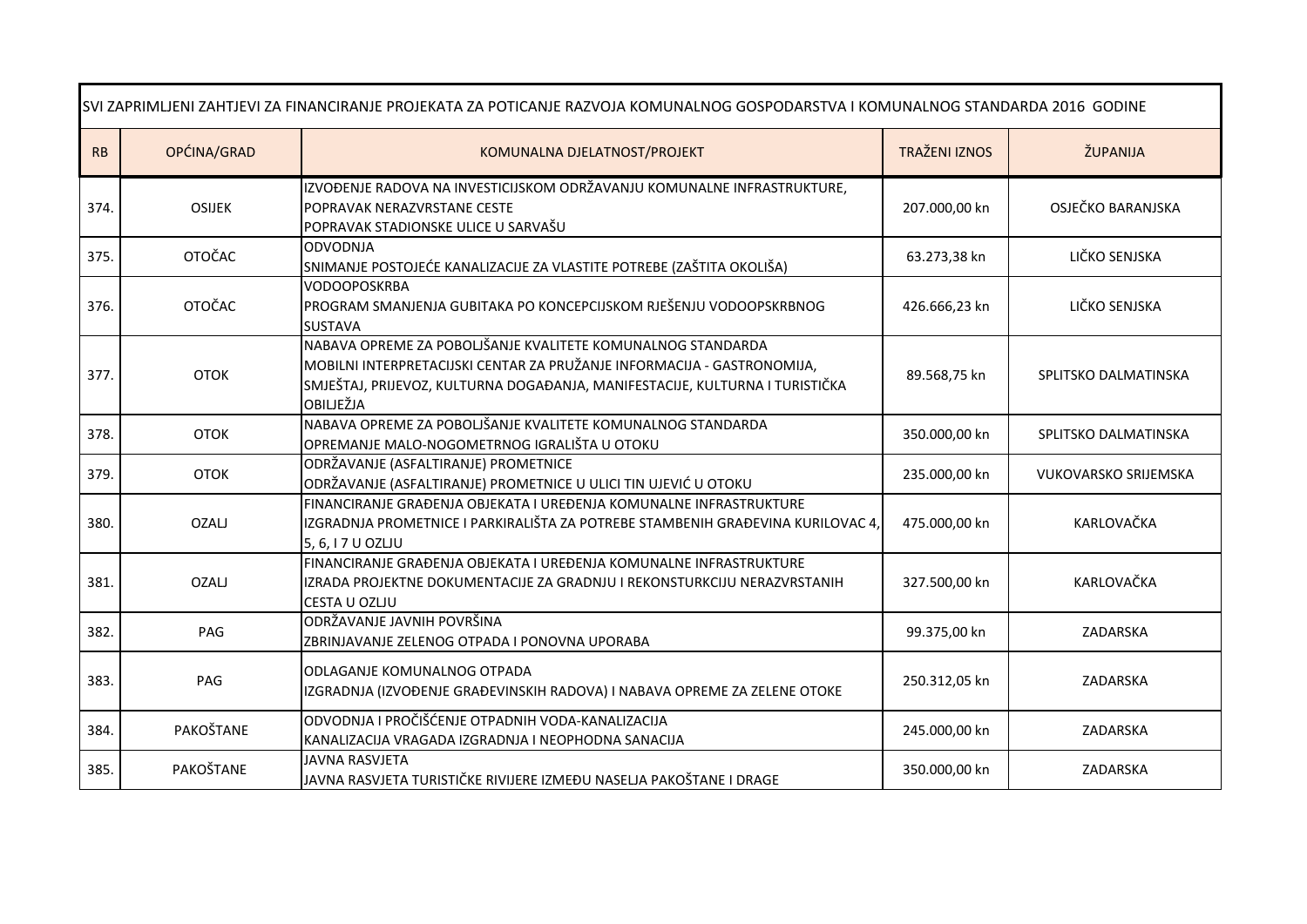| SVI ZAPRIMLJENI ZAHTJEVI ZA FINANCIRANJE PROJEKATA ZA POTICANJE RAZVOJA KOMUNALNOG GOSPODARSTVA I KOMUNALNOG STANDARDA 2016 GODINE |                   |                                                                                                                                                                                                                                    |                      |                        |
|------------------------------------------------------------------------------------------------------------------------------------|-------------------|------------------------------------------------------------------------------------------------------------------------------------------------------------------------------------------------------------------------------------|----------------------|------------------------|
| RB                                                                                                                                 | OPĆINA/GRAD       | KOMUNALNA DJELATNOST/PROJEKT                                                                                                                                                                                                       | <b>TRAŽENI IZNOS</b> | ŽUPANIJA               |
| 386.                                                                                                                               | <b>PAKRAC</b>     | IZVOĐENJE RADOVA NA IZGRADNJI JAVNE RASVJETE<br>IZGRADNJA JAVNE RASVJETE U ULICI HRVATSKE POLICIJE IZ DOMOVINSKOG RATA U PAKRACU                                                                                                   | 350.000,00 kn        | POŽEŠKO SLAVONSKA      |
| 387.                                                                                                                               | PAŠMAN            | <b>JAVNA RASVJETA</b><br>REKONSTRUKCIJA JAVNE RASVJETE U DIJELU OPĆINE PAŠMAN                                                                                                                                                      | 262.500,00 kn        | ZADARSKA               |
| 388.                                                                                                                               | <b>PAZIN</b>      | KOMUNALNA DJELATNOST: JAVNA RASVJETA<br>PROJEKTNO RJEŠENJE MODERNIZACIJE, PROŠIRENJA I IZGRADNJE JAVNE RASVJETE NA<br>PODRUČJU GRADA PAZINA                                                                                        | 83.125,00 kn         | <b>ISTARSKA</b>        |
| 389.                                                                                                                               | <b>PAZIN</b>      | KOMUNALNA DJELATNOST: ODRŽAVANJE JAVNIH POVRŠINA<br>KRAJOBRAZNO UREĐENJE ŠETNICE LAKOTA                                                                                                                                            | 150.000,00 kn        | <b>ISTARSKA</b>        |
| 390.                                                                                                                               | <b>PAZIN</b>      | KOMUNALNA DJELATNOST: ODRŽAVANJE JAVNIH POVRŠINA<br>UREĐENJE I OPREMANJE DJEČJEG IGRALIŠTA U PARKU NARODNOG USTANKA                                                                                                                | 272.000,00 kn        | <b>ISTARSKA</b>        |
| 391.                                                                                                                               | PAZIN             | KOMUNALNA DJELATNOST: ODRŽAVANJE NERAZVRSTANIH CESTA<br>REKONSTRUKCIJA PROMETNICE ŠTEFANIJE RAVNIĆ I REKONSTRUKCIJA RASKRIŽJA DRŽAVNE<br>CESTE D64, ULICE ŠTEFANIJE RAVNIĆ I ULICE FRANA NOVLJANA                                  | 76.250,00 kn         | <b>ISTARSKA</b>        |
| 392.                                                                                                                               | PERUŠIĆ           | ODRŽAVANJE NERAZVRSTANIH CESTA<br>IZRADA PROMETNOG ELABORATA NERAZVRSTANIH CESTA NASELJA PERUŠIĆ I OKOLICE<br>(KALUĐEROVAC, KONJSKO BRDO, MALO POLJE, KOSA, BUKOVAC PERUŠIĆKI, PRVAN SELO,<br>KVARTE, VAROŠ, STUDENCI, SV. MARKO). | 95.000,00 kn         | LIČKO SENJSKA          |
| 393.                                                                                                                               | PERUŠIĆ           | ODRŽAVANJE, IZMJENA I DOGRADNJA JAVNE RASVJETE<br>IZMJENA POSTOJEĆE ZASTARJELE JAVNE RASVJETE SA NOVOM LED RASVJETOM KOJA DONOSI<br>EKONOMSKU UŠTEDU I SMANJENJE EKOLOŠKOG ZAGAĐENJA                                               | 150.000,00 kn        | LIČKO SENJSKA          |
| 394.                                                                                                                               | PETERANEC         | UREĐENJE NERAZVRSTANIH CESTA<br>SANACIJA NERAZVRSTANIH CESTA U NASELJU PETERANEC                                                                                                                                                   | 200.000,00 kn        | KOPRIVNIČKO KRIŽEVAČKA |
| 395.                                                                                                                               | PETERANEC         | UREĐENJE NERAZVRSTANIH CESTA<br>SANACIJA NERAZVRSTANIH CESTA U NASELJU SIGETEC                                                                                                                                                     | 339.000,00 kn        | KOPRIVNIČKO KRIŽEVAČKA |
| 396.                                                                                                                               | PETRIJANEC        | ODRŽAVANJE JAVNIH POVRŠINA, GROBLJE<br>IZGRADNJA I REKONSTRUKCIJA KOMUNALNE INFRASTRUKTURE NA GROBLJU U PETRIJANCU                                                                                                                 | 289.440,78 kn        | VARAŽDINSKA            |
| 397.                                                                                                                               | <b>PETRIJEVCI</b> | NABAVA KOMUNALNE OPREME<br>PLAVE KANTE ZA PAPIR 120 L I 240 L I KOMPOSTERA OD 720 L                                                                                                                                                | 210.000,00 kn        | OSJEČKO BARANJSKA      |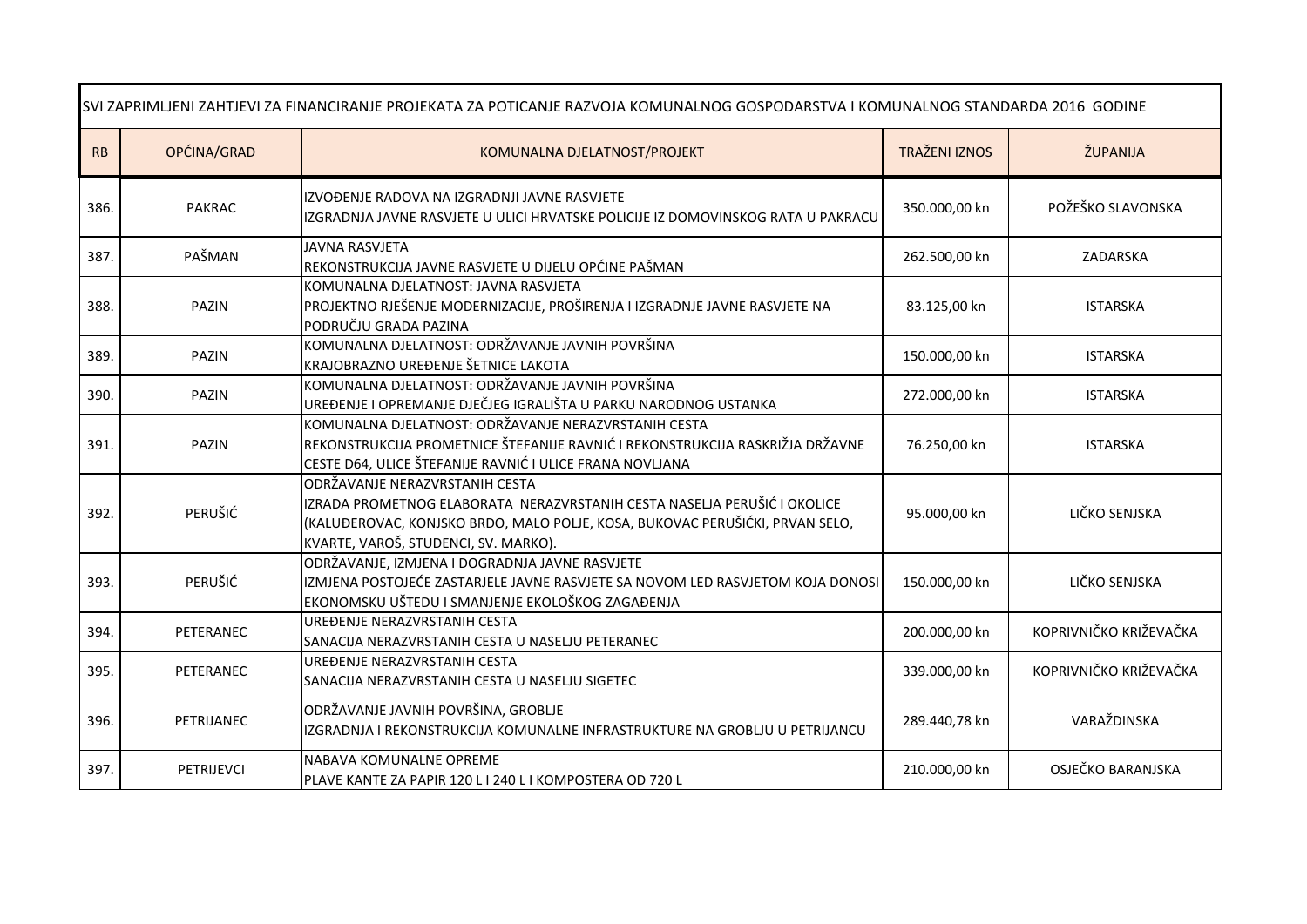| SVI ZAPRIMLJENI ZAHTJEVI ZA FINANCIRANJE PROJEKATA ZA POTICANJE RAZVOJA KOMUNALNOG GOSPODARSTVA I KOMUNALNOG STANDARDA 2016 GODINE |                  |                                                                                                                                                                                  |                      |                       |
|------------------------------------------------------------------------------------------------------------------------------------|------------------|----------------------------------------------------------------------------------------------------------------------------------------------------------------------------------|----------------------|-----------------------|
| ${\sf RB}$                                                                                                                         | OPĆINA/GRAD      | KOMUNALNA DJELATNOST/PROJEKT                                                                                                                                                     | <b>TRAŽENI IZNOS</b> | ŽUPANIJA              |
| 398.                                                                                                                               | PETRINJA         | ODRŽAVANJE NERAZVRSTANIH CESTA<br>POJAČANO ODRŽAVANJE NERAZVRSTANIH CESTA NA PODRUČJU GRADA PETRINJE (II.<br>ODVOJAK DR. ANDRIJE PETRAČIĆA I III. ODVOJAK FRANJE OGULINCA SELJE) | 350.000,00 kn        | SISAČKO MOSLAVAČKA    |
| 399.                                                                                                                               | <b>PETROVSKO</b> | PROMETNA INFRASTRUKTURA<br>IZRADA PROJEKTNE DOKUMENTACIJE ZA REKONSTRUKCIJU POSTOJEĆE CESTE KRIŽ (D-206)-<br><b>GREDENEC- MAKARI</b>                                             | 84.375,00 kn         | KRAPINSKO ZAGORSKA    |
| 400.                                                                                                                               | PIĆAN            | ODRŽAVANJE GROBLJA<br>IZGRADNJA MRTVAČNICE                                                                                                                                       | 350.000,00 kn        | <b>ISTARSKA</b>       |
| 401.                                                                                                                               | PIROVAC          | <b>NABAVKA PONTONA</b><br>NABAVA PONTONA ZA PRIVEZ PLOVILA U LUCI OTVORENOJ ZA JAVNI PROMET U PIROVCU                                                                            | 90.000,00 kn         | ŠIBENSKO KNINSKA      |
| 402.                                                                                                                               | PIROVAC          | UREĐENJE NERAZVRSTANIH CESTA<br>ASFALTIRANJE ULICA U PIROVCU                                                                                                                     | 200.000,00 kn        | ŠIBENSKO KNINSKA      |
| 403.                                                                                                                               | PIROVAC          | UREĐENJE NERAZVRSTANIH CESTA<br>ASFALTIRANJE ULICA U PIROVCU                                                                                                                     | 200.000,00 kn        | ŠIBENSKO KNINSKA      |
| 404.                                                                                                                               | PISAROVINA       | ODRŽAVANJE JAVNIH POVRŠINA I NERAZVRSTANIH CESTA<br>NABAVA RALICE I RASIPAČA SOLI                                                                                                | 216.507,83 kn        | ZAGREBAČKA            |
| 405.                                                                                                                               | PISAROVINA       | REKONSTRUKCIJA NERAZVRSTANIH CESTA I JAVNIH POVRŠINA<br>REKONSTRUKCIJA NERAZVRSTANIH CESTA U OPĆINI PISAROVINA, CESTA TRGOVINA<br>KATARINA - CRKVA                               | 276.309,38 kn        | ZAGREBAČKA            |
| 406.                                                                                                                               | PITOMAČA         | NABAVA KOMUNALNE OPREME<br>NABAVA VOZILA S TELESKOPSKIM SAMOPODIZAČEM KONTEJNERA                                                                                                 | 300.000,00 kn        | VIROVITIČKO PODRAVSKA |
| 407.                                                                                                                               | PITOMAČA         | UREĐENJE JAVNIH POVRŠINA<br>IZGRADNJA PJEŠĆANIH STAZA U NASELJU PITOMAČA                                                                                                         | 50.000,00 kn         | VIROVITIČKO PODRAVSKA |
| 408.                                                                                                                               | PLAŠKI           | GRAĐENJE OBJEKATA I UREĐAJA KOMUNALNE INFRASTRUKTURE NERAZVRSTANE CESTE<br>SANACIJA POJAČANIM ODRŽAVANJEM VIŠE DIONICA POSTOJEĆIH NERAZVRSTANIH<br>ASFALTNIH I MAKADAMSKIH CESTA | 285.000,00 kn        | KARLOVAČKA            |
| 409.                                                                                                                               | PLETERNICA       | POSLOVI ČIŠĆENJA I ODRŽAVANJA JAVNIH ZELENIH POVRŠINA,<br>NABAVA KOMUNALNE OPREME                                                                                                | 350.000,00 kn        | SISAČKO MOSLAVAČKA    |
| 410.                                                                                                                               | PLITVIČKA JEZERA | NABAVA OPREME KOJOM ĆE SE POBOLJŠATI KVALITETA OBAVLJANJA KOMUNALNE<br><b>DJELATNOSTI</b><br>MULTIFUNKCIONALNO VOZILO ZA ODRŽAVNAJE JAVNIH POVRŠINA                              | 316.406,25 kn        | LIČKO SENJSKA         |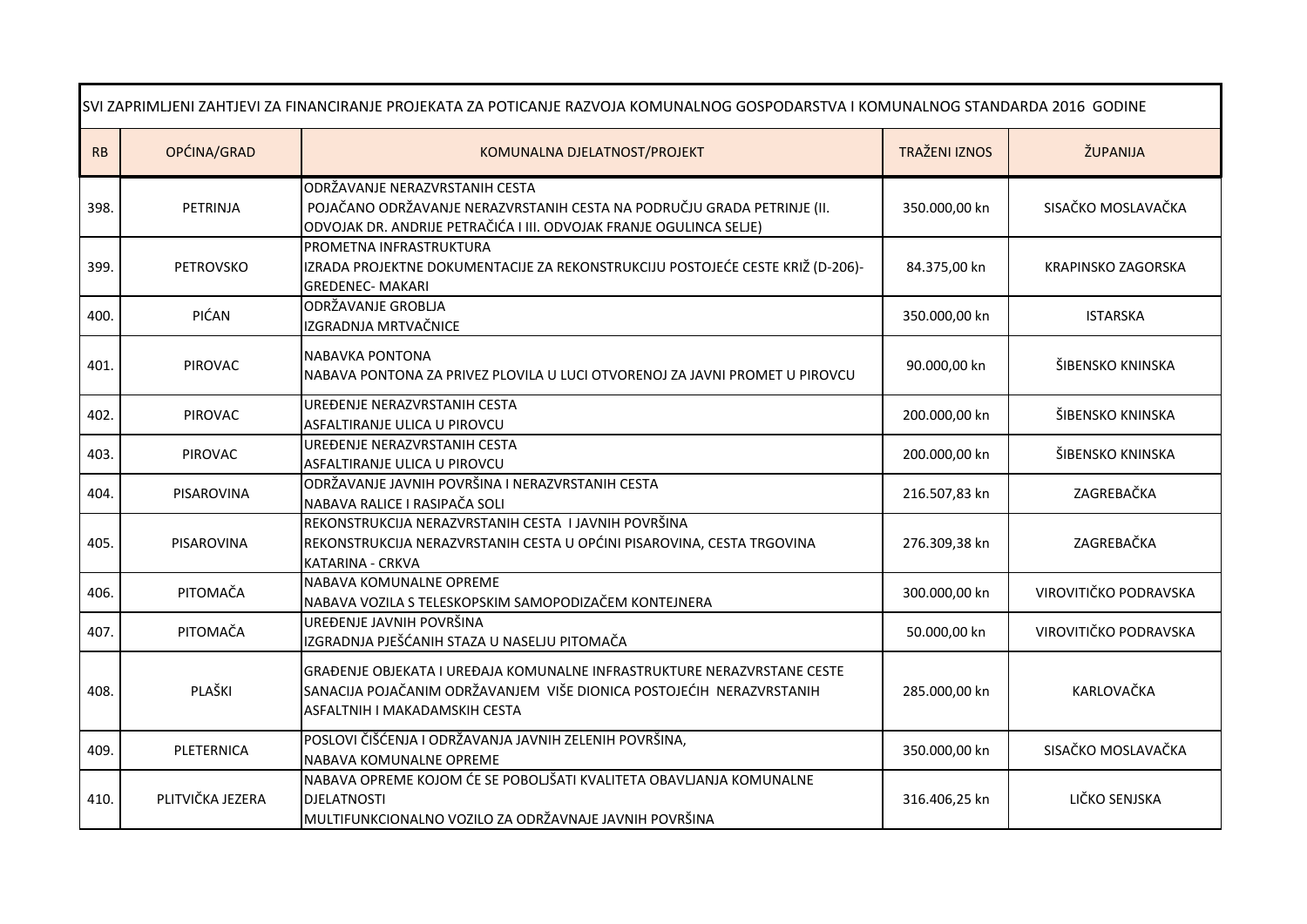| SVI ZAPRIMLJENI ZAHTJEVI ZA FINANCIRANJE PROJEKATA ZA POTICANJE RAZVOJA KOMUNALNOG GOSPODARSTVA I KOMUNALNOG STANDARDA 2016 GODINE |                     |                                                                                                                                                              |                      |                         |
|------------------------------------------------------------------------------------------------------------------------------------|---------------------|--------------------------------------------------------------------------------------------------------------------------------------------------------------|----------------------|-------------------------|
| RB                                                                                                                                 | OPĆINA/GRAD         | KOMUNALNA DJELATNOST/PROJEKT                                                                                                                                 | <b>TRAŽENI IZNOS</b> | ŽUPANIJA                |
| 411                                                                                                                                | PLOČE               | IZGRADNJA OBJEKATA I UREĐAJA KOMUNALNE INFRASTRUKTURE -PARKA I PARKINGA<br>UREĐENJE PARKA I PARKINGA U ULICI NERETVANSKIH GUSARA                             | 350.000,00 kn        | DUBROVAČKO NERETVANSKA  |
| 412.                                                                                                                               | PODBABLIE           | ASFALTIRANJE NERAZVRSTANIH CESTA<br>ASFALTIRANJE NERAZVRSTANIH CESTA U OPĆINI PODBABLJE                                                                      | 350.000,00 kn        | SPLITSKO DALMATINSKA    |
| 413.                                                                                                                               | PODBABLIE           | <b>JAVNA RASVJETA</b><br>MODERNIZACIJA RASVJETE NABAVA OPREME                                                                                                | 350.000,00 kn        | SPLITSKO DALMATINSKA    |
| 414.                                                                                                                               | PODCRKAVLJE         | KOMUNALNA DJELATNOST UREĐENJA JAVNIH POVRŠINA<br>NABAVA TRAKTORA S PRIKLJUČNIM STROJEVIMA U SVRHU UREĐENJA JAVNIH POVRŠINA NA<br>PODRUČJU OPĆINE PODCRKAVLJE | 350.000,00 kn        | <b>BRODSKO POSAVSKA</b> |
| 415.                                                                                                                               | PODRAVSKA MOSLAVINA | <b>JAVNA RASVJETA</b><br>JAVNA RASVJETA NASELJA KRČENIK, ULICA KOLODVORSKA                                                                                   | 199.409,00 kn        | OSJEČKO BARANJSKA       |
| 416.                                                                                                                               | <b>PODSTRANA</b>    | ODRŽAVANJE JAVNIH POVRŠINA<br>SANACIJA URUŠENOG LUKOBRANA I DIJELA ŠETNICE U SV.MARTINU U PODSTRANI                                                          | 462.905,81 kn        | SPLITSKO DALMATINSKA    |
| 417.                                                                                                                               | PODSTRANA           | <b>JAVNA RASVJETA</b><br>IZVOĐENJE RADOVA SANACIJE RASVJETE NA ZAPADNOM DIJELU ZVONIMIROVE ULICE                                                             | 87.195,00 kn         | SPLITSKO DALMATINSKA    |
| 418.                                                                                                                               | PODSTRANA           | KOMUNALNA OPREMA<br>GOSPODARENJE OTPADOM                                                                                                                     | 90.000,00 kn         | SPLITSKO DALMATINSKA    |
| 419.                                                                                                                               | PODSTRANA           | KOMUNALNA OPREMA<br>NABAVA RABLJENIH VOZILA ZA POTREBE KOMUNALNOG POGONA                                                                                     | 32.324,62 kn         | SPLITSKO DALMATINSKA    |
| 420.                                                                                                                               | PODSTRANA           | KOMUNALNA OPREMA<br>USLUGE NAJMA POSTAVLJANJA I ODRŽAVANJE EKO WC KABINA NA PLAŽAMA                                                                          | 37.612,50 kn         | SPLITSKO DALMATINSKA    |
| 421.                                                                                                                               | PODSTRANA           | ODRŽAVANJE JAVNIH POVRŠINA I JAVNA RASVJETA<br>IZGRADNJA FEKALNE KANALIZACIJE I JAVNE RASVJETE NASELJA RASTOVAC                                              | 456.301,87 kn        | SPLITSKO DALMATINSKA    |
| 422.                                                                                                                               | <b>PODSTRANA</b>    | ODRŽAVANJE JAVNIH POVRŠINA<br>GEODETSKI ELABORAT IZVEDENOG STANJA NERAZVRSTANIH CESTA NA PODRUČJU OPĆINE<br><b>PODSTRANA</b>                                 | 114.450,00 kn        | SPLITSKO DALMATINSKA    |
| 423.                                                                                                                               | PODSTRANA           | ODRŽAVANJE JAVNIH POVRŠINA<br>IDEJNI I GLAVNI PROJEKT DJEČJEG IGRALIŠTA NA KALINAMA                                                                          | 7.750,00 kn          | SPLITSKO DALMATINSKA    |
| 424.                                                                                                                               | PODSTRANA           | ODRŽAVANJE JAVNIH POVRŠINA<br>IZGRADNJA OBORINSKE ODVODNJE U HERCEGOVAČKOJ ULICI U PODSTRANI                                                                 | 182.807,81 kn        | SPLITSKO DALMATINSKA    |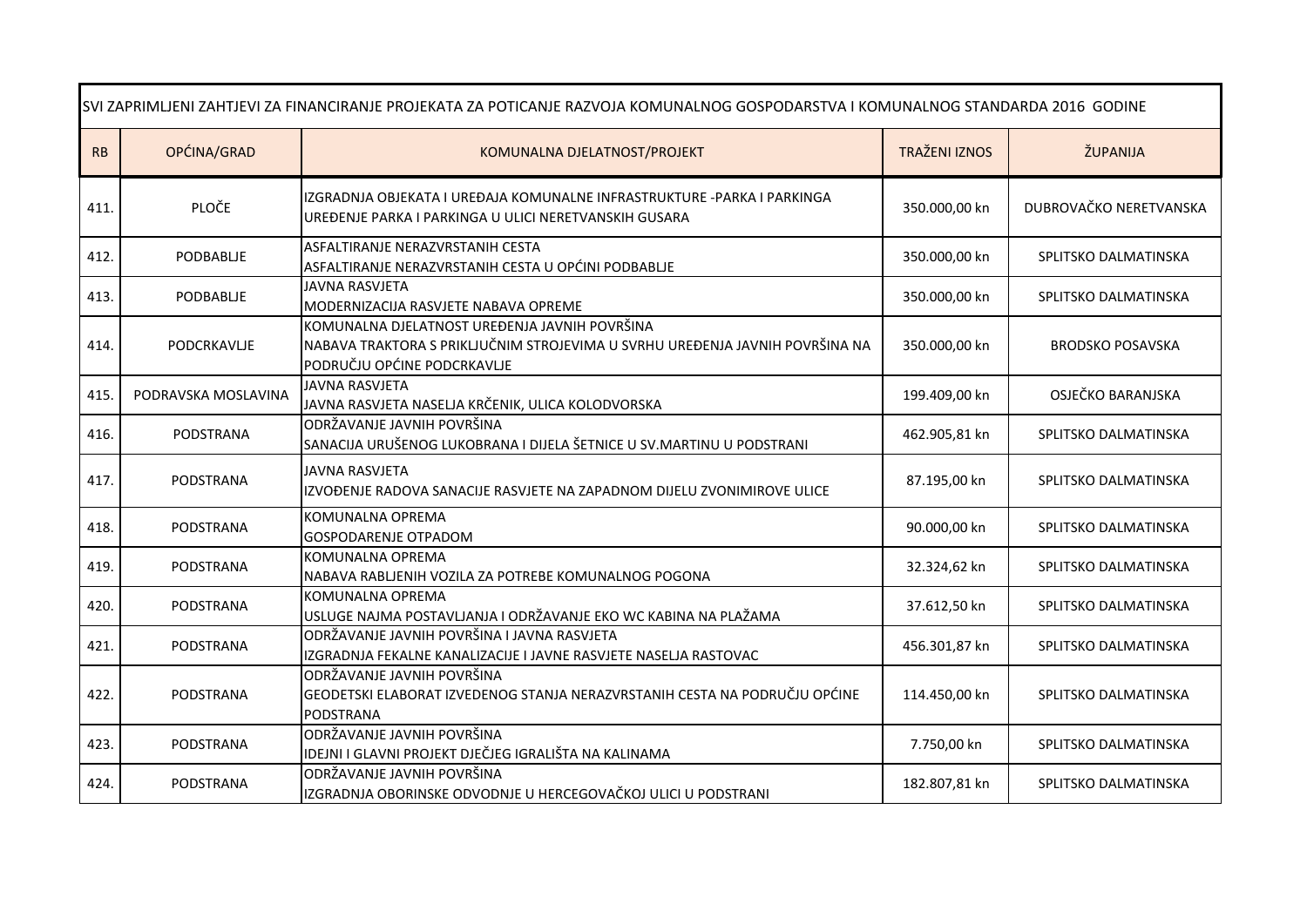| SVI ZAPRIMLJENI ZAHTJEVI ZA FINANCIRANJE PROJEKATA ZA POTICANJE RAZVOJA KOMUNALNOG GOSPODARSTVA I KOMUNALNOG STANDARDA 2016 GODINE |                  |                                                                                                                            |                      |                      |
|------------------------------------------------------------------------------------------------------------------------------------|------------------|----------------------------------------------------------------------------------------------------------------------------|----------------------|----------------------|
| RB                                                                                                                                 | OPĆINA/GRAD      | KOMUNALNA DJELATNOST/PROJEKT                                                                                               | <b>TRAŽENI IZNOS</b> | ŽUPANIJA             |
| 425.                                                                                                                               | <b>PODSTRANA</b> | ODRŽAVANJE JAVNIH POVRŠINA<br>IZGRADNJA OBORINSKE ODVODNJE U MOSORSKOJ ULICI U PODSTRANI                                   | 83.946,09 kn         | SPLITSKO DALMATINSKA |
| 426.                                                                                                                               | PODSTRANA        | ODRŽAVANJE JAVNIH POVRŠINA<br>IZVEDBENI PROJEKT UREĐENJA OBALNOG PODRUČJA OD UŠĆA RIJEKE ŽRNOVNICE DO<br><b>HOTELA LAV</b> | 122.312,50 kn        | SPLITSKO DALMATINSKA |
| 427.                                                                                                                               | <b>PODSTRANA</b> | ODRŽAVANJE JAVNIH POVRŠINA<br>PROBIJANJE I ODRŽAVANJE PROTUPOŽARNIH PUTEVA U GORNJOJ PODSTRANI                             | 60.250,00 kn         | SPLITSKO DALMATINSKA |
| 428.                                                                                                                               | PODSTRANA        | ODRŽAVANJE JAVNIH POVRŠINA<br>PROVOĐENJE MJERA DERATIZACIJE, DEZINSEKCIJE KOMARACA I DEZINSEKCIJA MUHA                     | 60.975,00 kn         | SPLITSKO DALMATINSKA |
| 429.                                                                                                                               | PODSTRANA        | ODRŽAVANJE JAVNIH POVRŠINA<br>UREĐENJE NEOBRAĐENOG POLJOPRIVREDNOG ZEMLJIŠTA                                               | 100.000,00 kn        | SPLITSKO DALMATINSKA |
| 430.                                                                                                                               | PODSTRANA        | ODRŽAVANJE NERAZVRSTANIH CESTA I JAVNIH POVRŠINA<br>SANACIJA PUTA SV. FABJANA U GORNJOJ PODSTRANI                          | 150.000,00 kn        | SPLITSKO DALMATINSKA |
| 431.                                                                                                                               | PODSTRANA        | ODRŽAVANJE NERAZVRSTANIH CESTA I JAVNIH POVRŠINA<br>UREĐENJE DIJALA ULICE GRADAC                                           | 90.000,00 kn         | SPLITSKO DALMATINSKA |
| 432.                                                                                                                               | PODSTRANA        | ODRŽAVANJE NERAZVRSTANIH CESTA I JAVNIH POVRŠINA<br>UREĐENJE ULICE KATARINE ZRINSKE                                        | 120.000,00 kn        | SPLITSKO DALMATINSKA |
| 433.                                                                                                                               | POLAČA           | POJAČANO ODRŽAVANJA NERAZVRSTANIH CESTA<br>UREĐENJE I IZGRADNJA NERAZVRSTANIH PROMETNICA NA PODRUČJU OPĆINE POLAČA         | 350.000,00 kn        | ZADARSKA             |
| 434.                                                                                                                               | POLAČA           | RADOVI NA KOMUNALNOJ INFRASTRUKTURI I UREĐENJE JAVNIH POVRŠINA<br>UREĐENJE POVIJESNOG VODOIZVORIŠTA "PRIBIĆ"               | 350.000,00 kn        | ZADARSKA             |
| 435.                                                                                                                               | POLIČNIK         | <b>VODOOPSKRBA</b><br>IZGRADNJA LOKAKNIH VODOVODNIH MREŽA                                                                  | 230.000,00 kn        | ZADARSKA             |
| 436.                                                                                                                               | POLIČNIK         | NERAZVRSTANE CESTE<br>IZVOĐENJE ASFALTNIH RADOVA NA LOKALNIM CESTAMA U NASELJU MURVICA                                     | 325.000,00 kn        | ZADARSKA             |
| 437.                                                                                                                               | POPOVAC          | IZGRADNJA JAVNE RASVJETE<br>IZGRADNJA JAVNE RASVJETE NASELJA BRANJINA                                                      | 350.000,00 kn        | OSJEČKO BARANJSKA    |
| 438.                                                                                                                               | POPOVAČA         | UNAPRJEĐENJE PROMETNE INFRASTRUKTURE<br>UNAPRJEĐENJE PROMETNE INFRASTRUKTURE KROZ IZGRADNJU MOSTA PREKO JELENSKE           | 350.000,00 kn        | SISAČKO MOSLAVAČKA   |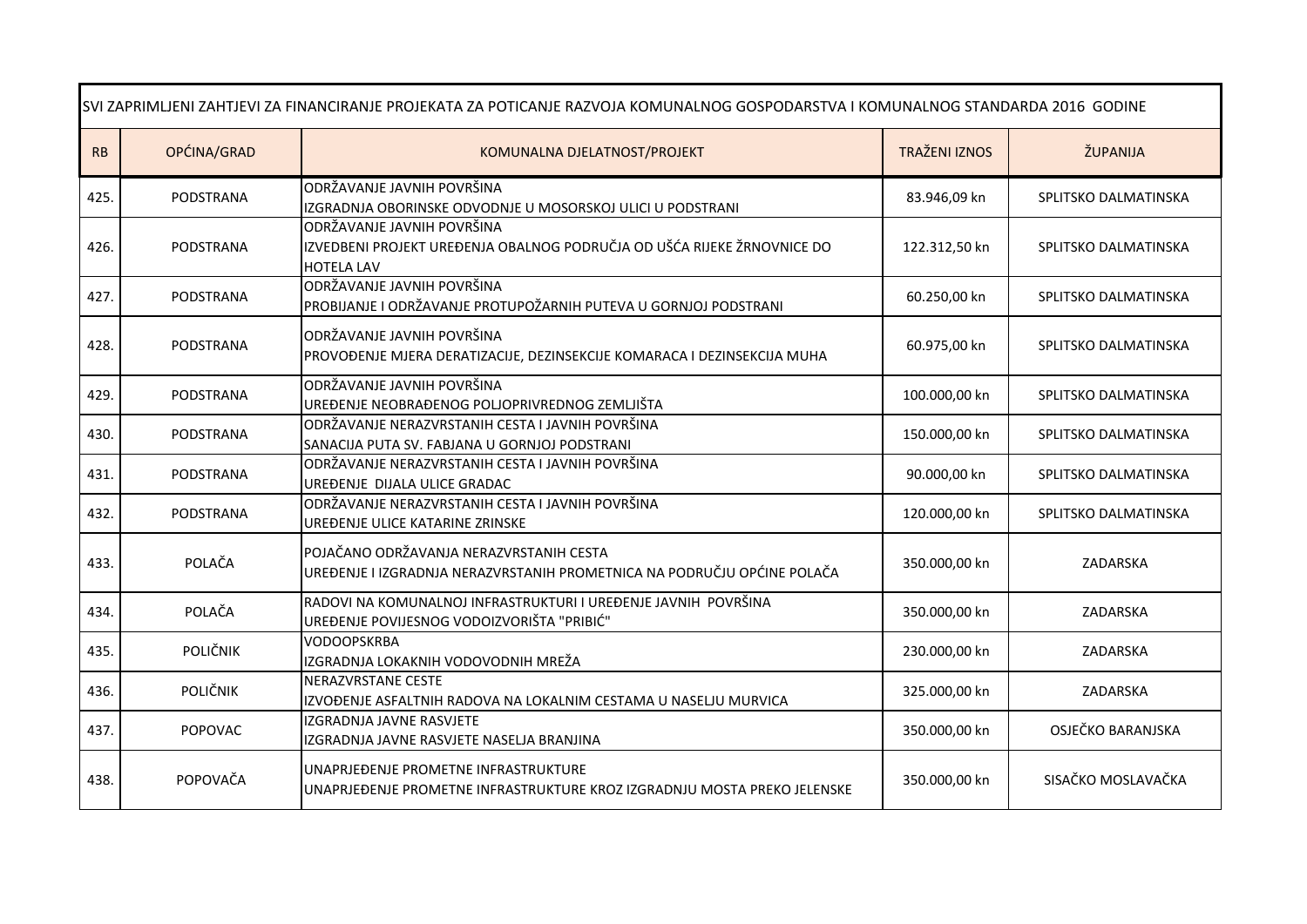| SVI ZAPRIMLJENI ZAHTJEVI ZA FINANCIRANJE PROJEKATA ZA POTICANJE RAZVOJA KOMUNALNOG GOSPODARSTVA I KOMUNALNOG STANDARDA 2016 GODINE |                |                                                                                                                                                                                                       |                      |                      |
|------------------------------------------------------------------------------------------------------------------------------------|----------------|-------------------------------------------------------------------------------------------------------------------------------------------------------------------------------------------------------|----------------------|----------------------|
| RB                                                                                                                                 | OPĆINA/GRAD    | KOMUNALNA DJELATNOST/PROJEKT                                                                                                                                                                          | <b>TRAŽENI IZNOS</b> | ŽUPANIJA             |
| 439.                                                                                                                               | POREČ-PARENZO  | ODRŽAVANJE JAVNIH POVRŠINA<br>NABAVA OPREME ZA ODRŽAVANJE ČISTOĆE JAVNIH POVRŠINA                                                                                                                     | 350.000,00 kn        | <b>ISTARSKA</b>      |
| 440.                                                                                                                               | POREČ-PARENZO  | UREĐENJE SIGURNOSNOG REŽIMA PROMETA<br>KRUŽNO RASKRIŽJE NA ŽC 5209 U BADERNI                                                                                                                          | 169.375,00 kn        | <b>ISTARSKA</b>      |
| 441.                                                                                                                               | POSEDARJE      | <b>JAVNA RASVJETA</b><br>REKONSTRUKCIJA JAVNE RASVJETE U OPĆINI POSEDARJE                                                                                                                             | 350.000,00 kn        | ZADARSKA             |
| 442.                                                                                                                               | POSEDARJE      | ODRŽAVANJE JAVNIH POVRŠINA<br>IZGRADNJA NOGOSTUPA U MJESTU PODGRADINA                                                                                                                                 | 350.000,00 kn        | ZADARSKA             |
| 443.                                                                                                                               | <b>POSTIRA</b> | JAVNA POVRŠINA I SANACIJA PJEŠAČKE ZONE<br>UGRADNJA SUSTAVA KONTROLE ULAZA VOZILA U PJEŠAČKU ZONU NA RIVI U POSTIRA,<br>NABAVA OPREME I MONTAŽA                                                       | 90.000,00 kn         | SPLITSKO DALMATINSKA |
| 444.                                                                                                                               | <b>POSTIRA</b> | KOMUNALNA OPREMA<br>UGRADNJA PODZEMNOG KONTEJNERA SA 4 SPREMNIKA, NABAVA OPREME I UGRADNJA                                                                                                            | 116.625,00 kn        | SPLITSKO DALMATINSKA |
| 445.                                                                                                                               | <b>POSTIRA</b> | UREĐENJE JAVNIH POVRŠINA I JAVNE RASVJETE<br>IZGRADNJA NA JAVNOJ POVRŠINI "RIVA", IZGRADNJA SPREMNIKA, KONTENJERA I UREĐENJE<br>JAVNE RASVJETE                                                        | 350.000,00 kn        | SPLITSKO DALMATINSKA |
| 446.                                                                                                                               | POŽEGA         | ODRŽAVANJE NERAZVRSTANIH CESTE<br>IZGRADNJA RADNIČKE CESTE U VIDOVCIMA                                                                                                                                | 350.000,00 kn        | POŽEŠKO SLAVONSKA    |
| 447.                                                                                                                               | PREGRADA       | IZGRADNJA OBJEKATA I UREĐENJA KOMUNALNE INFRASTRUKTURE<br>UREĐENJE NERAZVRSTANE CESTE - NASTAVAK ULICE ADOLFA THIERRYJA PREMA NASELJU<br><b>KOLARIJA</b>                                              | 234.407,81 kn        | KRAPINSKO ZAGORSKA   |
| 448.                                                                                                                               | <b>PREKO</b>   | NABAVA OPREME KOJOM ĆE SE ZNATNO POBOLJŠATI KVALITETA ISPORUKE KOMUNALNE<br><b>USLUGE</b><br>NABAVA MULTIFUNKCIONALNOG STROJA ZA ODRŽAVANJE JAVNIH, MASLINSKIH I<br>PROTUPOŽARNIH PUTOVA OPĆINE PREKO | 350.000,00 kn        | ZADARSKA             |
| 449.                                                                                                                               | PRELOG         | IZVOĐENJE OBJEKATA I UREĐAJA KOMUNALNE INFRASTRUKTURE<br>IZGRADNJA PROMETNICA I KANALIZACIJE DIJELA NASELJA JUG U PRELOGU - 2. FAZA -<br><b>NASTAVAK</b>                                              | 350.000,00 kn        | <b>MEĐIMURSKA</b>    |
| 450.                                                                                                                               | <b>PRGOMET</b> | IZVOĐENJE RADOVA I UREĐENJE JAVNIH PROSTORA U NASELJIMA<br>SANACIJA DOMOVA M.O. TROLOKVE, PRGOMET I LABIN, NA PODRUČJU OPĆINE PRGOMET                                                                 | 350.000,00 kn        | SPLITSKO DALMATINSKA |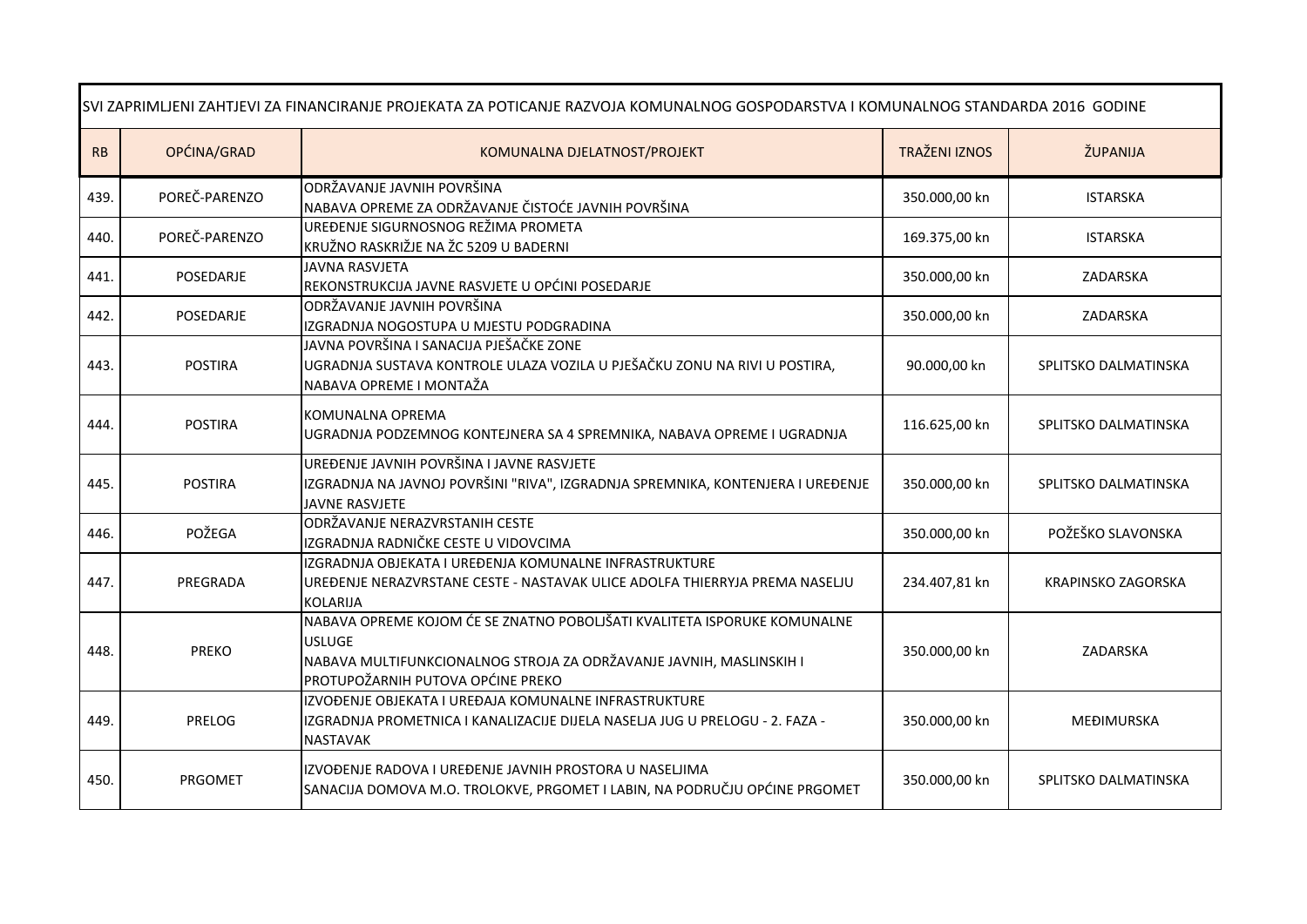| SVI ZAPRIMLJENI ZAHTJEVI ZA FINANCIRANJE PROJEKATA ZA POTICANJE RAZVOJA KOMUNALNOG GOSPODARSTVA I KOMUNALNOG STANDARDA 2016 GODINE |                    |                                                                                                                                                                                                        |                      |                             |
|------------------------------------------------------------------------------------------------------------------------------------|--------------------|--------------------------------------------------------------------------------------------------------------------------------------------------------------------------------------------------------|----------------------|-----------------------------|
| RB                                                                                                                                 | OPĆINA/GRAD        | KOMUNALNA DJELATNOST/PROJEKT                                                                                                                                                                           | <b>TRAŽENI IZNOS</b> | ŽUPANIJA                    |
| 451.                                                                                                                               | PRGOMET            | UREĐENJE NERAZVRSTANIH CESTA<br>SANACIJA NERAZVRSTANIH CESTA NA PODRUČJU OPĆINE PRGOMET                                                                                                                | 350.000,00 kn        | SPLITSKO DALMATINSKA        |
| 452.                                                                                                                               | PRIBISLAVEC        | KOMUNALNA INFRASTRUKTURA - JAVNA RASVJETA<br>JAVNA RASVJETA GOSPODARSKE ZONE "C" - 2. FAZA                                                                                                             | 343.307,00 kn        | MEĐIMURSKA                  |
| 453.                                                                                                                               | PRIMORSKI DOLAC    | NABAVA KOMUNALNE OPREME<br>NABAVA KONTEJNERA ZA PRIKUPLJANJE OTPADA                                                                                                                                    | 30.000,00 kn         | SPLITSKO DALMATINSKA        |
| 454.                                                                                                                               | PRIMORSKI DOLAC    | NERAZVRSTANE CESTE UREĐENJE<br>UREĐENJE NERAZVRSTANIH CESTA NA PODRUČJU OPĆINE PRIMORSKI DOLAC                                                                                                         | 30.000,00 kn         | SPLITSKO DALMATINSKA        |
| 455.                                                                                                                               | PRIMORSKI DOLAC    | UREĐENJE JAVNIH POVRŠINA<br>IZGRADNJA DJEČJIH IGRALIŠTA NA PODRUČJU OPĆINE PRIMORSKI DOLAC                                                                                                             | 90.000,00 kn         | SPLITSKO DALMATINSKA        |
| 456.                                                                                                                               | PRIVLAKA           | IZVOĐENJE RADOVA NA UREĐENJU JAVNE RASVJETE<br>MODERNIZACIJA POSTOJEĆE JAVNE RASVJETE SA ENERGETSKI UČINKOVITOM JAVNOM<br><b>RASVETOM</b>                                                              | 300.000,00 kn        | ZADARSKA                    |
| 457.                                                                                                                               | PRIVLAKA           | NABAVA OPREME ZA UREĐENJE JAVNIH ZELENIH POVRŠINA, NERAZVSTANIH CESTA,<br>KANALSKIH POVRŠINA TE PROMETNICA TIJEKOM ZIMSKOG PERIODA<br>NABAVA OPREME - TRAKTORA, MALČERA I DASKE ZA ČIŠĆENJE SNIJEGA    | 350.000,00 kn        | <b>VUKOVARSKO SRIJEMSKA</b> |
| 458.                                                                                                                               | PROLOŽAC           | IZGRADNJA KOMUNALNE INFRASTRUKTURE<br>IZGRADNJA I ASFALTIRANJE NERAZVRSTANIH CESTA NA PODRUČJU OPĆINE PROLOŽAC                                                                                         | 300.000,00 kn        | SPLITSKO DALMATINSKA        |
| 459.                                                                                                                               | <b>PROMINA</b>     | IZVOĐENJE RADOVA NA MODERNIZACIJI JAVNE RASVJETE<br>MODERNIZACIJA JAVNE RASVJETE U OKLAJU                                                                                                              | 350.000,00 kn        | ŠIBENSKO KNINSKA            |
| 460.                                                                                                                               | <b>PROMINA</b>     | UREĐENJE JAVNIH POVRŠINA<br>UREĐENJE SREDIŠNJEG TRGA U OKLAJU                                                                                                                                          | 330.000,00 kn        | ŠIBENSKO KNINSKA            |
| 461.                                                                                                                               | PUČIŠĆA            | ODRŽAVANJE GROBLJA I KREMATORIJA<br>DOVRŠETAK IZGRADNJE OBJEKTA KOMUNALNE INFRASTRUKTURE - MRTVAČNICE I POGREBNE<br><b>DVORANE</b>                                                                     | 350.000,00 kn        | SPLITSKO DALMATINSKA        |
| 462.                                                                                                                               | <b>PULA - POLA</b> | UNAPRIJEĐENJE INTEGRALNOG SUSTAVA GOSPODARENJA OTPADOM U GRADU PULI -<br>PRIKUPLIANJE I ODVOZ MIJEŠANOG KOMUNALNOG OTPADA OD GRAĐANA KAO I KORISNIH<br>SIROVINA IZ POSLOVNIH I UGOSTITELJSKIH OBJEKATA | 350.000,00 kn        | <b>ISTARSKA</b>             |
| 463.                                                                                                                               | PULA               | IZGRADNJA (REKONSTRUKCIJA) OBJEKATA I UREĐAJA KOMUNALNE INFRASTRUKTURE<br>REKONSTRUKCIJA DE VILLEOVOG USPONA U PULI                                                                                    | 350.000,00 kn        | <b>ISTARSKA</b>             |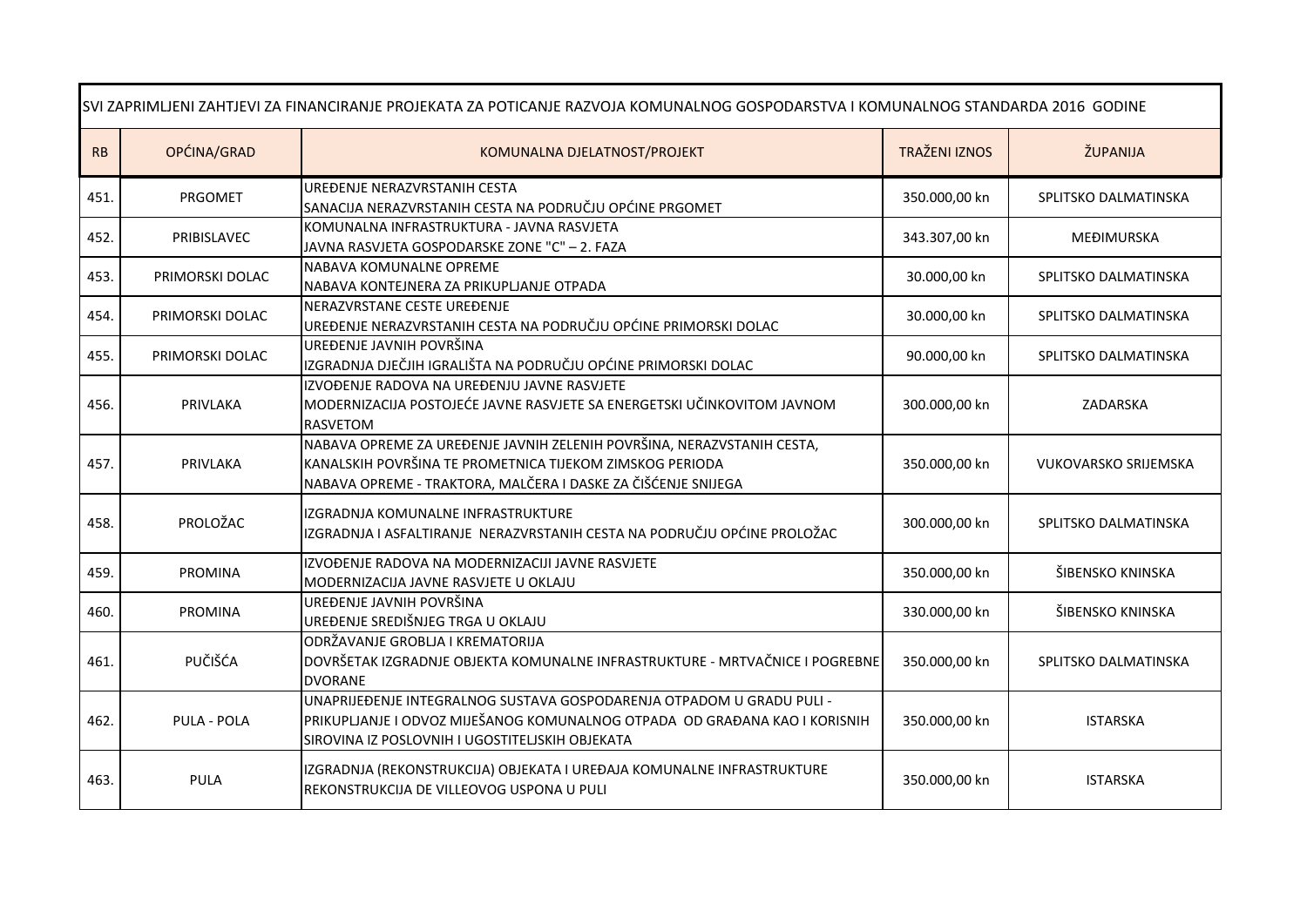| SVI ZAPRIMLJENI ZAHTJEVI ZA FINANCIRANJE PROJEKATA ZA POTICANJE RAZVOJA KOMUNALNOG GOSPODARSTVA I KOMUNALNOG STANDARDA 2016 GODINE |                  |                                                                                                                                                                                                                                         |                      |                           |
|------------------------------------------------------------------------------------------------------------------------------------|------------------|-----------------------------------------------------------------------------------------------------------------------------------------------------------------------------------------------------------------------------------------|----------------------|---------------------------|
| RB                                                                                                                                 | OPĆINA/GRAD      | KOMUNALNA DJELATNOST/PROJEKT                                                                                                                                                                                                            | <b>TRAŽENI IZNOS</b> | ŽUPANIJA                  |
| 464.                                                                                                                               | <b>PUNAT</b>     | <b>IZGRADNJA GROBLIA</b><br>PROŠIRENJE GROBLJA U PUNATU                                                                                                                                                                                 | 350.000,00 kn        | PRIMORSKO GORANSKA        |
| 465.                                                                                                                               | <b>PUNAT</b>     | ODVOZ OTPADA OD VRATA DO VRATA - PRIJAVA ZA FINANCIRANJE KAPITALNOG PROJETKA<br>NABAVE I UGRADNJE POLUPODZEMNIH KONTEJNERA, TE VOZILA ZA PRAŽNJENJE ISTIH S<br>CILJEM KVALITETNOG ZBRINJAVANJA OTPADA IZ NEPRISTUPAČNIH GRADSKIH JEZGRI | 350.000,00 kn        | PRIMORSKO GORANSKA        |
| 466.                                                                                                                               | <b>PUNITOVCI</b> | OPREMANJE PROMETNIH JAVNIH POVRŠINA NA PODRUČJU OPĆINE<br>POBOLJŠANJE KOMUNALNOG STANDARDA                                                                                                                                              | 202.966,82 kn        | OSJEČKO BARANJSKA         |
| 467.                                                                                                                               | <b>PUNITOVCI</b> | POBOLJŠANJE KOMUNALNOG STANDARDA<br>OPREMANJE MRTVAČNICE U JURJEVCU PUNITOVAČKOM                                                                                                                                                        | 60.000,00 kn         | OSJEČKO BARANJSKA         |
| 468.                                                                                                                               | PUŠĆA            | IZGRADNJA I ODRŽAVANJE NERAZVRSTANIH CESTA<br>ASFALTIRANJE NERAZVRSTANE CESTE I POSTAVLJANJE SOLARNE RASVJETE U DONJOJ PUŠĆI                                                                                                            | 170.990,00 kn        | ZAGREBAČKA                |
| 469.                                                                                                                               | PUŠĆA            | IZGRADNJA I ODRŽAVANJE NERAZVRSTANIH CESTA<br>REKONSTRUKCIJA I MODERNIZACIJA CESTE U ULICI GRMOVČICI NA PODRUČJU OPĆINE PUŠĆA                                                                                                           | 180.000,00 kn        | ZAGREBAČKA                |
| 470.                                                                                                                               | RAB              | ODRŽAVANJE IZGRADNJA NERAZVRSTANIH CESTA<br>PROJEKT CESTE SPOJ KAMPOR - S. DRAGA                                                                                                                                                        | 150.000,00 kn        | PRIMORSKO GORANSKA        |
| 471.                                                                                                                               | <b>RAB</b>       | PROŠIRENJE I OPREMANJE JAVNE RASVJETE<br>NABAVA PRIKLJUČAKA ZA MALO KOMUNALNO VOZILO MUVO                                                                                                                                               | 120.000,00 kn        | PRIMORSKO GORANSKA        |
| 472.                                                                                                                               | RADOBOJ          | NABAVA KOMUNALNE OPREME<br>NABAVA PRIKLJUČNE OPREME ZA KOMUNALNI TRAKTOR (PREDNJI USISAVAČ S ČETKOM,<br>PRIKOLICA, RASIPAČ, FREZA ZA SNIJEG)                                                                                            | 105.825,00 kn        | <b>KRAPINSKO ZAGORSKA</b> |
| 473.                                                                                                                               | <b>RADOBOJ</b>   | ODRŽAVANJE NERAZVRSTANIH CESTA<br>IZRADA PROJEKTNO TEHNIČKE DOKUMENTACIJE (GLAVNOG PROJEKTA) ZA REKONSTRUKCIJU<br>NERAZVRSTANIH CESTA NA PODRUČJU OPĆINE RADOBOJ                                                                        | 182.812,50 kn        | <b>KRAPINSKO ZAGORSKA</b> |
| 474.                                                                                                                               | <b>RAKOVEC</b>   | <b>INVESTICIJSKO ODRŽAVANJE NERAZVRSTANIH CESTA</b><br>SANACIJA ULICA U NASELJIMA OPĆINE RAKOVEC                                                                                                                                        | 229.246,80 kn        | ZAGREBAČKA                |
| 475.                                                                                                                               | <b>RAKOVICA</b>  | JAVNA RASVJETA-NABAVA OPREME<br>EKONOMIČNA I ENERGETSKI UČINKOVITA RASVJETA                                                                                                                                                             | 350.000,00 kn        | KARLOVAČKA                |
| 476.                                                                                                                               | RASINJA          | ODRŽAVANJE NERAZVRSTANIH CESTA<br>MODERNIZACIJA NERAZVRSTANIH CESTA NA PODRUČJU OPĆINE RASINJA                                                                                                                                          | 222.375,00 kn        | KOPRIVNIČKO KRIŽEVAČKA    |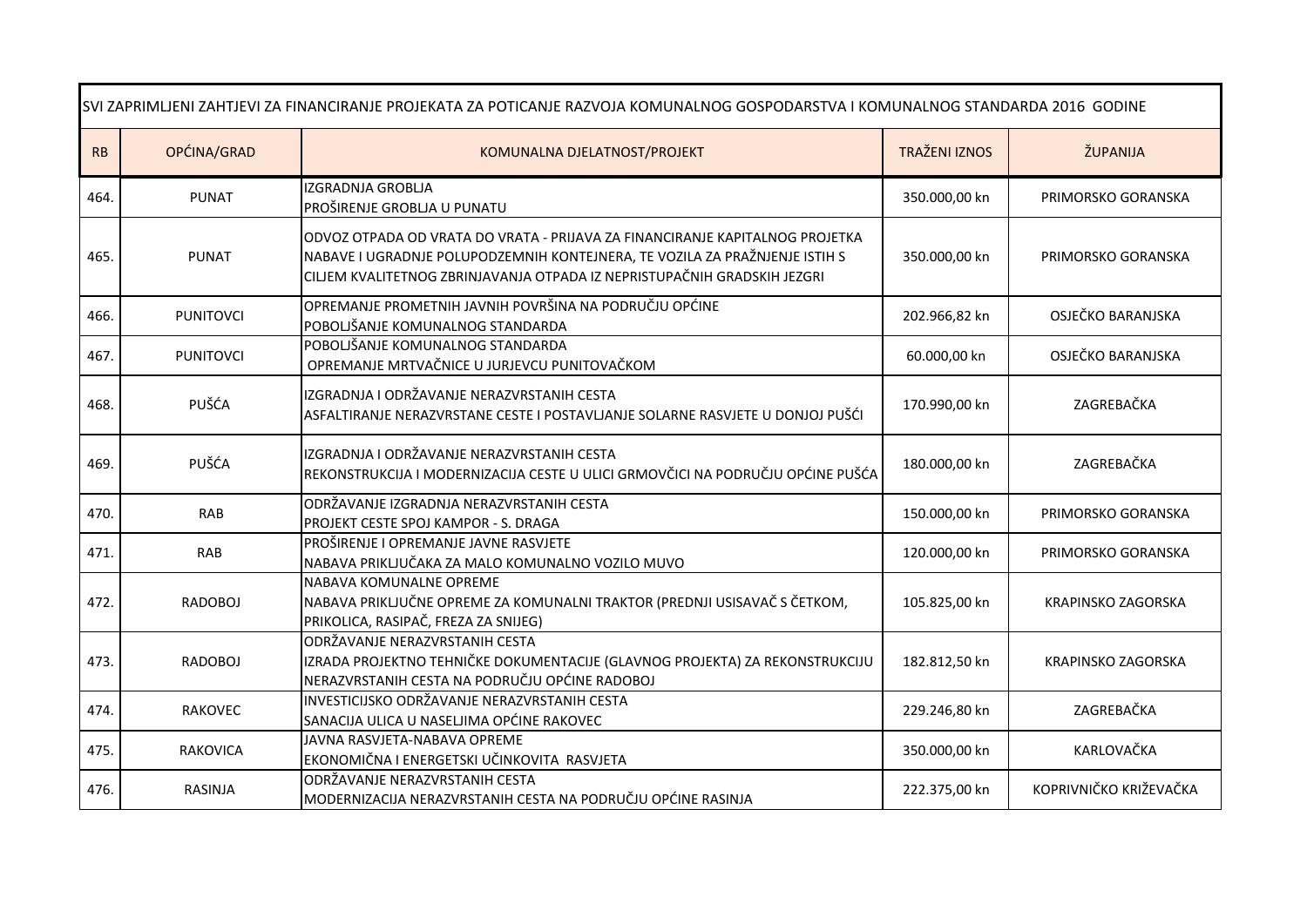| SVI ZAPRIMLJENI ZAHTJEVI ZA FINANCIRANJE PROJEKATA ZA POTICANJE RAZVOJA KOMUNALNOG GOSPODARSTVA I KOMUNALNOG STANDARDA 2016 GODINE |                         |                                                                                                                                                                         |                      |                               |
|------------------------------------------------------------------------------------------------------------------------------------|-------------------------|-------------------------------------------------------------------------------------------------------------------------------------------------------------------------|----------------------|-------------------------------|
| RB                                                                                                                                 | OPĆINA/GRAD             | KOMUNALNA DJELATNOST/PROJEKT                                                                                                                                            | <b>TRAŽENI IZNOS</b> | ŽUPANIJA                      |
| 477.                                                                                                                               | REŠETARI                | NABAVKA KOMUNALNE OPREME<br>NABAVA OPREME KOJOM ĆE SE ZNATNO POBOLJŠATI OBAVLJANJE KOMUNALNE<br>DJELATNOSTI ODRŽAVANJA JAVNIH POVRŠINA NA PODRUČJU OPĆINE REŠETARI      | 225.000,00 kn        | <b>BRODSKO POSAVSKA</b>       |
| 478.                                                                                                                               | <b>RIBNIK</b>           | UREĐENJE JAVNIH POVRŠINA<br>NADSTREŠNICE ZA AUTOBUSNA STAJALIŠTA                                                                                                        | 45.000,00 kn         | KARLOVAČKA                    |
| 479.                                                                                                                               | <b>ROGOZNICA</b>        | UREĐENJE JAVNIH POVRŠINA<br>UREĐENJE TRGA I OBALE U ROGOZNICI                                                                                                           | 350.000,00 kn        | ŠIBENSKO KNINSKA              |
| 480.                                                                                                                               | ROVINJ - ROVIGNO        | OPREMANJE JAVNIH POVRŠINA (DJEČJE IGRALIŠTE)<br>NABAVA SPRAVE ZA DJEČJE IGRALIŠTE NA PUNTA CORRENTE - DVORAC (CASTELLO PAMPA)                                           | 62.184,38 kn         | <b>ISTARSKA</b>               |
| 481.                                                                                                                               | <b>ROVINJ - ROVIGNO</b> | RADOVI INVESTICIJSKOG-IZVANREDNOG ODRŽAVANJA DIJELA ULICE<br>IZVANREDNO (INVESTICIJSKO) ODRŽAVANJE DIJELA ULICE STANKA PAULETIĆA U ROVINJU-<br><b>ROVIGNO</b>           | 350.000,00 kn        | <b>ISTARSKA</b>               |
| 482.                                                                                                                               | ROVINJ - ROVIGNO        | SKUPLJANJE, ODVOZ I ODLAGANJE OTPADA NA PODRUČJU GRADA ROVINJA-ROVIGNO,<br>NABAVA DODATNIH SPREMNIKA ZA SAKUPLJANJE OTPADA NA JAVNIM POVRŠINAMA -<br>PODZEMNI KONTEJNER | 251.250,00 kn        | <b>ISTARSKA</b>               |
| 483.                                                                                                                               | <b>ROVIŠĆE</b>          | <b>GOSPODARENJE OTPADOM</b><br>ODRŽIVO GOSPODARANJE OTPADOM NA PODRUČJU OPĆINE ROVIŠĆE                                                                                  | 350.000,00 kn        | <b>BJELOVARSKO BILOGORSKA</b> |
| 484.                                                                                                                               | <b>ROVIŠĆE</b>          | UREĐENJE OBORINSKE ODVODNJE UZ OPĆINSKE I NERAZVRSTANE CESTE<br>UREĐENJE PROFILA KANALA ZA OBORINSKU ODVODNJE                                                           | 350.000,00 kn        | <b>BJELOVARSKO BILOGORSKA</b> |
| 485.                                                                                                                               | ROVIŠĆE                 | UREĐENJE STAZA NA GROBLJIMA<br>ASFALTIRANJE STAZA NA MJESNIM GROBLJIMA ROVIŠĆE I PREDAVAC                                                                               | 350.000,00 kn        | <b>BJELOVARSKO BILOGORSKA</b> |
| 486.                                                                                                                               | <b>RUGVICA</b>          | ODRŽAVANJE GROBLJA I MRTVAČICA<br>NABAVA RASHLADNE KOMORE ZA MRTVAČNICU U JALŠEVCU NARTSKOM                                                                             | 40.000,00 kn         | ZAGREBAČKA                    |
| 487.                                                                                                                               | <b>RUGVICA</b>          | ODRŽAVANJE JAVNIH POVRŠINA<br>NABAVA KOMUNALNOG STROJA ZA OBAVLJANJE KOMUNALNIH DJELATNOSTI                                                                             | 350.000,00 kn        | ZAGREBAČKA                    |
| 488.                                                                                                                               | RUNOVIĆI                | UREĐENJE KOMUNALNE INFRASTRUKTURE<br>RADOVI NA UREĐENJU PRISTUPNE CESTE - CRKVA PRESVETOG TROJSTVA SLIVNO - LOZINE SA<br>IZMJEŠTANJEM CJEVOVODA                         | 150.000,00 kn        | SPLITSKO DALMATINSKA          |
| 489.                                                                                                                               | RUŽIĆ                   | ODRŽAVANJE GROBLJA<br>UREĐENJE NOGOSTUPA - STAZA UNUTAR GROBLJA ŽUPE GRADAC                                                                                             | 155.000,00 kn        | ŠIBENSKO KNINSKA              |
| 490.                                                                                                                               | SABORSKO                | UREĐENJE GROBLJA U OPĆINI SABORSKO<br>OGRAĐIVANJE NOVOG GROBLJA U NASELJU SABORSKO                                                                                      | 87.500,00 kn         | KARLOVAČKA                    |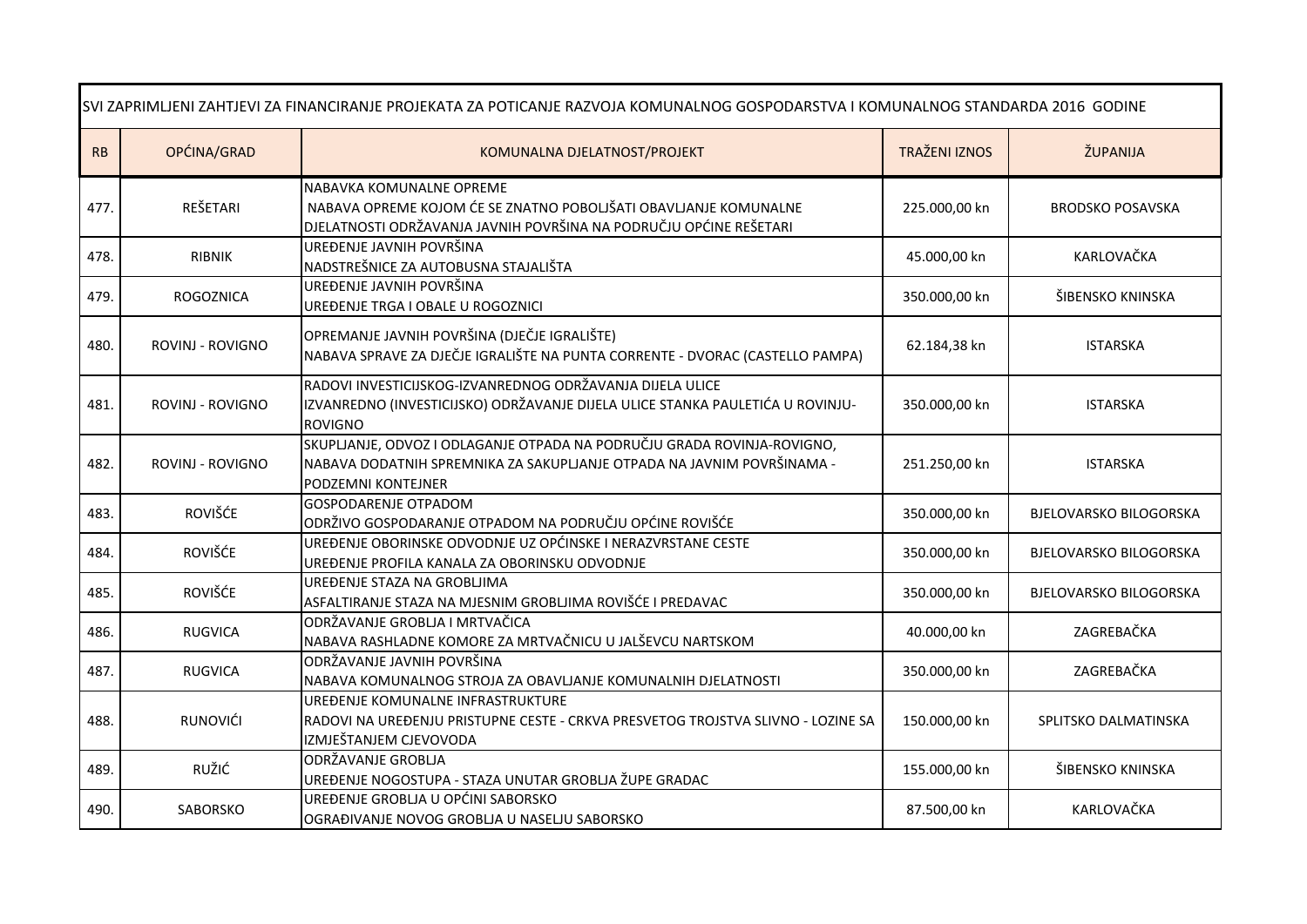| SVI ZAPRIMLJENI ZAHTJEVI ZA FINANCIRANJE PROJEKATA ZA POTICANJE RAZVOJA KOMUNALNOG GOSPODARSTVA I KOMUNALNOG STANDARDA 2016 GODINE |                   |                                                                                                                                                                                                                                         |                      |                               |
|------------------------------------------------------------------------------------------------------------------------------------|-------------------|-----------------------------------------------------------------------------------------------------------------------------------------------------------------------------------------------------------------------------------------|----------------------|-------------------------------|
| RB                                                                                                                                 | OPĆINA/GRAD       | KOMUNALNA DJELATNOST/PROJEKT                                                                                                                                                                                                            | <b>TRAŽENI IZNOS</b> | ŽUPANIJA                      |
| 491.                                                                                                                               | SATNICA ĐAKOVAČKA | ODRŽAVANJE JAVNIH POVRŠINA<br>IZGRADNJA I OBNOVA PJEŠĆANIH STAZA U NASELJU SATNICA ĐAKOVAČKA I GAŠINICI                                                                                                                                 | 261.979,68 kn        | OSJEČKO BARANJSKA             |
| 492.                                                                                                                               | SATNICA ĐAKOVAČKA | IZGRADNJA JAVNOG PROSTORA<br>IZGRADNJA KAPELICE NA MJESNOM GROBLJU U SATNICI ĐAKOVAČKOJ                                                                                                                                                 | 350.000,00 kn        | OSJEČKO BARANJSKA             |
| 493.                                                                                                                               | SATNICA ĐAKOVAČKA | KOMUNALNE OPREME<br>NABAVA KOMUNALNE OPREME - ŠTANDOVI                                                                                                                                                                                  | 20.257,50 kn         | OSJEČKO BARANJSKA             |
| 494.                                                                                                                               | <b>SEGET</b>      | <b>JAVNA RASVJETA</b><br>IZRADA PROJEKTNE DOKUMENTACIJE ENERGETSKE UČINKOVITOSTI JAVNE RASVJETE OPĆINE<br><b>SEGET</b>                                                                                                                  | 235.900,00 kn        | SPLITSKO DALMATINSKA          |
| 495.                                                                                                                               | <b>SEGET</b>      | NERAZVRSTANE CESTE<br>IZRADA GEODETSKIH ELABORATA IZVEDENOG STANJA NERAZVRSTANIH CESTA                                                                                                                                                  | 244.968,75 kn        | SPLITSKO DALMATINSKA          |
| 496.                                                                                                                               | <b>SELCA</b>      | <b>JAVNA RASVJETA</b><br>MODERNIZACIJA POSTOJEĆEG SUSTAVA JAVNE RASVJETE ENERGERSKI UČINKOVITOM<br>JAVNOM RASVJETOM                                                                                                                     | 350.000,00 kn        | <b>MEĐIMURSKA</b>             |
| 497.                                                                                                                               | <b>SELNICA</b>    | NERAZVRSTANA CESTE<br>MODERNIZACIJA NERAZVRSTANE CESTE 2. KATEGORIJE U ULICI SELNIŠČAK U SELNICI                                                                                                                                        | 350.000,00 kn        | MEĐIMURSKA                    |
| 498.                                                                                                                               | SEMELICI          | ODRŽAVANJE JAVNIH ZELENIH POVRŠINA I PARKOVA NA PODRUČJU OPĆINE SEMELJCI<br>KAPITALNA POMOĆ ZA POTICANJE RAZVOJA KOMUNALNOG GOSPODARSTVA I<br>KOMUNALNOG STANDARDA                                                                      | 338.016,05 kn        | OSJEČKO BARANJSKA             |
| 499.                                                                                                                               | SENJ              | NABAVA OPREME KOJOM ĆE SE ZNATNO POBOLJŠATI KVALITETA ISPORUKE KOMUNALNE<br>USLUGE, KOMUNALNOG STANDARDA ODNOSNO OBAVLJANJE ODREĐENE KOMUNALNE<br><b>DJELATNOSTI</b><br>NABAVA PRIKLJUČAKA ZA MALO KOMUNALNO VOZILO MUVO                | 203.233,97 kn        | LIČKO SENJSKA                 |
| 500.                                                                                                                               | <b>SEVERIN</b>    | IZRADA PROJEKTNE DOKUMENTACIJE ZA NERAZVRSTANE CESTE<br>NERAZVRSTANE CESTE NA PODRUČJU OPĆINE SEVERIN: SEVERIN - STARA RAČA, SEVERIN -<br>CIGLENA, SEVERIN - LASOVAC, ODVOJAK STARINE 2 - ODVOJAK STARINE 3, OROVAC -<br><b>CIGLENA</b> | 99.858,38 kn         | <b>BJELOVARSKO BILOGORSKA</b> |
| 501.                                                                                                                               | SIBINJ            | <b>CESTOVNA INFRASTRUKTURA</b><br>IZRADA PROJEKTNE DOKUMENTACIJE ZA IZGRADNJU KOLNIKA U ULICI KRALJA TOMISLAVA U<br>NASELJU GROMAČNIK                                                                                                   | 35.000,00 kn         | <b>BRODSKO POSAVSKA</b>       |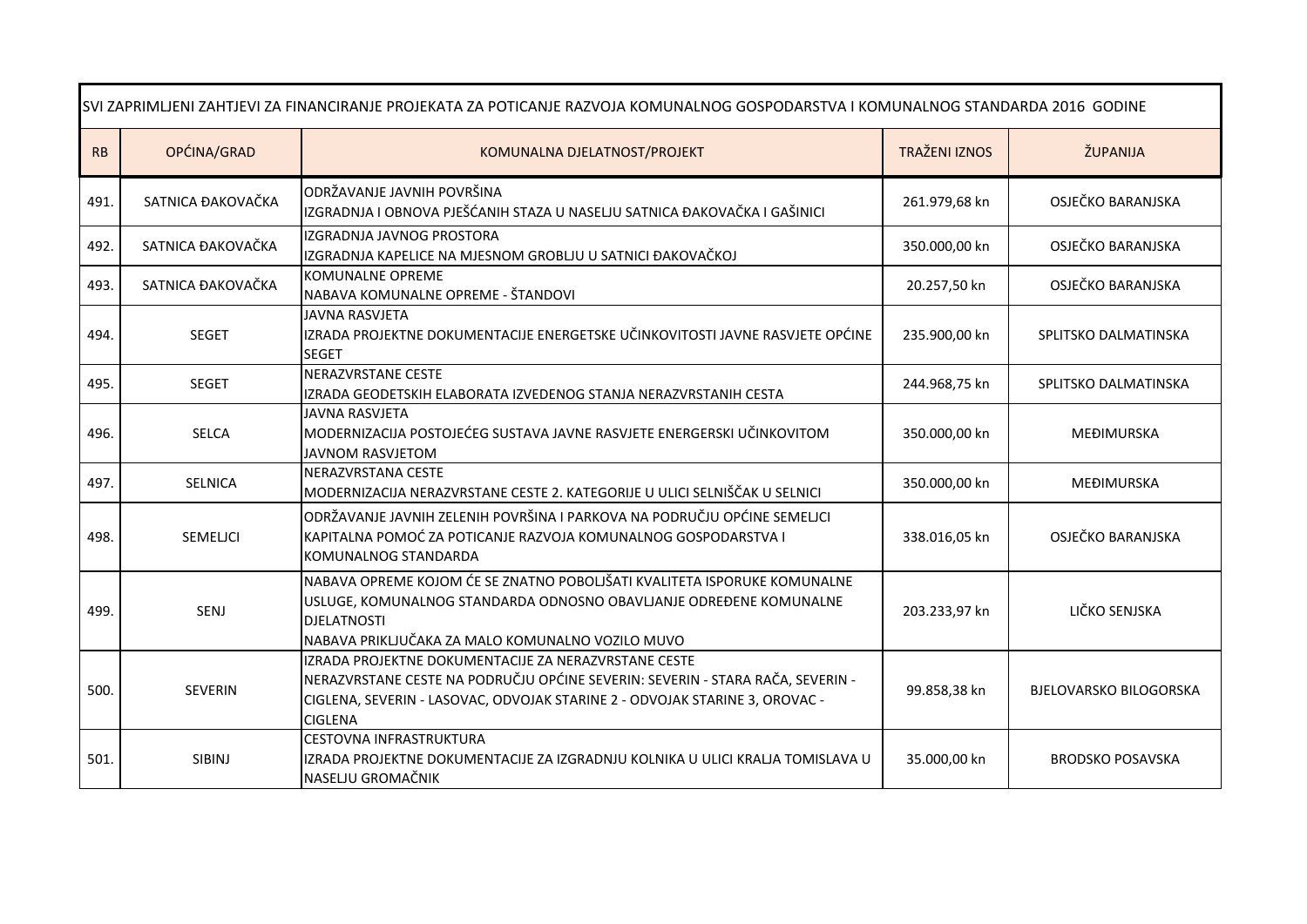| SVI ZAPRIMLJENI ZAHTJEVI ZA FINANCIRANJE PROJEKATA ZA POTICANJE RAZVOJA KOMUNALNOG GOSPODARSTVA I KOMUNALNOG STANDARDA 2016 GODINE |                  |                                                                                                                                                                                                                                           |                      |                               |  |
|------------------------------------------------------------------------------------------------------------------------------------|------------------|-------------------------------------------------------------------------------------------------------------------------------------------------------------------------------------------------------------------------------------------|----------------------|-------------------------------|--|
| RB                                                                                                                                 | OPĆINA/GRAD      | KOMUNALNA DJELATNOST/PROJEKT                                                                                                                                                                                                              | <b>TRAŽENI IZNOS</b> | ŽUPANIJA                      |  |
| 502.                                                                                                                               | SIBINJ           | IZGRADNJA OBJEKTA KOMUNALNE INFRASTRUKTURE - PJEŠAČKE STAZE<br>IZGRADNJA PJEŠAČKE STAZE U NASELJU BARTOLOVCI U OPĆINI SIBINJ - NASTAVAK ZAPOČETE<br><b>IZGRADNJE</b>                                                                      | 200.000,00 kn        | <b>BRODSKO POSAVSKA</b>       |  |
| 503.                                                                                                                               | <b>SIKIREVCI</b> | ODRŽAVANJE JAVNIH POVRŠINA, ODVODNJA I PROČIŠĆAVANJE OTPADNIH VODA, TE<br>ODRŽAVANJE NERAZVRSTANIH CESTA<br>UREĐENJE OKOLIŠA MJESNOG DOMA U NASELJU JARUGE                                                                                | 203.622,84 kn        | <b>BRODSKO POSAVSKA</b>       |  |
| 504.                                                                                                                               | SINJ             | UREĐENJE JAVNIH POVRŠINA<br>PARKIRALIŠTA U SREDIŠTU GRADA                                                                                                                                                                                 | 350.000,00 kn        | SPLITSKO DALMATINSKA          |  |
| 505.                                                                                                                               | SIRAČ            | PROMETNA INFRASTRUKTURA<br>SANACIJA ULICE PETRA SVAČIĆA                                                                                                                                                                                   | 350.000,00 kn        | <b>BJELOVARSKO BILOGORSKA</b> |  |
| 506.                                                                                                                               | <b>SISAK</b>     | IZGRADNJA KOMUNALNE INFRASTRUKTURE<br>IZGRADNJA KOMUNALNE INFRASTRUKTURE U VINOGRADSKOJ ULICI U SISKU-I. FAZA                                                                                                                             | 350.000,00 kn        | SISAČKO MOSLAVAČKA            |  |
| 507.                                                                                                                               | <b>SISAK</b>     | SAKUPLJANJE OTPADA<br>NADOGRADNJA SUSTAVA SAKUPLJANJA KOMUNALNOG OTPADA - NABAVA OPREME ZA<br>ELEKTRONIČKO EVIDENTIRANJE KORISNIKA (OTPADOMJER)                                                                                           | 150.618,75 kn        | SISAČKO MOSLAVAČKA            |  |
| 508.                                                                                                                               | <b>SISAK</b>     | NABAVKA OPREME ZA KOMUNALNU ZELENU POVRŠINU<br>PROJEKTOM SE PLANIRA ULAGANJE U KOMUNALNU OPREMU KUPNJOM DVA<br>SPECIJALIZIRANA STROJA VISOKIH PERFORMANSI ZA ODRŽAVANJE ZELENIH POVRŠINA I<br>SAKUPLJANJE SITNOG OTPADA S JAVNIH POVRŠINA | 350.000,00 kn        | SISAČKO MOSLAVAČKA            |  |
| 509.                                                                                                                               | <b>SISAK</b>     | IZGRADNJA KOMUNALNE INFRASTRUKTURE<br>REKONSTRUKCIJA I IZGRADNJA BICIKLISTIČKE STAZE I TRAKA U JUŽNOM DJELU RIMSKE ULICE<br>OD RASKRIŽJA SA ULICOM I.K.SAKCINSKOG DO TRGA BANA J. JELAČIĆA                                                | 221.827,50 kn        | SISAČKO MOSLAVAČKA            |  |
| 510.                                                                                                                               | <b>SISAK</b>     | UREĐENJE JAVNE GRADSKE POVRŠINE - PJEŠAČKE ZONE U CENTRU GRADA<br>NABAVA URBANE OPREME ZA OPREMANJE NOVE PJEŠAČKE ZONE U CENTRU GRADA SISKA                                                                                               | 350.000,00 kn        | SISAČKO MOSLAVAČKA            |  |
| 511.                                                                                                                               | <b>SKRAD</b>     | ODRŽAVANJE JAVNIH POVRŠINA - REKONSTRUKCIJA NERAZVRSTANE CESTE<br>ASFALTIRANJE NERAZVRSTANE CESTE GORNAJ DOBRA - ŽRNOVAC                                                                                                                  | 350.000,00 kn        | PRIMORSKO GORANSKA            |  |
| 512.                                                                                                                               | <b>SKRAD</b>     | ODRŽAVANJE JAVNIH POVRŠINA<br>NABAVA TRAKTORA ZA ČIŠĆENJE SNIJEGA                                                                                                                                                                         | 350.000,00 kn        | PRIMORSKO GORANSKA            |  |
| 513.                                                                                                                               | <b>SKRADIN</b>   | IZGRADNJA KOMUNALNE INFRASTRUKTURE - MRTVAČNICA<br>IZGRADNJA MRTVAČNICE NA GROBLJU SVI SVETI - KRKOVIĆ                                                                                                                                    | 350.000,00 kn        | ŠIBENSKO - KNINSKA            |  |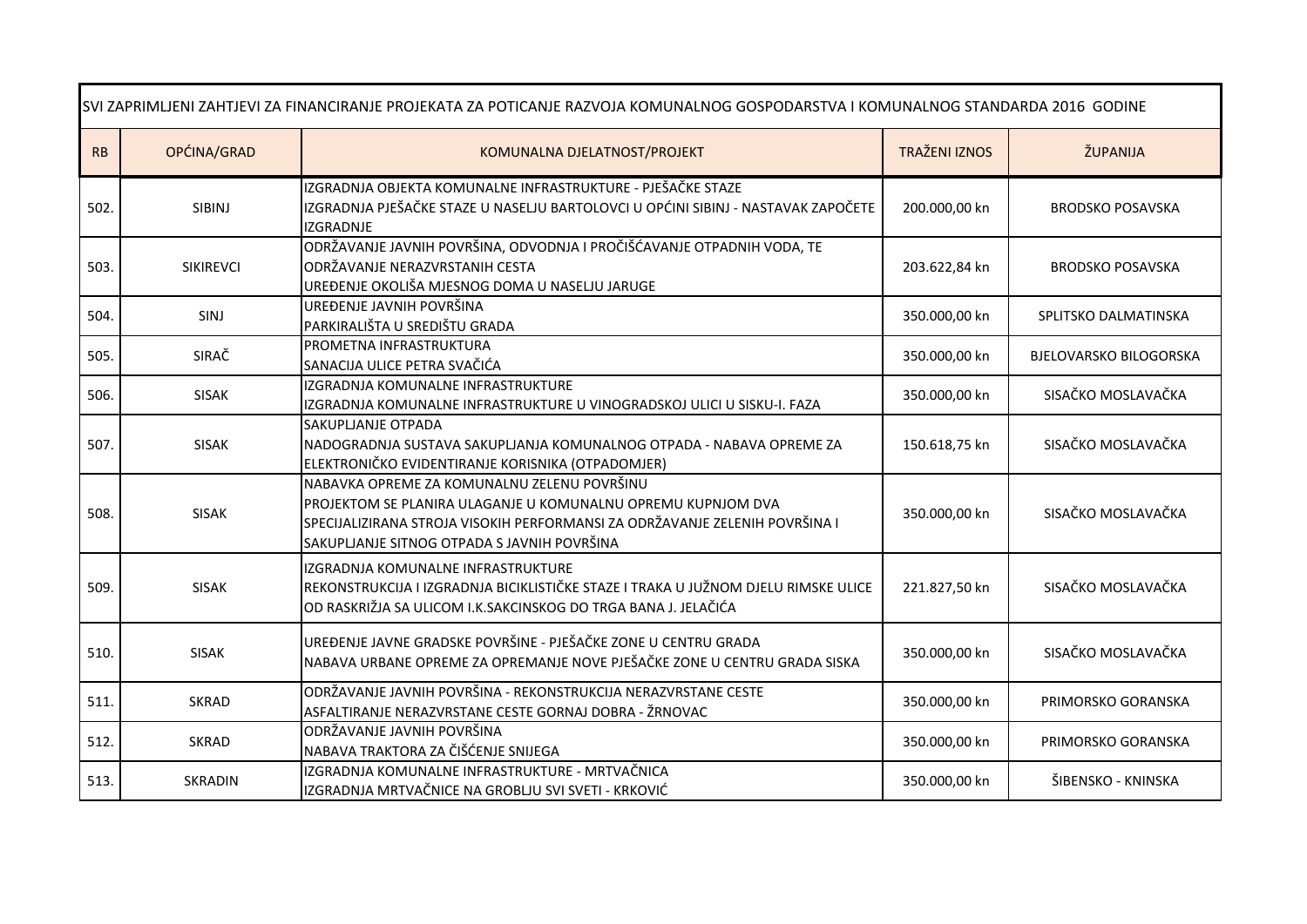| SVI ZAPRIMLJENI ZAHTJEVI ZA FINANCIRANJE PROJEKATA ZA POTICANJE RAZVOJA KOMUNALNOG GOSPODARSTVA I KOMUNALNOG STANDARDA 2016 GODINE |                       |                                                                                                                                                                                                      |                      |                         |
|------------------------------------------------------------------------------------------------------------------------------------|-----------------------|------------------------------------------------------------------------------------------------------------------------------------------------------------------------------------------------------|----------------------|-------------------------|
| <b>RB</b>                                                                                                                          | OPĆINA/GRAD           | KOMUNALNA DJELATNOST/PROJEKT                                                                                                                                                                         | <b>TRAŽENI IZNOS</b> | ŽUPANIJA                |
| 514                                                                                                                                | <b>SLATINA</b>        | IZVOĐENJE RADOVA NA INVESTICIJSKOM ODRŽAVANJE KOMUNALNE INFRASTRUKTURE TE<br>UREĐENJE JAVNIH POVRŠINA<br>REKONSTRUKCIJA TRGA I FONTANE U SLATINI (I. FAZA)                                           | 350.000,00 kn        | VIROVITIČKO PODRAVSKA   |
| 515.                                                                                                                               | <b>SLAVONSKI BROD</b> | IZGRADNJA I ODRŽAVANJE OBJEKATA I UREĐAJA KOMUNALNE INFRASTRUKTURE<br>OBILJEŽAVANJE I IZGRADNJA BICIKLISTIČKIH TRAKA                                                                                 | 217.848,28 kn        | <b>BRODSKO POSAVSKA</b> |
| 516.                                                                                                                               | SLAVONSKI ŠAMAC       | KOMUNALNA INFRASTRUKTURA<br>SANACIJA PJEŠAČKE STAZE U ULICAMA IVANA KOZARCA, MOSTOGRADNJA I KRALJA<br><b>ZVONIMIRA</b>                                                                               | 148.922,25 kn        | <b>BRODSKO POSAVSKA</b> |
| 517.                                                                                                                               | <b>SLUNJ</b>          | ODRŽAVANJE JAVNIH POVRŠINA<br>PROJEKT ODRŽAVANJA STEPENICA U ULICI VLADIMIRA NAZORA U SLUNJU                                                                                                         | 188.413,09 kn        | KARLOVAČKA              |
| 518.                                                                                                                               | <b>SMOKVICA</b>       | KOMUNALNA OPREMA<br>NABAVA KOMUNALNE OPREME I UREĐENJE JAVNIH ZELENIH POVRŠINA NA PODRUČJU<br>OPĆINE SMOKVICA                                                                                        | 155.000,00 kn        | DUBROVAČKO NERETVANSKA  |
| 519.                                                                                                                               | SMOKVICA              | IZVOĐENJE RADOVA I UREĐENJE NERAZVRSTANE CESTE<br>UREĐENJE NERAZVRSTANE CESTE U POLJU DRAČEVICA NA PODRUČJU OPĆINE SMOKVICA                                                                          | 74.000,00 kn         | DUBROVAČKO NERETVANSKA  |
| 520.                                                                                                                               | SOKOLOVAC             | ODRŽAVANJE NERAZVRSTANIH CESTA<br>MODERNIZACIJA DIJELA NERAZVRSTANIH CESTA NA PODRUČJU OPĆINE SOKOLOVAC                                                                                              | 350.000,00 kn        | KOPRIVNIČKO KRIŽEVAČKA  |
| 521.                                                                                                                               | SOLIN                 | INVESTICIJSKI PROJEKT IZGRADNJE<br>AUTOBUSNO STAJALIŠTE KRAJ O.Š. NINČEVIĆI U ULICI BRAĆE RADIĆ                                                                                                      | 75.000,00 kn         | SPLITSKO DALMATINSKA    |
| 522.                                                                                                                               | SOLIN                 | INVESTICIJSKI PROJEKT IZGRADNJE<br>PROMETNICA S INFRASTRUKTURNIM INSTALACIJAMA OS 1 DPU ŠKOLA NINČEVIĆI                                                                                              | 225.000,00 kn        | SPLITSKO DALMATINSKA    |
| 523.                                                                                                                               | <b>SOLIN</b>          | <b>INVESTICIJSKI PROJEKT IZGRADNJE</b><br>REKONSTRUKCIJA PROMETNICE U ULICI MARKA MARULIĆA                                                                                                           | 350.000,00 kn        | SPLITSKO DALMATINSKA    |
| 524.                                                                                                                               | SOLIN                 | <b>INVESTICIJSKI PROJEKT IZGRADNJE</b><br>ULICA NA PREDJELU BUNJE U GRADU SOLINU (I. FAZA)                                                                                                           | 225.000,00 kn        | SPLITSKO DALMATINSKA    |
| 525.                                                                                                                               | SOPJE                 | IZGRADA PROJEKTNE I DRUGE DOKUMENTACIJE ZA IZVOĐENJE OBJEKATA I UREĐAJA<br>KOMUNALNE INFRASTRUKTURE<br>IZRADA GLAVNOG PROJEKTA KANALIZACIJSKOG SUSTAVA NASELJA SKOPJE - KAPNCI -VAŠKA S<br>KOLEKTORM | 167.500,00 kn        | VIROVITIČKO PODRAVSKA   |
| 526.                                                                                                                               | SPLIT                 | JAVNA RASVJETA<br>REKONSTRUKCIJA JAVNE RASVJETE PODRUMA DIOKLECIJANOVE PALAČE                                                                                                                        | 262.500,00 kn        | SPLITSKO DALMATINSKA    |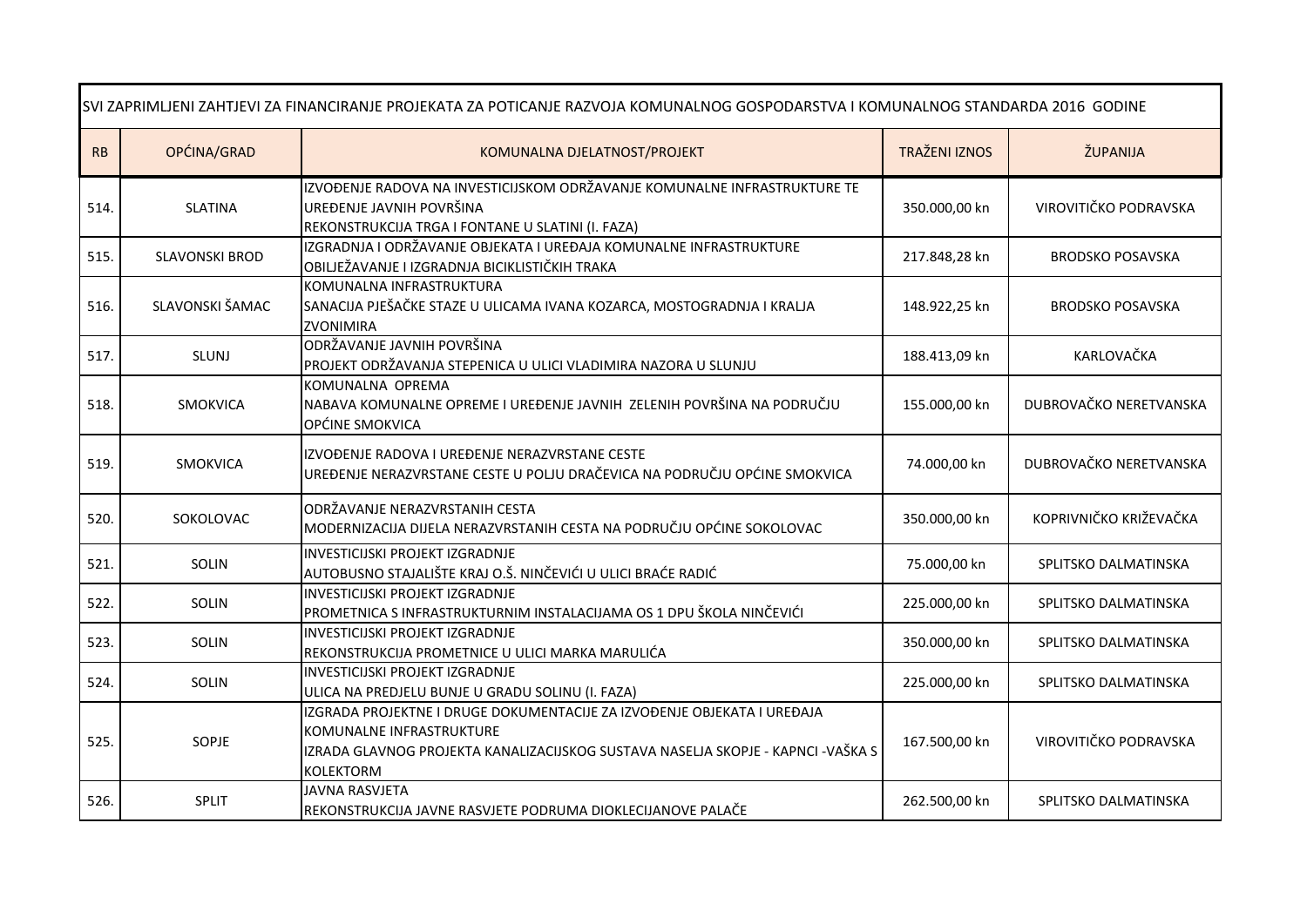| SVI ZAPRIMLJENI ZAHTJEVI ZA FINANCIRANJE PROJEKATA ZA POTICANJE RAZVOJA KOMUNALNOG GOSPODARSTVA I KOMUNALNOG STANDARDA 2016 GODINE |                        |                                                                                                                                                                                                      |                      |                             |
|------------------------------------------------------------------------------------------------------------------------------------|------------------------|------------------------------------------------------------------------------------------------------------------------------------------------------------------------------------------------------|----------------------|-----------------------------|
| ${\sf RB}$                                                                                                                         | OPĆINA/GRAD            | KOMUNALNA DJELATNOST/PROJEKT                                                                                                                                                                         | <b>TRAŽENI IZNOS</b> | ŽUPANIJA                    |
| 527.                                                                                                                               | <b>SPLIT</b>           | ODRŽAVANJE JAVNIH ZELENIH POVRŠINA, IZVOĐENJE HORTIKULTURNIH RADOVA<br>NABAVA AUTO KOŠARE I DVA KAMIONA S DUPLOM KABINOM                                                                             | 350.000,00 kn        | SPLITSKO DALMATINSKA        |
| 528.                                                                                                                               | <b>SPLIT</b>           | PRIKUPLJANJE I ODVOZ KOMUNALNOG OTPADA<br>NABAVA KONTEJNERA ZA ODVOJENO PRIKUPLJANJE OTPADA NA PODRUČJU GRADA SPLITA                                                                                 | 350.000,00 kn        | SPLITSKO DALMATINSKA        |
| 529.                                                                                                                               | SRAČINEC               | KOMUNALNA OPREMA JAVNIH POVRŠINA<br>OPREMANJE DJEČJIH IGRALIŠTA I MJESNIH GROBLJA SA KLUPICAMA I KOŠEVIMA ZA SMEĆE                                                                                   | 120.000,00 kn        | VARAŽDINSKA                 |
| 530.                                                                                                                               | SRAČINEC               | REKONSTRUKCIJA I MODERNIZACIJA RASVJETE<br>REKONSTRUKCIJA I MODERNIZACIJA JAVNE RASVJETE ZAMJENOM POSTOJEĆIH ŽIVINIH I<br>NATRIJEVIH RASVJETNIH TIJELA SA NOVIM LED RASVJETNIM TIJELIMA              | 240.000,00 kn        | VARAŽDINSKA                 |
| 531.                                                                                                                               | <b>STANKOVCI</b>       | JAVNA RASVJETA<br>IZGRADNJA JAVNE RASVJETA BRDINE- BANJEVCI                                                                                                                                          | 323.750,00 kn        | ZADARSKA                    |
| 532.                                                                                                                               | <b>STANKOVCI</b>       | REKONSTRUKCIJA NERAZVRSTANIH CESTA<br>REKONSTRUKCIJA NERAZVRSTANIH CESTA KROZ NASELJA U OPĆINI STANKOVCI                                                                                             | 410.583,15 kn        | ZADARSKA                    |
| 533.                                                                                                                               | STARA GRADIŠKA         | IZGRADNJA PARKIRALIŠTA I UREĐENJE ZELENIH POVRŠINA<br>IZGRADNJA PARKIRALIŠTA I UREĐENJE ZELENIH POVRŠINA PORED MULTIFUNKCIONALNOG<br><b>SPORTSKOG OBJEKTA</b>                                        | 250.000,00 kn        | <b>BRODSKO POSAVSKA</b>     |
| 534.                                                                                                                               | STARA GRADIŠKA         | UREĐENJE JAVNIH POVRŠINA, NABAVKA OPREME<br>NABAVA OPREME I UREĐAJA ZA ODRŽAVANJE JAVNIH POVRŠINA                                                                                                    | 150.000,00 kn        | <b>BRODSKO POSAVSKA</b>     |
| 535.                                                                                                                               | <b>STARI GRAD</b>      | NABAVA KOMUNALNE OPREME<br>NABAVA KLUPA I KOŠEVA ZA STARI GRAD I PRIPADAJUĆA NASELJA                                                                                                                 | 91.293,75 kn         | SPLITSKO DALMATINSKA        |
| 536.                                                                                                                               | <b>STARI JANKOVCI</b>  | IZGRADNJA OBJAKTA KOMUNALNE INFRASTRUKTURE - PROMETNICE<br>IZGRADNJA PROMETNICE U CENTRU NASELJA SRIJEMSKE LAZE KOJA VODI NEPOSREDNO<br>POKRAJ CRKVE ROĐENJA PRESVETE BOGORODICE DO MJESNOGA GROBLJA | 250.000,00 kn        | <b>VUKOVARSKO SRIJEMSKA</b> |
| 537.                                                                                                                               | <b>STARI MIKANOVCI</b> | ODRŽAVANJE JAVNIH POVRŠINA I ODLAGANJE KOMUNALNOG OTPADA<br>NABAVA KOMUNALNE OPREME                                                                                                                  | 264.412,50 kn        | <b>VUKOVARSKO SRIJEMSKA</b> |
| 538.                                                                                                                               | STARIGRAD              | <b>IZGRADNJA GROBLJA</b><br>NOVO GROBLJE U STARIGRAD PAKLENICI, NASTAVAK IZGRADNJE IV. FAZE                                                                                                          | 350.000,00 kn        | ZADARSKA                    |
| 539.                                                                                                                               | STARO PETROVO SELO     | UREĐENJE JAVNIH PROSTORA- PROJEKTNA DOKUMENTACIJA<br>IZMJENA I DOPUNA PROJEKTNE DOKUMENTACIJE ZA REKONSTRUKCIJU ŠKOLSKE DVORANE<br>OŠ MARKOVAC                                                       | 50.000,00 kn         | <b>BRODSKO POSAVSKA</b>     |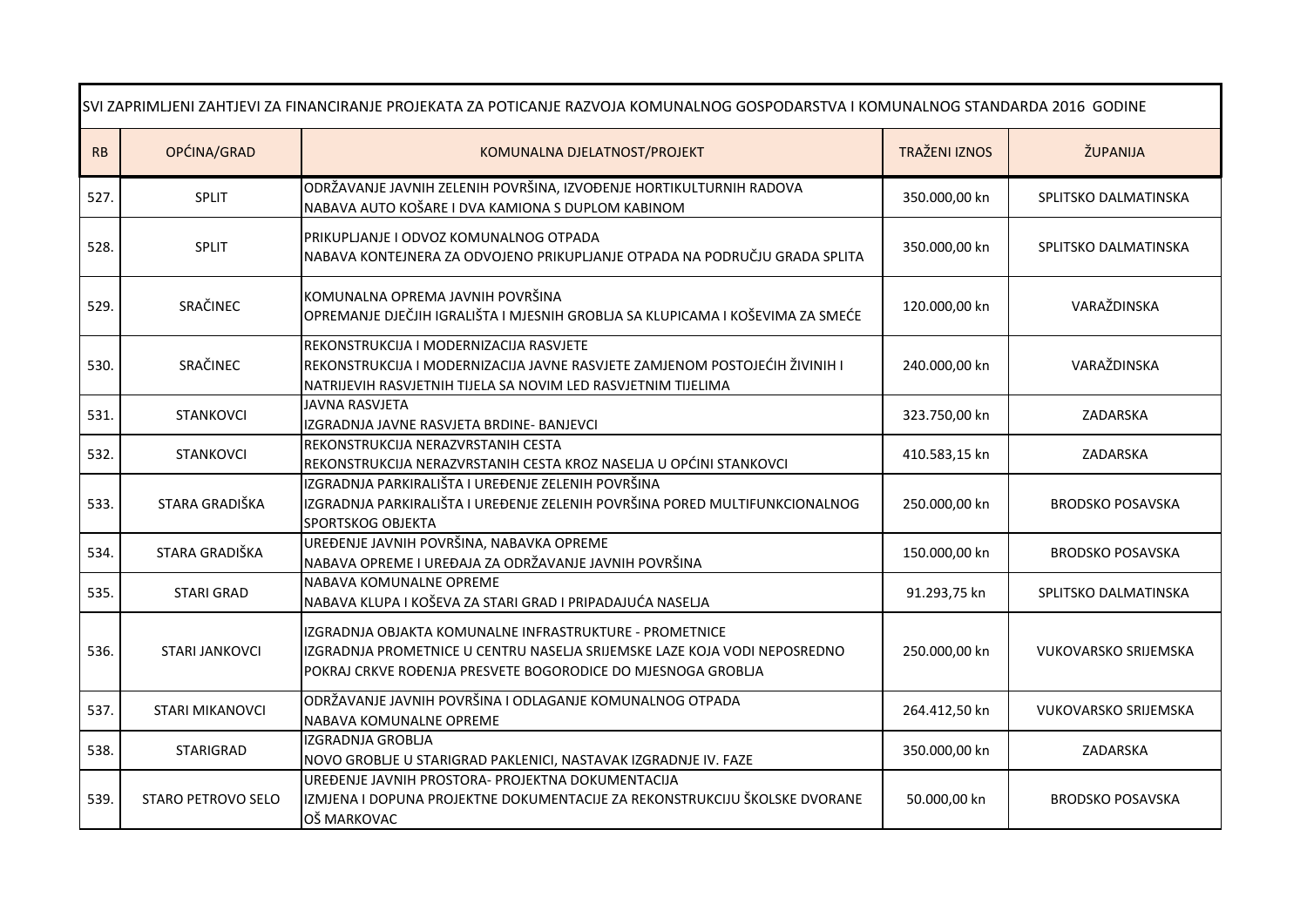| SVI ZAPRIMLJENI ZAHTJEVI ZA FINANCIRANJE PROJEKATA ZA POTICANJE RAZVOJA KOMUNALNOG GOSPODARSTVA I KOMUNALNOG STANDARDA 2016 GODINE |                    |                                                                                                                                                    |                      |                         |  |
|------------------------------------------------------------------------------------------------------------------------------------|--------------------|----------------------------------------------------------------------------------------------------------------------------------------------------|----------------------|-------------------------|--|
| RB                                                                                                                                 | OPĆINA/GRAD        | KOMUNALNA DJELATNOST/PROJEKT                                                                                                                       | <b>TRAŽENI IZNOS</b> | ŽUPANIJA                |  |
| 540.                                                                                                                               | STARO PETROVO SELO | <b>JAVNA RASVJETA</b><br>IZRADA PROJEKTNE DOKUMENTACIJE ZA REKONSTRUKCIJU SUSTAVA JAVNE RASVJETE                                                   | 75.000,00 kn         | <b>BRODSKO POSAVSKA</b> |  |
| 541.                                                                                                                               | STARO PETROVO SELO | UREĐENJE JAVNIH POVRŠINA<br>IZGRADNJA NOGOSTUPA U ULICI DMITRA ZVONIMIRA                                                                           | 350.000,00 kn        | <b>BRODSKO POSAVSKA</b> |  |
| 542.                                                                                                                               | <b>STON</b>        | <b>PARKING</b><br>UREĐENJE I PROŠIRENJE PARKINGA U STONU                                                                                           | 350.000,00 kn        | DUBROVAČKO NERETVANSKA  |  |
| 543.                                                                                                                               | <b>STRAHONINEC</b> | <b>IZGRADNJA KOMUNALNE INFRASTRUKTURE</b><br>IZGRADNJA PJEŠAĆKE STAZE U DIJELU ULICE MATIJE GUBCA U STRAHONINCU II. FAZA                           | 41.407,03 kn         | MEĐIMURSKA              |  |
| 544.                                                                                                                               | <b>STRAHONINEC</b> | IZRADA POJEKTNE DOKUMENTACIJE<br>IZRADA IDEJNOG PROJEKTA PROMETNICE ZA STAMBENU ZONU IZMEĐU PRVOMAJSKE ULICE I<br>ULICE MATIJE GUBCA U STRAHONINCU | 10.454,38 kn         | MEĐIMURSKA              |  |
| 545.                                                                                                                               | <b>STRAHONINEC</b> | IZRADA PROJEKTNE DOKUMENTACIJE<br>IZRADA GLAVNOG PROJEKTA MJEŠOVITE ODVODNJE ZA STAMBENU ZONU IZMEĐU<br>PRVOMAJSKE ULICE I ULICE MATIJE GUBCA      | 10.539,38 kn         | MEĐIMURSKA              |  |
| 546.                                                                                                                               | <b>STRAHONINEC</b> | <b>IZRADA PROJEKTNE DOKUMENTACIJE</b><br>IZRADA GLAVNOG PROJEKTA PROMETNICE ZA STAMBENU ZONU IZMEĐU PRVOMAJSKE I<br><b>ULICE MATIJE GUBCA</b>      | 17.793,75 kn         | MEĐIMURSKA              |  |
| 547.                                                                                                                               | <b>STRAHONINEC</b> | IZRADA PROJEKTNE DOKUMENTACIJE<br>IZRADA GLAVNOG PROJEKTA VODOVODA ZA STAMBENU ZONU IZMEĐU PRVOMAJSKE ULICE<br>I ULICE MATIJE GUBCA U STRAHONINCU  | 13.997,55 kn         | MEĐIMURSKA              |  |
| 548.                                                                                                                               | <b>STRAHONINEC</b> | IZRADA PROJEKTNE DOKUMENTACIJE<br>IZRADA IDEJNOG PROJEKTA MJEŠOVITE ODVODNJE ZA STAMBENU ZONU IZMEĐU<br>PRVOMAJSKE ULICE I ULICE MATIJE GUBCA      | 11.533,74 kn         | MEĐIMURSKA              |  |
| 549.                                                                                                                               | <b>STRAHONINEC</b> | IZRADA PROJEKTNE DOKUMENTACIJE<br>IZRADA IDEJNOG PROJEKTA VODOVOD ZA STAMBENUZONU IZMEĐU PRVOMAJSKE ULICE I<br><b>ULICE MATIJE GUBCA</b>           | 6.177,50 kn          | MEĐIMURSKA              |  |
| 550.                                                                                                                               | <b>STRAHONINEC</b> | NABAVA KOMUNALNE OPREME<br>NABAVA KOMUNALNE OPREME ZA ODŽAVANJE JAVNIH ZELENIH POVRŠINA I ČIŠĆENJA<br>SNIJEGA                                      | 145.910,86 kn        | MEĐIMURSKA              |  |
| 551.                                                                                                                               | STRIZIVOJNA        | POBOLJŠANJE KOMUNALNOG STANDARDA<br>IZGRADNJA TOPLOVODA-FAZA I                                                                                     | 350.000,00 kn        | OSJEČKO BARANJSKA       |  |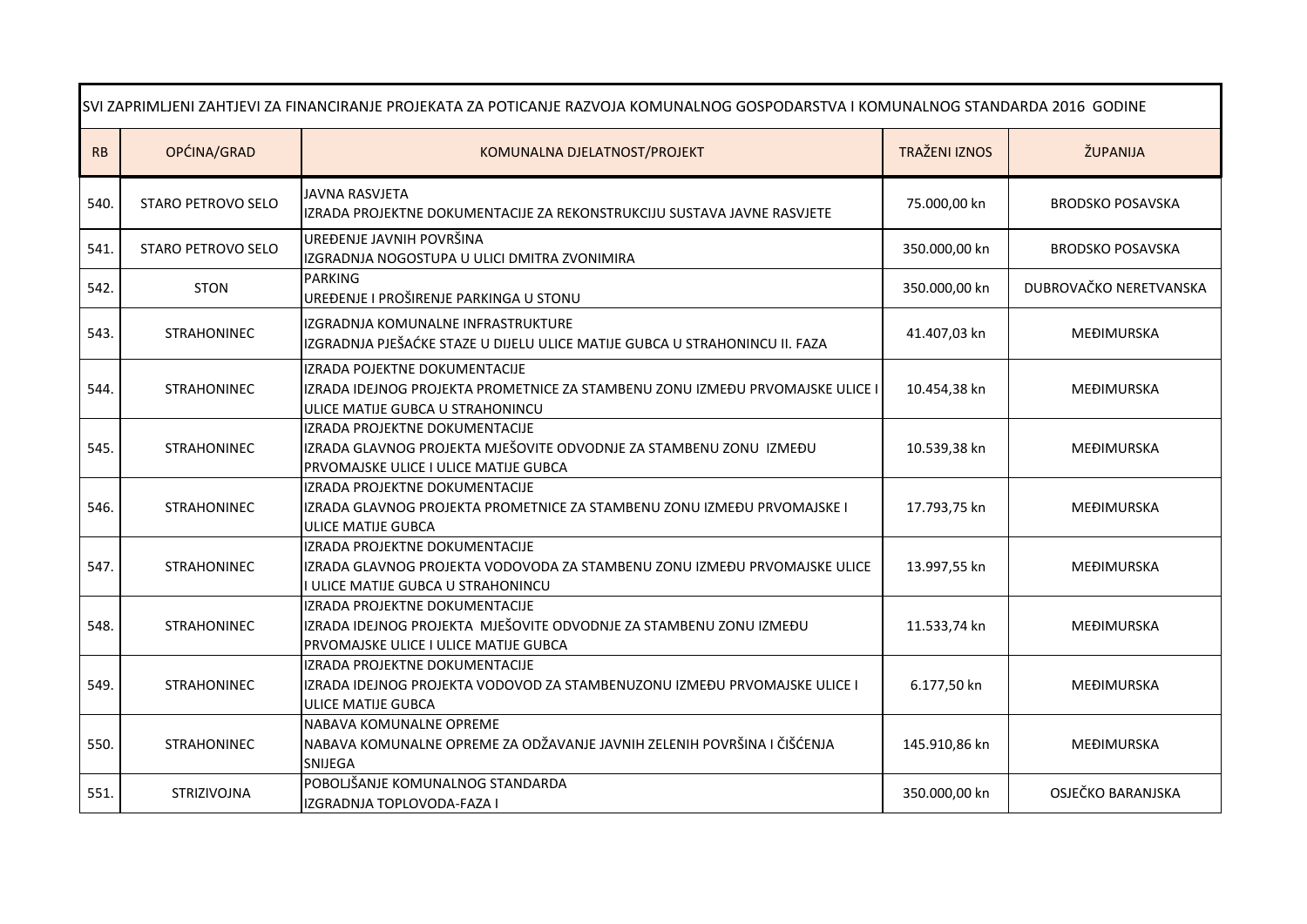| SVI ZAPRIMLJENI ZAHTJEVI ZA FINANCIRANJE PROJEKATA ZA POTICANJE RAZVOJA KOMUNALNOG GOSPODARSTVA I KOMUNALNOG STANDARDA 2016 GODINE |                  |                                                                                                                                                                                       |                      |                           |
|------------------------------------------------------------------------------------------------------------------------------------|------------------|---------------------------------------------------------------------------------------------------------------------------------------------------------------------------------------|----------------------|---------------------------|
| RB                                                                                                                                 | OPĆINA/GRAD      | KOMUNALNA DJELATNOST/PROJEKT                                                                                                                                                          | <b>TRAŽENI IZNOS</b> | ŽUPANIJA                  |
| 552.                                                                                                                               | STUBIČKE TOPLICE | IZGRADNJA NERAZVRSTANIH CESTA<br>NERAZVRSTANA ULICA U STRMCU STUBIČKOM, "ZELENI GAJ"                                                                                                  | 150.000,00 kn        | KRAPINSKO ZAGORSKA        |
| 553.                                                                                                                               | STUBIČKE TOPLICE | ODRŽAVANJE JAVNIH POVRŠINA<br>NABAVA VIŠENAMJENSKOG STROJA ZA ODRŽAVANJE JAVNIH POVRŠINA                                                                                              | 105.000,00 kn        | KRAPINSKO ZAGORSKA        |
| 554.                                                                                                                               | STUBIČKE TOPLICE | POJAČANO ODRŽAVANJE NERAZVRSTANE CESTE<br>POJAČANO ODRŽAVANJE NC SS-7 (BAJSI - RECIKLAŽNO DVORIŠTE)                                                                                   | 187.500,00 kn        | <b>KRAPINSKO ZAGORSKA</b> |
| 555.                                                                                                                               | STUBIČKE TOPLICE | POJAČANO ODRŽAVANJE NERAZVRSTANE CESTE<br>POJAČANO ODRŽAVANJE NERAZVRSTANE CESTE U NASELJU PILA, VIDAK, NC P - 7                                                                      | 150.000,00 kn        | KRAPINSKO ZAGORSKA        |
| 556.                                                                                                                               | SUĆURAJ          | ODRŽAVANJE NERAZVRSTANE CESTE DO UVALE PELINOVIK<br>PREASFALTIRANJE NERAZVRSTANE CESTI                                                                                                | 200.000,00 kn        | SPLITSKO DALMATINSKA      |
| 557.                                                                                                                               | SUHOPOLJE        | ODRŽAVANJE PJEŠAČKIH STAZA<br>IZGRADNJA PJEŠAČKE STAZE U NASELJU SUHOPOLJE                                                                                                            | 258.548,44 kn        | VIROVITIČKO PODRAVSKA     |
| 558.                                                                                                                               | SUKOŠAN          | IZGRADNJA KOMUNALNE INFRASTRUKTURE<br>IZRADA GLAVNIH PROJEKATA ZA IZGRADNJU PROMETNICA S PRIPADAJUĆOM<br>INFRASTRUKTUROM UNUTAR GRAĐEVINSKOG PODRUČJA DEBELJAK ISTOK I DEBELJAK ZAPAD | 118.750,00 kn        | ZADARSKA                  |
| 559.                                                                                                                               | SUKOŠAN          | <b>NABAVA OPREME</b><br>NABAVA I POSTAVLJANJE KANTI NA PLAŽAMA, ŠETNICA I ULICAMA, TE NA MJESNIM<br><b>GROBLJIMA</b>                                                                  | 150.000,00 kn        | ZADARSKA                  |
| 560.                                                                                                                               | <b>SUNJA</b>     | ODRŽAVANJE NERAZVRSTANIH CESTA<br>NABAVA TRANSPORTNOG VOZILA ZA PRIJEVOZ MALIH RADNIH STROJEVA (ALATA) I RADNIKA                                                                      | 190.000,00 kn        | SISAČKO MOSLAVAČKA        |
| 561.                                                                                                                               | <b>SUPETAR</b>   | <b>JAVNA RASVJETA</b><br>MODERNIZACIJA JAVNE RASVJETE U ULICI PORAT (RIVA)                                                                                                            | 350.000,00 kn        | SPLITSKO DALMATINSKA      |
| 562.                                                                                                                               | <b>SUPETAR</b>   | OPSKRBA PITKOM VODOM, ODVODNJA OTPADNIH VODA, ODRŽAVANJE NERAZVRSTANIH<br><b>CESTA</b><br>IZRADA IDEJNOG I IZVEDBENOG PROJEKTA KOMUNALNE INFRASTRUKTURE U ULICAMA<br><b>SUPETRA</b>   | 250.000,00 kn        | SPLITSKO DALMATINSKA      |
| 563.                                                                                                                               | <b>SUPETAR</b>   | PRIJEVOZ PUTNIKA U JAVNOM PROMETU<br>IZGRADNJA AUTOBUSNOG OKRETIŠTA U NASELJU ŠKRIP                                                                                                   | 250.000,00 kn        | SPLITSKO DALMATINSKA      |
| 564.                                                                                                                               | <b>SUPETAR</b>   | REKONSTRUKCIJA I ODRŽAVANJE NERAZVRSTANIH CESTA NA PODRUČJU GRADA<br>IZVOĐENJE RADOVA NA REKONSTRUKCIJI I ODRŽAVANJU NERAZVRSTANIH CESTA U<br>NASELJIMA NA PODRUČJU GRADA SUPETRA     | 350.000,00 kn        | SPLITSKO DALMATINSKA      |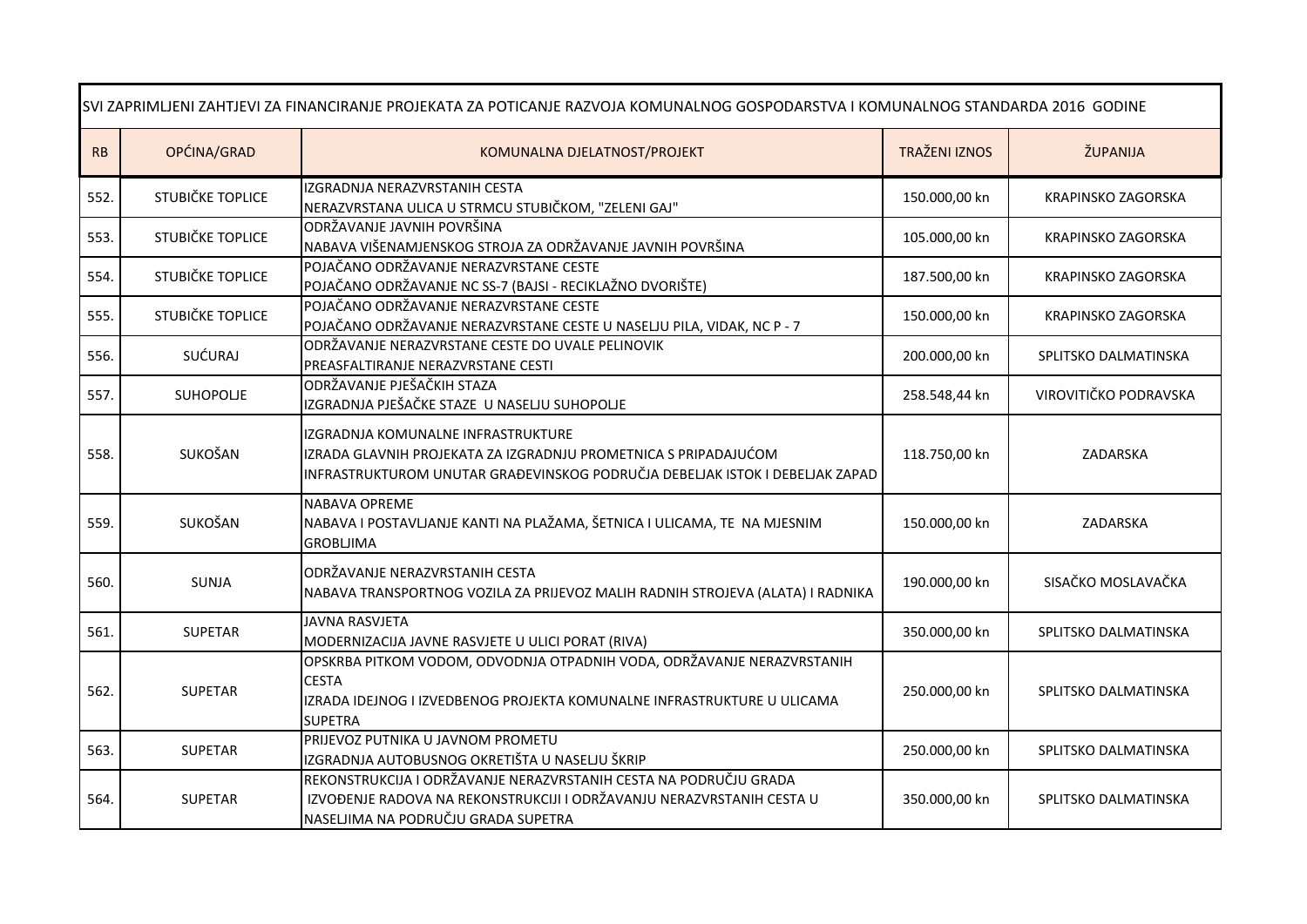| SVI ZAPRIMLJENI ZAHTJEVI ZA FINANCIRANJE PROJEKATA ZA POTICANJE RAZVOJA KOMUNALNOG GOSPODARSTVA I KOMUNALNOG STANDARDA 2016 GODINE |                             |                                                                                                                                                                                                                                  |                      |                           |
|------------------------------------------------------------------------------------------------------------------------------------|-----------------------------|----------------------------------------------------------------------------------------------------------------------------------------------------------------------------------------------------------------------------------|----------------------|---------------------------|
| RB                                                                                                                                 | OPĆINA/GRAD                 | KOMUNALNA DJELATNOST/PROJEKT                                                                                                                                                                                                     | <b>TRAŽENI IZNOS</b> | ŽUPANIJA                  |
| 565.                                                                                                                               | SV. FILIP I JAKOV           | ODRŽAVANJE NERAZVRSTANIH CESTA<br>IZGRADNJA NERAZVRSTANE CESTE "MEĐINE"                                                                                                                                                          | 204.546,00 kn        | ZADARSKA                  |
| 566.                                                                                                                               | SV. IVAN ZELINA             | KOMUNALNA INFRASTRUKTURA/IZGRADNJA MRTVAČNICE<br>IZGRADNJA MRTVAČNICE U SVETOJ HELENI                                                                                                                                            | 350.000,00 kn        | ZAGREBAČKA                |
| 567.                                                                                                                               | <b>SVETA MARIJA</b>         | ODRŽAVANJE JAVNIH POVRŠINA - PODIZANJE KOMUNALNOG STANDARDA<br>NABAVA TRAKTORSKE KOSILICE FERRIS IS®2100Z-ZERO TURN                                                                                                              | 69.950,00 kn         | MEĐIMURSKA                |
| 568.                                                                                                                               | <b>SVETA MARIJA</b>         | UNAPRIJEĐENJE I PODIZANJE STANDARDA OBJEKTA I UREĐAJA KOMUNALNE<br><b>INFRASTRUKTURE</b><br>REKONSTRUKCIJA POSTOJEĆE PRILAZNE PROMETNICE UZ GROBLJE S IZGRADNJOM<br>PARKIRALIŠTA                                                 | 350.000,00 kn        | MEĐIMURSKA                |
| 569.                                                                                                                               | <b>SVETA NEDELJA</b>        | <b>GOSPODARANJE OTPADOM</b><br>NABAVA KOMUNALNE OPREME - KOMPOSTERA ZA KOMPOSTIRANJE BIOOTPADA                                                                                                                                   | 45.000,00 kn         | ZAGREBAČKA                |
| 570.                                                                                                                               | <b>SVETA NEDELJA</b>        | KOMUNALNA INFRASTRUKTURA I REKONSTRUKCIJA NERAZVRSTANE CESTE<br>REKONSTRUKCIJA ULICE STARI HRAST, DIJELA ULICE RIBEL I DIJELA VOĆARSKE ULICE                                                                                     | 300.000,00 kn        | ZAGREBAČKA                |
| 571.                                                                                                                               | <b>SVETI ĐURĐ</b>           | ODRŽAVANJE I UREĐENJE MJESNIH GROBLJA<br>IZGRADNJA NOVIH I REKONSTRUKCIJA POSTOJEĆIH PJEŠAČKIH STAZA NA MJESNIM<br>GROBLJIMA U SVETOM ĐURĐU, HRŽENICI, SESVETAMA LUDBREŠKIM I STRUGI I ZAVRŠNO<br>UREĐENJE OGRADE U SVETOM ĐURĐU | 326.742,50 kn        | VARAŽDINSKA               |
| 572.                                                                                                                               | <b>SVETI ILIJA</b>          | UREĐENJE NERAZVRSTANIH CESTA<br>UREĐENJE NERAZVRSTANIH CESTA OPĆINE SVETI ILIJA                                                                                                                                                  | 350.000,00 kn        | VARAŽDINSKA               |
| 573.                                                                                                                               | SVETI JURAJ NA BRIJEGU      | <b>JAVNA RASVJETA</b><br>ENERGETKSA UČINKOVITOST NA SUSTAVU JAVNE RASVJETE OPĆINE SVETI JURAJ NA BRIJEGU,<br>NABAVKA LED SVJETILJKI                                                                                              | 350.000,00 kn        | MEĐIMURSKA                |
| 574.                                                                                                                               | SVETI KRIŽ ZAČRETJE         | IZGRADNJA OBJEKATA I UREĐAJA KOMUNALNE INFRASTRUKTURE<br>UREĐENJE ODVODNJE I POVEĆANJE STANJA SIGURNOSTI PJEŠAKA SPOJA NASELJA<br>ŠTRUCLJEVO I SVETI KRIŽ ZAČRETJE UZ INDUSTRIJSKU ZONU FAZA II                                  | 337.000,00 kn        | <b>KRAPINSKO ZAGORSKA</b> |
| 575.                                                                                                                               | SVETI LOVREČ                | ODRŽAVANJE JAVNIH POVRŠINA<br>NABAVA TERETNOG VOZILA ZA PRIJEVOZ KOMUNALNE OPREME ZA ODRŽAVANJE JAVNIH<br>POVRŠINA                                                                                                               | 120.231,00 kn        | <b>ISTARSKA</b>           |
| 576.                                                                                                                               | <b>SVETI MARTIN NA MURI</b> | ODRŽAVANJE JAVNIH POVRŠINA OPĆINE SVETI MARTIN NA MURI<br>NABAVA KOMUNALNOG STROJA                                                                                                                                               | 127.696,63 kn        | MEĐIMURSKA                |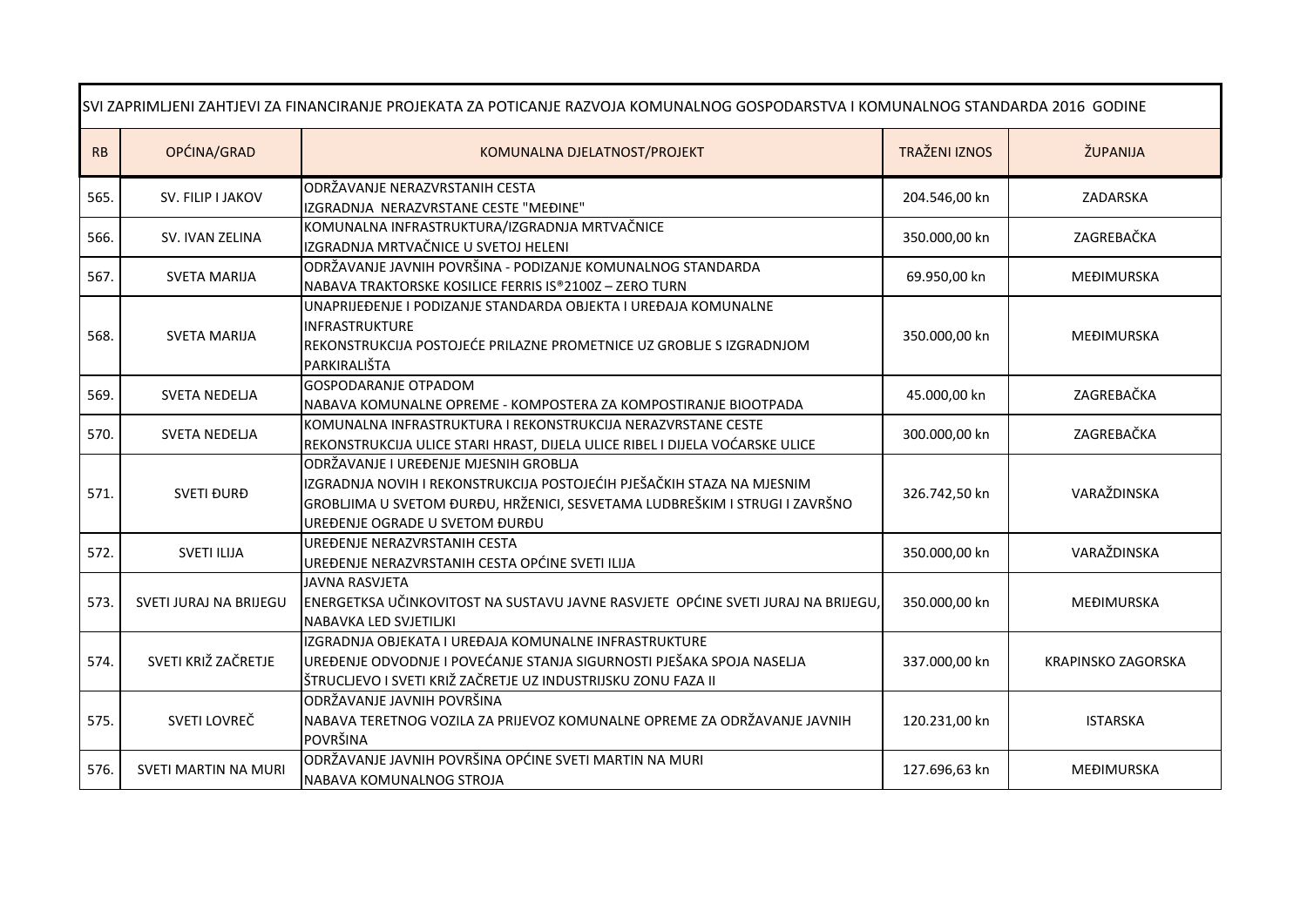| SVI ZAPRIMLJENI ZAHTJEVI ZA FINANCIRANJE PROJEKATA ZA POTICANJE RAZVOJA KOMUNALNOG GOSPODARSTVA I KOMUNALNOG STANDARDA 2016 GODINE |                             |                                                                                                                                                                                               |                      |                        |
|------------------------------------------------------------------------------------------------------------------------------------|-----------------------------|-----------------------------------------------------------------------------------------------------------------------------------------------------------------------------------------------|----------------------|------------------------|
| ${\sf RB}$                                                                                                                         | OPĆINA/GRAD                 | KOMUNALNA DJELATNOST/PROJEKT                                                                                                                                                                  | <b>TRAŽENI IZNOS</b> | ŽUPANIJA               |
| 577.                                                                                                                               | <b>SVETI PETAR OREHOVEC</b> | UREĐENJE KOMUNALNE INFRASTRUKTURE<br>MODERNIZACIJA NERAZVRSTANE CESTE U POSLOVNOJ ZONI SVETI PETAR OREHOVEC-<br>JALŠEVLJE                                                                     | 282.159,54 kn        | KOPRIVNIČKO KRIŽEVAČKA |
| 578.                                                                                                                               | SVETI PETAR U ŠUMI          | IZVOĐENJE RADOVA NA INVESTICIJSKOM ODRŽAVANJU NERAZVRSTANIH CESTA<br>ASFALTIRANJE NERAZVRSTANIH CESTA NA PODRUČJU OPĆINE SVETI PETAR U ŠUMI                                                   | 350.000,00 kn        | <b>ISTARSKA</b>        |
| 579.                                                                                                                               | SVETVINČENAT                | ODRŽAVANJE GROBLJA I KREMATORIJA<br>REKONSTRUKCIJA I DOGRADNJA MJESNOG GROBLJA JURŠIĆI - 1. FAZA                                                                                              | 350.000,00 kn        | <b>ISTARSKA</b>        |
| 580.                                                                                                                               | SVETVINČENAT                | ODLAGANJE KOMUNALNOG OTPADA I UREĐENJE JAVNIH POVRŠINA<br>NABAVA KOMUNALNE OPREMA ZA KUĆANSTVA                                                                                                | 350.000,00 kn        | <b>ISTARSKA</b>        |
| 581.                                                                                                                               | ŠANDROVAC                   | ODRŽAVANJE NERAZVRSTANIH CESTA<br>MODERNIZACIJA NERAZVRSTANE CESTE RAVNEŠ - KAŠLJAVAC U OPĆINI ŠANDROVAC                                                                                      | 350.000,00 kn        | BJELOVARSKO BILOGORSKA |
| 582.                                                                                                                               | ŠESTANOVAC                  | IZGRADNJA KOMUNALNE INFRASTRUKTURE<br>IZVOĐENJE RADOVA NA IZGRADNJI KOMUNALNE INFRASTRUKTURE GOSPODARSKE ZONE<br>ŠESTANOVAC ZAPAD-PROMETNICA (ZEMLJANI RADOVI)                                | 120.000,00 kn        | SPLITSKO DALMATINSKA   |
| 583.                                                                                                                               | ŠESTANOVAC                  | IZGRADNJA OBJEKATA I UREĐAJA KOMUNALNE INFRASTRUKTURE<br>IZGRADNJA MRTVAČNICE NA GROBLJU ŽEŽEVICA-ORJE                                                                                        | 120.000,00 kn        | SPLITSKO DALMATINSKA   |
| 584.                                                                                                                               | ŠESTANOVAC                  | <b>VODOOPSKRBA</b><br>IZGRADNJA VODOPSKRBNOG SUSTAVA OPĆINE ŠESTANOVAC-GLAVNOG CJEVOVODA BOLČIĆI-<br>ŠESTANI-BEKAVCI I VODOPSKRBRBNE MREŽE M.O. ŽEŽEVICA                                      | 110.000,00 kn        | SPLITSKO DALMATINSKA   |
| 585.                                                                                                                               | ŠIBENIK                     | UREĐENJE PROMETNICE U VRPOLJU KOD ŠIBENIKA<br>REKONSTRUKCIJA NERAZVRSTANE PROMETNICE U NASELJU VRPOLJE                                                                                        | 225.949,36 kn        | ŠIBENSKO KNINSKA       |
| 586.                                                                                                                               | ŠIBENIK                     | PRIKUPLJANJE I ODVOZ OTPADA NA PODRUČJU STARE GRADSKE JEZGRE GRADA ŠIBENIKA<br>NABAVA VOZILA U SVRHU POBOLJŠANJA KOMUNALNOG STANDARDA U STAROJ GRADSKOJ<br>JEZGRI ŠIBENIKA                    | 124.000,00 kn        | ŠIBENSKO KNINSKA       |
| 587.                                                                                                                               | ŠKABRNJA                    | IZVOĐENJE RADOVA NA INVESTICIJSKOM ODRŽAVANJU KOMUNALNE INFRASTRUKTURE TE<br>UREĐENJE NERAZVRSTANIH CESTA<br>POJAČANO ODRŽAVANJE ŽUPANIJSKE CESTE Ž6044- IZGRADNJA NOGOSTUPA                  | 222.789,38 kn        | ZADARSKA               |
| 588.                                                                                                                               | ŠKABRNJA                    | PROJEKTNA DOKUMENTACIJA ZA IZVOĐENJE OBJEKATA I UREĐAJA KOMUNALNE<br>INFRASTRUKTURE<br>IZRADA PROJEKTNE DOKUMENTACIJE VATROGASNO-DRUŠTVENOG DOMA S PRIPADAJUĆOM<br>KOMUNALNOM INFRASTRUKTUROM | 56.250,00 kn         | ZADARSKA               |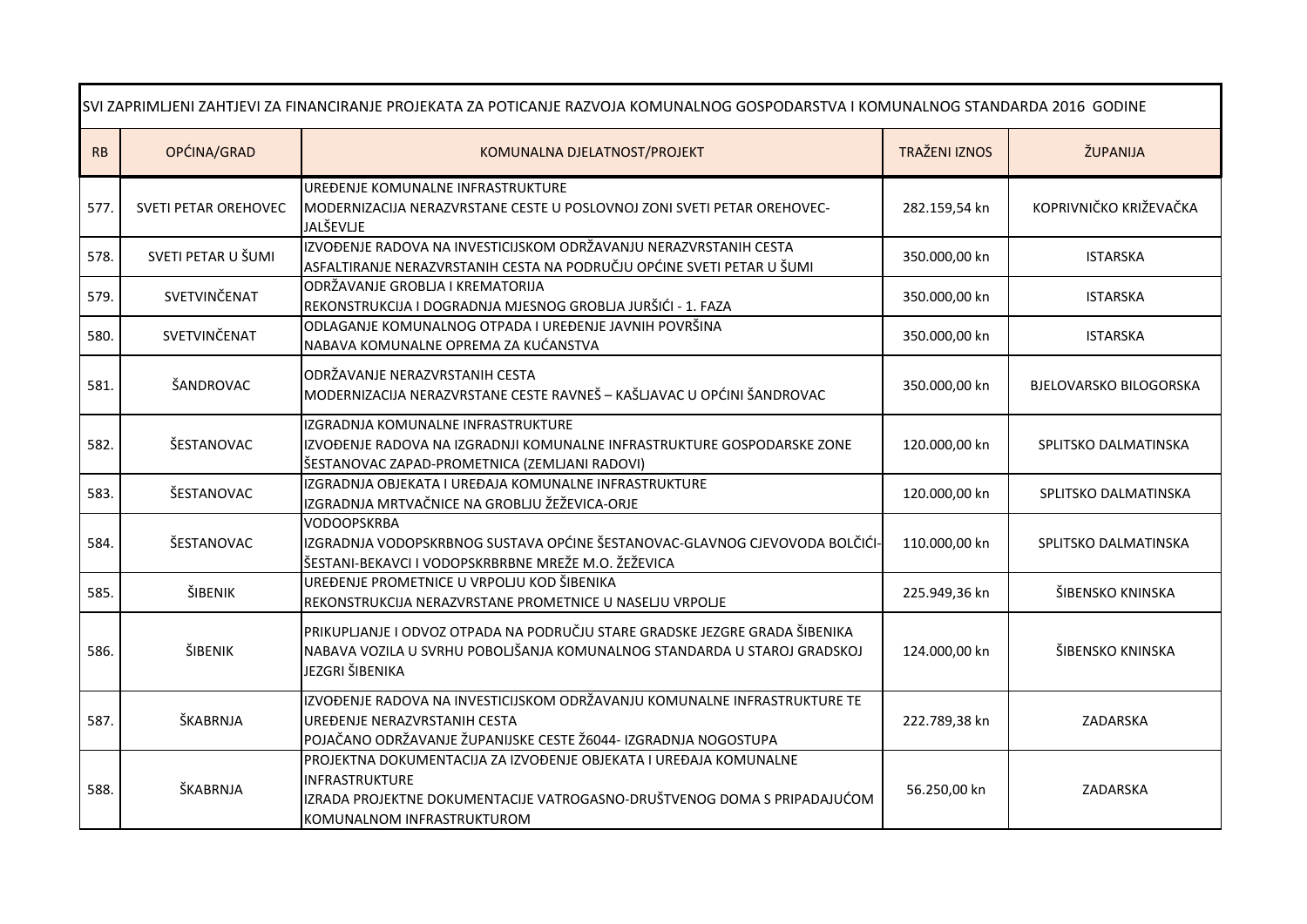| SVI ZAPRIMLJENI ZAHTJEVI ZA FINANCIRANJE PROJEKATA ZA POTICANJE RAZVOJA KOMUNALNOG GOSPODARSTVA I KOMUNALNOG STANDARDA 2016 GODINE |                 |                                                                                                                                                                                      |                      |                               |
|------------------------------------------------------------------------------------------------------------------------------------|-----------------|--------------------------------------------------------------------------------------------------------------------------------------------------------------------------------------|----------------------|-------------------------------|
| RB                                                                                                                                 | OPĆINA/GRAD     | KOMUNALNA DJELATNOST/PROJEKT                                                                                                                                                         | <b>TRAŽENI IZNOS</b> | ŽUPANIJA                      |
| 589.                                                                                                                               | ŠODOLOVCI       | OPSKRBA PITKOM VODOM<br>IZGRADNJA GLAVNOG VODOOPSKRBNOG CJEVOVODA I IZGRADNJA I REKONSTRUKCIJA<br>VODOOPSKRBNOG SUSTAVA U NASELJIMA OPĆINE ŠODOLOVCI                                 | 350.000,00 kn        | OSJEČKO BARANJSKA             |
| 590.                                                                                                                               | ŠOLTA           | UREĐNJE JAVNIH POVRŠINA<br>UREĐENJE OPĆINSKOG TRGA S PARKOM                                                                                                                          | 246.080,28 kn        | SPLITSKO DALMATINSKA          |
| 591.                                                                                                                               | ŠPIŠIĆ BUKOVICA | JAVNA RASVJETA<br>POSTAVLJANJE JAVNE RASVJETE DO NASELJA NOVI ANTUNOVAC                                                                                                              | 67.500,00 kn         | VIROVITIČKO PODRAVSKA         |
| 592.                                                                                                                               | ŠPIŠIĆ BUKOVICA | <b>NABAVA OPREME</b><br>KUPNJA RABLJENOG KOMUNALNOG STROJA SA RALICOM I RASIPAČEM SOLI                                                                                               | 75.000,00 kn         | VIROVITIČKO PODRAVSKA         |
| 593.                                                                                                                               | ŠPIŠIĆ BUKOVICA | <b>NERAZVRSTAN CESTE</b><br>IZRADA SNIMKE IZVEDENOG STANJA NERAZVRSTANIH CESTA U NASELJIMA NA PODRUČJU<br>OPĆINE ŠPIŠIĆ BUKOVICA                                                     | 55.937,50 kn         | VIROVITIČKO PODRAVSKA         |
| 594.                                                                                                                               | ŠPIŠIĆ BUKOVICA | <b>NERAZVRSTANE CESTE</b><br>REKONSTRUKCIJA NERAZVRSTANE CESTE U NASELJU ŠP. BUKOVICA - DIO ULICE PETRA<br>PRERADOVIĆA                                                               | 31.187,50 kn         | VIROVITIČKO PODRAVSKA         |
| 595.                                                                                                                               | ŠTEFANJE        | UREĐENJE NERAZVRSTANIH CESTA<br>2. DIO PROMETNICA U NASELJU ŠTEFANJE U DUŽINI OD 320 M                                                                                               | 117.891,80 kn        | <b>BJELOVARSKO BILOGORSKA</b> |
| 596.                                                                                                                               | ŠTEFANJE        | UREĐENJE NERAZVRSTANIH CESTA<br>DIO PROMETNICA U NASELJU ŠTEFANJE U DUŽINI OD 135 M                                                                                                  | 128.744,65 kn        | <b>BJELOVARSKO BILOGORSKA</b> |
| 597.                                                                                                                               | ŠTITAR          | IZVOĐENJE RADOVA NA INVESTICIJSKOM ODRŽAVANJU KOMUNALNE INFRASTRUKTURE<br>REKONSTRUKCIJA ZGRADE DOMA KULTURE                                                                         | 289.000,00 kn        | <b>VUKOVARSKO SRIJEMSKA</b>   |
| 598.                                                                                                                               | ŠTITAR          | ODRŽAVANJE NERAZVRSTANIH CESTA<br>IZGRADNJA PROMETNICE S PARKIRALIŠTEM I NOGOSTUPOM                                                                                                  | 296.435,67 kn        | <b>VUKOVARSKO SRIJEMSKA</b>   |
| 599.                                                                                                                               | ŠTRIGOVA        | IZGRADNJA OBJEKTA KOMUNALNE INFRASTRUKTURE - ASFALTIRANJE MAKADAMSKE CESTE<br>GRAĐENJE GRAĐEVINE INFRASTRUKTURNE NAMJENE, PROMETNOG SUSTAVA CESTOVNOG<br>PROMETA- NERAZVRSTANE CESTE | 350.000,00 kn        | <b>MEĐIMURSKA</b>             |
| 600.                                                                                                                               | <b>TINJAN</b>   | <b>JAVNA RASVJETA</b><br>IZGRADNJA JAVNE RASVJETE                                                                                                                                    | 134.500,00 kn        | <b>ISTARSKA</b>               |
| 601.                                                                                                                               | <b>TINJAN</b>   | NERAZVRSTANE CESTE<br>PROJEKTNA DOKUMENTACIJA ZA REKONSTRUKCIJU - ASFALTIRANJE NERAZVRSATNE CESTE<br>NPC 22 (L50095-MILOTIĆI-ŠURANI-D48)                                             | 25.000,00 kn         | <b>ISTARSKA</b>               |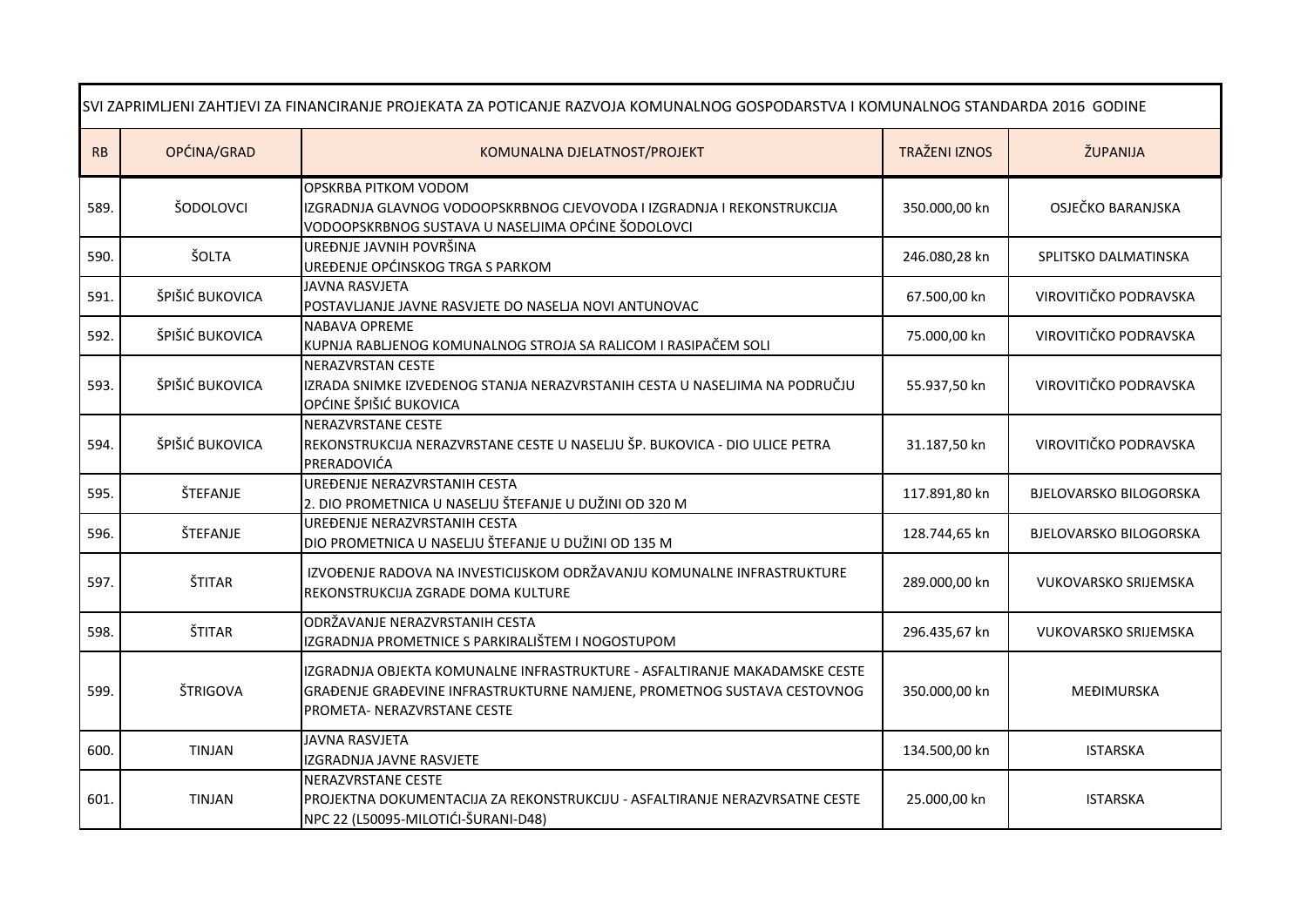| SVI ZAPRIMLJENI ZAHTJEVI ZA FINANCIRANJE PROJEKATA ZA POTICANJE RAZVOJA KOMUNALNOG GOSPODARSTVA I KOMUNALNOG STANDARDA 2016 GODINE |                   |                                                                                                                                                          |                      |                             |  |
|------------------------------------------------------------------------------------------------------------------------------------|-------------------|----------------------------------------------------------------------------------------------------------------------------------------------------------|----------------------|-----------------------------|--|
| RB                                                                                                                                 | OPĆINA/GRAD       | KOMUNALNA DJELATNOST/PROJEKT                                                                                                                             | <b>TRAŽENI IZNOS</b> | ŽUPANIJA                    |  |
| 602.                                                                                                                               | <b>TKON</b>       | ODRŽAVANJE JAVNIH POVRŠINA, ODRŽAVANJE NERAZVRSTANIH CESTA<br>KOMUNALNI STROJ ZA PRIKUPLJANJE OTPADA S JAVNIH POVRŠINA I PROMETNICA                      | 320.000,00 kn        | ZADARSKA                    |  |
| 603.                                                                                                                               | <b>TOMPOJEVCI</b> | UREĐENJE KOMUNALNE INFRASTRUKTURE- IZGRADNJA PJEŠAČKIH STAZA<br>IZGRADNJA PJEŠAČKIH STAZA NA PODRUČJU OPĆINE TOMPOJEVCI                                  | 325.342,50 kn        | <b>VUKOVARSKO SRIJEMSKA</b> |  |
| 604.                                                                                                                               | <b>TOPUSKO</b>    | NERAZVRSTANE CESTE<br>IZGRADNJA MOSTA HRVATSKO SELO- MALA VRANOVINA                                                                                      | 27.500,00 kn         | SISAČKO MOSLAVAČKA          |  |
| 605.                                                                                                                               | <b>TOPUSKO</b>    | UREĐENJE JAVNE PROMETNE INFRASTRUKTURE, JAVNIH POVRŠINA I JAVNE RASVJETE<br>IZGRADNJA GARAŽA, TOPLINSKE PODSTANICE I PROMETNICE U TOPUSKOM               | 23.062,50 kn         | SISAČKO MOSLAVAČKA          |  |
| 606.                                                                                                                               | <b>TOPUSKO</b>    | UREĐENJE NERAZVRSTANE CESTE/MOSTA<br>IZGRADNJA MOSTA PRIKUZMIĆI                                                                                          | 5.625,00 kn          | SISAČKO MOSLAVAČKA          |  |
| 607.                                                                                                                               | <b>TOUNJ</b>      | NABAVA OPREME JAVNE POVRŠINE NASELJA<br>IZGRADNJA DJEČJEG IGRALIŠTA I UREĐENJE ZELENE POVRŠINE                                                           | 118.835,68 kn        | KARLOVAČKA                  |  |
| 608.                                                                                                                               | <b>TOUNJ</b>      | NERAZVRSTANE CESTE<br>ASFALTIRANJE NERAZVRSTANE CESTE "KOŠARA"                                                                                           | 234.000,00 kn        | KARLOVAČKA                  |  |
| 609.                                                                                                                               | <b>TOUNJ</b>      | UREĐENJE JAVNIH POVRŠINA<br>KIP RADNIKA U KAMENOLOMU                                                                                                     | 224.125,00 kn        | KARLOVAČKA                  |  |
| 610.                                                                                                                               | <b>TOVARNIK</b>   | ODRŽAVANJE NERAZVRSTANE CESTE<br>SANACIJA HERCEGOVAČKE ULICE U NASELJU TOVARNIK                                                                          | 327.259,31 kn        | <b>VUKOVARSKO SRIJEMSKA</b> |  |
| 611.                                                                                                                               | <b>TRIBUNJ</b>    | UREĐENJE CESTOVNE INFRASTRUKTURE<br>SANACIJA NOGOSTUPA U ULICI PUT VODICA                                                                                | 300.000,00 kn        | ŠIBENSKO KNINSKA            |  |
| 612.                                                                                                                               | TRILJ             | IZGRADNJA OBJEKTA KOMUNALNE INFRASTRUKTURE<br>OBNOVA VISEĆEG MOSTA NA CETINI U TRILJU - I FAZA                                                           | 350.000,00 kn        | SPLITSKO DALMATINSKA        |  |
| 613.                                                                                                                               | <b>TRNAVA</b>     | IZGRADNJA I OBNOVA NOGOSTUPA<br>IZGRADNJA I OBNOVA NOGOSTUPA U NASELJIMA TRNAVA, LAPOVCI I KONDRIĆ                                                       | 200.000,00 kn        | OSJEČKO BARANJSKA           |  |
| 614.                                                                                                                               | <b>TRNAVA</b>     | NABAVA KOMUNALNE OPREME<br>NABAVA KLOMUNALNE OPREME ZA UREĐENJE JAVNIH POVRŠINA                                                                          | 70.000,00 kn         | OSJEČKO BARANJSKA           |  |
| 615.                                                                                                                               | <b>TRNAVA</b>     | ODRŽAVANJE I UREĐENJE NERAZVRSTANIH CESTA<br>OBNOVA I UREĐENJE NERAZVRSTANIH CESTA NA PODRUČJU OPĆINE                                                    | 300.000,00 kn        | OSJEČKO BARANJSKA           |  |
| 616.                                                                                                                               | <b>TROGIR</b>     | IZGRADNJA OBORINSKE ODVODNJA, KANALIZACIJSKE MREŽE<br>IGRADNJA I REKONSTRUKCIJA VODOVODNE, KANALIZACIJSKE I OBORINSKE MREŽE U<br>ULICI PUT GOSPE OD MORA | 350.000,00 kn        | SPLITSKO DALMATINSKA        |  |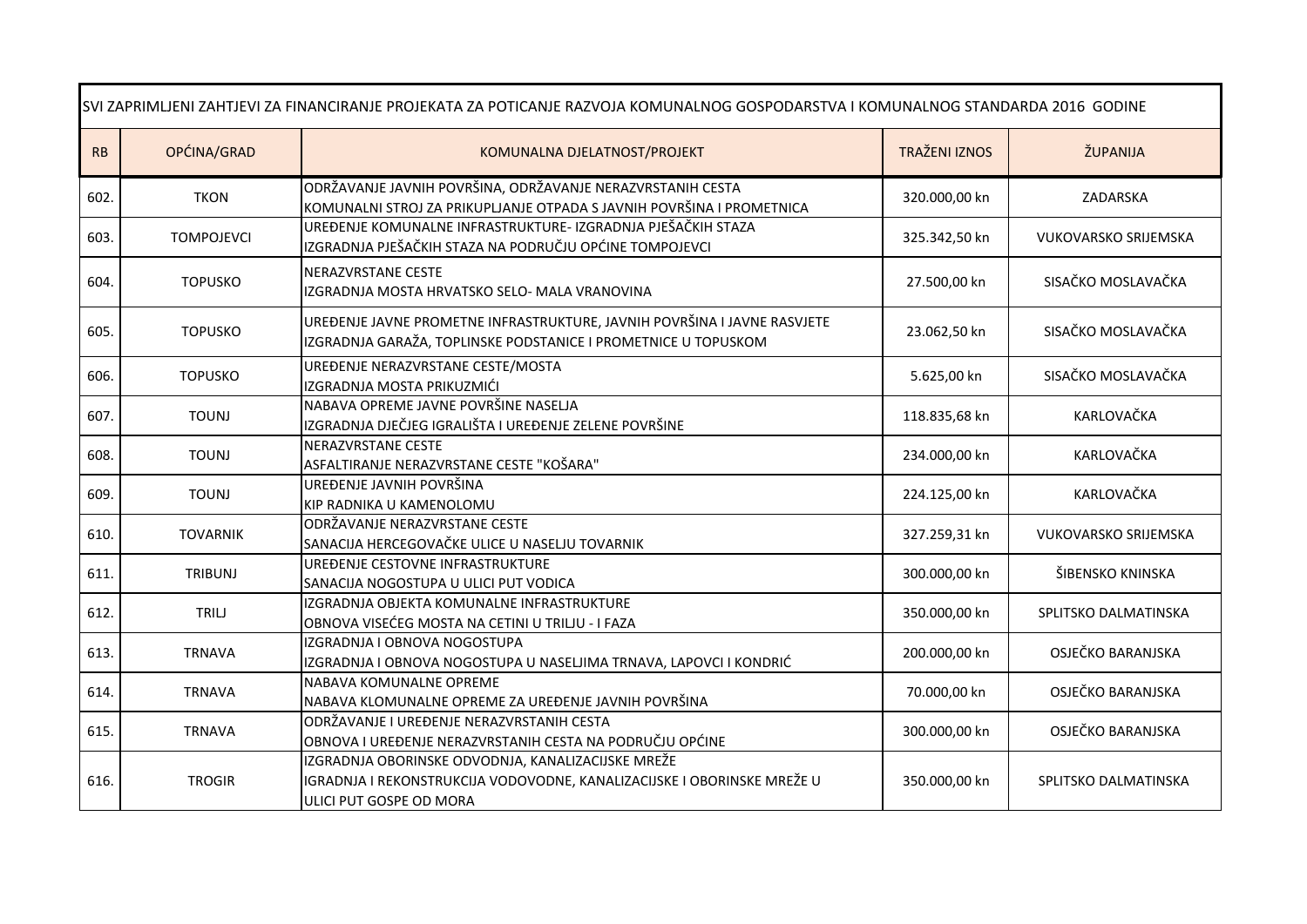| SVI ZAPRIMLJENI ZAHTJEVI ZA FINANCIRANJE PROJEKATA ZA POTICANJE RAZVOJA KOMUNALNOG GOSPODARSTVA I KOMUNALNOG STANDARDA 2016 GODINE |                |                                                                                                                                                                                           |                      |                             |
|------------------------------------------------------------------------------------------------------------------------------------|----------------|-------------------------------------------------------------------------------------------------------------------------------------------------------------------------------------------|----------------------|-----------------------------|
| RB                                                                                                                                 | OPĆINA/GRAD    | KOMUNALNA DJELATNOST/PROJEKT                                                                                                                                                              | <b>TRAŽENI IZNOS</b> | ŽUPANIJA                    |
| 617.                                                                                                                               | <b>TROGIR</b>  | OBORINSKA ODVODNJA<br>REKONSTRUKCIJA VODOVODNE I KANALIZACIJSKE MREŽE U ULICI GOSPE KRAJ MORA                                                                                             | 350.000,00 kn        | SPLITSKO DALMATINSKA        |
| 618.                                                                                                                               | <b>TRPANJ</b>  | IZGRADNJA (ODRŽAVANJE) OBJEKATA I UREĐAJA KOMUNALNE INFRASTRUKTURE<br>UREĐENJE NERAZVRSTANIH CESTA NA PODRUČJU OPĆINE TRPANJ                                                              | 345.000,00 kn        | DUBROVAČKO NERETVANSKA      |
| 619.                                                                                                                               | <b>TRPINJA</b> | ODRŽAVANJE GROBLJA-IZGRADNJA I ODRŽAVANJE PROSTORA I ZGRADA ZA OBAVLJENJE<br>ISPRAĆAJA I SAHRANE POKOJNIKA<br>JAVNO KOMUNALNA ZGRADA-MRTVAČNICA ĆELIJE                                    | 223.014,35 kn        | <b>VUKOVARSKO SRIJEMSKA</b> |
| 620.                                                                                                                               | TUČEPI         | ODRŽAVANJE REKONSTRUKCIJA NERAZVRSTANIH CESTA<br>REKONSTRUKCIJA ULICE NA PREDJELU RAVNICE U TUČEPIMA                                                                                      | 257.325,00 kn        | SPLITSKO DALMATINSKA        |
| 621.                                                                                                                               | <b>TUHELJ</b>  | FINANCIJSKA POTPORA ZA POTICANJE KOMUNALNOG GOSPODARSTVA I KOMUNALNOG<br><b>STANDARDA</b><br>FINANCIJSKA POTPORA ZA UREĐENJE NERAZVRSTANIH CESTA                                          | 350.000,00 kn        | KRAPINSKO ZAGORSKA          |
| 622.                                                                                                                               | <b>UDBINA</b>  | OPSKRBA PITKOM VODOM<br>REKONSTRUKCIJA I PROŠIRENJE VODOVODA NASELJA UDBINA                                                                                                               | 100.000,00 kn        | LIČKO SENJSKA               |
| 623.                                                                                                                               | <b>UDBINA</b>  | UREĐENJE NERAZVRSTANE CESTE (NOGOSTUP)<br>AUTOBUSNO STAJALIŠTE NA ŽC 5195 I UREĐENJE KRIŽANJA SA KRBAVSKOM ULICOM                                                                         | 90.000,00 kn         | LIČKO SENJSKA               |
| 624.                                                                                                                               | UNEŠIĆ         | IZGRADNJA OBJEKATA I UREĐAJA KOMUNALNE INFRASTRUKTURE<br>UREĐENJE MREŽE NERAZVRSTANIH CESTA OPĆINE UNEŠIĆ                                                                                 | 350.000,00 kn        | ŠIBENSKO KNINSKA            |
| 625.                                                                                                                               | VALPOVO        | ODRŽAVNANJE KOMUNALNE INFRASTRUKTURE<br>ODRŽAVANJE ZELENIH POVRŠINA, DJEČIJIH IGRALIŠTA, TENISKIH TERENA, NOGOMETNIH<br>IGRALIŠTA, ŠETALIŠTA I GRADSKIH PERIVOJA GRADA VALPOVA            | 249.539,06 kn        | OSJEČKO BARANJSKA           |
| 626.                                                                                                                               | VALPOVO        | IZRADA PROJEKTNE DOKUMENTACIJE ZA IZGRADNJU JAVNE RASVJETE DIJELA ULICE EUGENA<br>KVATERNIKA U VALPOVU                                                                                    | 20.000,00 kn         | OSJEČKO BARANJSKA           |
| 627.                                                                                                                               | VALPOVO        | <b>JAVNA RASVJETA</b><br>IZGRADNJA JAVNE RASVJETE DIJELA NASELJA A. ŠENOE U VALPOVU                                                                                                       | 160.000,00 kn        | OSJEČKO BARANJSKA           |
| 628.                                                                                                                               | VALPOVO        | SAKUPLJANJE MIJEŠANOG KOMUNALNOG I BIORAZGRADIVOG OTPADA SA IZDVAJANJEM<br>KORISNIH FRAKCIJA<br>NABAVA KOMUNALNE OPREME - SPREMNICI ZA ODVAJANJE KORISNOG OTPADA KAPACITETA<br>240 LITARA | 349.852,50 kn        | OSJEČKO BARANJSKA           |
| 629.                                                                                                                               | VARAŽDIN       | IZGRADNJA JAVNE RASVJETE<br>REKONSTRUKCIJA JAVNE RASVJETE PREDMETNOG RASKRIŽJA                                                                                                            | 165.000,00 kn        | VARAŽDINSKA                 |
| 630.                                                                                                                               | VARAŽDIN       | IZGRADNJA NERAZVRSTANIH CESTA<br>IZGRADNJA - REKONSTRUKCIJA RASKRIŽJA ULICA M.KRLEŽE I K.FILIĆA - ROTOR                                                                                   | 225.000,00 kn        | VARAŽDINSKA                 |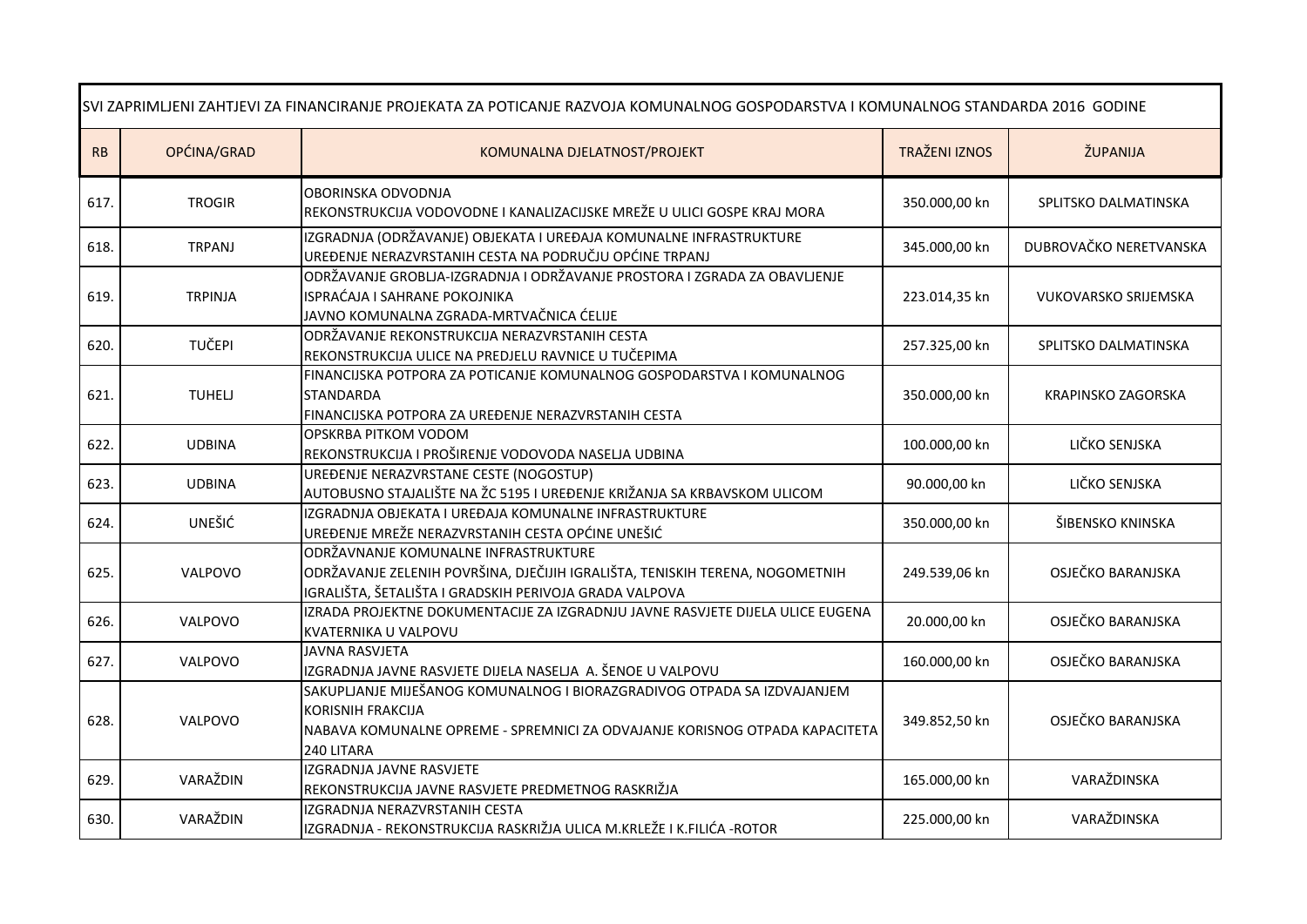| SVI ZAPRIMLJENI ZAHTJEVI ZA FINANCIRANJE PROJEKATA ZA POTICANJE RAZVOJA KOMUNALNOG GOSPODARSTVA I KOMUNALNOG STANDARDA 2016 GODINE |                          |                                                                                                                                                                                                                           |                      |                               |
|------------------------------------------------------------------------------------------------------------------------------------|--------------------------|---------------------------------------------------------------------------------------------------------------------------------------------------------------------------------------------------------------------------|----------------------|-------------------------------|
| RB                                                                                                                                 | OPĆINA/GRAD              | KOMUNALNA DJELATNOST/PROJEKT                                                                                                                                                                                              | <b>TRAŽENI IZNOS</b> | ŽUPANIJA                      |
| 631.                                                                                                                               | VARAŽDINSKE TOPLICE      | INVESTICIJSKO ODRŽAVANJE KOMUNALNE INFRASTRUKTURE TE UREĐENJE JAVNE POVRŠINE<br>MODERNIZACIJA ULICE MATIJE GUPCA                                                                                                          | 248.437,50 kn        | VARAŽDINSKA                   |
| 632.                                                                                                                               | <b>VELA LUKA</b>         | UREĐENJE JAVNIH POVRŠINA<br>UREĐENJE DIJELA JAVNE POVRŠINE U CENTRU NASELJA VELA LUKA                                                                                                                                     | 350.000,00 kn        | DUBROVAČKO NERETVANSKA        |
| 633.                                                                                                                               | <b>VELIKA</b>            | IZVOĐENJE RADOVA I UGRADNJA UREĐAJA KOMUNALNE INFRASTRUKTURE, UREĐENJE<br>JAVNIH POVRŠINA, NERAZVRSTANIH CESTA, JAVNE RASVJETE I DRUGIH JAVNIH PROSTORA U<br>NASELJIMA<br>PRISTUPNA CESTA I PARKIRALIŠTE PRI DVD-U VELIKA | 217.730,63 kn        | POŽEŠKO SLAVONSKA             |
| 634.                                                                                                                               | <b>VELIKA GORICA</b>     | <b>GRAĐENJE NERAZVRSTANIH CESTA</b><br>REKONSTRUKCIJA RASKRIŽJA ULICE MATICE HRVATSKE I ULICE SLAVKA KOLARA S<br>IZGRADNJOM RASKRIŽJA S KRUŽNIM TOKOM PROMETA U VELIKOJ GORICI                                            | 350.000,00 kn        | ZAGREBAČKA                    |
| 635.                                                                                                                               | <b>VELIKA KOPANICA</b>   | IZVOĐENJE RADOVA NA UREĐENJU KOMUNALNE INFRASTRUKTURE<br>UREĐIVANJE I OPREMANJE JLS KOMUNALNOM OPREMOM                                                                                                                    | 350.000,00 kn        | <b>BRODSKO POSAVSKA</b>       |
| 636.                                                                                                                               | <b>VELIKA PISANICA</b>   | UREĐENJE KOMUNALNE INFRASTRUKTURE<br>UREĐENJE VATROGASNOG TORANJA/ZVONIKA U NASELJU BABINAC                                                                                                                               | 77.000,00 kn         | <b>BJELOVARSKO BILOGORSKA</b> |
| 637.                                                                                                                               | <b>VELIKA TRNOVITICA</b> | ODRŽAVANJE NERAZVRSTANIH CESTA<br>REKONSTRUKCIJA NERAZVRSTANIH CESTA                                                                                                                                                      | 350.000,00 kn        | <b>BJELOVARSKO BILOGORSKA</b> |
| 638.                                                                                                                               | <b>VELIKI BUKOVEC</b>    | ODRŽAVANJA ZGRADA U VLASNIŠTVU OPĆINE VELIKI BUKOVEC<br>PODIZANJE ENERGETSKE UČINKOVITOSTI DRUŠTVENIH DOMOVA S PODRUČJA OPĆINE VELIKI<br><b>BUKOVEC</b>                                                                   | 130.942,13 kn        | VARAŽDINSKA                   |
| 639.                                                                                                                               | <b>VELIKI BUKOVEC</b>    | ODRŽAVANJE JAVNIH POVRŠINA<br>UREĐENJE PARK STAZA UZ OPĆINSKU ZGRADU U VELIKOM BUKOVCU                                                                                                                                    | 164.625,00 kn        | VARAŽDINSKA                   |
| 640.                                                                                                                               | <b>VELIKI GRĐEVAC</b>    | ODRŽAVANJE JAVNIH POVRŠINA<br>NABAVKA TRAKTORA I KOMUNALNE OPREME                                                                                                                                                         | 288.569,25 kn        | <b>BJELOVARSKO BILOGORSKA</b> |
| 641.                                                                                                                               | VELIKO TRGOVIŠĆE         | IZGRADNJA PRATEĆIH GRAĐEVINA NA GROBLJU<br>DOVRŠENJE IZGRADNJE MRTVAČNICE I POLJA URNI UZ GROBLJE U VELIKOJ ERPENJI                                                                                                       | 350.000,00 kn        | KRAPINSKO ZAGORSKA            |
| 642.                                                                                                                               | <b>VELIKO TROJSTVO</b>   | NABAVA DRUGE KOMUNALNE OPREME ZA JAVNE POVRŠINE NASELJA<br>NABAVA KOMUNALNOG TRAKTORA SA PRIKLJUČCIMA                                                                                                                     | 167.484,00 kn        | <b>BJELOVARSKO BILOGORSKA</b> |
| 643.                                                                                                                               | <b>VIDOVEC</b>           | IZVOĐENJE RADOVA I UGRADNJA UREĐAJA KOMUNALNE INFRASTRUKTURE<br>OBORINSKA ODVODNJA UZ NERAZVRSTANU CESTU U NASELJU PREKNO                                                                                                 | 55.000,00 kn         | VARAŽDINSKA                   |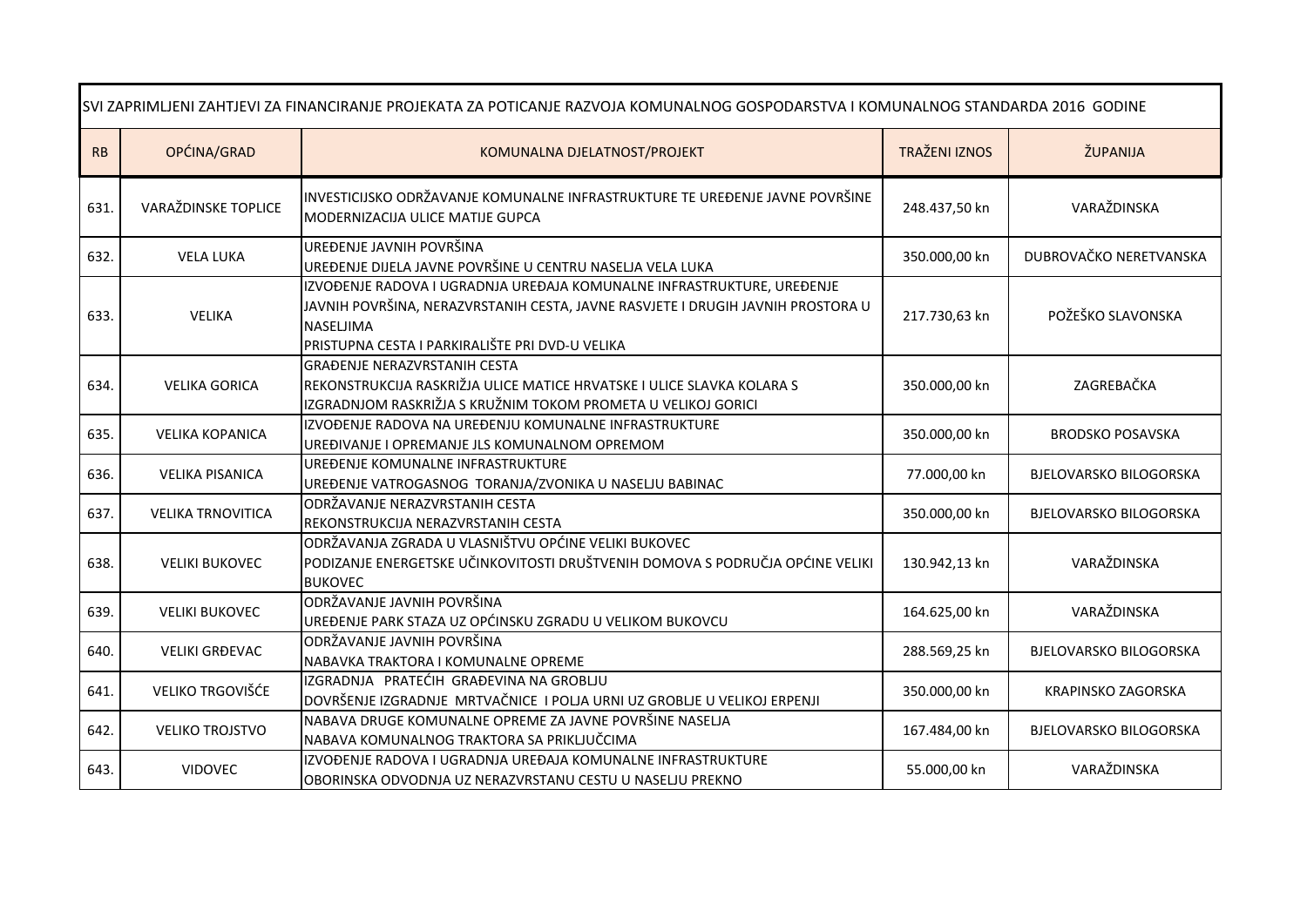| SVI ZAPRIMLJENI ZAHTJEVI ZA FINANCIRANJE PROJEKATA ZA POTICANJE RAZVOJA KOMUNALNOG GOSPODARSTVA I KOMUNALNOG STANDARDA 2016 GODINE |                   |                                                                                                                                                                                   |                      |                             |  |
|------------------------------------------------------------------------------------------------------------------------------------|-------------------|-----------------------------------------------------------------------------------------------------------------------------------------------------------------------------------|----------------------|-----------------------------|--|
| RB                                                                                                                                 | OPĆINA/GRAD       | KOMUNALNA DJELATNOST/PROJEKT                                                                                                                                                      | <b>TRAŽENI IZNOS</b> | ŽUPANIJA                    |  |
| 644.                                                                                                                               | <b>VIDOVEC</b>    | UREĐENJE JAVNE RASVJETE<br>JAVNA RASVJETA OPĆINE VIDOVEC-MODERNIZACIJA UPORABIVE GRAĐEVINE (NASELJA<br><b>BUDISLAVEC I DOMITROVEC)</b>                                            | 200.000,00 kn        | VARAŽDINSKA                 |  |
| 645.                                                                                                                               | <b>VIDOVEC</b>    | UREĐENJE NERAZVRSTANIH CESTA OD VISOKE VAŽNOSTI U OPĆINI VIDOVEC<br>MODERNIZACIJA, REKONSTRUKCIJA I IZGRADNJA NERAZVRSTANIH CESTA NA PODRUČJU<br>OPĆINE VIDOVEC                   | 95.000,00 kn         | VARAŽDINSKA                 |  |
| 646.                                                                                                                               | <b>VILJEVO</b>    | JAVNA RASVJETA<br>IZGRADNJA JAVNE RASVJETE U VILJEVU                                                                                                                              | 261.752,02 kn        | OSJEČKO BARANJSKA           |  |
| 647.                                                                                                                               | <b>VINICA</b>     | ODRŽAVANJE NERAZVRSTANIH CESTA I JAVNIH POVRŠINA<br>UREĐENJE NERAZVRSTANE CESTE TE PARKIRALIŠTA                                                                                   | 151.231,31 kn        | VARAŽDINSKA                 |  |
| 648.                                                                                                                               | <b>VINKOVCI</b>   | <b>JAVNA RASVJETA</b><br>IZGRADNJA NOVE I MODERNIZACIJA POSTOJEĆE JAVNE RASVJETE                                                                                                  | 350.000,00 kn        | <b>VUKOVARSKO SRIJEMSKA</b> |  |
| 649.                                                                                                                               | <b>VIROVITICA</b> | SANACIJA KOMUNALNE INFRASTRUKTURE<br>SANACIJA NOGOSTUPA U ULICI MATIJE GUPCA                                                                                                      | 350.000,00 kn        | VIROVITIČKO PODRAVSKA       |  |
| 650.                                                                                                                               | <b>VIS</b>        | IZVOĐENJE RADOVA NA INVESTICIJSKOM ODRŽAVANJU KOMUNALNE INFRASTRUKTURE TE<br>UREĐENJE JAVNIH POVRŠINA, JAVNE RASVJETE<br>UREĐENJE KOMUNALNE INFRASTRUKTURE NA PODRUČJU GRADA VISA | 350.000,00 kn        | SPLITSKO DALMATINSKA        |  |
| 651.                                                                                                                               | VIŠKOVCI          | NABAVA OPREME<br>NABAVA OPREME ZA OPREMANJE SPORTSKO - KULTURNOG CENTRA U VIŠKOVCIMA                                                                                              | 142.500,00 kn        | OSJEČKO BARANJSKA           |  |
| 652.                                                                                                                               | VIŠKOVCI          | IZGRADNJA UREĐAJA KOMUNALNE INFRASTRUKTURE<br>IZGRADNJA PARKIRALIŠTA I OPLOČAVANJE PROSTORA OKO OPĆINSKE ZGRADE                                                                   | 120.000,00 kn        | OSJEČKO BARANJSKA           |  |
| 653.                                                                                                                               | VIŠKOVCI          | IZRADA PROJEKTNE DOKUMENTACIJE<br>IZRADA PROJEKTNE DOKUMENTACIJE ZA IZGRADNJU DRUŠTVENOG DOMA U VUČEVCIMA                                                                         | 70.000,00 kn         | OSJEČKO BARANJSKA           |  |
| 654.                                                                                                                               | VIŠKOVCI          | IZVOĐENJE RADOVA NA INVESTICIJSKOM ODRŽAVANJU KOMUNALNE INFRASTRUKTURE TE<br>UREĐENJE NERAZVRSTANIH CESTA<br>ADAPTACIJA I UREĐENJE NOGOSTUPA U NASELJU VIŠKOVCI I FORKUŠEVCI      | 112.500,00 kn        | OSJEČKO BARANJSKA           |  |
| 655.                                                                                                                               | VIŠKOVCI          | <b>NABAVKA OPREME</b><br>NABAVKA I POSTAVLJANJE OPREME ZA DJEČJE IGRALIŠTE U VIŠKOVCIMA                                                                                           | 82.500,00 kn         | OSJEČKO BARANJSKA           |  |
| 656.                                                                                                                               | VIŠKOVCI          | ODRŽAVANJE GROBLJA<br>IZGRADNJA OGRADE NA MJESNIM GROBLJIMA U VIŠKOVCIMA, FORKUŠEVCIMA I VUČEVCIMA                                                                                | 165.000,00 kn        | OSJEČKO BARANJSKA           |  |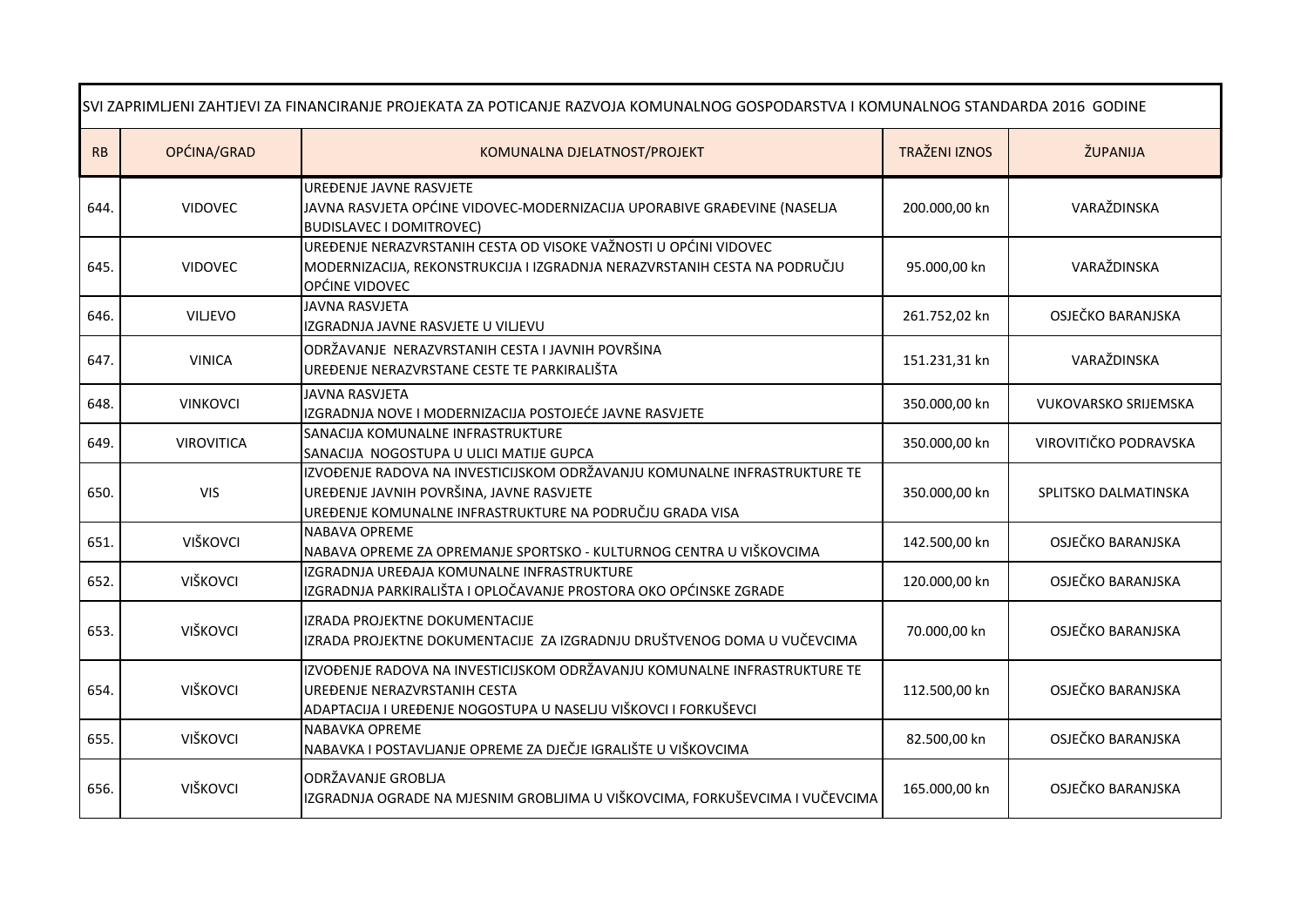| SVI ZAPRIMLJENI ZAHTJEVI ZA FINANCIRANJE PROJEKATA ZA POTICANJE RAZVOJA KOMUNALNOG GOSPODARSTVA I KOMUNALNOG STANDARDA 2016 GODINE |                   |                                                                                                                                                                                      |                      |                             |  |
|------------------------------------------------------------------------------------------------------------------------------------|-------------------|--------------------------------------------------------------------------------------------------------------------------------------------------------------------------------------|----------------------|-----------------------------|--|
| RB                                                                                                                                 | OPĆINA/GRAD       | KOMUNALNA DJELATNOST/PROJEKT                                                                                                                                                         | <b>TRAŽENI IZNOS</b> | ŽUPANIJA                    |  |
| 657.                                                                                                                               | VIŠKOVCI          | ODRŽAVANJE JAVNIH POVRŠINA<br>NABAVA KOMUNALNE OPREME - TRAKTORA S PRIKLJUČCIMA ZA ODRŽAVANJE POVRŠINA U<br>NASELJIMA OPĆINE VIŠKOVCI                                                | 120.000,00 kn        | OSJEČKO BARANJSKA           |  |
| 658.                                                                                                                               | VIŠKOVO           | IZGRADNJA PRISTUPNE ULICE DO POSLOVNE ZONE<br>GRADENJE GRADEVINE KOMUNALNE INFRASTRUKTURE PRISTUPNE ULICE ZA POSLOVNU<br>ZONU ARK -MIHELICU VISKOVU, II. FAZA                        | 350.000,00 kn        | PRIMORSKO GORANSKA          |  |
| 659.                                                                                                                               | VIŠNJAN           | ASFALTIRANJE NERAZVRSTANIH CESTA<br>ASFALTIRANJE NERAZVRSTANE CESTE U DIJELU ISTARSKE ULICE U NASELJU VIŠNJAN                                                                        | 189.375,00 kn        | <b>ISTARSKA</b>             |  |
| 660.                                                                                                                               | VIŠNJAN           | ASFALTIRANJE NERAZVRSTANIH CESTA<br>ASFALTIRANJE NERAZVRSTANE CESTE U DIJELU NASELJA RADOŠI                                                                                          | 160.625,00 kn        | <b>ISTARSKA</b>             |  |
| 661.                                                                                                                               | VIŽINADA-VISINADA | SANACIJA KOMUNALNE INFRASTRUKTURE<br>SANACIJA I UREĐENJE PJEŠČANIH STAZA NA GROBLJU BOŽJE POLJE                                                                                      | 337.500,00 kn        | <b>ISTARSKA</b>             |  |
| 662.                                                                                                                               | VLADISLAVCI       | IZVOĐENJE RADOVA NA INVESTICIJSKOM ODRŽAVANJU KOMUNALNE INFRASTRUKTURE TE<br>UREĐENJE JAVNIH POVRŠINA<br>REKONSTRUKCIJA I SANACIJA PJEŠAČKIH STAZA U VLADISLAVCIMA                   | 172.960,00 kn        | OSJEČKO BARANJSKA           |  |
| 663.                                                                                                                               | <b>VOĆIN</b>      | ODRŽAVANJE ČISTOĆE, JAVNIH POVRŠINA I NERAZVRSTANIH CESTA<br>NABAVA VOZILA (KOMUNALNOG TRAKTORA) ZA OBAVLJANJE KOMUNALNE DJELATNOSTI                                                 | 206.250,00 kn        | VIROVITIČKO PODRAVSKA       |  |
| 664.                                                                                                                               | <b>VODICE</b>     | IZGRADNJA ULIČNE JAVNE RASVJETE<br>IZGRADNJA JAVNE RASVJETE NA PROMETNICAMA I ŠETNICAMA NA PODRUČJU GRADA<br><b>VODICA</b>                                                           | 350.000,00 kn        | ŠIBENSKO KNINSKA            |  |
| 665.                                                                                                                               | <b>VOĐINCI</b>    | PROJEKTNA DOKUMENTACIJA I RADOVI NA UREĐENJU KOMUNALNE INFRASTRUKTURE<br>PROJEKTNA DOKUMENTACIJA ZA 3 NERAZVRSTANE CESTE NA PODRUČJU VOĐINCI I<br>NASIPAVANJE OPĆINE POLJSKIH PUTEVA | 221.250,00 kn        | <b>VUKOVARSKO SRIJEMSKA</b> |  |
| 666.                                                                                                                               | VOJNIĆ            | IZVOĐENJE RADOVA NA UREĐENJE JAVNE RASVJETE<br>MODERNIZACIJA POSTOJEĆE JAVNE RASVJETE SA ENERGETSKI UČINKOVITOM I EKOLOŠKOM<br><b>JAVNOM RASVJETOM</b>                               | 326.250,00 kn        | KARLOVAČKA                  |  |
| 667.                                                                                                                               | VRATIŠINEC        | IZVOĐENJE RADOVA KOMUNALNE INFRASTUKTURE-NERAZVRSTANE CESTE<br>REKONSTRUKCIJA ULICE OGRADA                                                                                           | 337.500,00 kn        | <b>MEĐIMURSKA</b>           |  |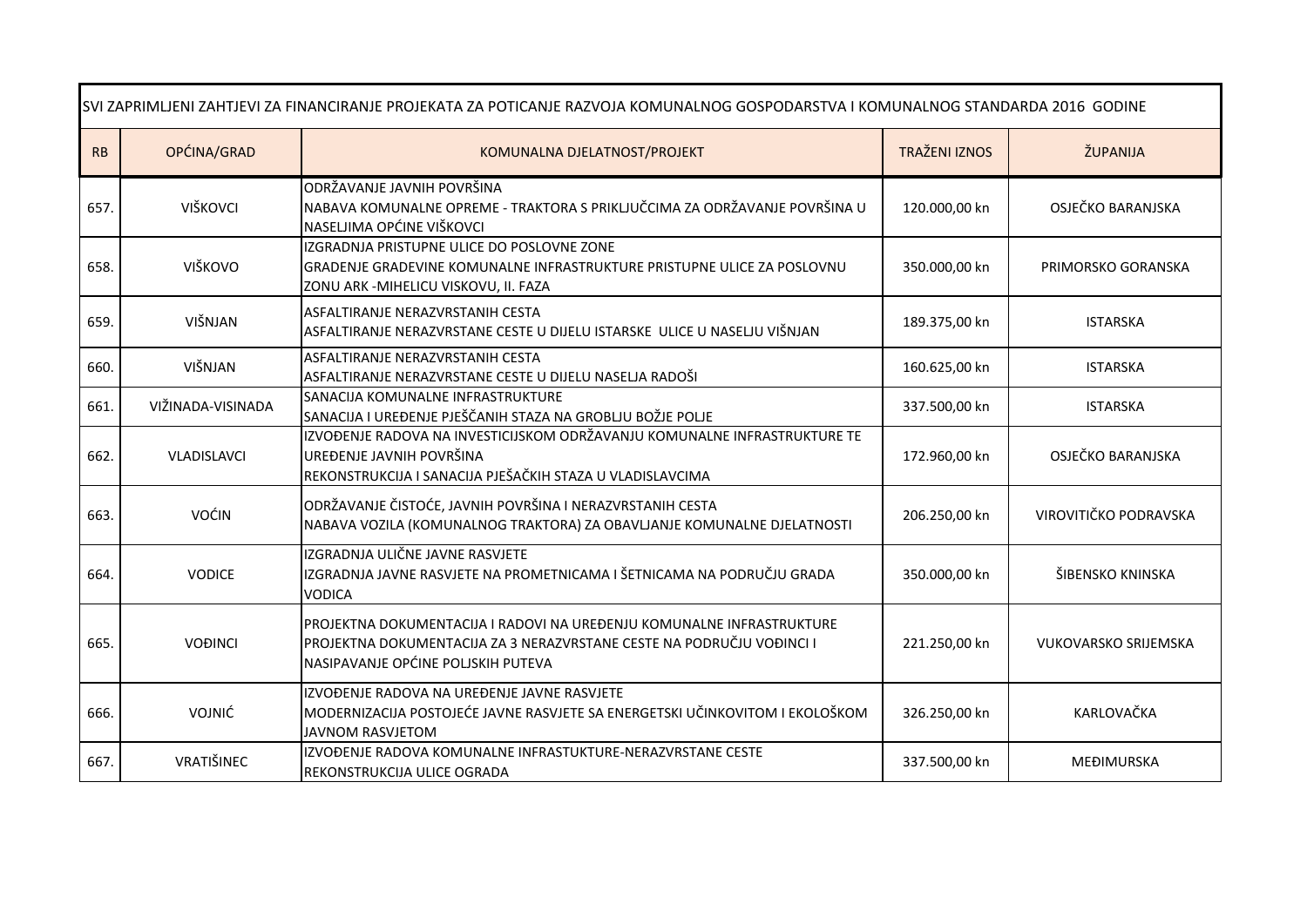| SVI ZAPRIMLJENI ZAHTJEVI ZA FINANCIRANJE PROJEKATA ZA POTICANJE RAZVOJA KOMUNALNOG GOSPODARSTVA I KOMUNALNOG STANDARDA 2016 GODINE |                 |                                                                                                                                                                                                                                             |                      |                             |  |
|------------------------------------------------------------------------------------------------------------------------------------|-----------------|---------------------------------------------------------------------------------------------------------------------------------------------------------------------------------------------------------------------------------------------|----------------------|-----------------------------|--|
| RB                                                                                                                                 | OPĆINA/GRAD     | KOMUNALNA DJELATNOST/PROJEKT                                                                                                                                                                                                                | <b>TRAŽENI IZNOS</b> | ŽUPANIJA                    |  |
| 668.                                                                                                                               | VRBANJA         | IZGRADNJA I OBNOVA KOMUNALNE INFRASTRUKTURE<br>IZVOĐENJE RADOVA NA IZGRADNJI I OBNOVI PJEŠAČKIH STAZA NA MJESNIM GROBLJIMA U<br>NASELJU VRBANJA I SOLJANI                                                                                   | 258.963,00 kn        | <b>VUKOVARSKO SRIJEMSKA</b> |  |
| 669.                                                                                                                               | VRBJE           | ODRŽAVANJE JAVNIH POVRŠINA I ODRŽAVANJE NERAZVRSTANIH CESTA<br>NABAVA TRAKTORA ZA ODRŽAVANJE JAVNIH POVRŠINA I NERAZVRSTANIH CESTA NA<br>PODRUČJU OPĆINE VRBJE                                                                              | 264.570,00 kn        | <b>BRODSKO POSAVSKA</b>     |  |
| 670.                                                                                                                               | <b>VRBNIK</b>   | INVESTICIJSKO ODRŽAVANJE NERAZVRSTANIH CESTA<br>ODRŽAVANJE NERAZVRSTANIH CESTA NA PODRUČJU OPĆINE VRBNIK IZVOĐENJE RADOVA<br>VEZANIH UZ ODRŽAVANJE NERAZVRSTANIH CESTA U NASELJIMA VRBNIK, RISIKA, GARICA I<br><b>KAMPELJE</b>              | 350.000,00 kn        | PRIMORSKO GORANSKA          |  |
| 671.                                                                                                                               | <b>VRBNIK</b>   | ODVOZ OTPADA OD VRATA DO VRATA<br>NABAVA I UGRADNJA POLUPODZEMNIH KONTEJNERA, TE VOZILA ZA PRAŽNJENJE ISTIH S<br>CILJEM KVALITETNOG ZBRINJAVANJA OTPADA IZ NEPRISTUPAČNIH GRADSKIH JEZGRI                                                   | 350.000,00 kn        | PRIMORSKO GORANSKA          |  |
| 672.                                                                                                                               | <b>VRBOVEC</b>  | REKONSTRUKCIJA KOMUNALNE INFRASTRUKTURE<br>REKONSTUKCIJA ULICE I IZGRADNJA NOGOSTUPA U ULICI 7. SVIBNJA U VRBOVCU                                                                                                                           | 350.000,00 kn        | ZAGREBAČKA                  |  |
| 673.                                                                                                                               | <b>VRBOVSKO</b> | ODRŽAVANJE JAVNIH POVRŠINA<br>ODRŽAVANJE DJEČIJIH IGRALIŠTA                                                                                                                                                                                 | 256.625,00 kn        | PRIMORSKO GORANSKA          |  |
| 674.                                                                                                                               | <b>VRBOVSKO</b> | ODRŽAVANJE NERAZVRSTANIH CESTA I ODRŽAVANJE<br>JAVNIH POVRŠINA - ASFALTIRANJE NERAZVRSTANIH CESTA, PARKIRALIŠTA I OSTALIH JAVNIH<br>POVRŠINA                                                                                                | 350.000,00 kn        | PRIMORSKO GORANSKA          |  |
| 675.                                                                                                                               | <b>VRHOVINE</b> | IZRADA PROJEKTNE I DRUGE TEHNIČKE DOKUMENTACIJE ZA IZVOĐENJE OBJEKATA I<br>UREĐAJA KOMUNALNE INFRASTRUKTURE<br>IZRADA IDEJNOG, GLAVNOG I IZVEDBENOG PROJEKTA ZA UREĐAJ ZA PROČIŠĆAVANJE<br>OTPADNIH VODA NASELJA DONJI I GORNJI BABIN POTOK | 75.000,00 kn         | LIČKO SENJSKA               |  |
| 676.                                                                                                                               | <b>VRHOVINE</b> | IZVOĐENJE RADOVA NA INVESTICIJKOM ODRŽAVANJU KOMUNALNE INFRASTRUKTURE<br>DOVRŠETAK OBNOVE OGRADE U MJESNOM GROBLJU U NASELJU ZALUŽNICA                                                                                                      | 78.849,06 kn         | LIČKO SENJSKA               |  |
| 677.                                                                                                                               | VRLIKA          | MODERNIZACIJA NERAZVRSTANIH CESTA<br>UREĐENJE NERAZVRSTANIH CESTA NA PODRUČJU GRADA VRLIKE                                                                                                                                                  | 350.000,00 kn        | SPLITSKO DALMATINSKA        |  |
| 678.                                                                                                                               | <b>VRPOLJE</b>  | KOMUNALNA INFRASTRUKTURA - PJEŠAČKE STAZE<br>IZGRADNJA PJEŠAČKIH STAZA U NASELJU VRPOLJE                                                                                                                                                    | 350.000,00 kn        | <b>BRODSKO POSAVSKA</b>     |  |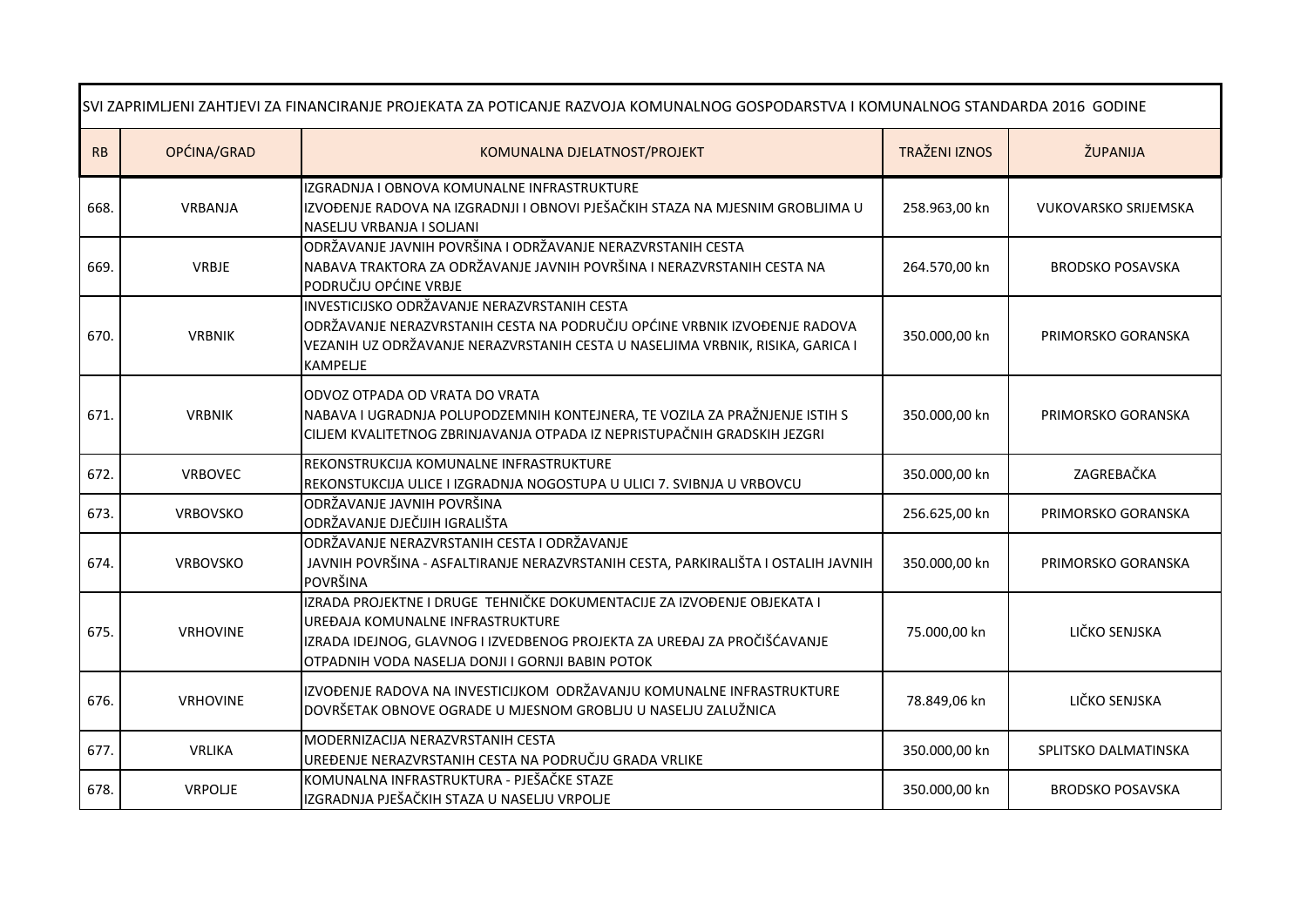| SVI ZAPRIMLJENI ZAHTJEVI ZA FINANCIRANJE PROJEKATA ZA POTICANJE RAZVOJA KOMUNALNOG GOSPODARSTVA I KOMUNALNOG STANDARDA 2016 GODINE |                |                                                                                                                                                                                                                      |                      |                             |  |
|------------------------------------------------------------------------------------------------------------------------------------|----------------|----------------------------------------------------------------------------------------------------------------------------------------------------------------------------------------------------------------------|----------------------|-----------------------------|--|
| RB                                                                                                                                 | OPĆINA/GRAD    | KOMUNALNA DJELATNOST/PROJEKT                                                                                                                                                                                         | <b>TRAŽENI IZNOS</b> | ŽUPANIJA                    |  |
| 679.                                                                                                                               | <b>VRSI</b>    | <b>JAVNA RASVJETA</b><br>REKONSTRUKCIJA JAVNE RASVJETE U DIJELU OPĆINE VRSI                                                                                                                                          | 187.500,00 kn        | ZADARSKA                    |  |
| 680.                                                                                                                               | <b>VUKA</b>    | UREĐENJE KOMUNALNE INFRASTRUKTURE<br>SANACIJA PJEŠAČKE STAZE U MJESTU LIPOVAC HRASTINSKI                                                                                                                             | 315.000,00 kn        | OSJEČKO BARANJSKA           |  |
| 681.                                                                                                                               | <b>VUKOVAR</b> | <b>JAVNA RASVJETA</b><br>REKONSTRUKCIJA JAVNE RASVJETE ULICE JOSIPA RUNJANINA I ULICE DRAGUTINA RENARIĆA                                                                                                             | 338.887,87 kn        | <b>VUKOVARSKO SRIJEMSKA</b> |  |
| 682.                                                                                                                               | <b>ZABOK</b>   | IZGRADNJA I ASFALTIRANJE NERAZVRSTANIH CESTA<br>REKONSTRUKCIJA<br>PROMETNICE PRILAZ JANKA TOMIĆA U GOSPODARSKOJ ZONI GRADA ZABOKA                                                                                    | 100.000,00 kn        | KRAPINSKO ZAGORSKA          |  |
| 683.                                                                                                                               | ZABOK          | IZRADA KATASTRA NERAZVRSTANIH CESTA<br>IZRADA JEDINSTVENE BAZE PODATAKA NERAZVRSTANIH CESTA GRADA ZABOKA (REGISTAR<br>NERAZVRSTANIH CESTA)                                                                           | 20.000,00 kn         | KRAPINSKO ZAGORSKA          |  |
| 684.                                                                                                                               | ZABOK          | NABAVA KOMUNALNE OPREME<br>POLUPODZEMNI KONTEJNERI ZA PAPIR, PLASTIKU I STAKLO                                                                                                                                       | 50.000,00 kn         | KRAPINSKO ZAGORSKA          |  |
| 685.                                                                                                                               | ZABOK          | ODRŽAVANJE NERAZVRSTANIH CESTA<br>POJAČANO ODRŽAVANJE NERAZVRSTANIH CESTA NA PODRUČJU GRADA ZABOKA                                                                                                                   | 150.000,00 kn        | KRAPINSKO ZAGORSKA          |  |
| 686.                                                                                                                               | ZABOK          | ODRŽAVANJE NERAZVRSTANIH CESTA<br>IZRADA GEODETSKIH SNIMAKA I PARCELACIJSKIH ELABORATA IZVEDENOG STANJA<br>NERAZVRSTANIH CESTA                                                                                       | 13.000,00 kn         | KRAPINSKO ZAGORSKA          |  |
| 687.                                                                                                                               | ZADVARJE       | UREĐENJE JAVNOG TRGA<br>IZRADA PROJEKTNE DOKUMETACIJE ZA REKONSTRUKCIJU TRGA STJEPANA RADIĆA "OBOR"                                                                                                                  | 50.000,00 kn         | SPLITSKO DALMATINSKA        |  |
| 688.                                                                                                                               | ZAGORSKA SELA  | IZVOĐENJE RADOVA NA INVESTICIJSKOM ODRŽAVANJU NERAZVRSTANIH CESTA I SANACIJI<br>KLIZIŠTA NA NERAZVRSTANIM CESTAMA<br>UREĐENJE NERAZVRSTANIH CESTA I SANACIJA KLIZIŠTA NA CESTAMA NA PODRUČJU OPĆINE<br>ZAGORSKA SELA | 200.000,00 kn        | <b>KRAPINSKO ZAGORSKA</b>   |  |
| 689.                                                                                                                               | ZAGVOZD        | NASTAVAK IZGRADNJE VODOVODNE MREŽE<br>IZGRADNJA VODOVODNE MREŽE U NASELJU SREDNJA ŽUPA(ŠARIĆI BRNIĆI I LELASI) I DIJELU<br>NASELJA GORNJE RAŠĆANE (GORNJI I DONJI SELACI)                                            | 350.000,00 kn        | SPLITSKO DALMATINSKA        |  |
| 690.                                                                                                                               | ZAPREŠIĆ       | IZGRADNJA OBJEKATA I UREĐAJA KOMUNALNE INFRASTRUKTURE<br>VUKOTINOVIĆEVA ULICA                                                                                                                                        | 350.000,00 kn        | ZAGREBAČKA                  |  |
| 691.                                                                                                                               | ZDENCI         | IZVOĐENJE RADOVA NA UREĐENJU DRUGIH JAVNIH PROSTORA U NASELJIMA<br>ADAPTACIJA NEZAVRŠENE JAVNE ZGRADE- MJESNOG DOMA U DUGOJ MEĐI                                                                                     | 350.000,00 kn        | VIROVITIČKO PODRAVSKA       |  |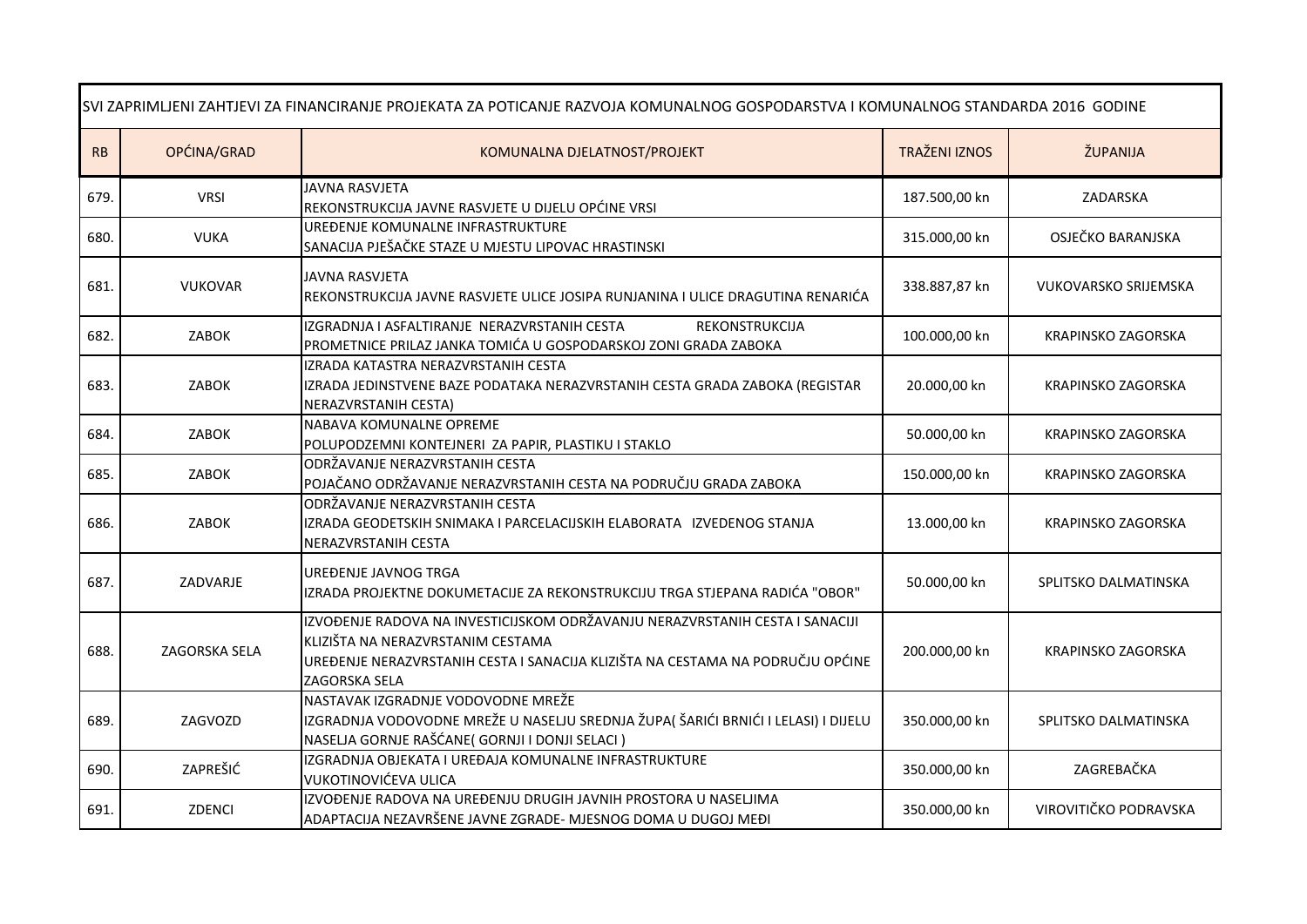| SVI ZAPRIMLJENI ZAHTJEVI ZA FINANCIRANJE PROJEKATA ZA POTICANJE RAZVOJA KOMUNALNOG GOSPODARSTVA I KOMUNALNOG STANDARDA 2016 GODINE |                        |                                                                                                                                                                                      |                      |                               |
|------------------------------------------------------------------------------------------------------------------------------------|------------------------|--------------------------------------------------------------------------------------------------------------------------------------------------------------------------------------|----------------------|-------------------------------|
| RB                                                                                                                                 | OPĆINA/GRAD            | KOMUNALNA DJELATNOST/PROJEKT                                                                                                                                                         | <b>TRAŽENI IZNOS</b> | ŽUPANIJA                      |
| 692.                                                                                                                               | ZEMUNIK DONJI          | ODVODNJA SANITARNIH OTPADNIH VODA<br>IZGRADNJA ODVODNJE NA PODRUČJU OPĆINE ZEMUNIK DONJI                                                                                             | 350.000,00 kn        | ZADARSKA                      |
| 693.                                                                                                                               | <b>ZLATAR</b>          | ODRŽAVANJE GROBLJA I KREMATORIJA I PRIJEVOZ POKOJNIKA<br>IZGRADNJA OGRADE NA GROBLJU ZLATAR                                                                                          | 341.462,25 kn        | KRAPINSKO ZAGORSKA            |
| 694.                                                                                                                               | <b>ZLATAR</b>          | ODRŽAVANJE JAVNIH POVRŠINA<br>IZGRADNJA NOGOSTUPA U ULICI KRALJA PETRA KREŠIMIRA IV., GAJEVOJ ULICI I NAZOROVOJ<br><b>ULICI</b>                                                      | 198.501,79 kn        | KRAPINSKO ZAGORSKA            |
| 695.                                                                                                                               | <b>ZLATAR</b>          | ODRŽAVANJE JAVNIH POVRŠINA<br>KRAJOBRAZNO UREĐENJE PARKA HRVATSKE MLADEŽI U ZLATARU                                                                                                  | 342.067,50 kn        | KRAPINSKO ZAGORSKA            |
| 696.                                                                                                                               | ZLATAR                 | ODRŽAVANJE JAVNIH POVRŠINA<br>IZGRADNJA DJEČJEG IGRALIŠTA                                                                                                                            | 157.921,87 kn        | KRAPINSKO ZAGORSKA            |
| 697.                                                                                                                               | ZLATAR                 | ODRŽAVANJE JAVNIH POVRŠINA<br>IZRADA GLAVNOG PROJEKTA ZA UREĐENJE PARKA HRVATSKE MLADEŽI                                                                                             | 117.187,50 kn        | KRAPINSKO ZAGORSKA            |
| 698.                                                                                                                               | <b>ZLATAR</b>          | ODRŽAVANJE NERAZVRSTANIH CESTA<br>IZVANREDNO ODRŽAVANJE NERAZVRSTANE CESTE, DIONICA DONJA BATINA - ZLATAR<br><b>BISTRICA</b>                                                         | 344.469,93 kn        | KRAPINSKO ZAGORSKA            |
| 699.                                                                                                                               | <b>ZLATAR BISTRICA</b> | IZVOĐENJE RADOVA NA UREĐENJU NERAZVRSTANE CESTE<br>UREĐENJE NERAZVRSTANE CESTE, NOGOSTUPA I OBORINSKE ODVODNJE U GOSPODARSKOJ<br>ZONI U ZLATAR BISTRICI - SPOJ NA ULICU JOSIPA KRAŠA | 300.000,00 kn        | KRAPINSKO ZAGORSKA            |
| 700.                                                                                                                               | ZMIJAVCI               | IZVOĐENJE RADOVA NA SANACIJI NERAZVRSTANIH CESTA<br>SANACIJA (MODERNIZACIJA) NERAZVRSTANIH CESTA U OPĆINI ZMIJAVCI                                                                   | 350.000,00 kn        | SPLITSKO DALMATINSKA          |
| 701.                                                                                                                               | ZRINSKI TOPOLOVAC      | ODRŽAVANJE JAVNIH POVRŠINA<br>REKONSTRUKCIJA OPĆINSKOG SREDIŠTA                                                                                                                      | 260.530,66 kn        | <b>BJELOVARSKO BILOGORSKA</b> |
| 702.                                                                                                                               | ŽAKANJE                | ODRŽAVANJE NERAZVRSTANIH CESTA<br>INVESTICIJSKO ODRŽAVANJE NERAZVRSTANIH CESTA NA PODRUČJU OPĆINE ŽAKANJE                                                                            | 350.000,00 kn        | KARLOVAČKA                    |
| 703.                                                                                                                               | ŽMINJ                  | UREĐENJE JAVNIH POVRŠINA<br>KOMUNALNO UREĐENJE CENTRA NASELJA ŽMINJ                                                                                                                  | 300.000,00 kn        | <b>ISTARSKA</b>               |
| 704.                                                                                                                               | ŽUMBERAK               | <b>NABAVA OPREME</b><br>NABAVA RALICE ZA RADNI STROJ MERCEDES UNIMOG                                                                                                                 | 40.000,00 kn         | ZAGREBAČKA                    |
| 705.                                                                                                                               | ŽUMBERAK               | NABAVA OPREME KOJOM ĆE SE ZNATNO POBOLJŠATI KOMUNALNA DJELATNOST<br>SAKUPLJANJA OTPADA SA PODRUČJA OPĆINE ŽUMERAK<br>NABAVA KONTENJERA ZA ODVOJENO SAKUPLJANJE KOMUNALNOG OTPADA     | 50.000,00 kn         | ZAGREBAČKA                    |